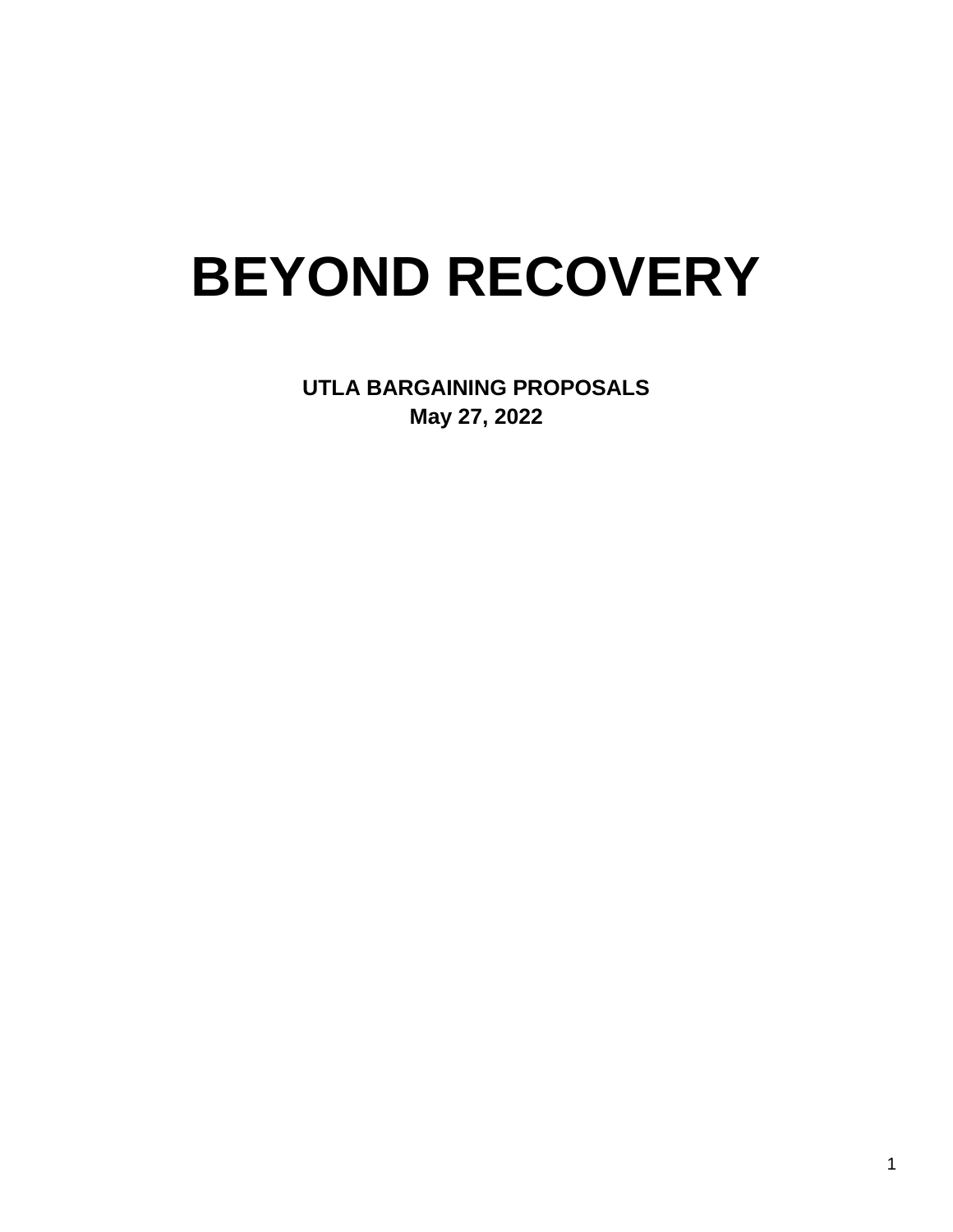#### ARTICLE I

#### **RECOGNITION**

1.0 The Unit: Pursuant to applicable California statutes and regulations, UTLA has been certified as the exclusive representative for the following employees of the District:

Included: Certificated employees, except those excluded in Section 1.1, who are in the broad classification of Teacher; Instructor; Library Media Teacher; Counselor; Adviser; Audiologist; Audiometrist; Hygienist; Non-classroom Assignment, Preparation Table; Non-school Assignment, Preparation Table; Nurse; Optometrist; Psychologist; Social Worker; Teacher-Adviser; TeacherCounselor; Therapist; or Driver Safety Instructor.

| <b>Job Number</b>    | <b>Job Title</b>                                                           |
|----------------------|----------------------------------------------------------------------------|
| 11100778             | <b>Adapted Physical Education Teacher K-12</b>                             |
| .<br>11100777        | <b>Elementary Traveling Music Teacher Arts Education Itinerant Teacher</b> |
| .<br><b>XXXXXXXX</b> | <b>Resource Specialist Teacher-Inclusion</b>                               |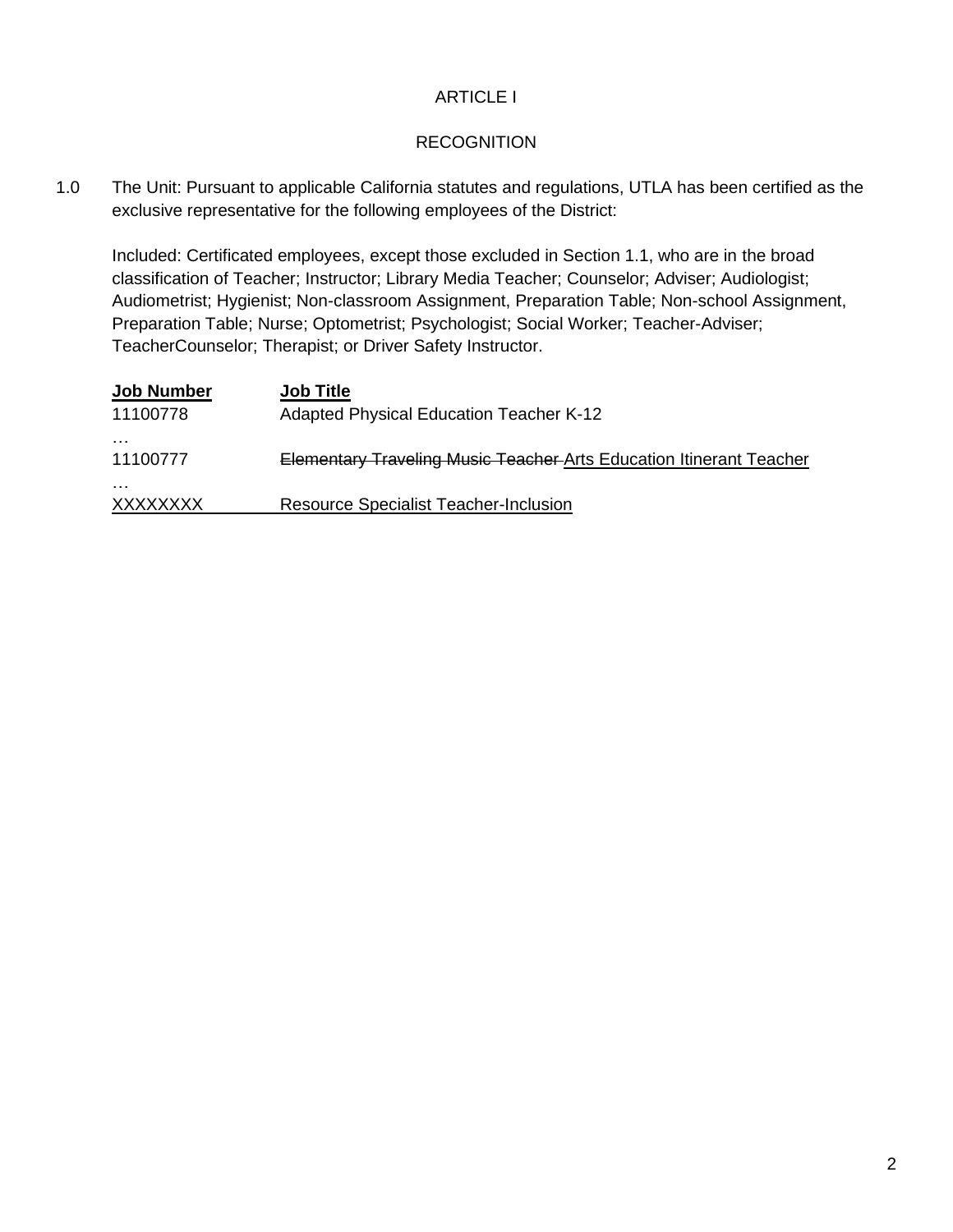### ARTICLE IV

# UTLA RIGHTS

# 8.3 Itinerant Chapter Chairs

…

- a. The District shall recognize one Chapter Chair for each Local District, or similar governance structure, for each of the following: School Psychologists, PSA Counselors, Psychiatric Social Workers, Nurses, Speech and Language Pathologists, Occupational & Physical Therapists, and Visual and Performing Arts (VAPA) educators.
- b. The District shall recognize up to six (6) Chapter Chairs for Substitutes.
- c. The District shall recognize one (1) Chapter Chair Districtwide for each of the other itinerant employment categories.
- d. UTLA shall annually provide written notification to the District Office of Labor Relations identifying the bargaining unit members serving in itinerant and Substitute Chapter Chair positions.
- e. For any District-wide or Local District-wide meeting convened by the District for itinerant employees or Substitute employees, a representative Itinerant Chapter Chair or Substitute Chapter Chair shall have the right to propose agenda items for such meetings. One representative Itinerant Chapter Chair or Substitute Chapter Chair shall also have the right to make appropriate brief announcements within the first 45 minutes of such meetings or at least 15 minutes prior to the end of the meeting if such meeting is less than an hour in length.

Activities of these Chapter Chairs will be limited to non-site matters. Site-based issues will continue to fall under the purview of the school site Chapter Chair. Any released time for these non-school based Chapter Chairs will be in accordance with Article IV, Section 8.1d. One (1) day of paid released time per month shall be provided to all Itinerant Chapter Chairs identified in Sections a, b and c above, upon request to their direct supervisor.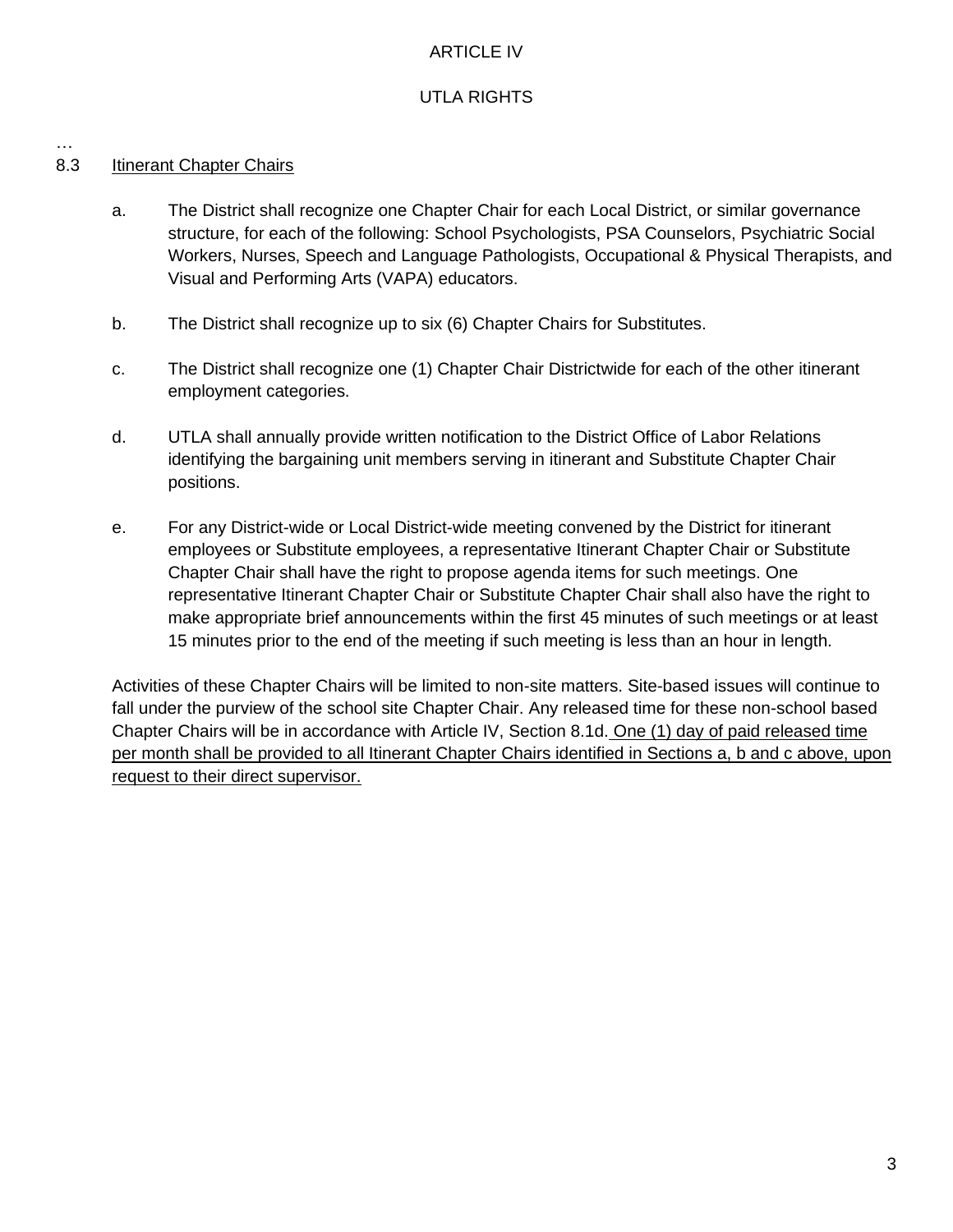#### ARTICLE IX

#### HOURS, DUTIES, AND WORK YEAR

…

3.0 Minimum On-Site Obligation For Full-Time Classroom Teachers: It is understood that all fulltime classroom teachers (including Teacher Librarians) at a particular school or center (excluding those in the Division of Adult and Career Education) shall be assigned an minimum on-site duty obligation of uniform duration six (6) hours, but may have differing class schedules, hours of assignment and starting times.

3.1 For the purpose of implementing a professional development banked time schedule, full time teachers shall have the following on-site obligations:

| Grades                       | <b>Before Instructional</b><br>Day | After Instructional Day | Weekly Average<br>Teacher Instructional<br>Minutes (a) |
|------------------------------|------------------------------------|-------------------------|--------------------------------------------------------|
|                              | $180$ day                          | 180 day                 | $480$ day                                              |
| Pre-K                        | 30                                 | 40                      | According to program<br>requirements                   |
| <b>AM-PM Kindergarten</b>    | 30                                 | 40                      | 1550(b)                                                |
| <b>Full Day Kindergarten</b> | 21                                 | 10                      | <b>1550</b>                                            |
| 1 - 5/6                      | 21                                 | 10                      | <b>1550</b>                                            |
| 6 - 12                       |                                    | 6                       | 4550                                                   |

Elementary grades UTK - 5 instructional time is exclusive of teacher break (recess) and lunch. Secondary instructional time is inclusive of passing periods and exclusive of the preparation period, lunch and nutrition periods.

Item (a) in the above chart indicates the number of minutes on a weekly average. Daily minutes will vary due to professional development and early student release on Tuesday.

Item (b) in the above chart indicates that Kindergarten daily average instructional time in a.m.–p.m. programs includes 200/221 minutes of instructional time and 110/122 minutes of instructional support.

For Elementary programs in 180-day calendar schools, the total daily average preparation time is 31 minutes. Preparation time minutes may be divided between a.m. and p.m. at local school site discretion.

…

3.4 Library Media Teachers Teacher Librarians: Library media teachers Teacher Librarians shall have a scheduled minimum on-site obligation of sufficient duration that they can personally keep the library open to students one-half hour before and after the normal full pupil day for the school. Library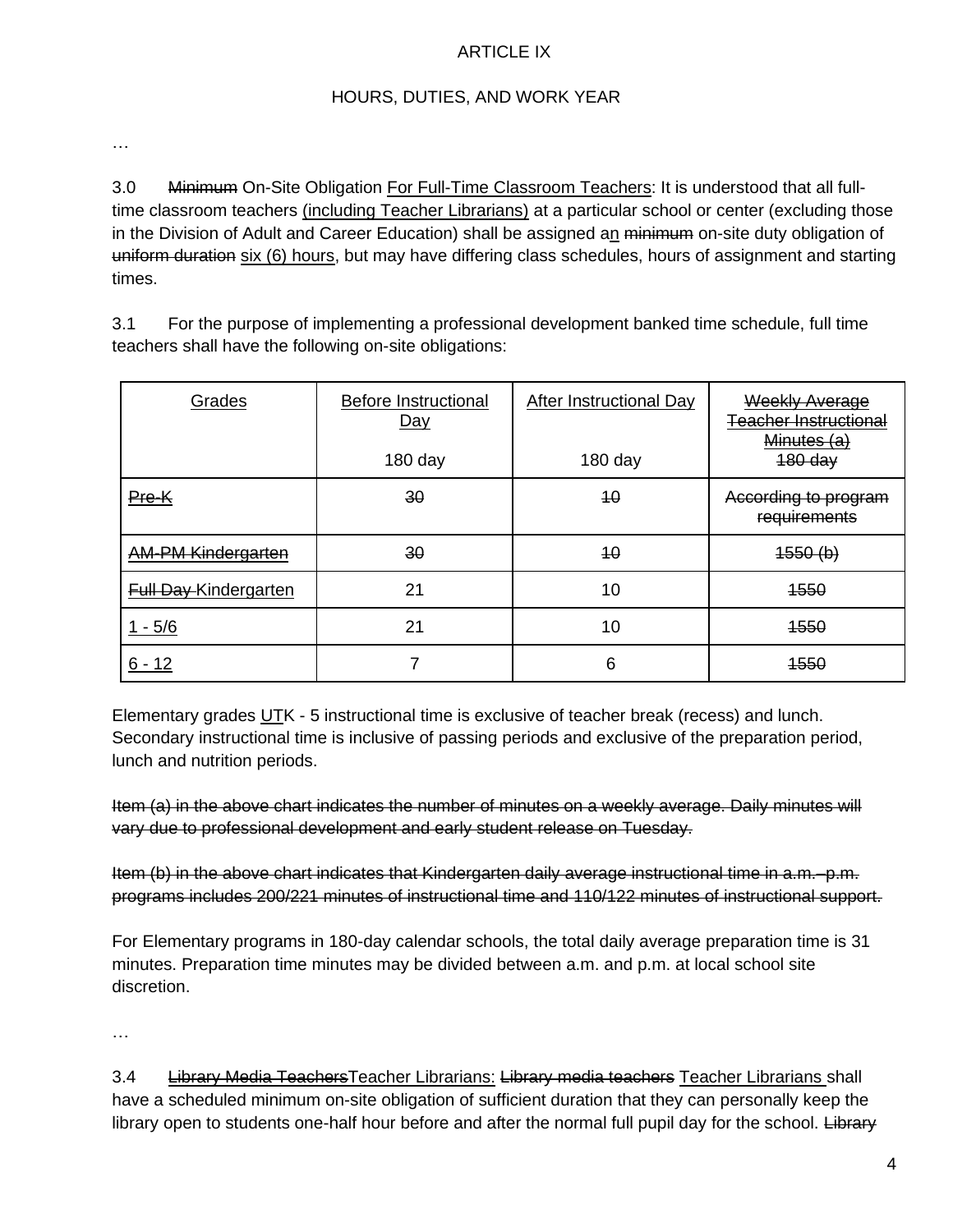Media Teachers shall remain on site when necessary to perform the duties described in Section 4.0 which are appropriate to their work. Multiple schedules, such as staggered or offset session schedules, shall not result in an increased workday for Library Media teachers Teacher Librarians.

3.5 Non-Classroom Teachers: For purposes of this Article, the term "non-classroom teacher" refers to those full-time employees whose classroom teaching assignment, if any, is fewer than three periods per day in secondary, or less than half-time in elementary.

- a. All employees paid on the Special Services Salary Table, including but not limited to psychologists, PSA counselors, and audiologists, are to have a daily scheduled obligation of eight hours (exclusive of duty-free lunch). This obligation may occasionally include off-site time when it is determined that the work can appropriately be performed off-site, and that the employee is not needed for other responsibilities on-site. The decision as to whether to grant or deny requests for off-site work time lies within the reasonable discretion of the immediate administrator. Employees with eight-hour assignments may work two hours off-site to document, download and analyze data; update intervention plans; and fulfill other duties as needed. It is understood that all Student Health and Human Service Professionals and itinerants at a particular school or center shall be assigned an on-site duty obligation of six hours, but may have differing hours of assignment and/or starting times.
- b. Also subject to the hours and duties provisions of subsection a are non-classroom teachers paid on the Preparation Salary Table (including but not limited to counselors, "in-house deans," coordinators and advisers) who either (1) are assigned to a location other than a school site, or (2) Voluntarily, at the time of initial assignment, accept a position which includes extra pay for hours and/or duties which are related to, or an extension of, their basic non-classroom assignments.
- c. Non-classroom teachers assigned to a school site and paid on the Preparation Salary Table (including but not limited to nurses all Student Health and Human Service Professionals, itinerant staff, counselors, "in-house deans," and advisers) who do not receive any extra pay (see c., above) shall observe on-site hours which are to be not less than the hours observed by the teachers at the site, and remain on-site as necessary to perform the assigned duties of the position and the professional obligations of Section 4.0 which are appropriate to their work. These employees may depart after the regular departure time for teachers and at the completion of all of their on-site job obligations. This reduced on-site obligation has been agreed upon with the explicit understanding that it will not be interpreted or applied so as to (1) diminish and/or expand any services whatsoever, or (2) cause classroom teachers to assume any of the non-classroom teachers' responsibilities. School psychologists assigned to school site(s) shall also be covered by the above provisions. Differentials and/or stipends that extend an employee's onsite time must be voluntary, at the time of initial assignment.
- d. All non-classroom teachers shall remain on site when necessary to perform the duties described in Section 4.0 which are appropriate to their work.
- d. Non-classroom teachers who provide class coverage during their contractual workday shall be compensated at their hourly rate.
- e. Multiple schedules, such as staggered or offset session schedules, shall not result in an increased workday for non-classroom teachers.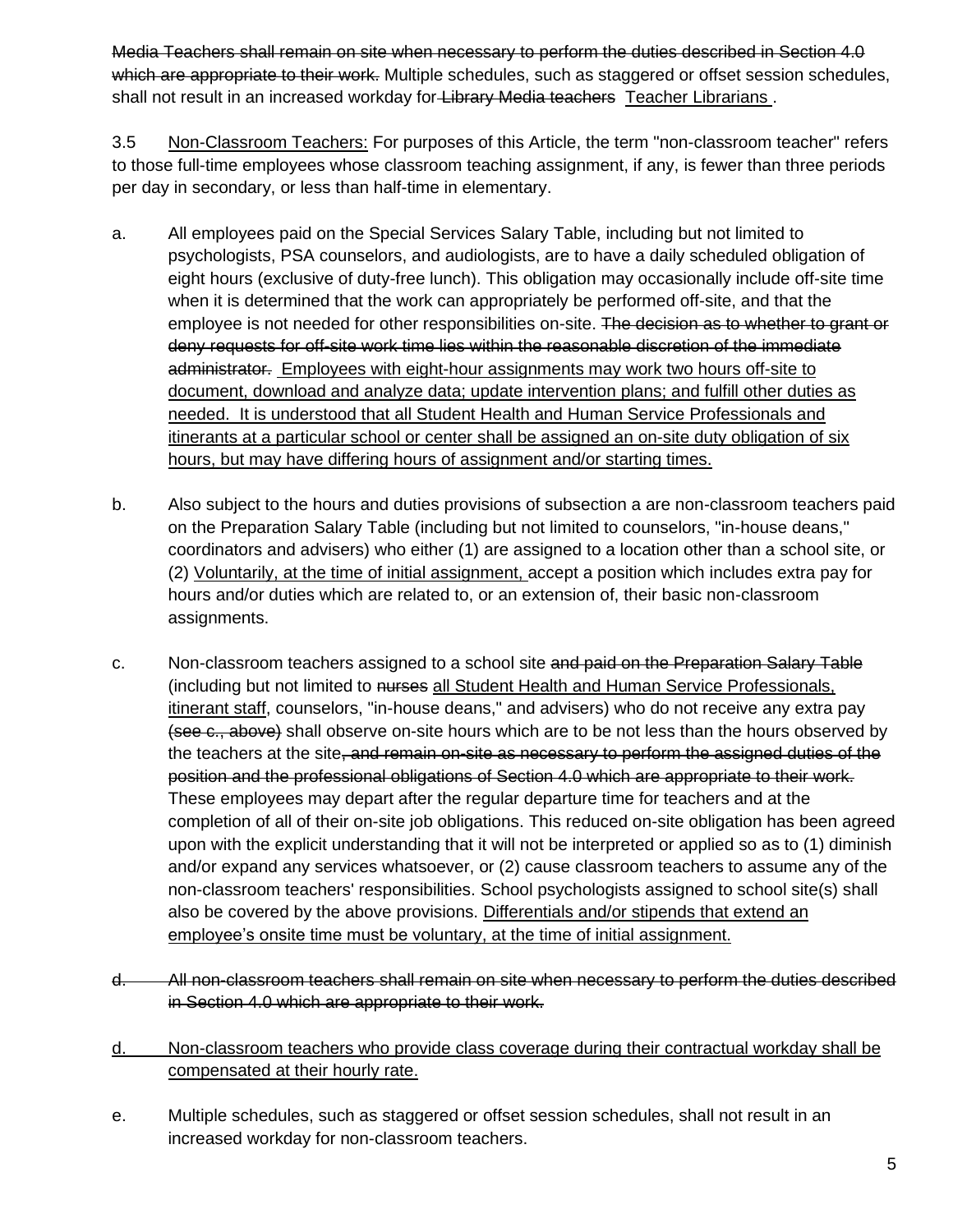…

4.0 Other Professional Duties: Each employee is responsible not only for classroom duties (or, in the case of non-classroom teachers, scheduled duties) for which properly credentialed, but also for all related professional duties. Such professional duties include the following examples: instructional planning; preparing lesson plans in a format appropriate to the teacher's assignment; preparing and selecting instructional materials; reviewing and evaluating the work of pupils; communicating and conferring with pupils, parents, staff and administrators; maintaining appropriate records; providing leadership and supervision of student activities and organizations related to their assignment; supervising pupils both within and outside the classroom; supervising teacher aides when assigned; cooperating in parent, community and open house activities; participating in staff development programs, professional activities related to their assignment, independent study and otherwise keeping current with developments within their areas or subjects of assignment; assuming reasonable responsibility for the proper use and control of District property, equipment, material and supplies; and attending faculty, departmental, grade level and other meetings called or approved by the immediate administrator. Any activities outside of the contractual work hours should be voluntary, completed at the discretion of the employee when possible, and compensated at the employee's hourly rate. In the event of an emergency outside of the contractual work hours, the extended time shall be compensated at the employee's hourly rate.

…

4.2 All duties required of each employee shall meet the test of reasonableness, and shall be assigned and distributed by the site administrator in a reasonable and equitable manner among the employees at the school or center. The assignment of professional duties should not extend the employee's regular workday (on an ongoing basis) or be excessive to the point that it precludes the employee from completing the core duties of their position during the workday. Professional duties must fall under the activities authorized by the credential required for the employee's position.

4.3 Faculty, Departmental, Grade Level, Staff Development and Committee Meetings: No employee shall be expected to attend more than 30 such meetings per school year (but not more than four in any month). Exempt from this limitation are administrative conferences with individual employees, meetings on released time, community meetings, voluntary meetings and meetings necessitated by special circumstances or emergencies. In secondary schools, under special circumstances, only one of the above meetings per month may be held during the employee's preparation period. These meetings should not, except in special circumstances or emergencies, exceed one hour in duration. Agendas for faculty meetings are to be distributed at least one day twenty-four (24) hours in advance, and employees shall be permitted to propose agenda items. Employees shall be permitted to participate in discussions during the meetings. If a meeting is scheduled after school, it should be started as soon as practicable after the student day is completed.

4.4 Meeting on the Two Pupil-Free Days: Site administrators shall make a reasonable effort to limit required meeting time on the two pupil-free days (see Section 10.0c.) in order to provide time for class and room preparation. Such meetings are not to exceed 3 hours one (1) hour each day total unless a majority of the involved faculty consents.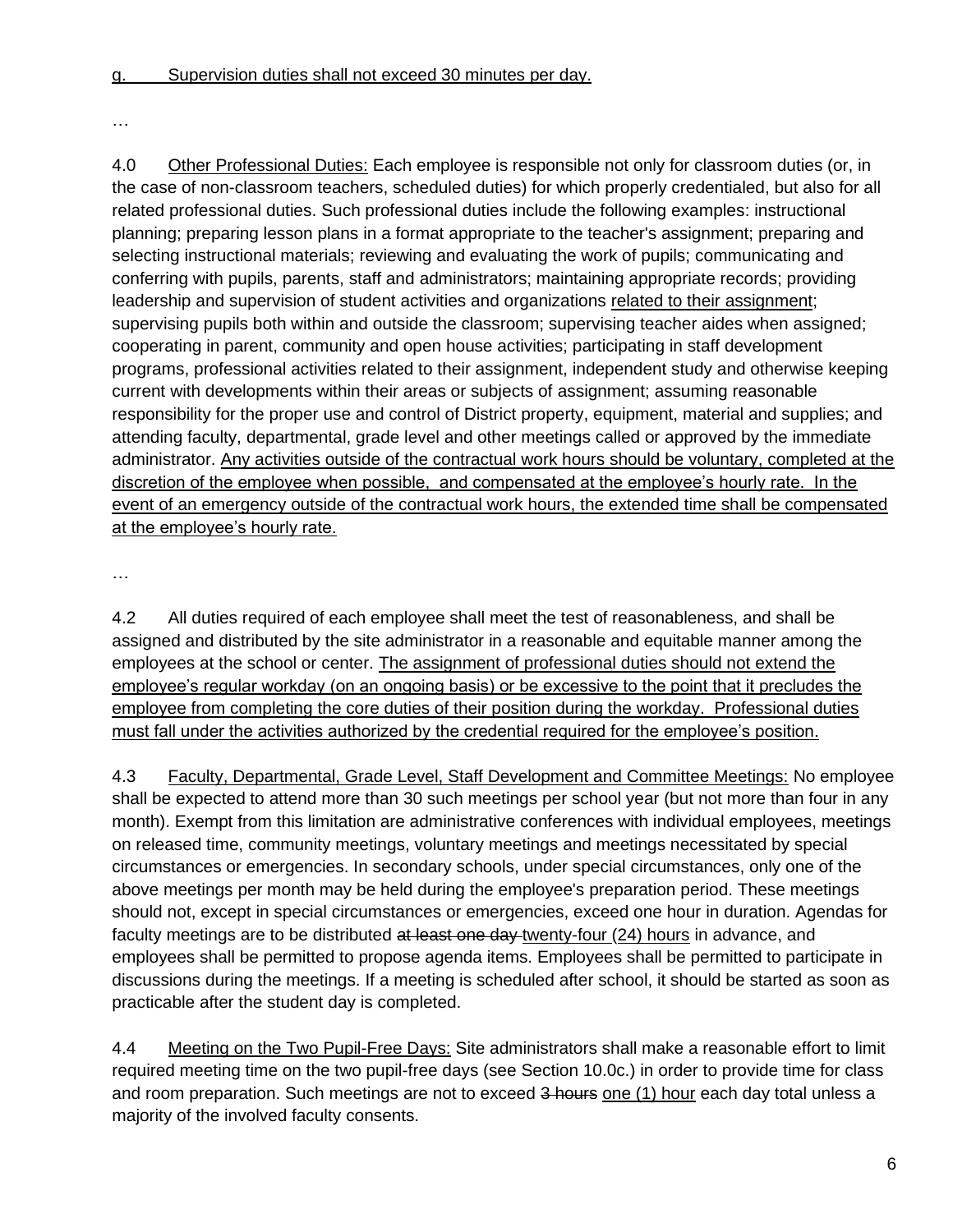…

6.0 Secondary Preparation Period: Each regular full-time secondary classroom teacher (or library media teacher including full-time CTE teachers and Teacher Librarians) shall be assigned five scheduled class periods weekly as preparation periods. Preparation periods are to be used for professional duties including preparation for class and conferences with parents, students and staff members; during the preparation period the employee shall not be expected to perform supervisory or classroom teaching functions except as reasonably needed to provide such services during school related activities, during emergencies, or when replacement or auxiliary pay is received pursuant to Article XIV, Sections 25.0 and 28.0. In order to provide such preparation time, the District shall assign personnel other than classroom teachers to perform regularly scheduled non-classroom supervision duties such as before and after school and nutrition supervision. Preparation periods scheduled during the first period of the instructional day are to be distributed equitably among the staff over a period of time.

6.1 Secondary ROC/ROP Weekly Preparation Time: Beginning with the 2019-20 school year, teachers serving under a Regional Occupational Center/Regional Occupational Program (ROC/ROP) Contract in Secondary Schools and teaching classes six (6) periods during the instructional day shall be assigned ten (10) additional hours per month for professional duties including preparation for class, collaborative planning and conferences with parents, students, and staff members.

6.2 Adult Education Preparation Time: Beginning with the 2022-23 school year, DACE teachers shall be assigned one hour of paid preparation time for every five hours of class time for professional duties including preparation for class, collaborative planning and conferences with students and staff members.

7.0 Elementary Preparation Period: Each regular elementary classroom teacher shall be provided with a daily period of preparation of 40 31 minutes within the minimum on-site obligation (30 21 minutes before school, 10 minutes after school). In order to provide such preparation time, the District shall assign personnel other than classroom teachers to perform regularly scheduled non-classroom supervision duties (such as supervision of grounds and bus arrival/departure) during those periods of time. A schoolwide schedule shall be established wherein PE and Arts teachers provide instruction for all students equitably. This time shall be provided as additional preparation time for Elementary classroom teachers. PE and Arts teachers shall be paid for a minimum of one (1) hour of preparation time per week. In situations where the PE or Arts teacher is absent, the affected classroom teacher(s) shall be compensated at their regular rate of pay for the lost preparation time. Preparation periods are to be used for professional duties including preparation for class and conferences with parents, students and staff, and shall not be used for supervisory duties except as provided below. Faculty meetings are not to be scheduled during the morning preparation period except in schools where a majority of the affected employees has approved of such a schedule. In situations where the other personnel are not available to cover the supervision, classroom teachers may be assigned such duties on a rotating basis, but for such time shall be paid at the employee's regular rate of pay; provided, that additional pay shall not be authorized for any of the following:

- a. Supervision reasonably assigned on inclement weather schedule
- b. Emergency crisis situations (e.g., earthquake, flood, fire, civil disturbance); or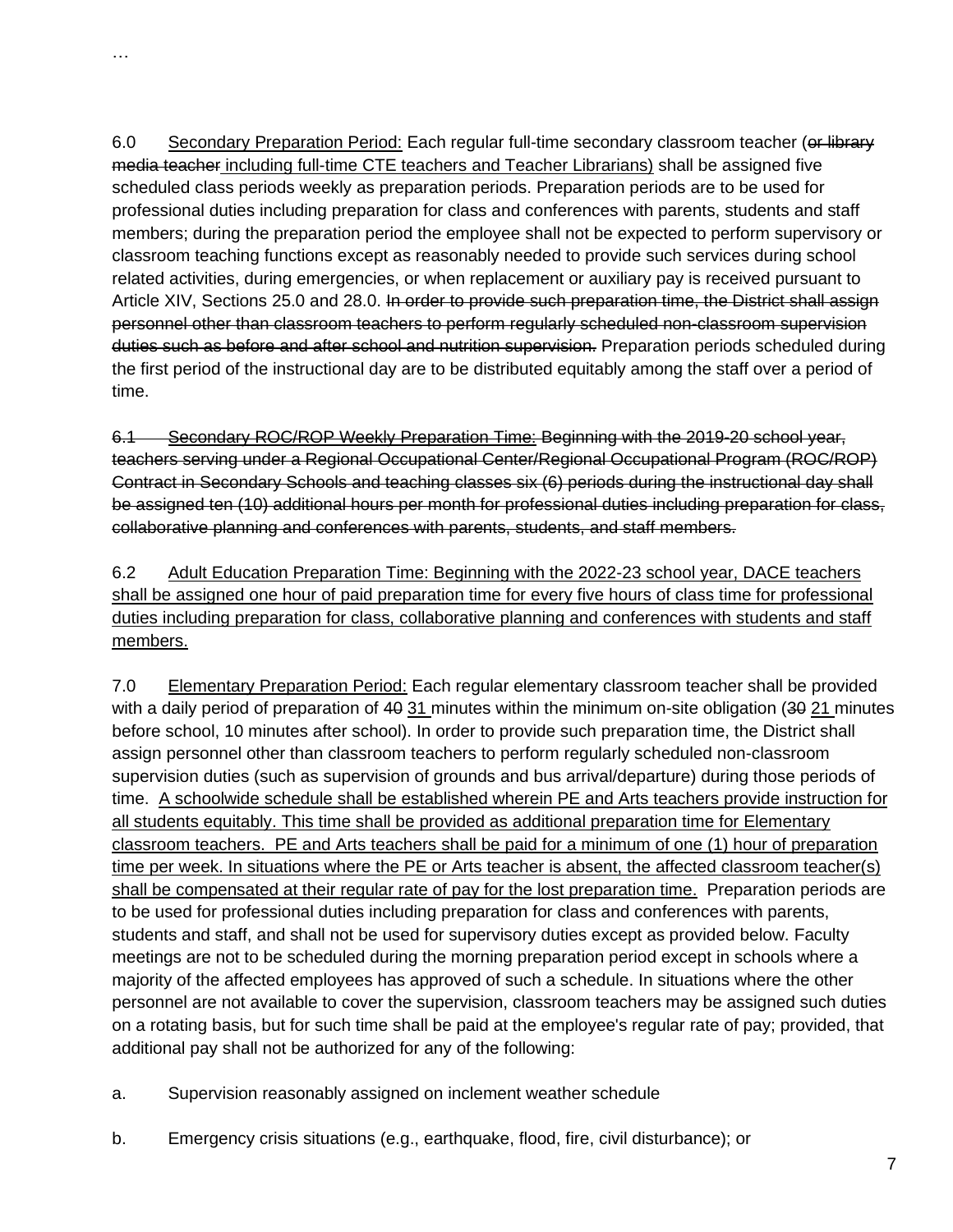c. Supervision of the teacher's students to and from the classroom; or

d. Any normally assigned basic duties apart from the above-described non-classroom supervision.

7.2 The above rules are applicable to regular elementary programs. Elementary teachers who are in programs which are combined with secondary and which are departmentalized and include a secondary preparation period, are to be covered by the rules applicable to secondary teachers. If, however, in a combined elementary-secondary program the teacher remains in a situation which is equivalent to the regular elementary pattern, he or she shall be covered by the basic elementary rules; those teachers in that program who remain covered by the secondary rules shall not have their supervision duties increased as a result of the relief granted to the elementary teachers.

7.3 In an effort to facilitate earlier class starting times during hot weather months in new year-round elementary schools without functioning air conditioning, the 30-minute preparation period in such schools may be observed after school hours. Once approved by the Local School Leadership Council, individual teachers would then determine (on a regular basis) whether they would observe this prep period before or after school.

7.4 If an Early Education Center teacher is assigned during the students' rest period, such period shall be treated the same as the elementary preparation period. The District shall make a reasonable effort to schedule aides to supervise the children in order to allow an uninterrupted preparation period. In situations where an aide is not available to supervise the students during their rest periods, the affected Early Education Center teacher(s) shall be compensated at their regular rate of pay for the lost preparation time.

7.5 Elementary Supervision Time: Except as provided below, the District shall assign personnel other than classroom teachers to perform regularly scheduled non-classroom supervision duties (such as supervision of grounds and bus arrivals/departure) during recess or lunch, or during the period of time including and following the 10 minute preparation period at the end of the school day. In situations where the above-assigned personnel are not available to cover the supervision, or other compelling circumstances exist, classroom teachers may be assigned such duties on a rotating basis but such assignments and pay shall be as provided herein, below.

- a. The additional pay shall not be authorized for non-classroom teachers or for any of the following situations involving classroom teachers:
	- (1) Supervision reasonably assigned on inclement weather schedules;
	- (2) Emergency crisis situations (e.g., earthquake, flood, fire, civil disturbance);
	- (3) Supervision of organized student activities and student organizations;
	- (4) For teachers who have a "T+" or coordinatorship differential which covers the supervision duties (provided that, in such cases, the District shall not impose new supervision duties which are unrelated to the purpose of the coordinatorship);
	- (5) Supervision of the teacher's students to and from the classroom; or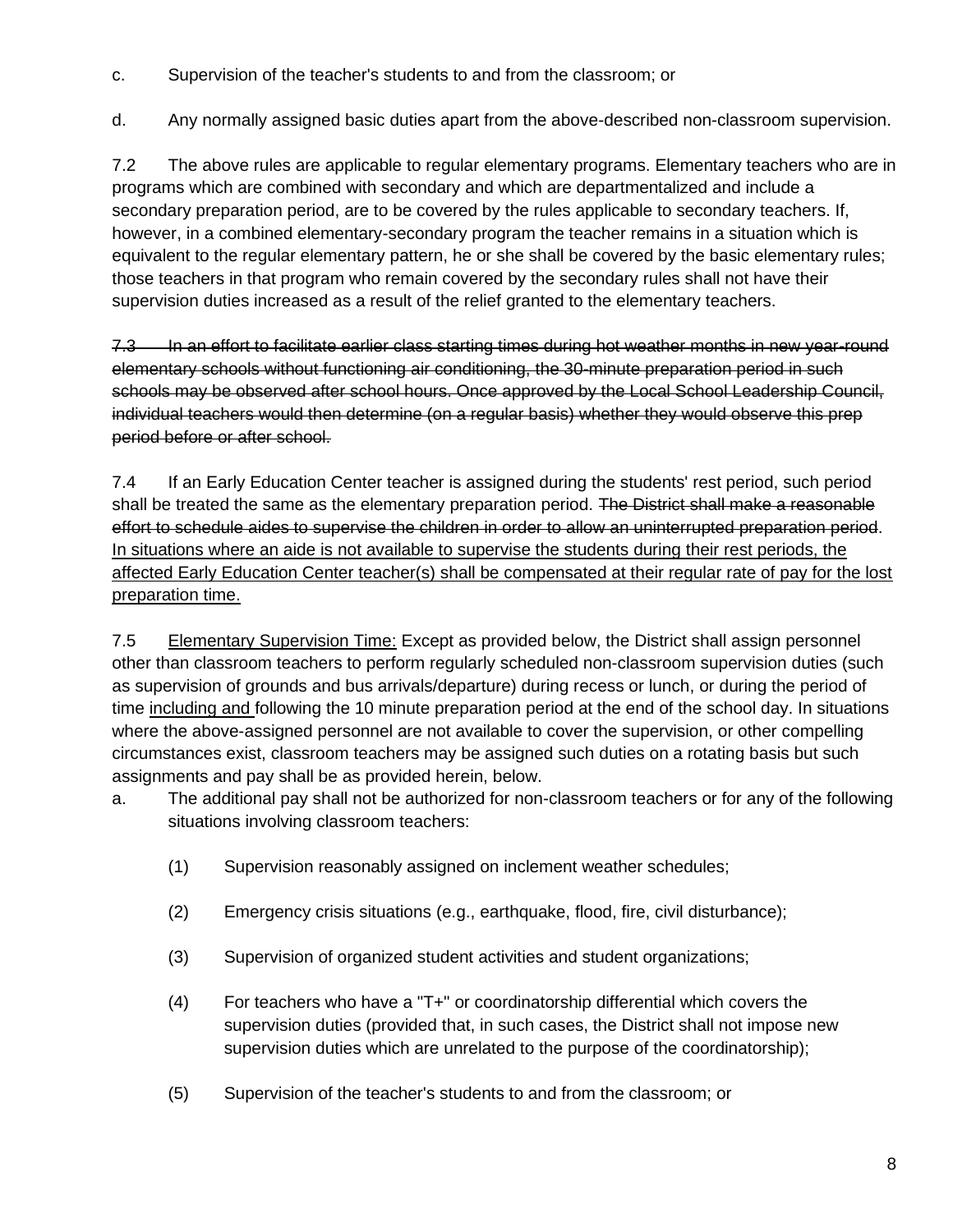- (6) Any normally assigned basic duties apart from the above-described non-classroom supervision.
- b. Assignment and Pay for Supervision: Commencing at the start of any school year, elementary teachers shall be permitted to place themselves (on a voluntary basis) on a "first call" list for paid supervision duties as needed, with the understanding that such services will be paid at the Extended Teaching Assignment hourly rate (Appendix E, Section 6.0). If from time to time the demand for paid supervision exceeds the capacity of the volunteer "first call" list, the remainder of the teachers will be subject to assignment on a rotating, non-voluntary basis, but will be paid at the individual's own regular rate of pay.
- c. The above rules are applicable to regular elementary programs. Elementary teachers, who are in programs which are combined with secondary and which are departmentalized and include a secondary preparation period, are to be covered by the rules applicable to secondary teachers. If, however, in a combined elementary-secondary situation the teacher remains in a situation which is equivalent to the regular elementary pattern, he or she shall be covered by the above basic elementary rules, and the teachers in that program who remain covered by the secondary rules shall not have their supervision duties increased as a result of the relief granted to the elementary teachers.

…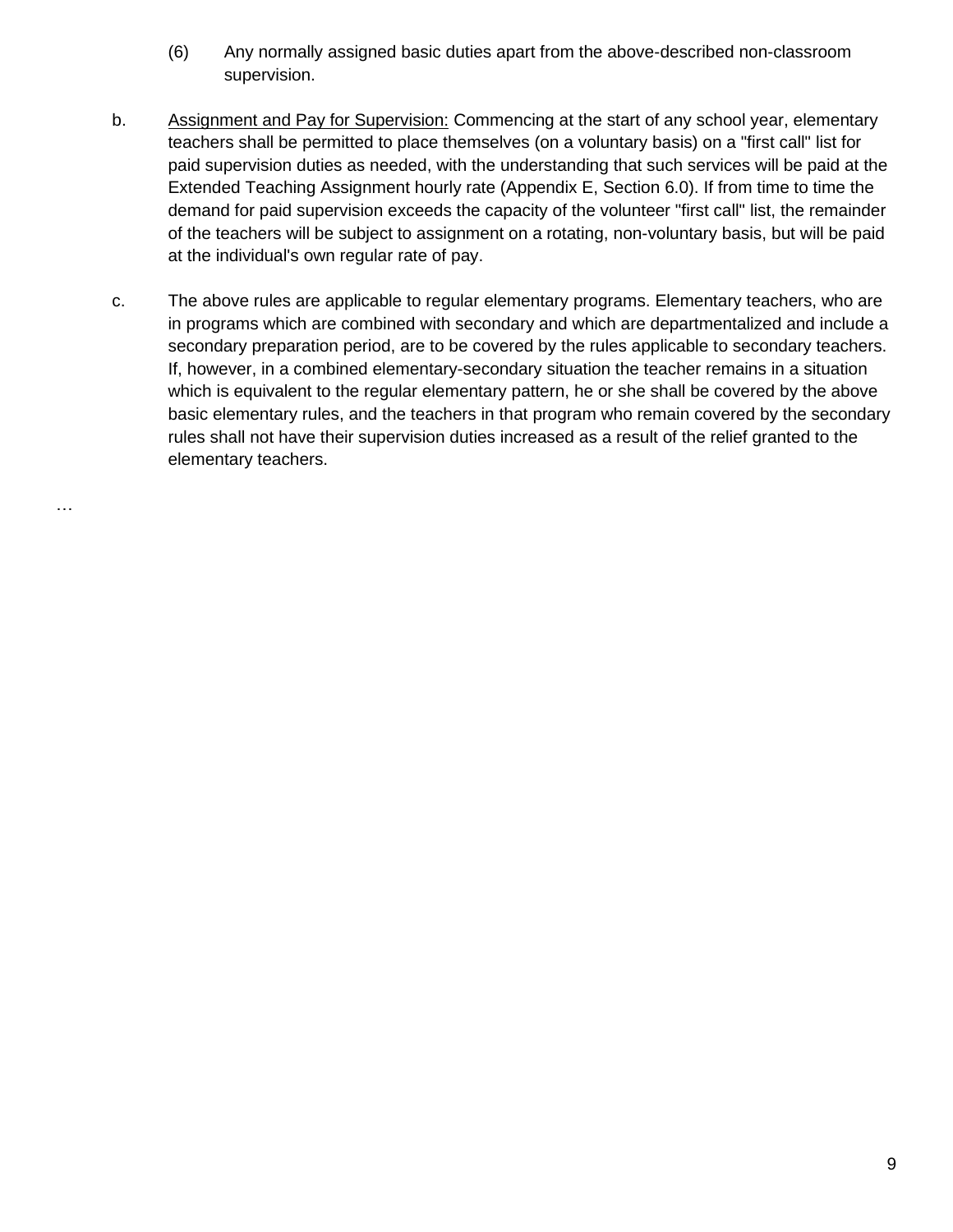# ARTICLE IX-A

# **ASSIGNMENTS**

…

#### 2.0 Uniform Staffing Procedures For All UTK-12 Schools And Adult Schools:

- a. Creation and Posting Of Matrix: Approximately four weeks prior to the day teachers on any track or schedule finish service for the school year or four weeks before classes are selected, the site administrator shall prepare and post a matrix indicating the tentative number of classes (on each track, if multi-track) for each subject/grade level. The parties acknowledge that the matrix is based on projections and therefore subject to change. The site administrator shall specify any special credentials, necessary qualifications and any differentials, along with the requirements to qualify for the differentials. In order to provide adequate planning time, teachers shall be notified of tentative assignments as soon as feasible (at or before the end of the track, if applicable), but not later than twenty-one (21) calendar days prior to the teacher's last scheduled work day. Teachers shall also be notified, as soon as feasible, of a change in the tentative assignment. If a teacher is notified of a change of assignment within five (5) calendar days prior to the assignment (first student instructional day), upon request, the teacher shall receive up to the equivalent of two (2) days in paid status as preparation time for the assignment. In order to receive the equivalent of two days of preparation time, the change of assignment must affect the majority of courses taught in a secondary assignment, and require a preparation for a course not in the previous assignment. In the case of a change of assignment that does not affect the majority of the courses taught, but does require a preparation for a course not in the previous assignment, the teacher, upon request, shall receive the equivalent of up to one (1) day of preparation time. The scheduling and configuration of such time may shall be in release time and/or additional paid time, and shall be mutually agreed upon between the teacher and the site administrator. In any event, however, the time must be utilized by the end of the second week of student instruction.
- b. Requests: After the creation and posting of the matrix as required above, Teachers with the specified credentials and required qualifications ("qualified") may shall request assignment to their grade level (elementary), specific class(es) within a department (secondary) or track (multitrack) using a teacher preference form or other locally determined method. Submission of this preference form shall serve as a request for the assignment. Teachers on leave who are scheduled to return to service should participate in the selection process.
- c. Elementary School Assignments: Employees in elementary schools and in programs such as Early Education Centers, development centers and ungraded programs shall be deemed a single group for assignment purposes. In each of these schools, assignments to tracks, grade levels and classes shall be made pursuant to the following procedure.
- d. There shall be no general education combination classes in elementary schools.
	- (1) Tracks and Grade Levels: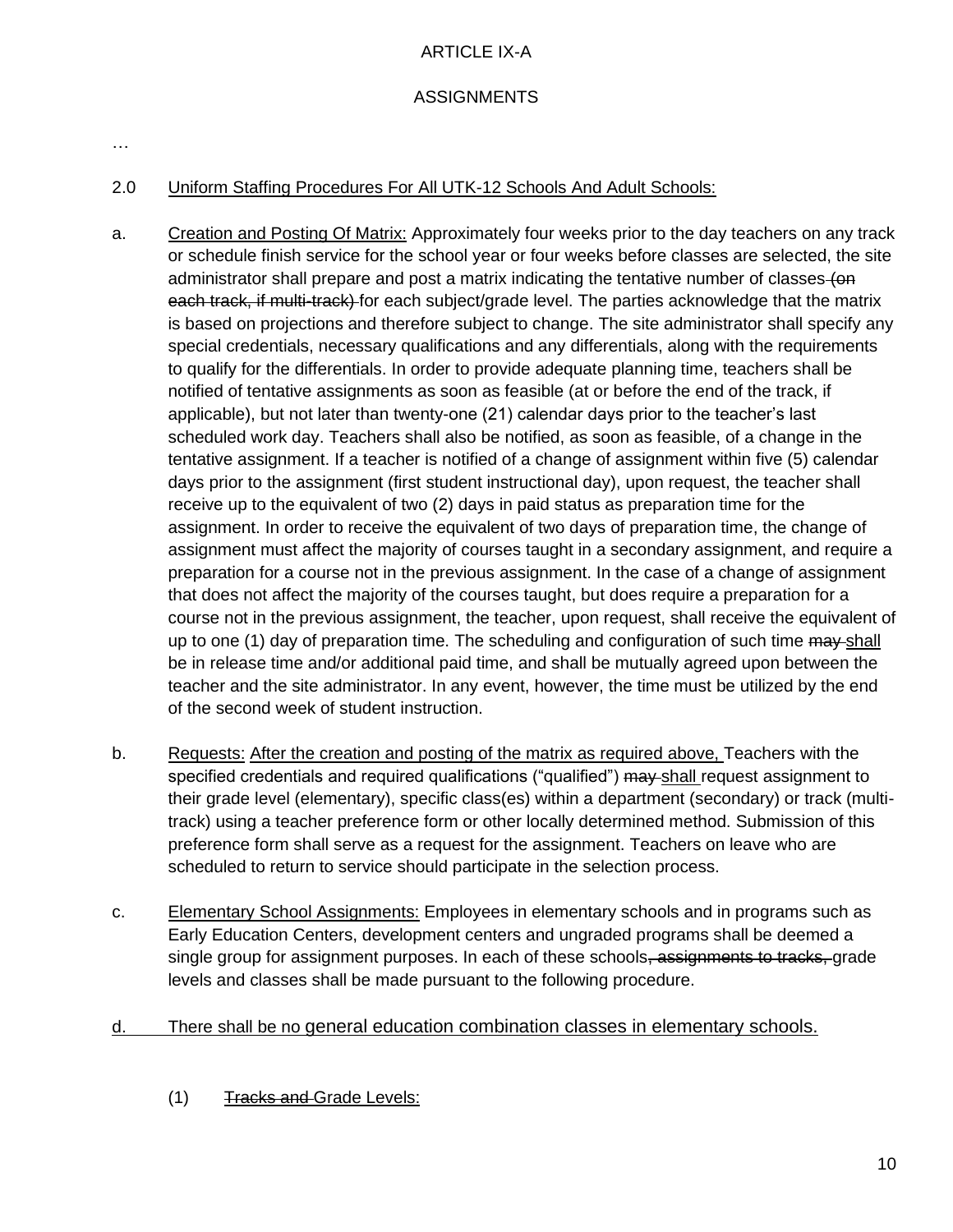- (i) The site administrator, after consultation with the chapter chair, shall determine the percentage of permanent teachers and the percentage of non-permanent teachers that are expected to be assigned to the site during the school year for which the assignments are to be made. The site administrator shall then indicate on the matrix the number of positions by track and by grade level that are available for the assignment of otherwise qualified permanent and nonpermanent teachers, respectively. The percentage of all the positions that are made available to otherwise qualified permanent teachers by each track and by all tracks as a whole, and by each grade level and by all grade levels as a whole, shall reasonably approximate the percentage of permanent teachers at the site.
- (ii) After the site administrator indicates the positions available for otherwise qualified permanent teachers, the permanent teachers at the site shall request assignment to the track and grade level positions for which they are qualified and which are available to permanent teachers. Permanent teachers shall be allowed to make their requests before the site administrator assigns a non-permanent teacher. The site administrator shall assign such permanent teachers who are otherwise qualified to the track and grade level openings available to permanent teachers on the basis of District seniority. The only exception shall occur when the site administrator reasonably determines with substantial documentation that any specific assignment is not in the best interests of the educational program. If the exception determination is disputed, the dispute resolution procedure in subsection e below shall apply.
- (iii) The site administrator shall then assign the non-permanent teachers to all the tracks and to all the grade levels so that the percentage of otherwise qualified non-permanent teachers assigned to each track and to all tracks as a whole, and to each grade level and to all grade levels as a whole, reasonably approximates the percentage of non-permanent teachers at the site. Such grade level assignments of non-permanent teachers shall be for a period of two years unless the site administrator subsequently determines with substantial documentation that any specific assignment does not meet educational program needs or the site administrator and the teacher otherwise agree.
- (2) Classes: The site administrator shall assign all teachers at these sites to classes.
- (3) Sections 2.1 and 2.2 apply in the circumstances described therein.
- (4) The District shall provide itinerant employees with lists of all available positions, and Itinerant employees shall complete annual preference sheets using the provided list. The district will make an attempt to give bargaining unit members one of their top three choices. Supervisors shall assign itinerant employees on the basis of District seniority. The only exception shall occur when the supervisor reasonably determines with substantial documentation that any specific assignment is not in the best interests of the educational program. If the exception determination is disputed, the dispute resolution procedure in subsection e below shall apply. Itinerant employees shall be notified in writing of any school site assignment changes prior to notifying affected school sites.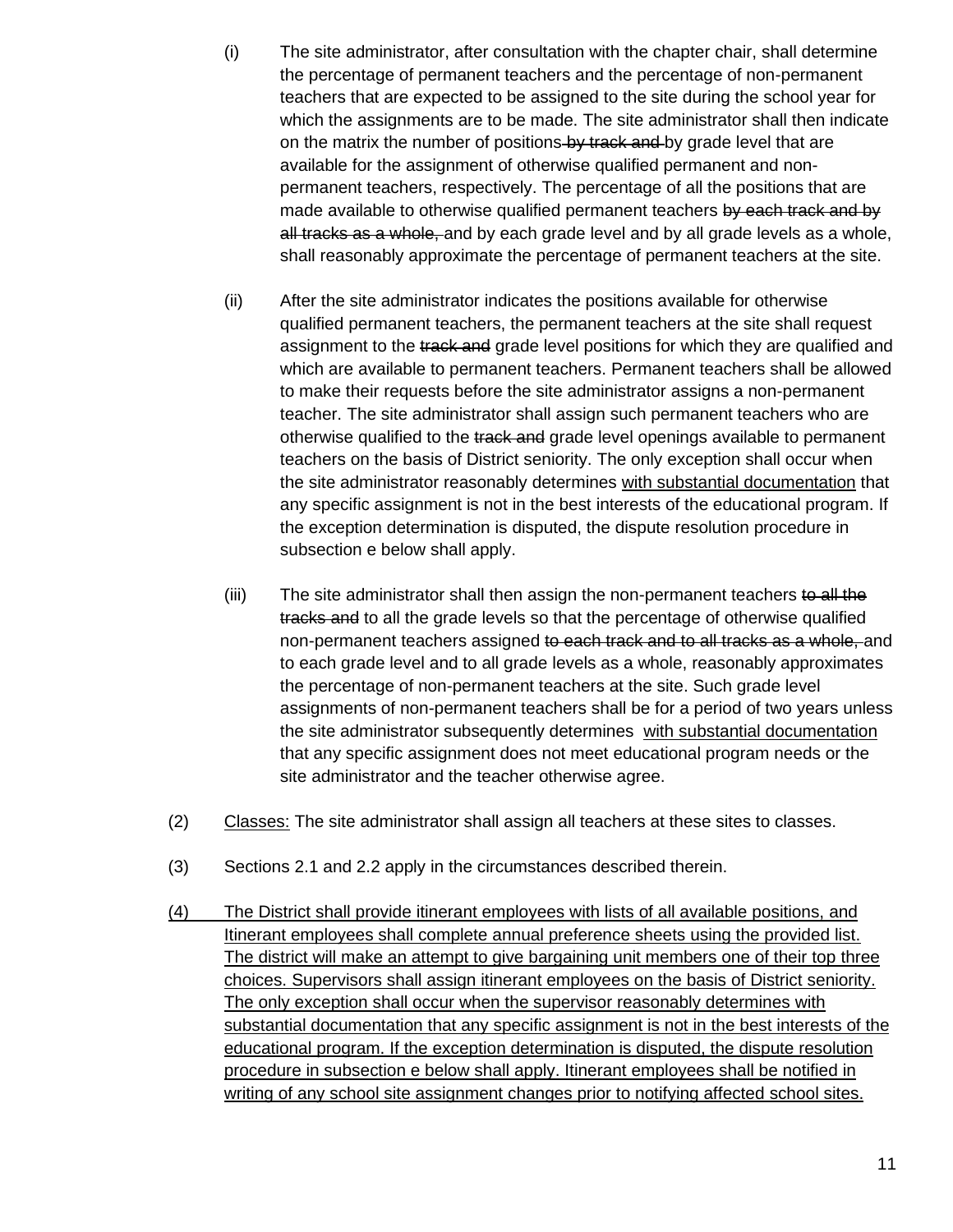- e. Secondary School Assignments: For employees in each secondary school and in special education, wherever located, assignment to tracks, department and classes shall be made pursuant to the following procedure.
	- $(1)$  Tracks:
		- (i) The site administrator, after consultation with the chapter chair shall determine the percentage of permanent teachers and the percentage of non-permanent teachers that are expected to be assigned to the site during the school year for which the assignments are to be made. The site administrator shall then indicate on the matrix the number of positions by track that are available for the assignment of otherwise qualified permanent and nonpermanent teachers, respectively. The percentage of all the positions that are made available to otherwise qualified permanent teachers by each track, and by all tracks as a whole, shall reasonably approximate the percentage of permanent teachers at the site.
		- (ii) After the site administrator indicates the positions available for otherwise qualified permanent teachers, the permanent teachers at the site shall request assignment to the positions by track for which they are qualified and which are available to permanent teachers. Permanent teachers shall be allowed to make their requests before the site administrator assigns a non-permanent teacher. The site administrator shall assign such permanent teachers who are otherwise qualified to the track openings available to permanent teachers on the basis of District seniority. The only exception shall occur when the site administrator reasonably determines with substantial documentation that any specific assignment is not in the best interests of the educational program. If the exception determination is disputed, the dispute resolution procedure in subsection e below shall apply.
		- (iii) The site administrator shall then assign the non-permanent teachers to all the tracks so that the percentage of otherwise qualified nonpermanent teachers assigned to each track and to all tracks as a whole reasonably approximates the percentage of nonpermanent teachersat the site.
	- (2) Departments: The department in which a permanent teacher is considered for assignment purposes shall be the one in which the teacher has taught for the major portion of teaching time during the most recent six semesters of classroom teaching experience. This recent experience provision shall not apply when a teacher applies to a position unfilled after all teachers in the department have had the opportunity to submit requests.
	- (3) Classes: Classes within a department shall be distributed by the principal (or designee) in consultation with the elected department chairs, through the locally-determined method, in a fair and equitable manner, taking into account seniority, qualifications and educational program needs.
	- (4) Sections 2.1, 2.2 and 2.3 apply in the circumstances described therein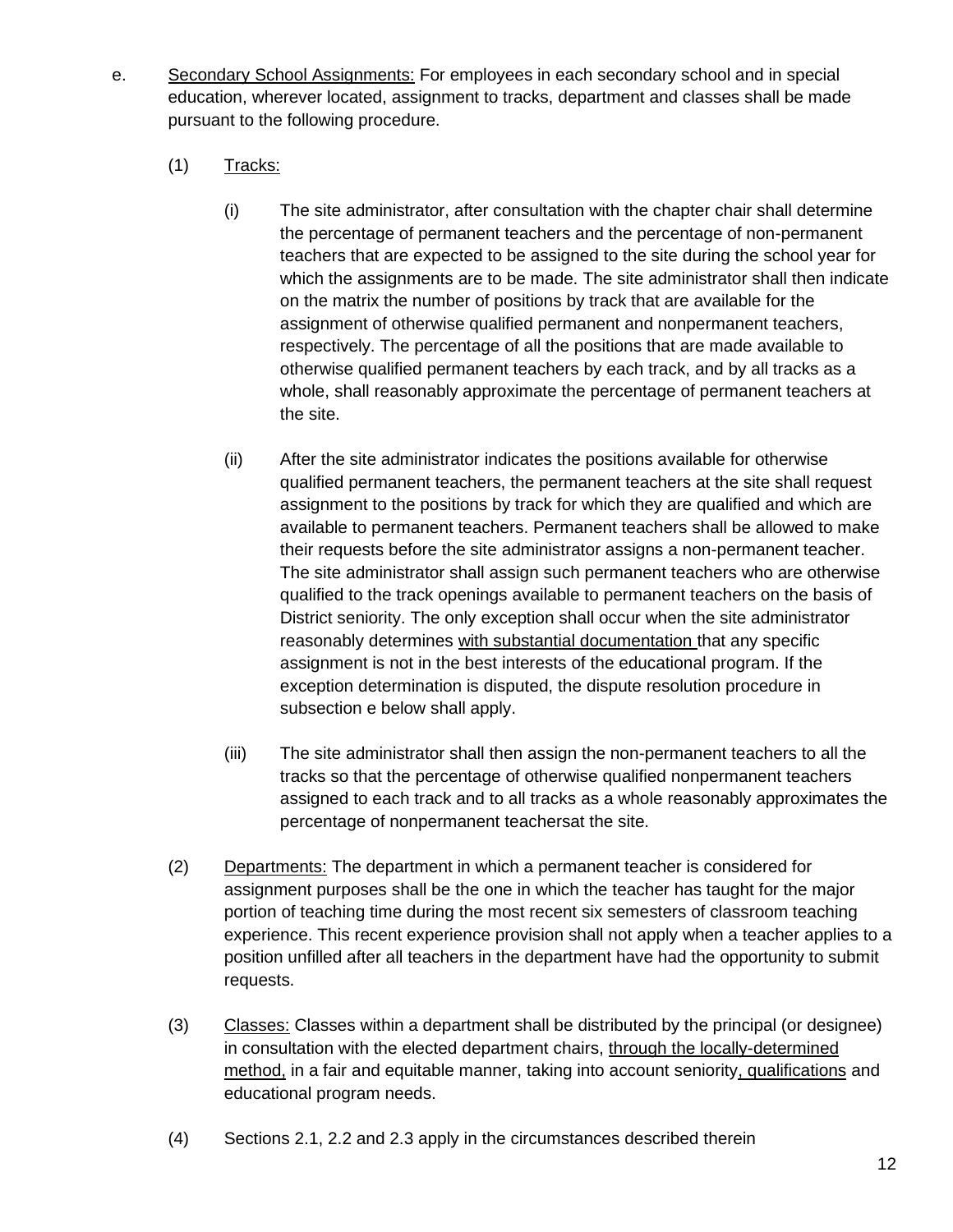- (5) The District shall provide itinerant employees with lists of all available positions, and Itinerant employees shall complete annual preference sheets using the provided list. The district will make an attempt to give bargaining unit members one of their top three choices. Supervisors shall assign itinerant employees on the basis of District seniority. The only exception shall occur when the supervisor reasonably determines with substantial documentation that any specific assignment is not in the best interests of the educational program. If the exception determination is disputed, the dispute resolution procedure in subsection e below shall apply. Itinerant employees shall be notified in writing of any school site assignment changes prior to notifying affected school sites.
- DACE Assignments: Qualified, permanent DACE teachers may request assignments up to thirty (30) hours per week. For DACE employees, wherever located, assignment to tracks, department and classes shall be made pursuant to the following procedure.
	- (1) Priority 1: Qualified permanent DACE teachers at the school site on the basis of District seniority to the teacher's tenure base
	- (2) Priority 2: Qualified probationary DACE teachers at the school site up to 30 hours per week, on the basis of years of service in DACE
	- (3) Priority 3: Qualified non-permanent, non-probationary, DACE teachers at the school site up to 30 hours per week, on the basis of years of service in DACE
	- (4) Priority 4: Qualified permanent DACE teachers at the school site who request additional hours over 30 hours per week
	- (5) Priority 5: All other qualified teachers

The only exception shall occur when the site administrator reasonably determines that any specific assignment is not in the best interests of the educational program. If the exception determination is disputed, the dispute resolution procedure in subsection below shall apply.

- e.g. Dispute Resolution Procedure (Elementary and Secondary Track Assignments and Elementary Grade Assignments For Permanent Teachers): If differences arise as the result of the site administrator's assignments of permanent teachers (but not as the result of the assignment of non-permanent teachers, whose assignments are not subject to any dispute resolution or grievance procedure) pursuant to subsections c and d immediately above, the determination as to whether the assignment was inappropriate shall be handled under the procedures of Article V-A.
- f.h. Dispute Resolution Procedure (Secondary Class Assignments For Permanent Teachers): In the case of a dispute as to the assignment of a permanent secondary teacher to classes (but not as the result of the assignment of non-permanent teacher , whose assignments are not subject to any dispute resolution or grievance procedure), the dispute shall be resolved solely pursuant to the procedures of Article V-A, subject to the following:
	- (1) Assignments to leadership classes and all athletic assignments shall not be subject to any dispute resolution procedure.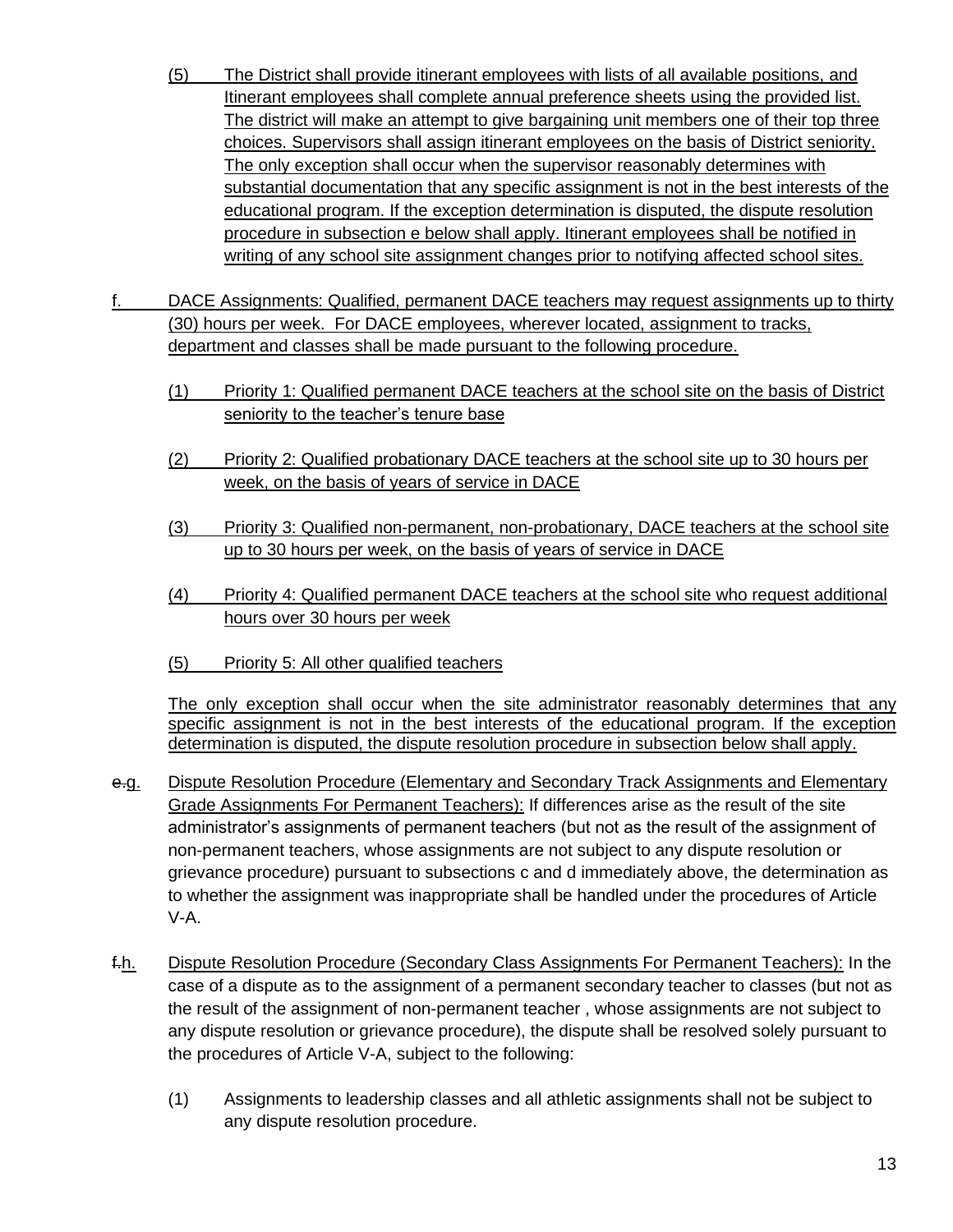- (2) The Joint Panel charged with resolving the dispute under Article V-A shall have the authority to overrule a site administrator's secondary class assignment only upon a specific finding that the assignment is arbitrary and capricious. The decision of the panel shall be final and finding.
- Dispute Resolution Procedure (DACE Assignments): In the case of a dispute as to the assignment of a DACE teacher to classes shall be resolved solely pursuant to the procedures of Article V-A. The Joint Panel charged with resolving the dispute under Article V-A shall have the authority to overrule a site administrator's class assignment only upon a specific finding that the assignment is arbitrary and capricious. The decision of the panel shall be final and binding.
- g.j Alleged violations of the procedures set forth in subsections e and f above are subject to the grievance procedure of Article V; the substance of the assignment decision is not.

2.1 Staffing Procedures After Initial Selection Through The Fifth Week of School or Track: The following procedures apply to staffing decisions which occur after the completion of the initial spring selection process and before norm date or the end of the 5th week of school or track (whichever is sooner):

- a. The principal shall notify the UTLA Chapter Chair of all openings and vacancies. The principal and department or grade level chair working together shall reasonably determine who will fill the opening or vacancy.
- b. In doing so, they shall utilize the teacher preference forms or locally determined method for identifying teacher preference and shall take into account seniority and educational program needs.
- c. If agreement is not reached or if the parties prefer, the openings and vacancies shall be filled by a new hire, transferee, substitute, or auxiliary assignment.

2.2 Staffing Procedures After Norm Day: If an opening or vacancy occurs in a teaching position, that vacancy shall be filled by a new hire, transferee, substitute, or auxiliary assignments (secondary).

2.3 Staffing Procedures for DACE After Initial Selection: All remaining new or vacant part-time positions or courses shall be posted at the applicable time-reporting site, and on the LAUSD/DACE Employment Opportunities website and emailed to UTLA. The posting shall identify:

a. the subject(s)

b. number of hours per week

- c. class schedule and time(s)
- d. projected length of assignment
- e. Location
- f. certification required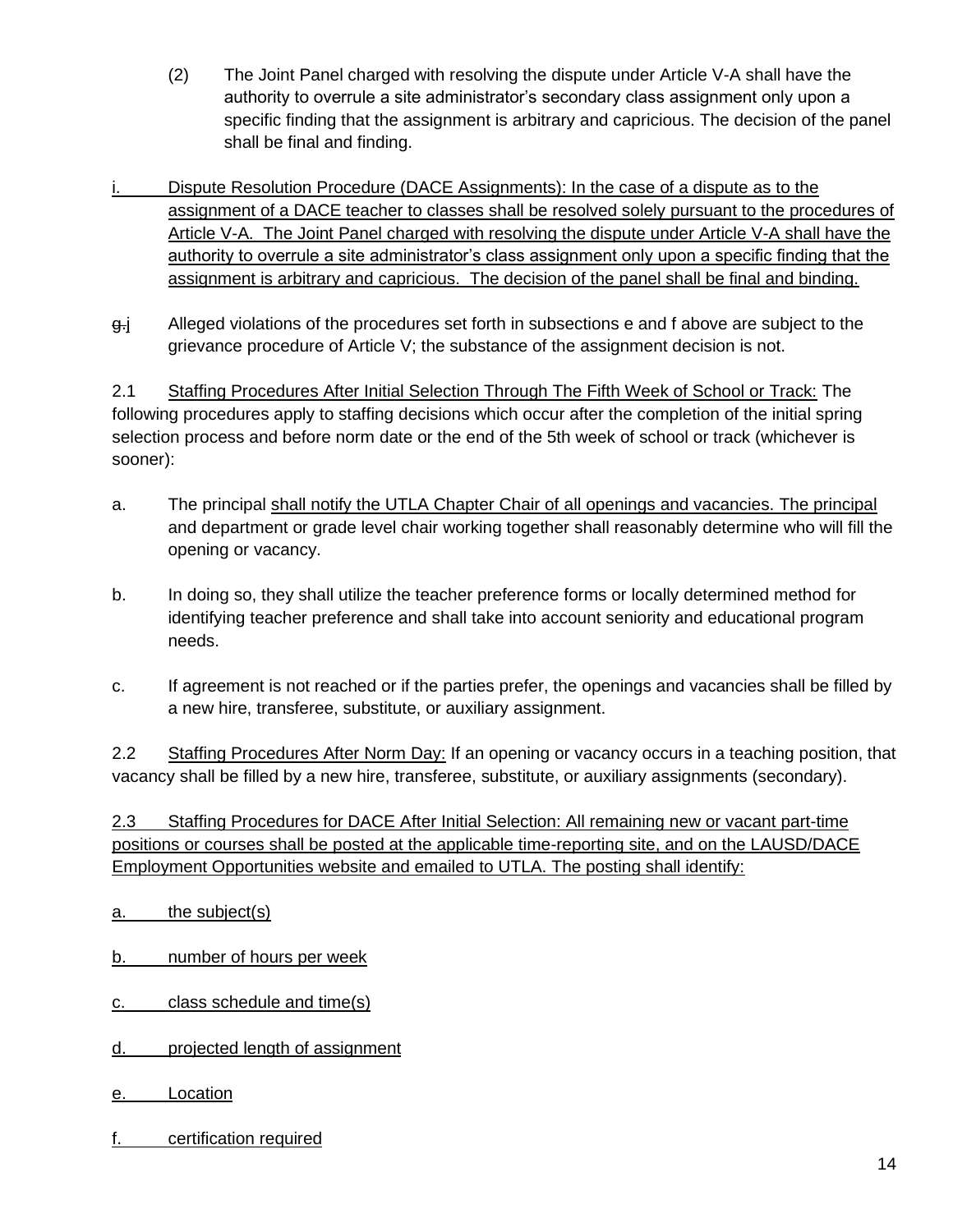g. any special skills and qualifications

h. the deadline for applications.

The site administrator shall first consider those qualified applicants currently assigned to the site whose assigned schedule would not conflict with the additional work and who, if selected, would remain in current status with the Division. "Qualified", as used in this subsection, means that the applicant:

- a. Has taught the same course or closely related (e.g. English 1,2,3,4) course in the same subject during the most recent six semesters/trimesters
- b. Possesses the requisite credential
- c. Possesses appropriate training and/or experience needed for the position
- d. Possesses the needed instructional skills or qualifications as stated on the job postings.

Remaining unfilled positions shall be posted at the Division Central Office and on the DACE Employment Opportunities Web page and at the time reporting sites and major branches and emailed to UTLA. To apply for such positions a person must be either qualified as provided above or possess other appropriate training and/or experience needed for the position, possess the requisite credential, and possess the instructional skills or qualifications as stated in the job posting. Positions shall be posted as soon as they are known to be available. The site administrator shall select using the priorities listed above in Section 2.0(e). Positions which are created or become available after the initial staffing procedures are completed shall also be posted and filled as stated above, but may also be filled immediately on an interim basis.

- 4.0 Determination of Whether There Shall Be Coordinator or Dean Positions at School Sites:
- a. Prior to this determination, the coordinator or dean job description and differential (if any) shall be posted at the school.
- b. With respect to regular program dean positions, determination as to whether there shall be such a position shall be made by the school site administrator in consultation with the Local School Leadership Council.
- c. With respect to categorically funded dean or coordinator positions, determination as to whether there shall be such a position is to be made by appropriate statutory site councils.
- d. With respect to coordinator positions in the Adult Education Division, determination of whether there shall be such a position at a school shall be made by the Assistant Superintendent for the Adult Education Division. That determination shall be reached after submission of a joint recommendation made by the Principal and the Chapter Chair, or individual recommendations in the event that they do not agree to a joint recommendation. As the Assistant Superintendent makes that determination, he or she shall respond in writing to each of the recommending parties. The following mandated subject areas in Adult Education may have full time coordinators: Elementary Basic Skills (Academic); Secondary Basic Skills (Academic); English as a Second Language, Citizenship, Parent Education, Programs for Older Adults, Programs for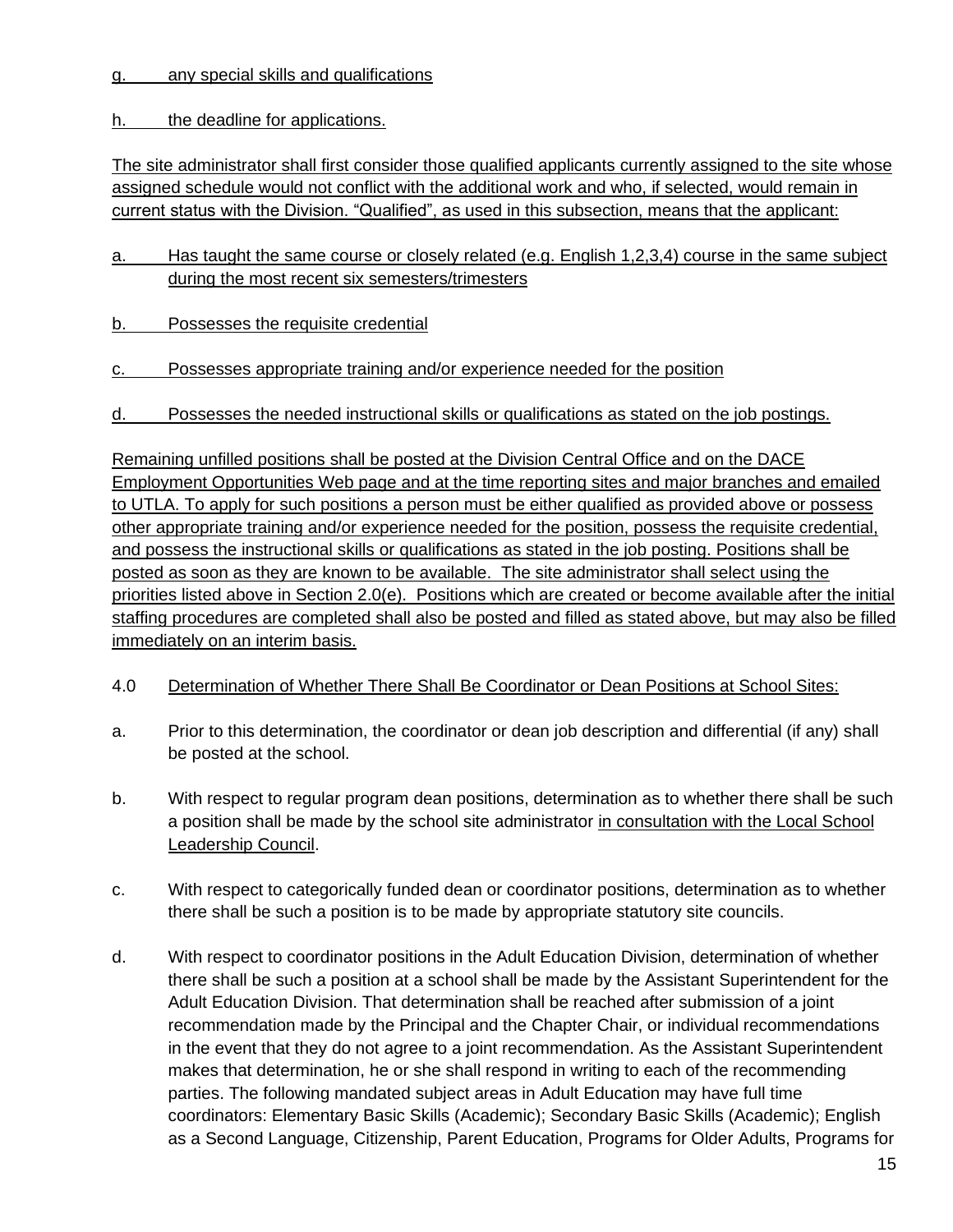Disabled Adults, Vocational Education, Home Economics and Health. In Regional Occupational Centers and Programs (ROCROP), departments large enough to warrant a full time coordinator may have full time coordinators.

- e. With respect to regularly-funded coordinator positions, determination of whether there shall be such a position shall be made by a majority of the votes cast by bargaining unit members, at the school location, in an election limited to that purpose.
- f. Any claims alleging violation of the above procedures shall be subject to the alternate grievance procedures of Article V-A.

5.0 Required Elections of School-site Coordinators and Deans: Elections for the positions of full time coordinator or dean shall be conducted in the late spring prior to the preparation of the matrix of classes pursuant to Sections 6.0 and 7.0 below. Elections are required for coordinator and dean positions in the following circumstances:

- a. The position must be paid on the Preparation Salary Table;
- b. The position must be full-time. Funding must have been provided for a full-time position in a single school or at one location, or the assignment is for five periods or more in a secondary school, or more than eighteen hours per week in an adult school. (As an exception, if a position was, during the previous year, funded full time by a single funding source and has now been converted to two or more positions, or if two part-time positions are filled by one full-time coordinator, the resulting part-time coordinators shall also follow the selection process in 6.0 shall be followed);
- c. The position does not involve carrying a rollbook; and
- d. The assigned duties of the position do not include providing direct instruction or counseling to pupils on a daily basis.
- e. Elections are not applicable to supplemental coordinatorships such as coaches, athletic coordinators, band, drama, or other differential or stipend earning assignments.

…

- 7.0 Dean Election Procedure at School Sites
- a. The school site administrator in consultation with School Site Council and Local School Leadership Council (or equivalent) shall determine whether or not a Dean position shall be established at the school. Bargaining unit members at the school location shall annually elect, in the Spring prior to the preparation of the matrix, all bargaining unit member deans from among the qualified candidates who submitted statements of interest. Each vote shall be proportionate to the number of hours/days the voter is assigned to the school location. Election to a dean position requires a majority of the votes cast.
- b. At those school locations where there are both magnet and regular programs, each dean shall be elected annually by the bargaining unit members of any program they serve.
- c. These elections are to be supervised jointly by the site administrator and chapter chair.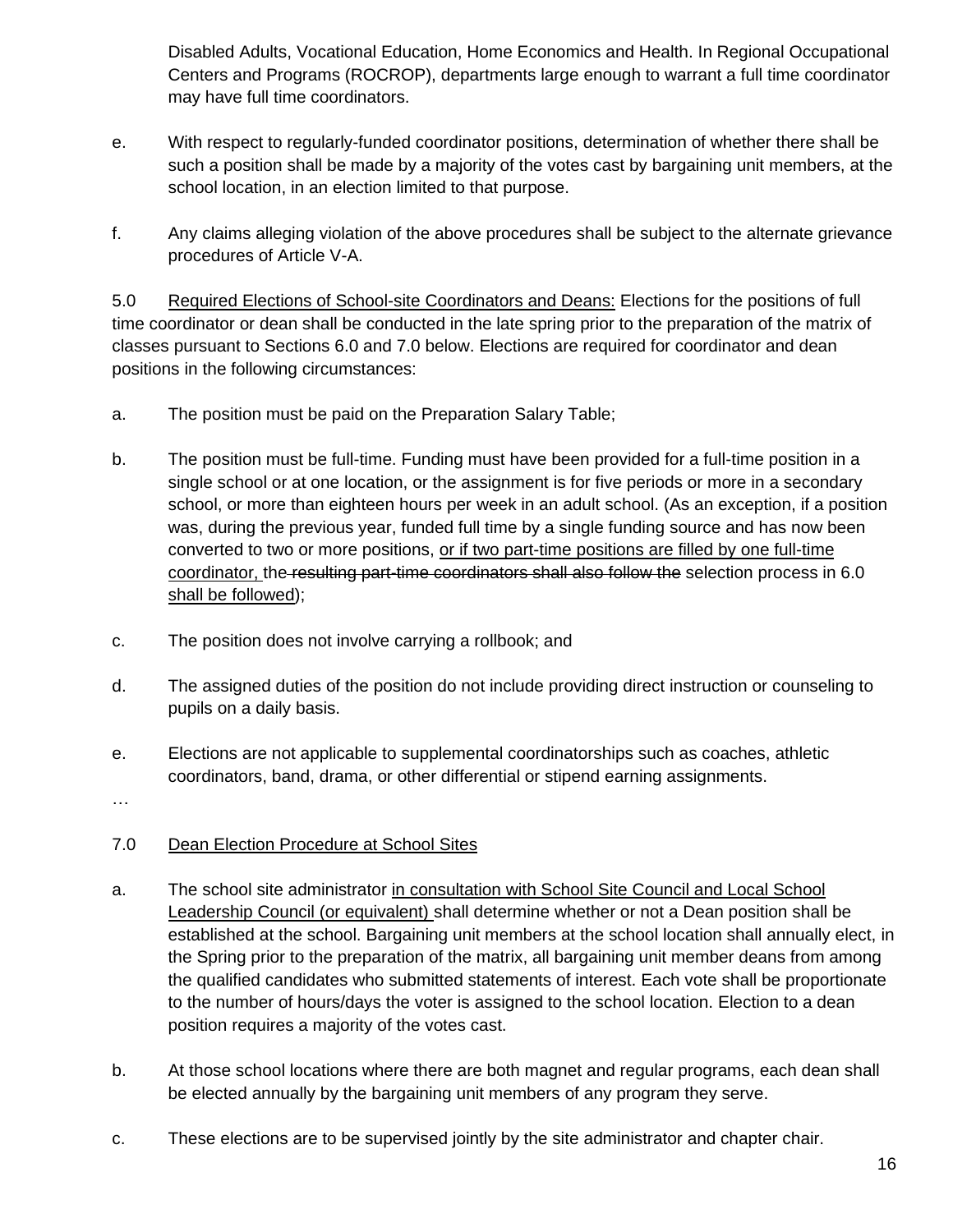d. Alleged violations of the above procedures shall be resolved pursuant to Article V-A.

11.0 Secondary Counselor Reassignment [to Teaching Position]: Counselors who are reassigned [to a classroom teaching position] shall receive written reason for this action upon request. Only a failure or refusal to provide the reasons upon request shall be grievable. Displacement from school sites or reassignment [to a classroom teaching position] of Secondary Counselors shall be in order of district seniority. Possession of a teaching credential shall not be a factor for consideration in this scenario.

…

…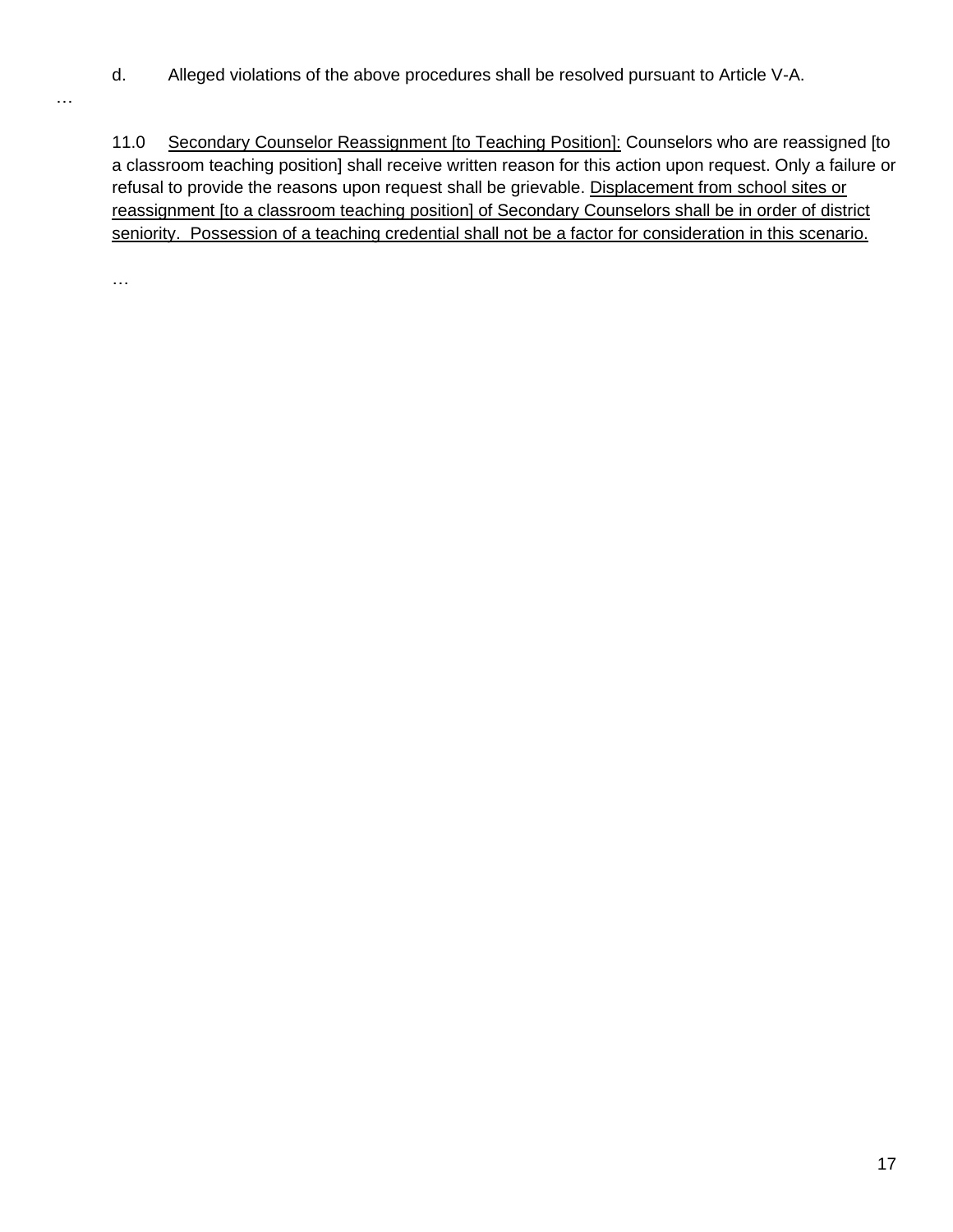#### ARTICLE IX-B

#### PROFESSIONAL DEVELOPMENT

- 1.0 Purpose and Goals: Regular professional development and training is essential to the competence and overall effectiveness of all teachers and support personnel, no matter how experienced they may be. Participation in such continued learning is a required professional duty and part of each teacher's basic personal obligation to the profession and to the students of the District. At its best, professional development and continued learning is grounded in the instructional goals and programs of the District and the school, the best practices of successful teachers, and the everyday needs of students and teachers. While no professional development program will accomplish all goals for all participants, it is agreed that all professional development programs and activities -- whether designed and/or delivered by the Central District, a Local District, or the local school -- should seek to achieve the following goals, as applicable:
	- a. Be grounded in, or consistent with, the California Standards for the Teaching Profession, and with any applicable State and District mandates, standards, initiatives and/or priorities;
	- b. Be appropriately responsive to the site's needs assessment and/or evaluations of similar programs offered in the past;
	- c. Deepen and broaden knowledge of subject matter and instructional content; as appropriate, be job-specific and differentiated to meet different experience levels, and designed for cumulative and sustained impact;
	- d. Provide a strong foundation in the pedagogy of particular disciplines, assignments and instructional programs, knowledge about the teaching and learning processes, and improvement of the environment for student learning;
	- e. Provide knowledge of applicable standards, the differences between standards-based instruction and other forms of instruction, and how to know when students are meeting or progressing toward a given standard;
	- f. Be intellectually engaging and reflect the complexity of the teaching and learning processes; and
	- g. Encourage and enable teachers to work together to provide consistent instruction and reinforce student progress.
	- h. Provide all educators access to high-quality PD regarding culturally responsive curriculum.
	- i. Provide out-of-classroom staff and itinerant staff assigned to multiple sites with PD that is relevant to their assignments. Out of classroom staff shall be defined as staff that do not carry a class roster for more than 50% of their defined work day.
- 2.0 Banked Time for Professional Development: See Article IX, Section 3.1, for the minimum on-site obligations relating to the banked time accumulation and schedule. The following terms are intended to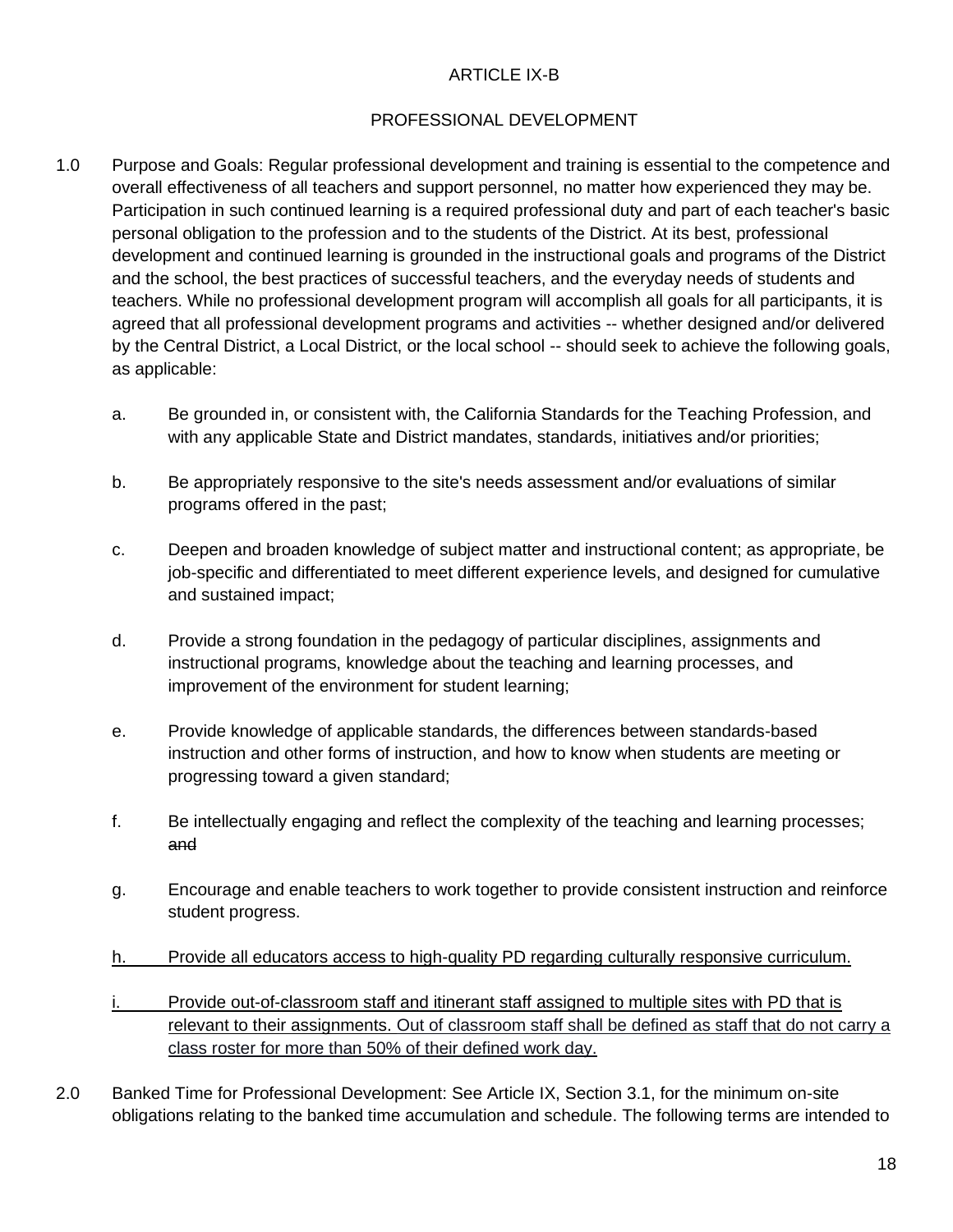facilitate professional development in grades 1-12 and in full-day kindergarten (a.m.-p.m. schedules usually preclude mandatory participation in the banked time program):

- a. Professional development "banked" time programs and activities shall be scheduled for Tuesdays throughout the District;
- b. In elementary schools, grades 1-5/6 and in full-day kindergarten, such time shall total 1560 yearly minutes and shall be accumulated by increasing instructional time by nine minutes per day in 180-day schools and ten minutes per day in 163-day schools. Students will be dismissed 60 minutes earlier than normal dismissal time on 26 designated Tuesdays, facilitating the use of the banked time for professional development purposes on those days;
- c. In secondary schools, grades 6/7-12, such time shall total 1260 yearly minutes and shall be accumulated by increasing instructional time by seven minutes per day in 180-day schools and by eight minutes per day in 163-day schools. Students will be dismissed 90 minutes earlier than normal dismissal time on fourteen designated Tuesdays, facilitating the use of the banked time for professional development purposes on those days;
- d. The required number of yearly instructional minutes remains the same as without banked time, and there are no changes in the length of the teacher's minimum daily on-site obligation;
- e. Minimum and shortened days are scheduled and used separately from this banked professional development time, and the two are not to be combined;
- f. In middle schools, established Common Planning Time shall be separate from, and not scheduled on the same days as, banked professional development time (unless approved by the faculty, the principal, and the Local District Superintendent);
- g. Faculty meetings (see Article IX, Section 4.3) are not to be conducted on banked professional development time; and professional development meetings on banked time do not count toward the permitted number of meetings under Article IX, Section 4.3; and PD that extends to a second hour during banked time shall count towards the thirty (30) meeting maximum per school year in accordance to, Article IX, Section 4.3 and Article XXVII, Section 2.4(Bi).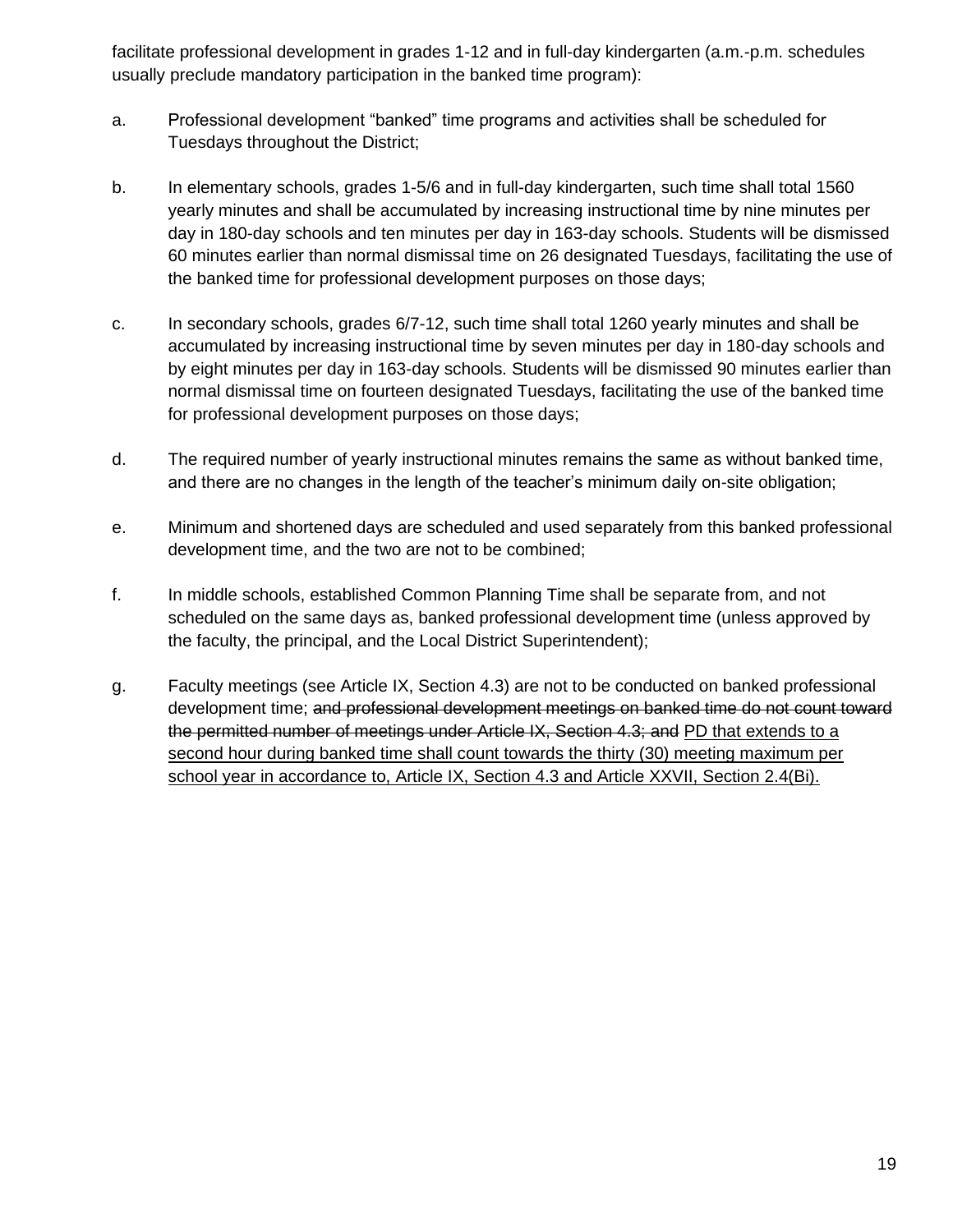#### ARTICLE X

#### EDUCATOR DEVELOPMENT, SUPPORT AND EVALUATION

- 1.0 Purpose: The purposes of these procedures are to encourage a career long growth model of educator development and support, evaluate employee performance, provide assistance and remediation to employees whose performance is less than satisfactory, and continue to improve the quality of educational services provided by employees.
- 2.0 Evaluator: The employee's immediate administrator shall be responsible for evaluating the employee and assisting the employee in improving performance when necessary. The administrator may delegate these functions, but shall retain ultimate responsibility. Any bargaining unit employee, including but not limited to a department chairperson, who objects to being required to evaluate another employee, shall not be required to do so, but may be required to participate in classroom visitations, guidance and assistance. As to evaluation of site-based support service personnel excluding library media teachers, there shall be consultation between the site administrator and the employee's technical supervisor, if any, prior to either one issuing the annual evaluation.
- 3.0 Frequency: Evaluations shall be made at least once each academic year for probationary or qualifying employees, and at least once every other year for permanent employees. In the case of permanent employees who are deemed "highly qualified" under 20 U.S.C. Section 7801, and have been employed by the District for at least 10 years, the period between evaluations may, in the joint discretion of the evaluator and the employee, be extended beyond the two-year period so that the evaluation may be made once in a three, four, or five-year period, subject to the following limitations:
	- a. Any such arrangement for an evaluation beyond the two-year cycle requires the joint consent of the evaluator and employee; such consent is entirely discretionary and individualized, and may be withdrawn by either party at any time.
	- b. However, (i) the withdrawing party shall provide written notice to the other party to that effect, identifying the reason(s) or cause(s) for the withdrawal, and (ii) the notice of withdrawal should shall be given before the end of the school year preceding the next intended evaluation by the site administrator<del>, and shall not be given later than the date that the newly reinstated evaluation</del> procedures are to be commenced.
	- c. Because the Education Code (Section 44664) makes these evaluation-frequency decisions entirely discretionary and individualized, any decision to grant, deny or withdraw consent shall not be subject to the grievance procedures of this Agreement. However, claimed violations of the notice provisions of paragraph b. above are subject to grievance procedures.
	- d. In recognition of the increased time and effort that improvements to the evaluation system entail for both site administrators and teachers, the District immediately will be authorizing extensions of the period of time between evaluations for most employees with ten or more years of experience, from every second year to every third, fourth or possibly fifth year, pursuant to agreement between the administrator and employee, as provided above.

…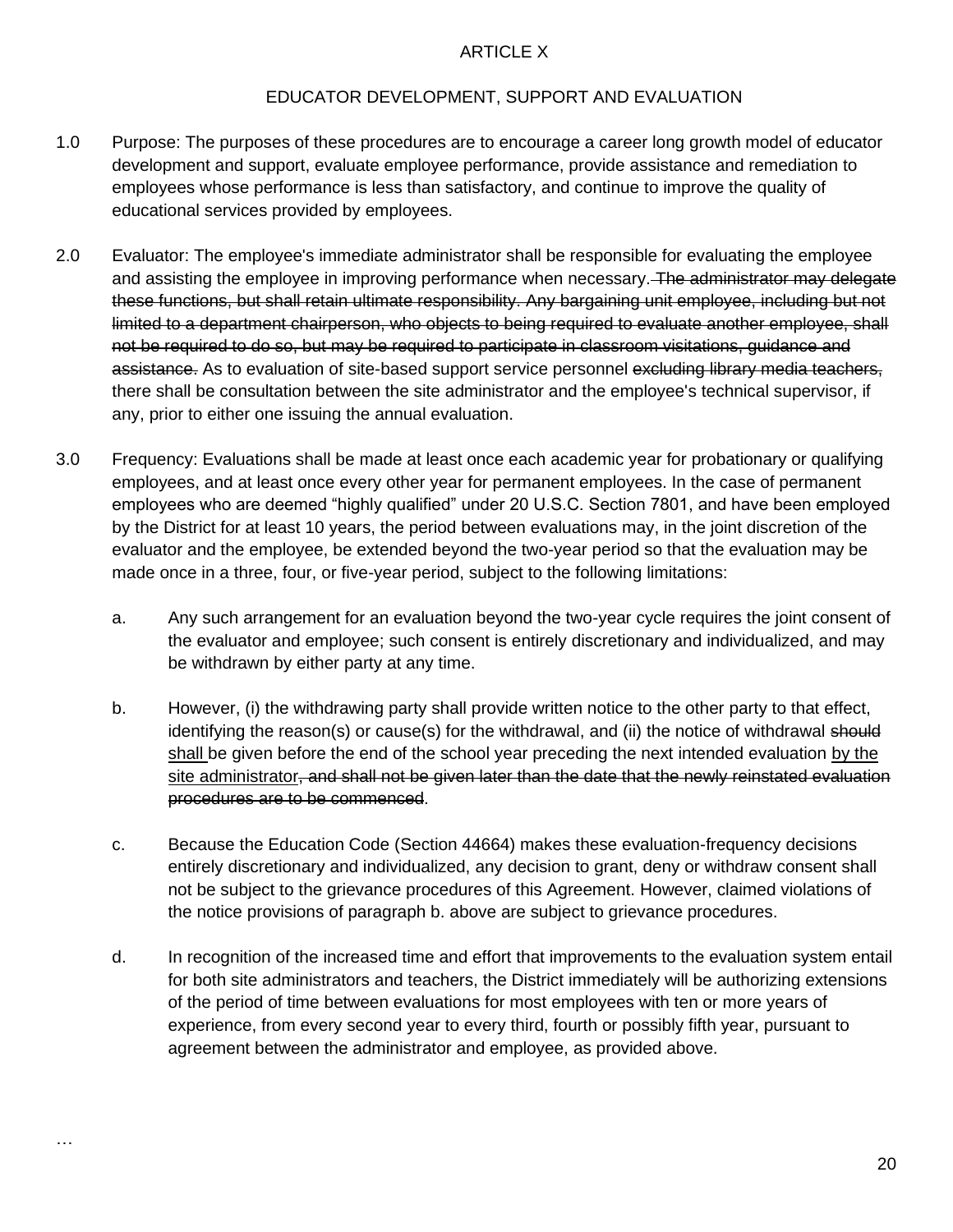6.3 Grievances: Evaluations are not subject to the grievance procedures of Article V, except when the final overall evaluation is "Below Standard." However, if the overall evaluation is "Exceeds Standards" or "Meets Standards" but there is a significant disparity between that rating and the negative comments on the form, the evaluation shall be subject to the grievance procedure on the same basis as it would have been had the overall rating been Below Standard. Expedited arbitration procedures will be utilized when the threshold issue of "significant disparity" is submitted to a preliminary hearing for determination as to whether the case is subject to the grievance procedure (see Article V, Sections 13.0 and 15.0). Violations of any of these procedures in whole or part are subject to the grievance process.

…

8.5 Evaluation of Itinerant Employees: An Evaluation Work Group, comprised of three (3) UTLA appointees and two (2) District appointees, shall be established to improve the evaluation process for itinerant employees. The Work Group shall provide a report to UTLA and the LAUSD Division of Instruction for consideration.

…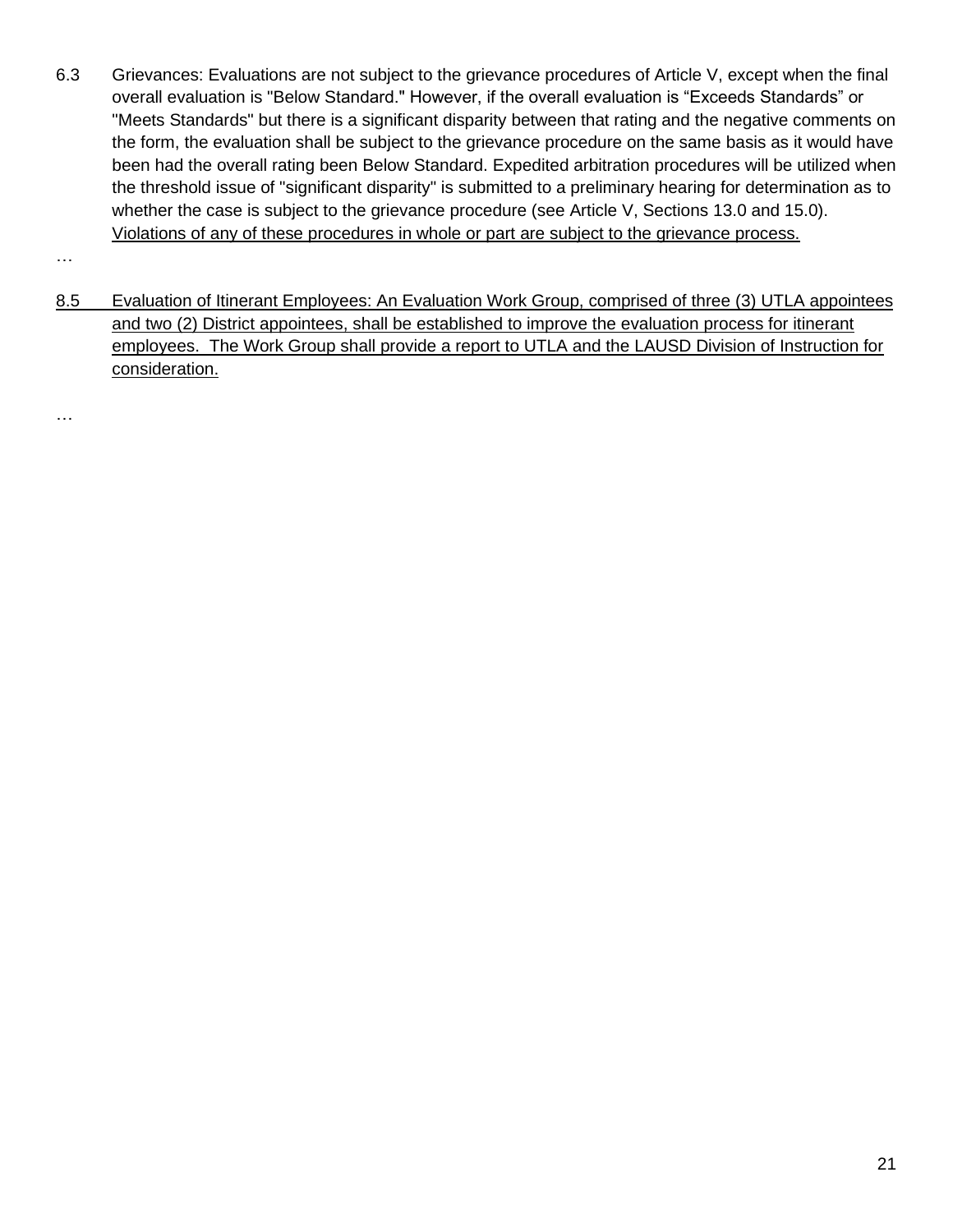#### ARTICLE XI-B

# MASTER PLAN PROGRAM

1.0 Minimum Requirements for Participation in the Master Plan Program: The District shall determine from time to time (a) whether and to what extent a given school is to participate in the District's Master Plan Program; (b) the levels of skills and training required in order to be eligible to participate in the Master Plan Program at any given location; and (c) whether any individual employee meets those program requirements.

1.1 In order to be considered eligible to participate in the Master Plan Program, all employees must fall under one or more of the following categories:

- a. Possess a Bilingual Certificate of Competency (BCC); Bilingual, Crosscultural, Language and Academic Development (BCLAD) Authorization; or equivalent authorization
- b. Teach in a Dual Language program
- c. Possess a Deaf and Hard of Hearing (DHH) credential, American Sign Language (ASL) credential, Audiology credential, Speech and Language Pathology credential, and/or ASL Proficiency Interview with the score of 4.0 or above

1.2 In addition to classroom teachers, non-classroom employees including Student Health and Human Service (SHHS) providers with appropriate language certifications and substitute employees with BCC/BCLAD in long-term assignments can qualify for the Master Plan program.except those with bilingual certification as defined in Section 3.1 are required to have successfully completed a minimum of 4 semester units (as defined in Article XV) of coursework in language development methods and culture, either through District training resources or through District approved university coursework. certification DHH credential, or ASLPI Certification, including all those in special education as provided in Section 3.1 through 3.11. as defined in Section 3.1 This same coursework will normally prepare the employee for passage of the State administered BCLAD methodology and culture of emphasis test components and eligibility for receipt of the \$540 stipend (\$270 for each component) incentive of Section 2.0 of this Article; but even if the BCLAD test component is not taken or is not passed, completion of the coursework is essential. Coursework completed under the previous bilingual plan (or passage of the BCC culture and methodology test components) counts toward this requirement.

1.2 In order to permit employees who have not yet met this requirement the time to do so, there shall be a two-year grace period for each employee. At the conclusion of the two-year period an employee who has not satisfied the above coursework requirement will be deemed ineligible for further participation in the Master Plan Program.

2.0 Culture and Methodology Incentive Stipends: Teachers who are monolingual or are not fluently bilingual have a role within the Master Plan Program. The following stipends (one-time incentive payments) will be offered to all qualified K-12 and pre-kindergarten employees serving in Master Plan programs, to promote the acquisition of training leading to successful passage of each of two State administered examination components (culture of emphasis and methodology) of the BCLAD Examination. All participating Master Plan employees, including monolingual teachers, are eligible for these stipends. The stipends total \$540 for each employee as follows: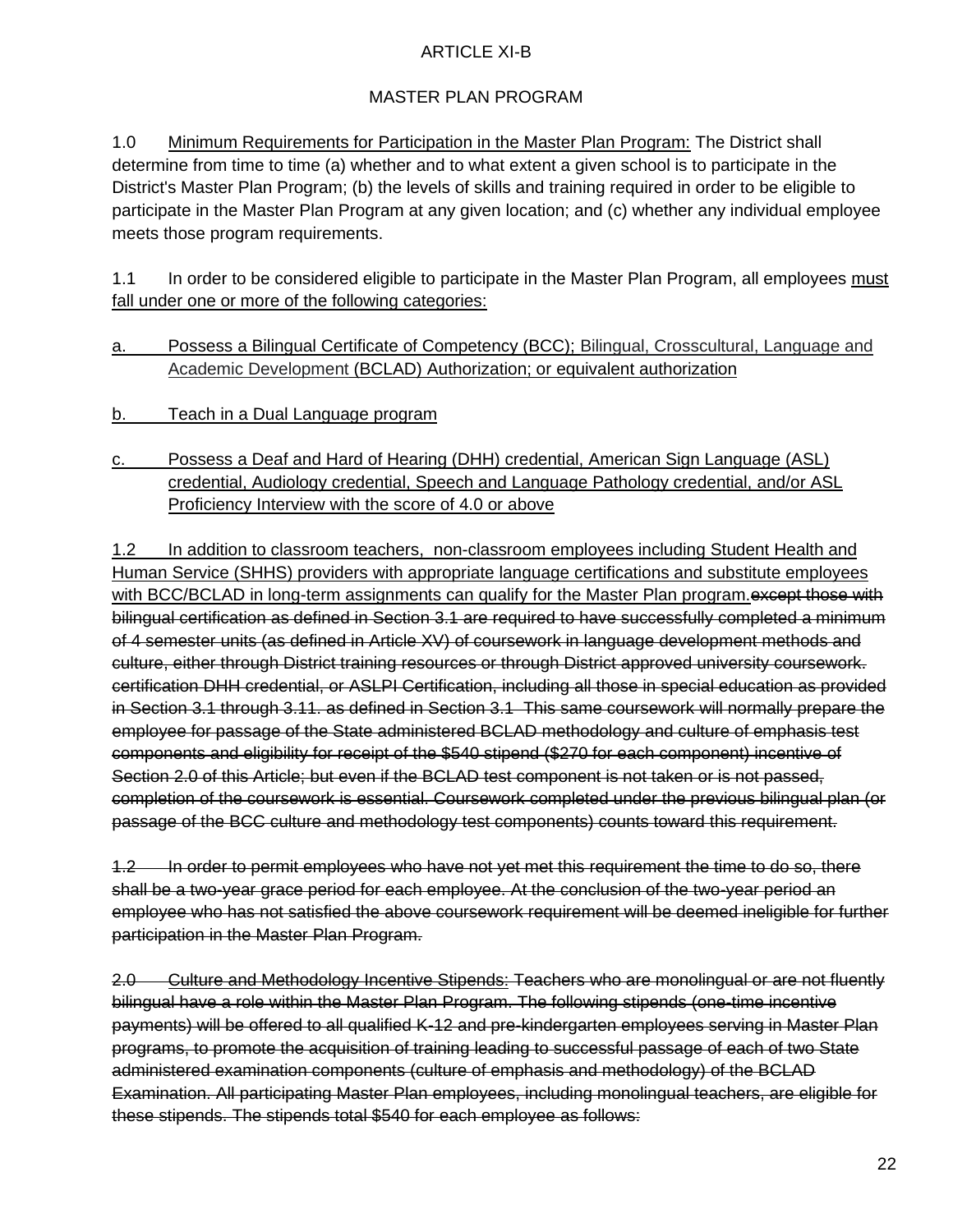- A stipend of \$270 per component shall be paid for verification of successful passage of each of the two BCLAD/ examination components (culture of emphasis and methodology). This stipend applies to Master Plan employees who at any prior time passed the BCLAD/BCC examination component(s).
- Those who immediately qualify for a differential under Section 3.0 below and who have previously passed the two examination components shall have the first \$540 received under the differential program deemed to be compensation for their prior passage of the two required components.

Those who have received stipend payment for passage of the two components, and who then subsequently qualify for any of the differentials described in Section 3.0 below, shall have their prior \$540 stipend payment deemed to be an advance on their first differential payment.

- Those who possess A-level language proficiency, and are participating in a Master Plan Program, but have not yet passed one or two of the required examination components, will be permitted to commence receipt of the differentials described in Section 3.0 below, but such employees must verify passage of the two examination components within two years of commencing receipt of the differential in order to retain their salary differential (Section 3.0 and 3.3c below) beyond that grace period date.
- d. Restoration of Eligibility for A-Level Differentials: A-level employees who become ineligible for further differential payments because of not having passed both the culture and the methodology exams as set forth in Section 2.0c and 3.3b may become eligible again in the differential payment cycle following the one in which they verify passage of the required component(s), providing all other requirements are met.

3.0 Master Plan Salary Differentials: Salary Differentials shall be paid to UTLA-represented employees (including Student Health and Human Services employees and non-classroom members) based on a combination of recognized qualifications and credentials, parent and student population served, and educational program.

- a. UTLA-represented staff who possess a BCC, BCLAD or equivalent, but are not teaching in a Dual Language program shall receive an annual stipend of \$2,000.
- b. Certificated employees who possess credentials listed above in Section 1.1(c) above and who are assigned to at least one site with a DHH student population, but do not regularly provide instruction or services in ASL shall receive an annual stipend of \$2,000.
- c. Non-classroom certificated employees with the appropriate language certification who are assigned to at least one site with a student enrollment of 50% or more English Learners shall receive an annual stipend of \$3,000.
- d. Teachers in a Dual Language program who do not provide instruction in the target language, shall receive an annual stipend of \$3,000. (BCC, BCLAD or equivalent is not required to receive this differential.)
- e. Teachers who possess a BCC, BCLAD or equivalent and are teaching in a Dual Language program shall receive an annual stipend of \$6,000.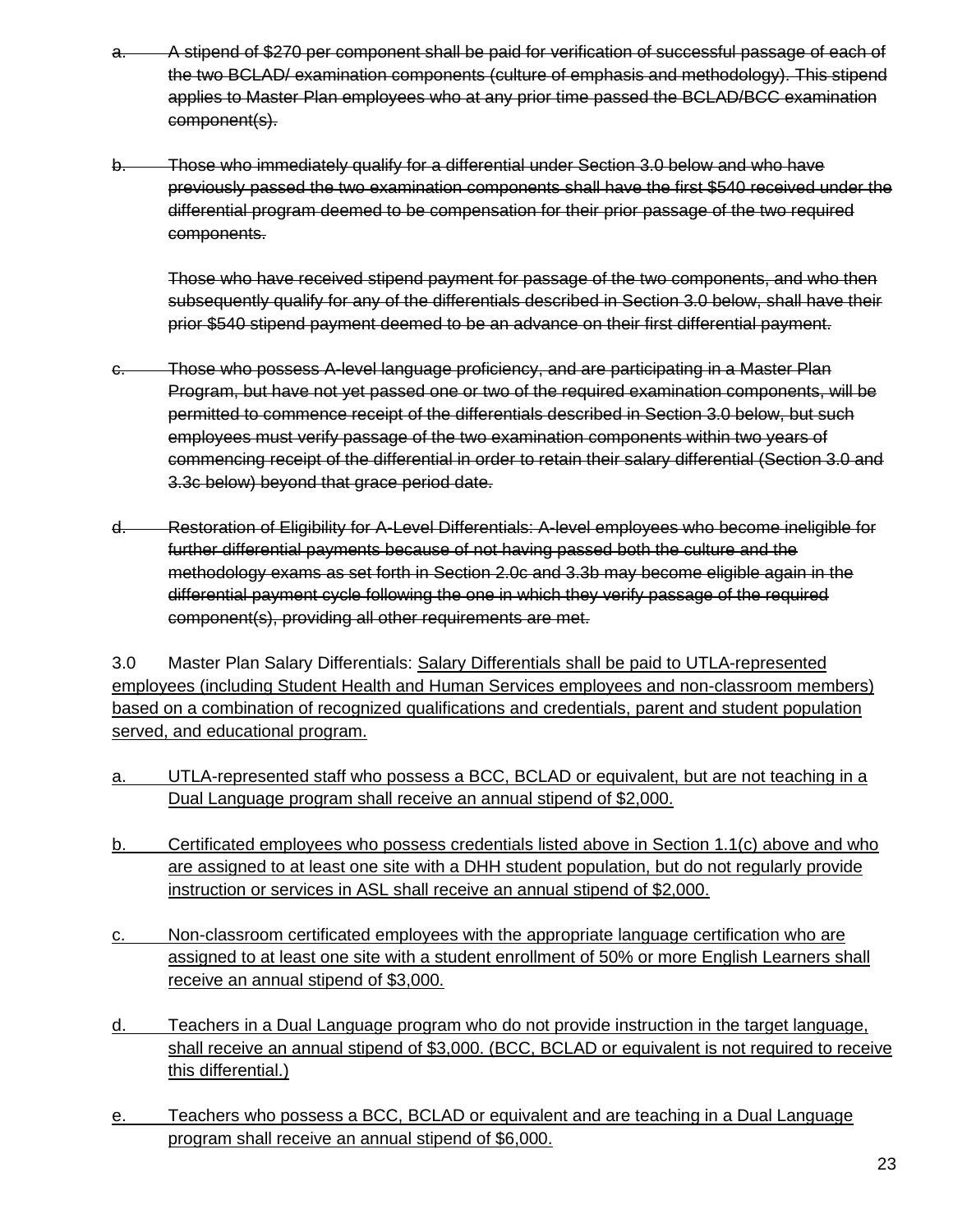- Certificated employees who possess credentials listed above in Section 1.1(c) above, are assigned to at least one site with a DHH student population, and provide instruction and/or services in ASL shall receive an annual stipend of \$6,000.
- g. Substitute teachers who possess a BCC, BCLAD or equivalent and who provide instruction in a Dual Language program for 50 - 99 days in a single school year shall receive a stipend of \$1,500.
- h. Substitute teachers who possess a BCC, BCLAD or equivalent and who provide instruction in a Dual Language program for 100 days or more in a single school year shall receive a stipend of \$3,000.

3.1 Teachers providing instruction in a target language shall only be evaluated by administrators with an appropriate language certification (listed in Section 1.1 above).

Effective July 1, 2001, any teacher who had received a BCLAD/BCC and or A-Level differential during the period from April 1, 1998 through June 30, 2001 shall, if qualified (see Sections 3.1 - 3.7), be eligible to receive the following annual maximum differentials if assigned and delivering an appropriate Master Plan Program requiring the BCLAD/BCC and or A-Level Fluency. Fifty per cent (50%) of the annual bilingual differentials will be paid each semester. Employees in a Model A program are not eligible for a bilingual differential.

| Certification/<br><b>Fluency</b> | Waiver to Basic or Dual Language<br>Program |         | Model B   |                |
|----------------------------------|---------------------------------------------|---------|-----------|----------------|
|                                  | PHBAO/CAP<br>Non-PHBAO/CAP*                 |         | PHBAO/CAP | Non-PHBAO/CAP* |
| <b>BCLAD/BCC</b>                 | \$5,406                                     | \$1,060 | N/A       | N/A            |
| A-Level Fluency                  | \$2,704                                     | \$510   | N/A       | N/A            |

\* As used throughout this Article, the term "CAP Receiver" or "PHBAO/CAP Receiver" is intended to refer solely to those schools, which are designated, as part of the Student Integration Plan, to receive LEP-ELL students transported from overcrowded PHBAO schools.

Newly hired teachers with a district hire date on or after July 1, 2001 and current teachers who did not receive a BCLAD/BCC and/or A-Level differential during the period of April 1, 1998 through June 30, 2001, shall, if qualified (see Sections 3.1 - 3.7), be eligible to receive the annual maximum differentials if assigned and delivering an appropriate Master Plan Program requiring the BCLAD/BCC and or A-Level Fluency. Fifty per cent (50%) of the annual bilingual differentials will be paid each semester. Employees in a Model A program are not eligible for a bilingual differential.

| Certification/<br><del>Fluency</del> | Waiver to Basic or Dual Language<br>Program |       | Model B                     |     |
|--------------------------------------|---------------------------------------------|-------|-----------------------------|-----|
|                                      | PHBAO/CAP<br>Non-PHBAO/CAP*                 |       | PHBAO/CAP<br>Non-PHBAO/CAP* |     |
| <b>BCLAD/BCC</b>                     | \$3.060                                     | \$612 | A/A                         | A/A |
| A-Level Fluency                      | \$1,530                                     | \$306 | N/A                         | A/A |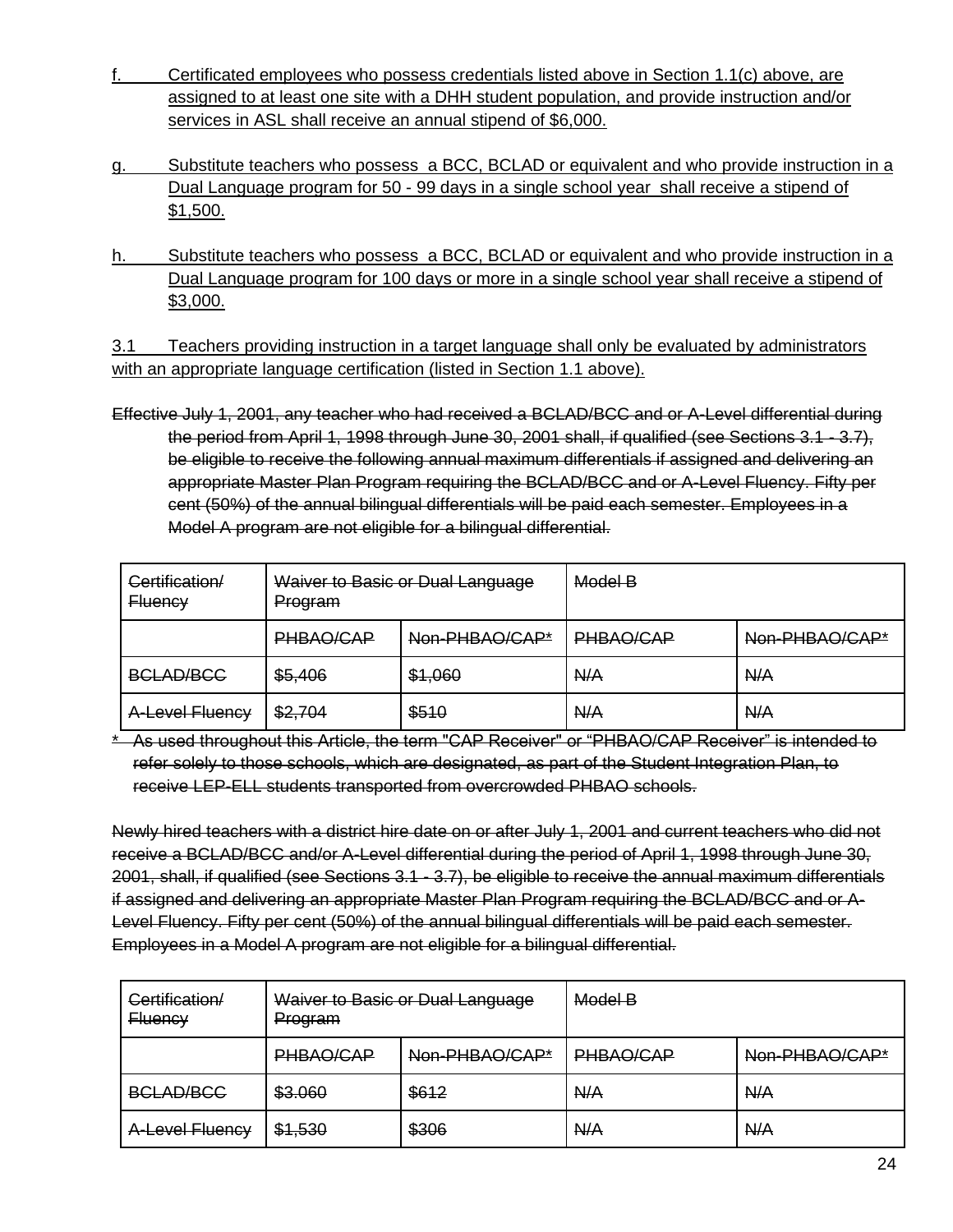As provided in Section 2.0, the first \$510 allocated to each employee who qualifies for the above differentials shall, on a one-time basis, be dedicated to payment of the \$510 total (or \$255 per component) culture and methodology incentive stipends. By the same token, employees who would otherwise qualify for the above differentials, but have not yet passed the two required culture and methodology components, will have the first \$510 (or \$255) of differential payment withheld pending passage of the tests.

3.1 Qualifications for BCLAD/BCC-Level Salary Differential: To qualify for the BCLAD/BCC-level differential as set forth in Section 3.0 or in the ESL differential of Section 3.4c, employees must meet the qualifications of Section 3.4 and also must possess and have registered, prior to assignment to the Master Plan Program, one of the following credentials:

- a. Bilingual/Cross Cultural Specialist Credential;
- b. Multiple Subjects Teaching Credential with Bilingual Crosscultural Emphasis or with Bilingual, Cross-cultural, Language and Academic Development (BCLAD) Emphasis:
- c. Single Subject Teaching Credential with Bilingual Crosscultural Emphasis or with Bilingual, Cross-cultural, Language and Academic Development (BCLAD) Emphasis;
- d. Bilingual Certificate of Competence (BCC); or
- e. Bilingual, Cross-cultural, Language and Academic Development (BCLAD) Certificate.
- f. Bilingual Certificate of Assessment Competence(only for school psychologist and speech and language teachers.)

3.2 Qualifications for Alternative Certification Employees: Alternative certification employees, including but not limited to those who hold an emergency permit, pre-intern, university, or district Intern certificate, waiver, exchange or sojourn credential will be eligible for a bilingual differential only at the Alevel rate, providing they have District A-level proficiency and meet all other requirements relating to that differential category

- 3.3 Qualifications for A -Level Salary Differential:
- a. To qualify for the A-Level differential, as set forth in Section 3.0, employees must possess and have registered, prior to assignment to the program evidence of passage of the District Fluency Examination at A-level, or evidence of passage of the BCLAD/BCC language component. Alevel employees must also meet the qualifications as set forth in Sections 3.3b and 3.4.
- b. A-level teachers must, within two years of commencing receipt of the differential, verify passage of the two BCLAD/BCC test components (culture and methodology) as set forth in Section 2.0c.
- c. For special provisions relating to certain Secondary Teachers of ESL classes see 3.4c. below.
- 3.4 Additional Qualifications for Both BCLAD/BCC-Level and A Level Salary Differentials:
- a. Elementary teachers must, in a Waivered to Basic, Dual Language, or Model B program, deliver an appropriate Master Plan Program of instruction on a daily basis using the primary language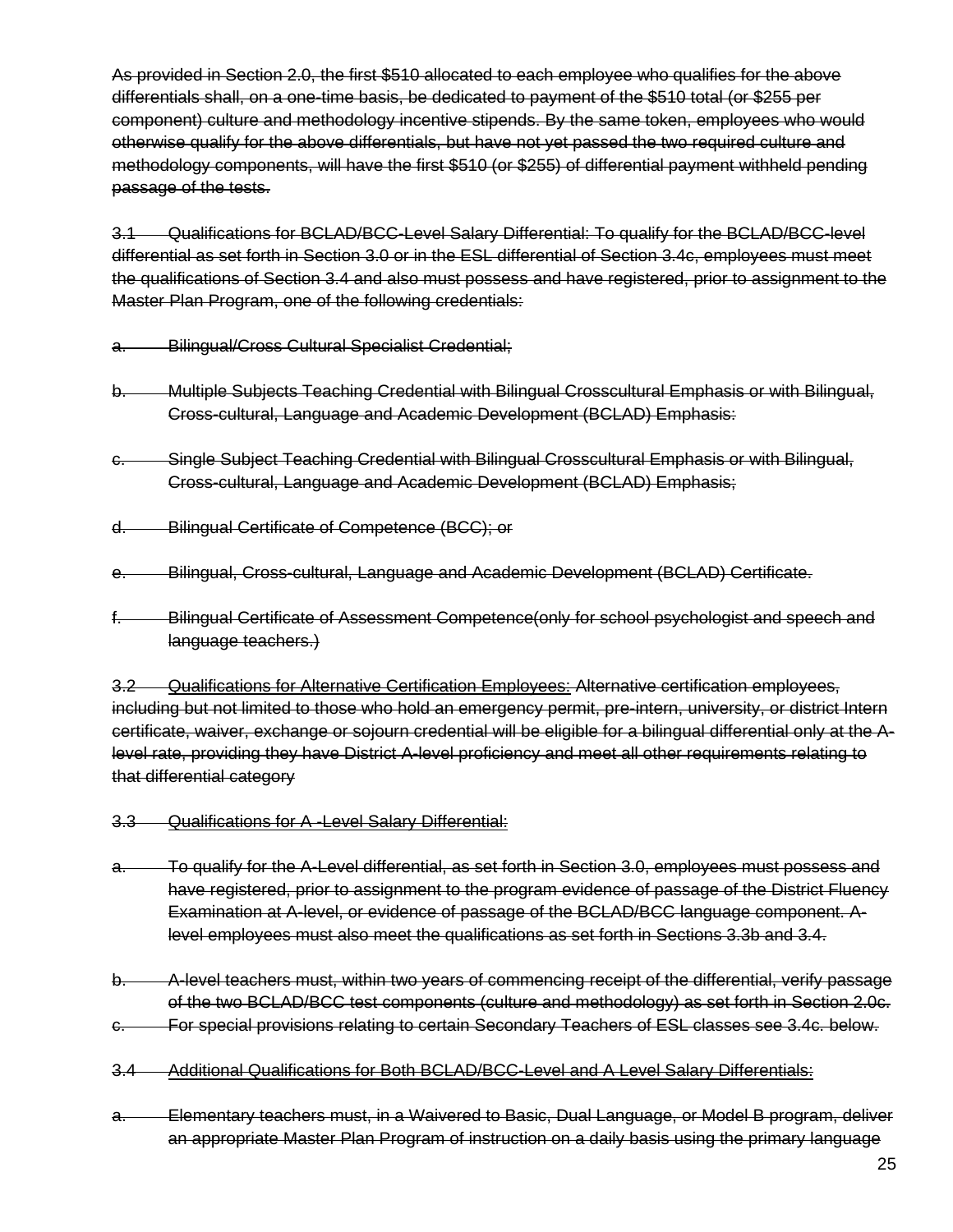of the LEP-ELL students whose number must be a minimum of one-third of the total classroom enrollment. The differential shall be pro-rated in the case of part-time assignments and for those assigned more than 20 days but less than a semester.

- b. Secondary teachers must, in a Waivered to Basic, Dual Language or Model B program, provide appropriate instruction on a daily basis using the primary language of the ELL students for a minimum of three academic instructional periods a day in order to receive the full differential. The differential shall be pro-rated for those assigned fewer than three qualifying periods and for those assigned more than 20 days but less than a semester. In a secondary Waivered to Basic or Model B academic period, if one or two students of the total enrollment are not identified as English Language Learners, the teacher shall not lose eligibility for a differential. If students redesignate during the semester and remain in the classroom, the teacher shall not be deemed ineligible for a differential. In the event that more than two students are not identified as English Language Learners and results in non-eligibility for a differential, the affected employee can request a review process pursuant to section 4.0 below.
- The foregoing notwithstanding, Secondary BCLAD/BCC and A-level teachers who are available to teach classes in the primary languages of ELL students, but who have instead been assigned to ESL classes for a minimum of three instructional periods a day, shall be eligible for a salary differential which is to be 50% of the differential they would receive if they were assigned to teach classes in the primary language. This differential shall be pro-rated as provided in Section 3.4 b above.
- d. Special Education (elementary and secondary) teachers must meet the qualifications as set forth above and provide appropriate Master Plan services for a minimum of fifty percent (50%) of the employee's work day. The corresponding pro-ration rules shall apply. e. Pre-kindergarten teachers must meet the qualifications for elementary teachers as set forth above.

3.5. Non-Classroom, Itinerant or Non-School Employees: Effective July 1, 2001, any non-classroom, Itinerant or non-school employee who had received a BCLAD/BCC and or A-Level differential during the period from April 1, 1998 through June 30, 2001 shall, if qualified (see Sections 3.1 - 3.7), be eligible to receive the following differentials if assigned and delivering an appropriate Master Plan Program requiring the BCLAD/BCC and or A-Level Fluency:

| Certification/Fluency | PHBAO/CAP | Non-PHBAO/CAP |  |
|-----------------------|-----------|---------------|--|
| <b>BCLAD/BCC</b>      | \$5,100   | \$1,020       |  |
| A-Level Fluency       | \$2,550   | \$510         |  |

A newly hired non-classroom, Itinerant or non-school employee with a district hire date on or after July 1, 2001, shall, if qualified (see section 3.1 -3.7), be eligible to receive the following differentials if assigned and delivering appropriate Master Plan Program instruction requiring the BCLAD/BCC and or A-Level Fluency:

| Certification/Fluency            | <b>DHRAO</b><br><del>rnonononi</del> | Non-PHBAO/CAP |
|----------------------------------|--------------------------------------|---------------|
| RCLAD/RCC<br><del>50000000</del> | <b>181 NO</b><br><del>ຫາ.ບຂບ</del>   | \$204         |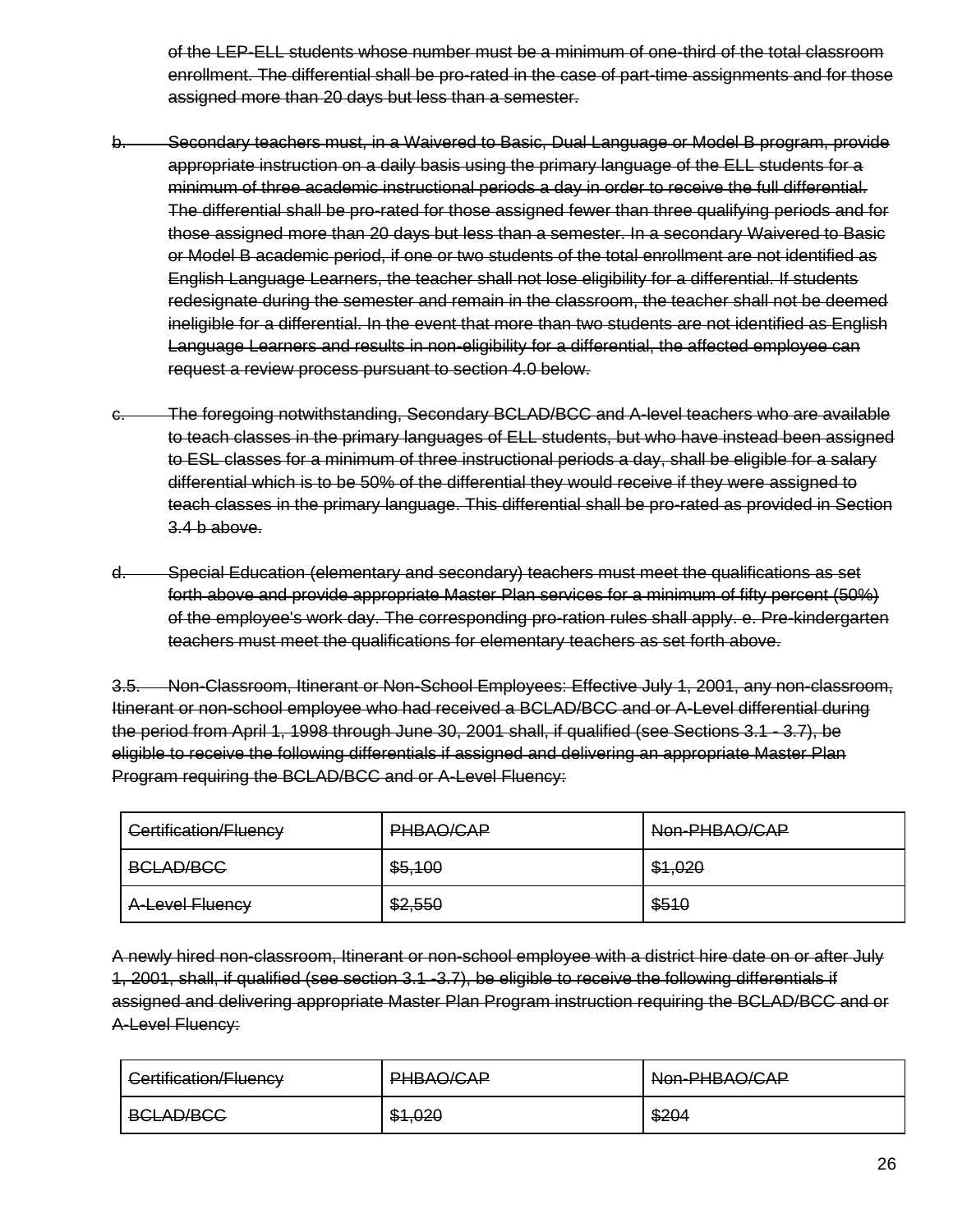| A-Level Fluency | \$510 | \$102 |
|-----------------|-------|-------|
|-----------------|-------|-------|

- a. Non-classroom\* employees serving at a single school location must provide appropriate service on a daily basis in the primary language of the ELL students participating in a Master Plan Program for a minimum of fifty percent (50%) of the employee's work day. \* See Article IX, Section 3.4
- b. Itinerant employees serving at multiple locations shall be eligible for a pro-rated combined (all-District amount plus PHBAO/CAP Receiver) amount as follows:
	- (1) First, calculate the percentage of the employee's total work assignment which is in PHBAO/CAP Receiver schools (e.g., if 4 out of 5 days, the factor would be 80%). In order to qualify for any differential, this factor establishes the maximum differential possible. The non-PHBAO/CAP Receiver services are not to be considered further, regardless of their nature.
	- (2) Next, calculate the percentage of the PHBAO/CAP Receiver services which are rendered to ELL students/ parents and which require utilization of the students' primary language. The employee is responsible for maintaining accurate daily records (logs, contact forms, etc., as directed) and preparing appropriate and accurate summary reports documenting the nature and extent of such services. The records must reflect the language status of the person served, and the length of time the employee utilized the primary language. These records and reports are subject to supervisory approval and subsequent audit. Services to ELL persons, which do not require utilization of the primary language, do not count toward this calculation. If the factor calculated pursuant to this paragraph is 50% or more, the employee shall receive the percentage of the differential established in paragraph 1 above.
- Non-school employees must participate in the Master Plan Program and utilize the primary language for a minimum of fifty percent (50%) of their workday. Calculations for these employees shall be determined pursuant to paragraph b. above.

3.6 Date of Eligibility for Salary Differentials: Employees who meet the qualifications for salary differentials as of Norm Day of each semester, and who thereafter continue in the same assignment, shall be paid the appropriate differential. Employees who meet the qualifications after Norm Day and who thereafter continue in the same assignment, shall be paid the appropriate differential upon verification of eligibility. Such differential payments shall be subject to pro-ration, as set forth above. Whenever a school becomes newly eligible for the salary differential program, the eligible employees shall immediately become subject to the salary differential, consistent with the above pro-ration rules. Educators who complete any of the requirements outlined in Section 1.1 above (and therefore become eligible for one of the differentials listed in Section 3.0 above) after the beginning of the school year, but before the end of the Fall Semester, shall receive 50% of the stipend for that year, effective at the beginning of the Spring Semester.

3.7 Condition Precedent: Payment of the PHBAO/CAP Receiver portion of the Master Plan salary differentials is contingent upon State funding reimbursement (at the 80% level) through an approved expansion of the District's State-mandated Student Integration Program. In the event that any costs do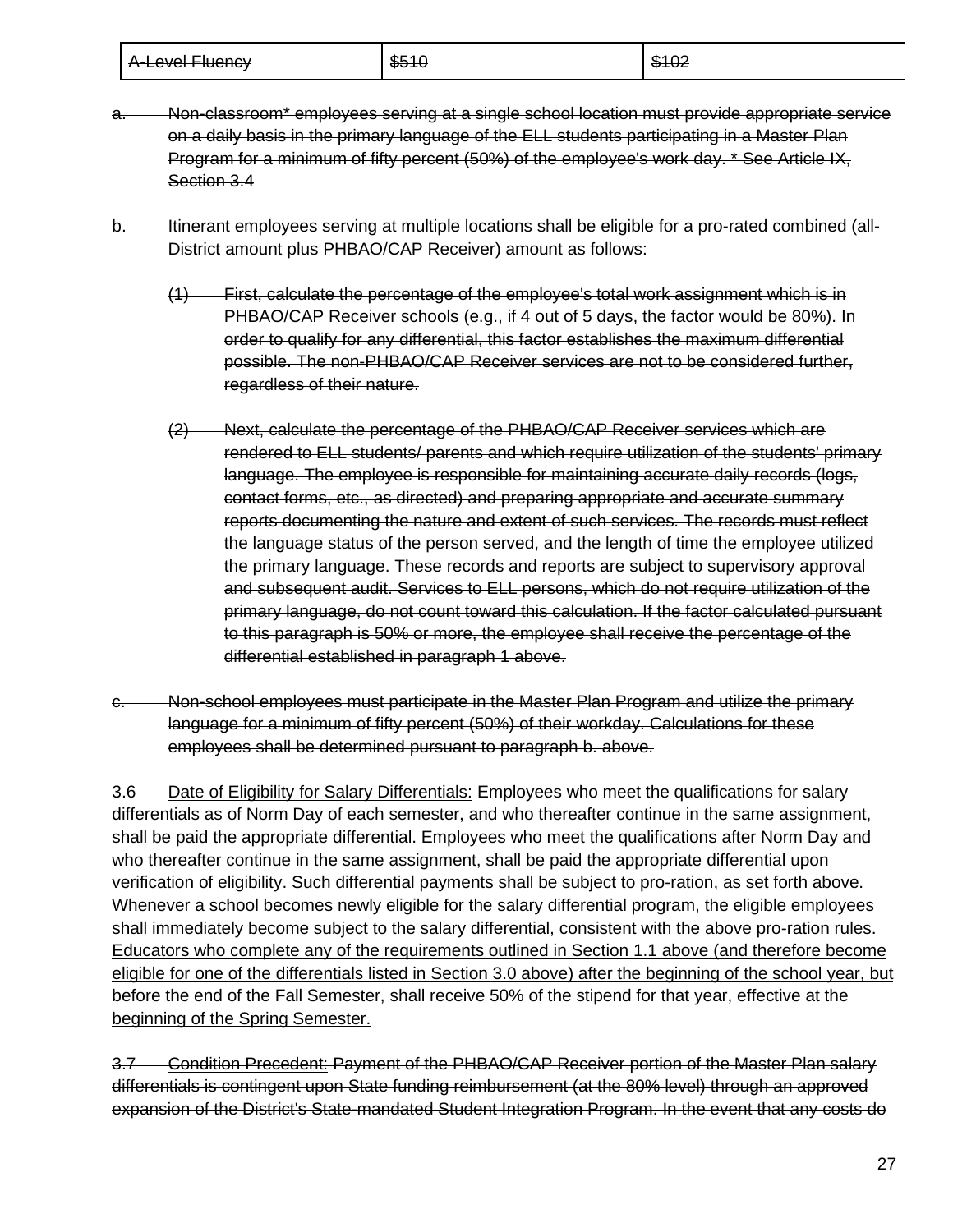not so qualify the program may be suspended or terminated immediately, and the program shall immediately be subject to reopened negotiations.

3.8 The District and the UTLA Article XXX Bilingual Subcommittee shall continue to discuss issues and concerns related to the Master Plan including classroom organization, at least six times per year.

3.9 Committee Review: The existing District Bilingual Ad Hoc Committee shall be reinstated to review the Master Plan and create a method of evaluating the effectiveness of The Plan. The Committee will jointly determine the details of the review and evaluation. A joint report of the outcome of this review and evaluation shall be completed and distributed to by the District and UTLA.

3.10 Availability of Competency Exams: The District and the UTLA Article XXX Bilingual Subcommittee shall collaborate to provide opportunities for individuals to take the District fluency exams that are necessary to comply with the Master Plan qualifications.

4.0 Special Dispute Resolution Process for Secondary Teachers: Effective July 1, 2001, A secondary teacher providing Master Plan instruction in a Waivered to Basic or Model B Program requiring 100% English Learners, who was deemed not eligible for a differential due to having more than two students who are not English Language Learners, may request a joint LAUSD/UTLA Differential Review. The Differential Review committee shall consist of two members. Both UTLA and LAUSD shall recommend one designee to serve on the Differential Review Committee. If an acceptable resolution is not reached through the Differential Review Committee, the teacher may appeal to the Local District Superintendent. The Local District Superintendent, in conjunction with a designee from Human Resources Division shall review the appeal on a case-by-case basis and the decision will be final and binding on a one time non-precedent setting basis.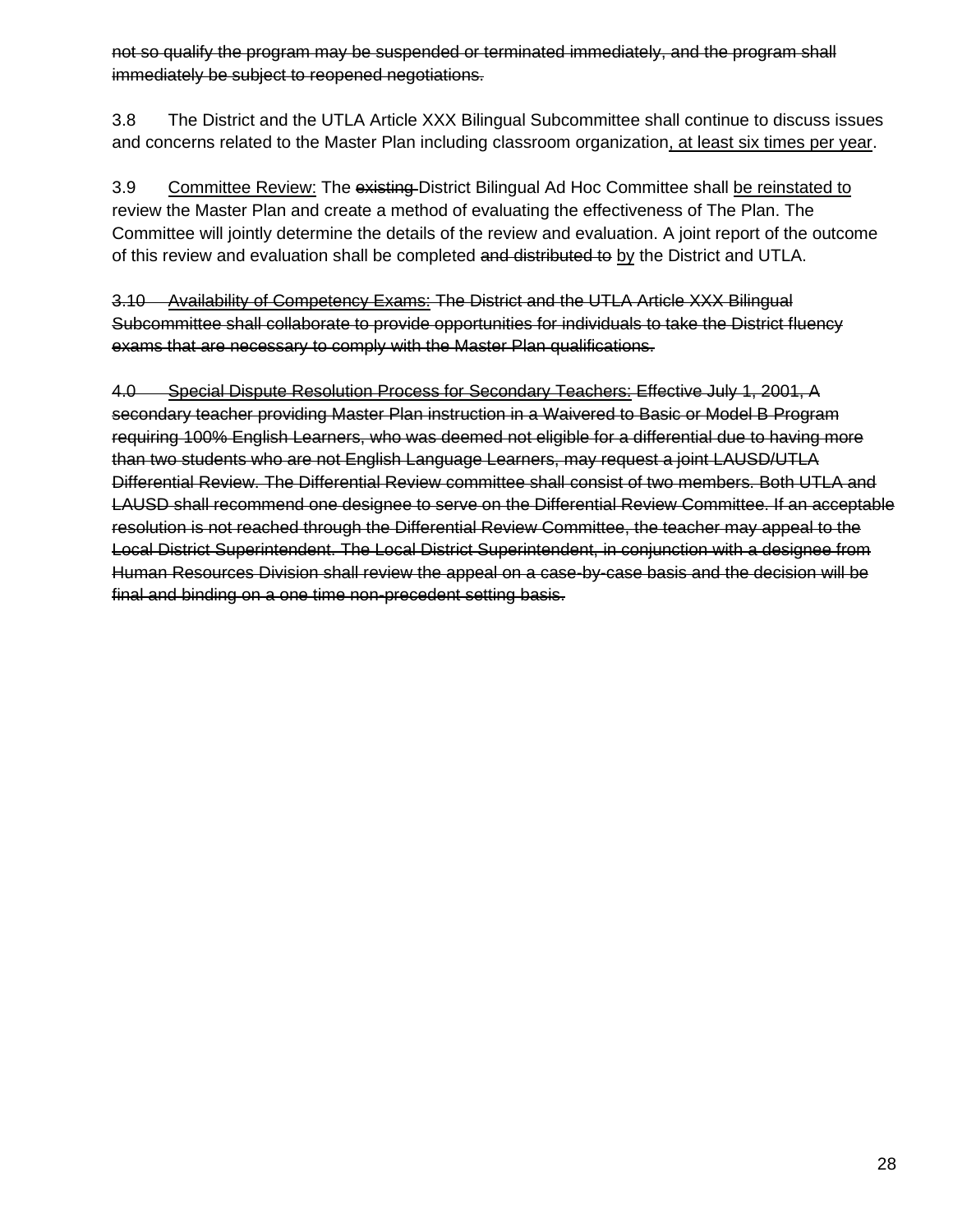#### ARTICLE XII

#### LEAVES AND ABSENCES

…

- 12.3 At the beginning of the pay period immediately preceding July 1, each active employee (excluding substitute and temporary) shall receive credit for full-pay illness absence hours up to ten days (prorated for those employed for less than a full school year) prior to accrual. However, an employee who uses such a credit prior to actual accrual shall not accrue or be credited with additional absence hours until the negative balance has been restored
	- a. Illness Days for Early Education Center Employees: Early Education Center teachers shall earn four (4) additional illness days per year for a total of fourteen (14) days per year.
	- b. Illness Days for Substitute Employees: Substitute employees are entitled to up to six (6) paid illness days or 32 hours in a 12-month period beginning on the 90th working day of employment. Paid illness days may only be used on days the employee is scheduled to work or offered an assignment. Unused illness days may be accrued for up to three (3) years.
- 12.11 Catastrophic Illness Leave Program: Eligible employees may apply to receive full-pay illness donations through the District's Program of Donation for Catastrophic Illness and abide by its terms and conditions. This program is intended for those employees who are currently experiencing a catastrophic illness or injury and whose prognosis is that they are expected to return to work. Employees shall be eligible to receive full-pay illness donations through this program for each separate occurrence of a catastrophic illness or injury.
- …

…

24.0 Family Care and Medical Leave/Absence: (The following provisions may be changed when final regulations are adopted by the California Fair Employment and Housing Commission and the United States Department of Labor.) An unpaid Family Care and Medical Leave/Absence shall be granted, to the extent of and subject to the restrictions as set forth below, to an employee who has been employed for at least 12 months and who has served for 130 workdays during the 12 months immediately preceding the effective date of the leave. For purposes of this section, furlough days and days worked during off basis time shall count as "workdays." The Family Care and Medical Leave/Absence may be granted for reason of the birth of a child of the employee, the placement of a child with an employee in connection with the adoption or foster care of the child by the employee, the serious health condition of a child of an employee, the employee's own serious health condition, or the care of a parent or spouse who has a serious health condition.

…

24.2 Length of Leave: The leave, together with any renewal thereof, shall not exceed the number of days equivalent to a total of 12 normally scheduled work weeks in a twelve (12) month period measured forward from the beginning date of the employee's first Family Care and Medical Leave, effective July 1, 2007. An employee will be entitled to 12 weeks of leave during the 12- month period beginning on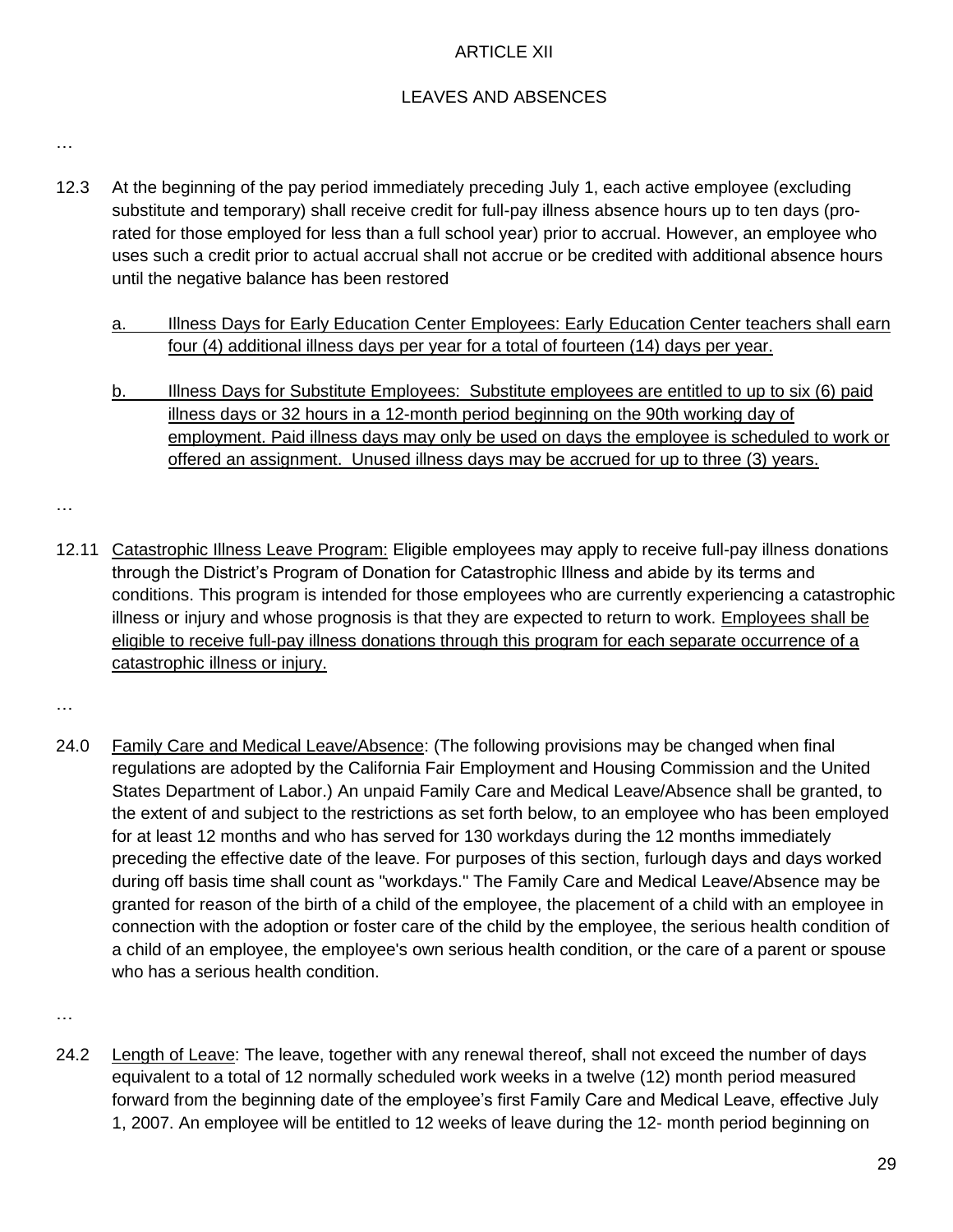the first date Family Care and Medical Leave is taken; the next 12-month period would begin the first time Family Care and Medical Leave is taken after completion of any previous 12-month period. For the period of time up to, and including June 30, 2007, the leave, together with any renewal thereof, shall not exceed the number of days equivalent to a total of twelve (12) normally scheduled workweeks in a fiscal year. An employee will retain the full benefit of 12 weeks of leave under whichever calculation method (either fiscal year, or 12-month period measured forward) affords the greatest benefit to the employee during a 60-day transition period. This transition period shall be from July 1, 2007 through August 31, 2007. Leave may be taken intermittently in one or more periods. In addition, the following provisions govern the length of the leave:

- a. An employee who takes leave for the birth, adoption or placement for foster care of a child will be allowed to take leave of at least one hour (can be less than one hour, if necessary) within one year of the birth, adoption or placement for foster care of the child.
- b. An employee who takes leave for healthcare provider certified recurring medical treatment or supervision to care for a seriously ill family member or because of the employee's own serious health condition, will be allowed to take leave of at least one hour (can be less than one hour, if necessary).
- c. Any leave an employee takes for the reasons specified in Section 24.0 above will be counted against the employee's annual leave entitlements under the federal Family and Medical Leave Act of 1993 and the California Family Rights Act of 1991 as amended. At the request of the employee, this leave runs concurrently may run consecutively after exhaustion of all with any other leave the District offers for which the employee is qualified. An employee shall also have the option of using FMLA leave *prior* to utilizing other contractual or statutory leave rights. except that Family care and medical leave granted for the birth or adoption of a child or placement of a child for foster care must be concluded within 12 months of that birth or adoption or placement for foster care.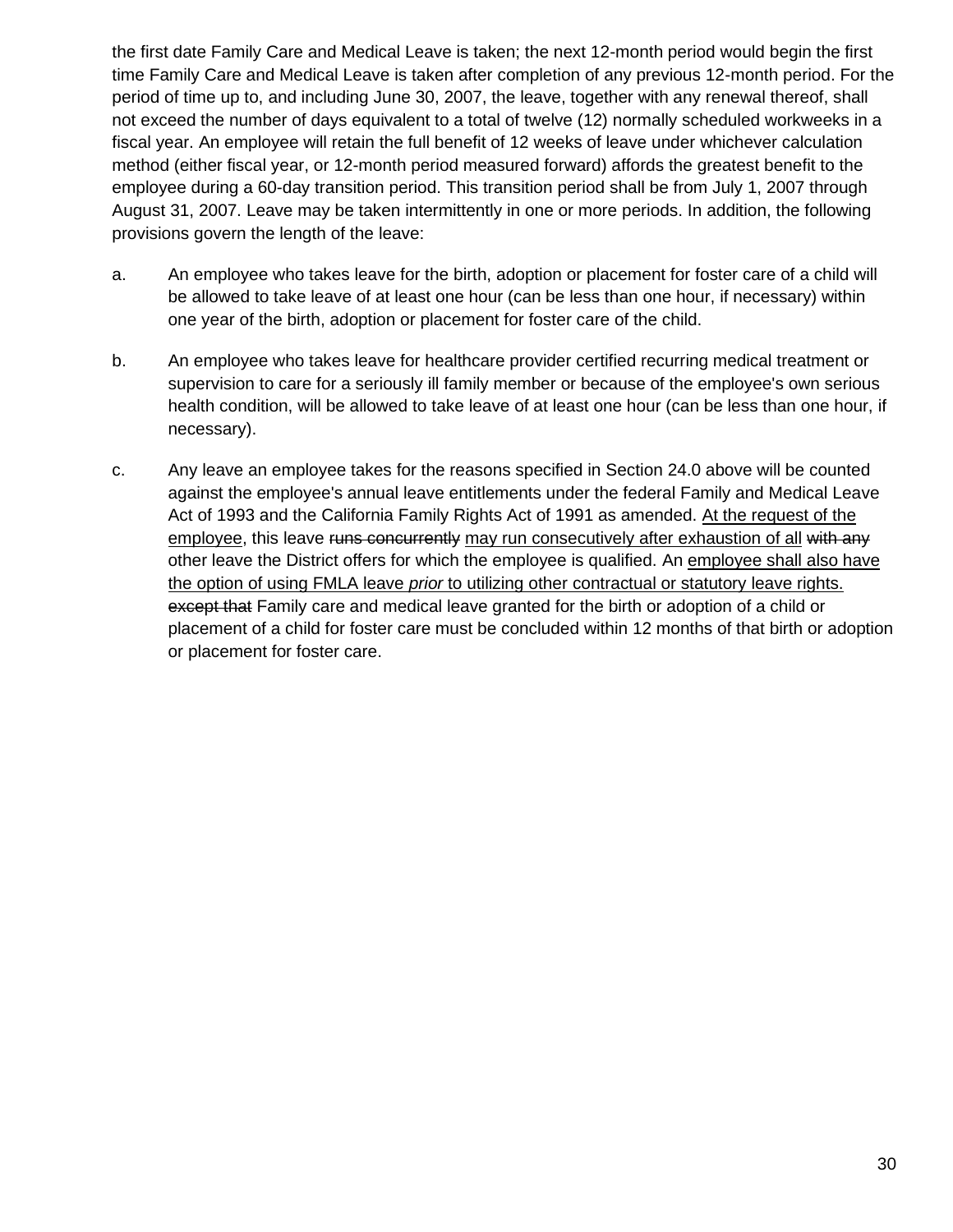#### ARTICLE XIV

# **SALARIES**

#### **Attract & Retain Educators**

- The salary of all certificated employees in the UTLA bargaining unit, including Adult Education, CTE, and Substitute educators, shall be increased by 10%, effective July 1, 2022; the salary of all certificated employees in the UTLA bargaining unit, including Adult Education, CTE, and Substitute educators, shall be increased by an additional 10%, effective July 1, 2023
- All certificated bargaining unit member positions shall be eligible for the same annual Masters differential and the same annual Doctorate differential
- Increase the Masters differential for all bargaining unit members to \$1,334 annually, with automatic future increases by the same percentage as bargaining unit salary table increases
- Increase the Doctorate differential for all bargaining unit members to \$1,918 annually, with automatic future increases by the same percentage as bargaining unit salary table increases
- A new salary schedule shall be created for school nurses with a \$20,000 increase to every cell of the 2021-2022 Salary T Table and be implemented prior to the implementation of any bargained salary increase
- A school nurse mentoring program shall be created with a \$4,398 annual differential for mentors
- School nurses shall be provided with one hour of replacement pay at their hourly rate of pay if required to travel to another school other than their primary assignment to provide services
- School nurses shall be provided their hourly rate of pay if required to attend school activities outside of their contractual workday
- Schools with more than 750 students shall be provided by the central office with at least one full-time health assistant
- Private and public sector experience as an RN shall be used, on a year for year basis, for rating in school nurses on the school nurse salary schedule
- All unit members shall be provided up to \$2,000 annually as reimbursement for costs associated with acquiring new credentials or credential renewals, new certifications or certification renewals, or new licenses or license renewals required for their continued employment in their assignment, or for costs associated with classes completed for the accrual of salary points
- Increase the voluntary training rate from \$50 per hour to \$75 per hour, with automatic future increases by the same percentage as bargaining unit salary table increases

#### **Equity Investments for Educators**

- Increase each cell of the 2021-2022 Early Education Center salary schedule by \$1,000 annually, prior to the implementation of any bargained salary increase
- All current and future Early Education teachers with a BA and a teaching credential shall be placed on the T Salary Table, effective July 1, 2022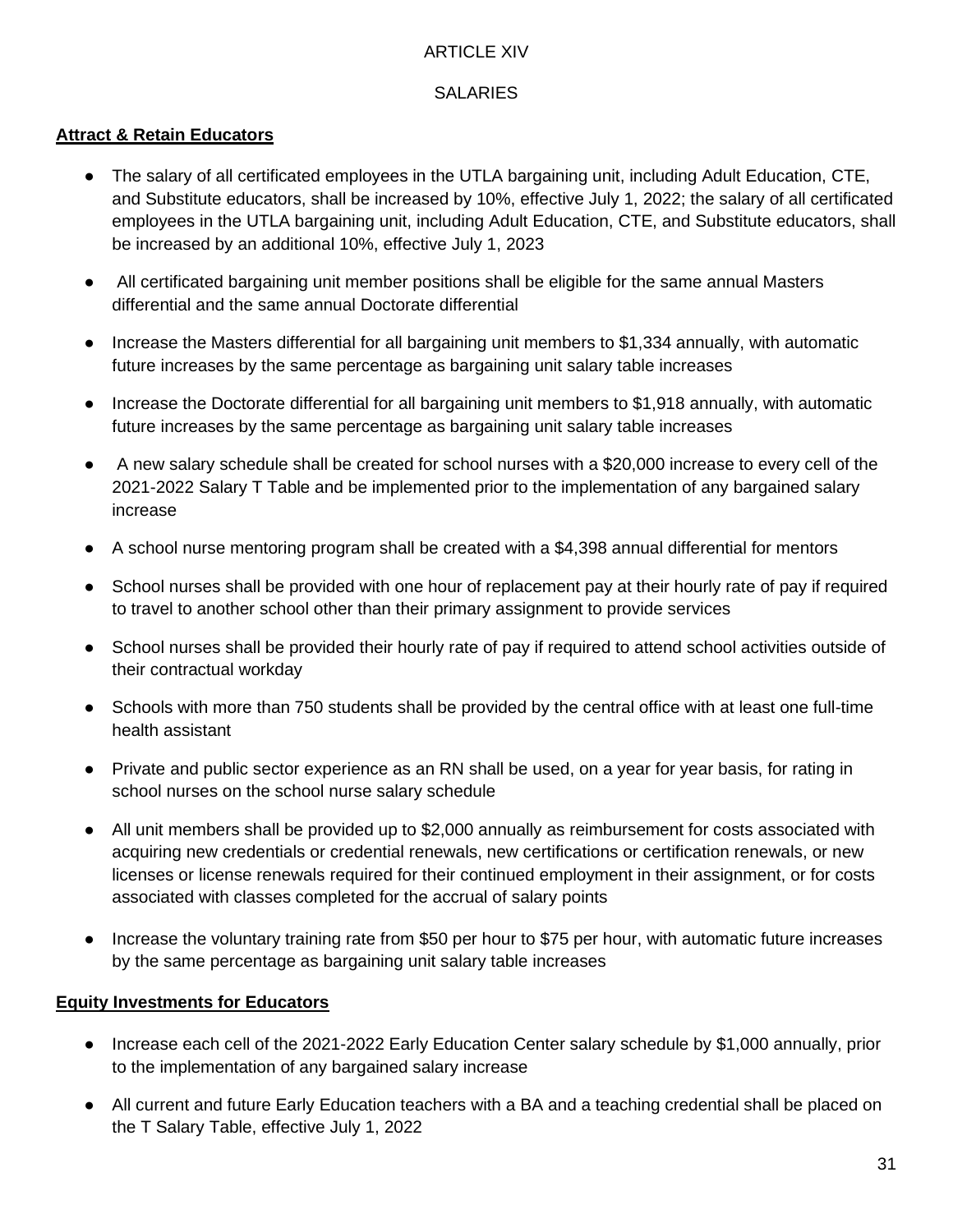- Provide Adult Education & CTE teachers with one hour of preparation pay per week for every 5 hours of weekly instruction provided
- Add a Step 6 and Step 7 to the Adult Ed Salary Schedule, with a 10% increase from Step 5 to Step 6 and a 10% increase from Step 6 to Step 7
- Increase the hourly rate for Adult Education & CTE teachers providing evening instruction as part of a "split shift" that includes a day shift by \$10 per hour
- Carlson Home School educators shall be moved to the T Salary Table, effective July 1, 2022
- In addition to their primary assignment area, Carlson Home School teachers shall have no more than one (1) adjacent assignment area (they currently have at least 2), and shall be paid for one (1) hour of travel time per week at their regular hourly rate of pay when assigned an adjacent area
- Provide replacement pay for non-classroom unit members when asked to provide classroom coverage
- Eliminate requirement that unit members with National Board Certification must work in a classroom setting to qualify for NBC compensation
- HHS staff required and/or directed to work outside of their contractual workday shall be compensated at their hourly rate of pay
- Secondary art activities differentials shall be equal to athletic differentials

### **Equity Investments for Students**

- Community School Coordinators shall work on B Basis, with days worked outside of the school year mutually scheduled between the coordinator and site administrator with a focus on accommodating the demands of community work
- All current DHH itinerants shall receive a one-time \$5,000 retention bonus for the 2022-2023 school year; all new DHH itinerants hired for the 2022-2023, 2023-2024, or 2024-2025 school years shall receive a \$5,000 recruitment bonus upon being hired
- The District shall provide a \$5000 retention stipend for PSAs, PSWs, RJ teachers and Academic Counselors working at a school as part of BSAP for a minimum of 3 years. These payments shall be as follows:
	- \$2000 upon completion of the 2022/2023 school year
	- \$2000 upon completion of the 2023/2024 school year
	- \$1000 upon completion of the 2024/2025 school year
- Master Plan differentials for classroom and non-classroom educators shall be expanded and increased in accordance with the UTLA proposals for Article XI-B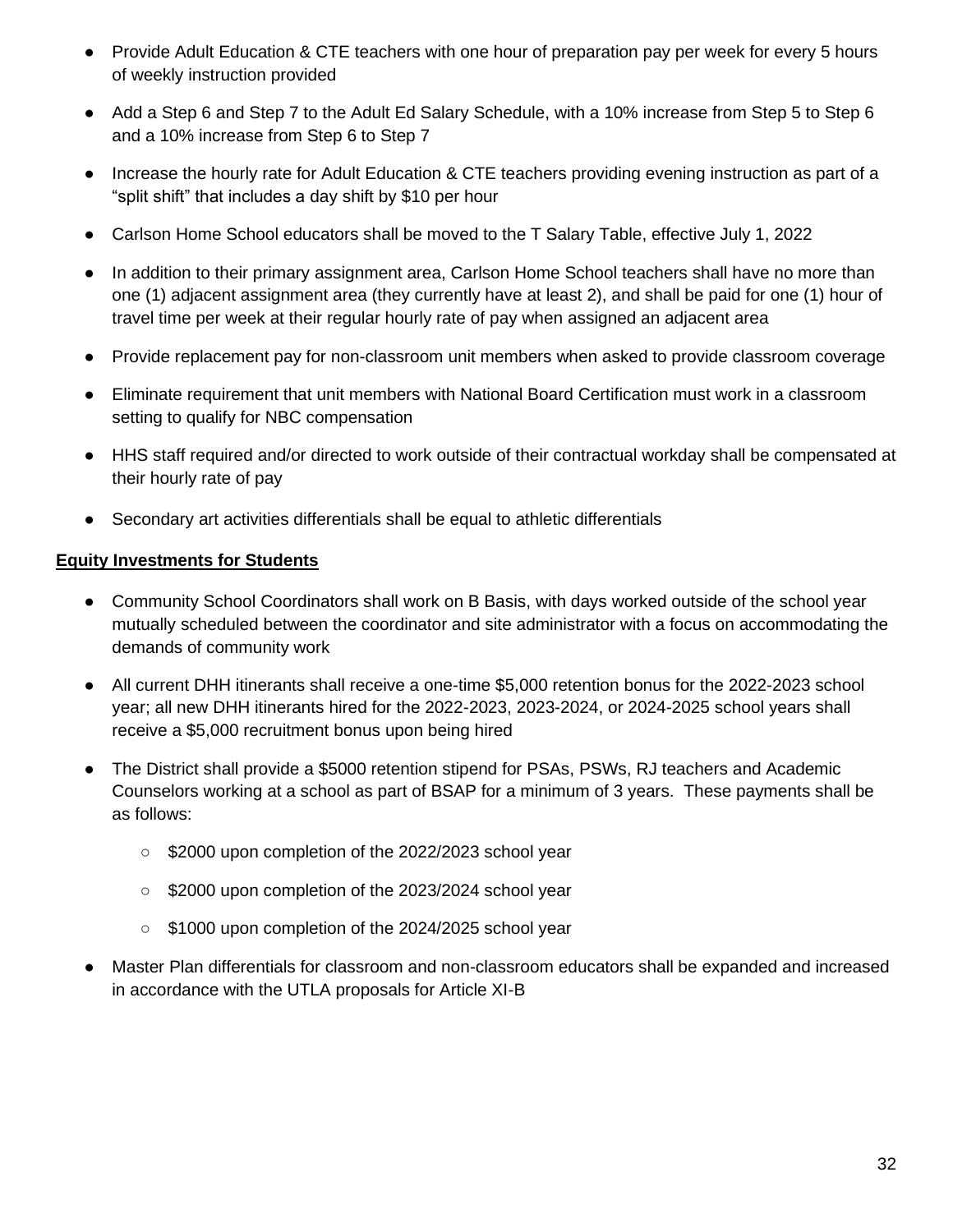#### SALARY POINT CREDIT

5.0 No Credit During Paid Time: (Effective April 26, 2005) Salary Point Credit shall not be granted for any point projects, study or travel undertaken during LAUSD paid time or where tuition or other reimbursement was paid for by the District. Examples of paid time include: the normal school day; pupil free days; professional development days; Buy-back days; hours compensated by professional expert, training pay, or in cases where a substitute was provided. As an exception, point credit may be granted if the tuition or other reimbursement is paid by a grant or other special fund such as The Governor's Institute. In addition, salary point credit may be granted for university credit awarded for student teaching pursuant to an accredited teacher preparation program.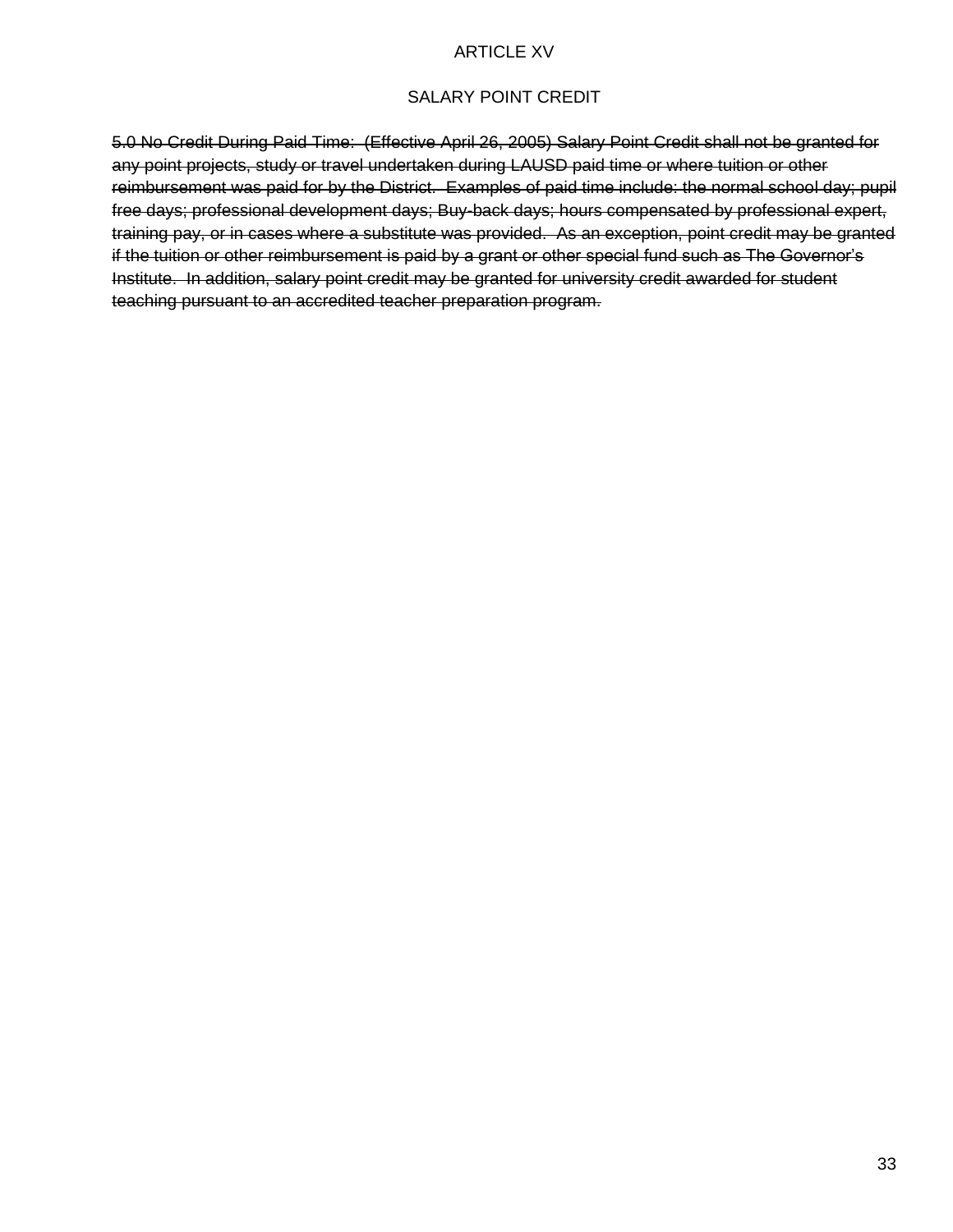#### ARTICLE XVIII

#### CLASS SIZE

- 1.1 For purposes of compliance with this Article, teacher assignments are to be adjusted as of "norm date." As of "norm date" the number of teachers to be assigned to a school shall be based upon the class size maximums as defined in this Article number of students listed in the teacher Allocation Tables and the staffing requirements of this Article.
- 1.2 For purposes of compliance with this Article, teacher assignments are to be adjusted subsequent to norm date as follows:
	- a. At a secondary school, increases in enrollment will be absorbed by existing staff until the following semester or term.
	- b. At an elementary school, an increase in enrollment at the school which is sufficient to create an additional position, and which is sustained through two monthly enrollment reporting periods, shall cause an additional teacher to be assigned. If the subsequent increase is sufficient to create two additional positions, one additional teacher shall be assigned after one monthly enrollment report period, and the second shall be assigned if the requisite enrollment is sustained through the second monthly enrollment reporting period. If the increase is sufficient to create three positions, two will be assigned after one monthly reporting period and the third will be assigned if the enrollment is sustained through the second monthly reporting period.
- 1.3 Teachers provided by the requirements of this Article may be assigned to non-register carrying positions to perform teaching functions such as individual or small group instruction or "team teaching," and also be counted in computing average class sizes for norming purposes, in the following circumstances:
	- a. From the start of a semester or term and through norm date: Where space is available for classroom use, priority shall be given to register-carrying teaching stations. Where space is not available for classroom use, teacher(s) may be assigned to perform non register-carrying classroom teaching functions to work with students in classes or departments exceeding expected class size.
	- b. After norm date: Without regard to space availability, in order to avoid the disruption of a school organization, teacher(s) may be assigned temporarily (i.e., until next norm date) to perform non register-carrying classroom teaching functions in classes or departments exceeding the expected class size.
- 1.4 The class size restrictions of this Article are intended to establish minimum standards, and not to preclude or affect any existing or future improvements in these standards which result in lower class sizes or the utilization of "off-norm" or special program positions.

#### 1.5 HOLD

1.6 Class Size Arbitration Procedures: If a violation of this Article is established through the arbitration process, the arbitration panel shall have authority, where no other reasonable or practical options are deemed appropriate, to require the assignment of additional teachers to meet the class size and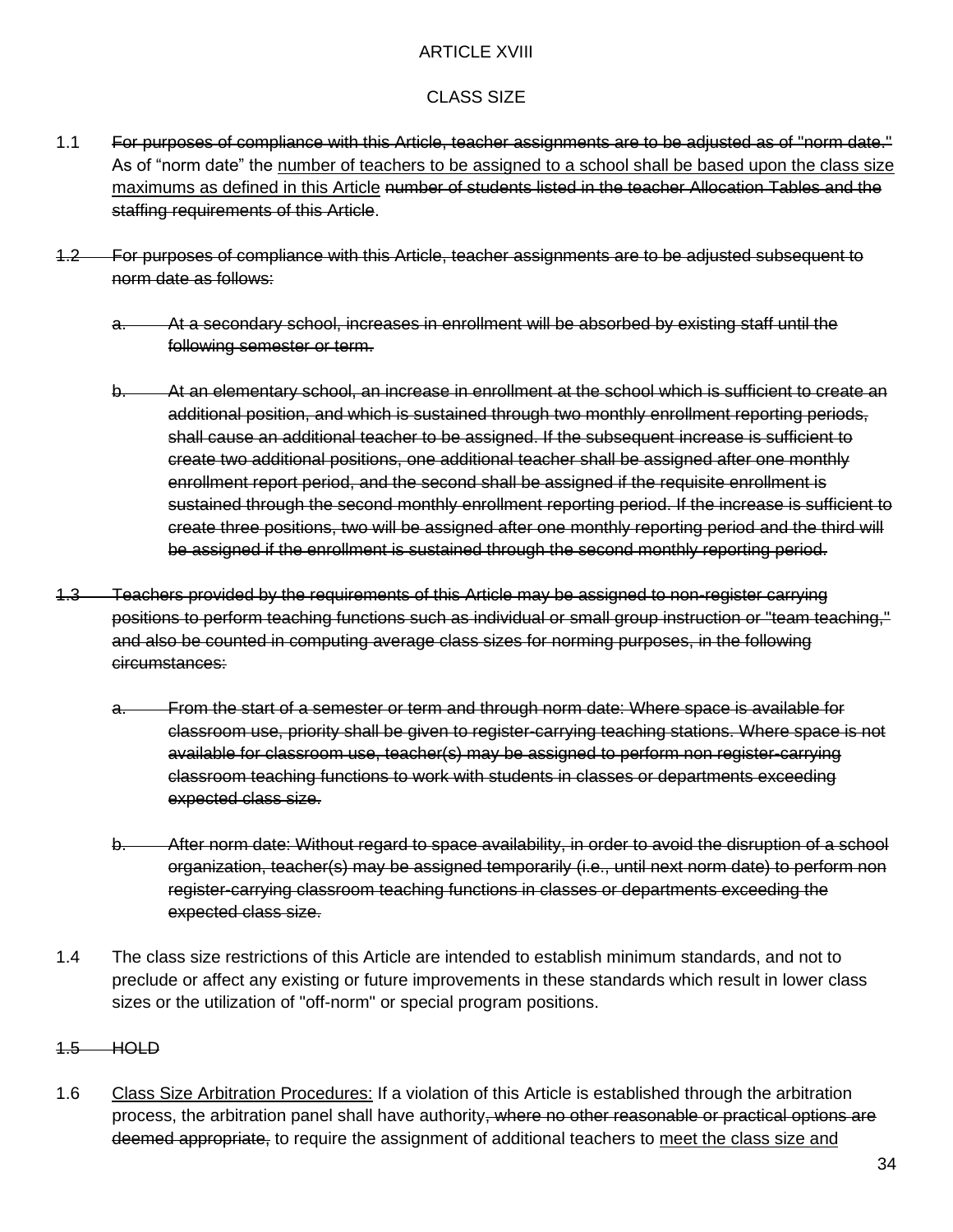staffing requirements of this Article. be utilized consistent with Section 1.3 of this article, but shall not have authority to award any monetary relief.

1.7 If a violation of this Article is established through the arbitration process, the arbitration panel shall have authority to require the assignment of additional teachers to be utilized consistent with Section 1.3 of this article, but shall not have authority to award any monetary relief.

2.0 Class Size Averages & Maximums for:

| <b>Type of School</b>                                                                                           | Grade<br>Levels | <b>Class Size</b><br>Averages* | <b>Class Size</b><br><b>Maximums</b><br>2022/23 | <b>Class Size</b><br>Maximums<br>2023/24 | <b>Class Size</b><br>Maximums<br>2024/25 |
|-----------------------------------------------------------------------------------------------------------------|-----------------|--------------------------------|-------------------------------------------------|------------------------------------------|------------------------------------------|
| PHBAO (Predominantly Hispanic,<br>Black, Asian & Other Non-Anglo)                                               | $TK - 3$        | 24.00                          | 27                                              | 25                                       | 23                                       |
| <b>PHBAO</b>                                                                                                    | $4 - 5(6)$      | 27.00                          | 30                                              | 28                                       | 26                                       |
| PHBAO Academic                                                                                                  | $(6) 7 - 8$     | 27.00                          | 30                                              | 28                                       | 26                                       |
| PHBAO Academic                                                                                                  | $9 - 10$        | 27.00                          | 30                                              | 28                                       | 26                                       |
| PHBAO Non-Academic                                                                                              | $(6) 7 - 8$     | 36.25                          | 39                                              | 37                                       | 35                                       |
| PHBAO Non-Academic                                                                                              | $9 - 10$        | 35.50                          | 39                                              | 37                                       | 35                                       |
| PHBAO Academic & Non-Academic                                                                                   | $11 - 12$       | 35.50                          | 39                                              | 37                                       | $\frac{35}{5}$                           |
| Desegregated/Receiver (Schools<br>Governed by the Student Integration<br>Program)                               | $TK - 3$        | 24.00                          | 27                                              | 25                                       | 23                                       |
| Desegregated/Receiver                                                                                           | $4 - 5(6)$      | 32.50                          | 36                                              | 34                                       | 32                                       |
| Desegregated/Receiver Academic                                                                                  | $(6) 7 - 8$     | 32.50                          | 36                                              | 34                                       | 32                                       |
| Desegregated/Receiver Academic                                                                                  | $9 - 10$        | 32.50                          | 36                                              | 34                                       | 32                                       |
| Desegregated/Receiver Non-Academic                                                                              | $(6) 7 - 8$     | 36.25                          | 39                                              | 37                                       | 35                                       |
| Desegregated/Receiver Non-Academic                                                                              | $9 - 10$        | 35.50                          | 39                                              | 37                                       | 35                                       |
| Desegregated/Receiver Academic &<br>Non-Academic                                                                | $11 - 12$       | 35.50                          | 39                                              | 37                                       | 35                                       |
| <b>Independent Study Programs</b><br>*Class size averages shall remain in effect until the 2024/25 school year. | $TK - 12$       |                                | 30                                              | 25                                       | 23                                       |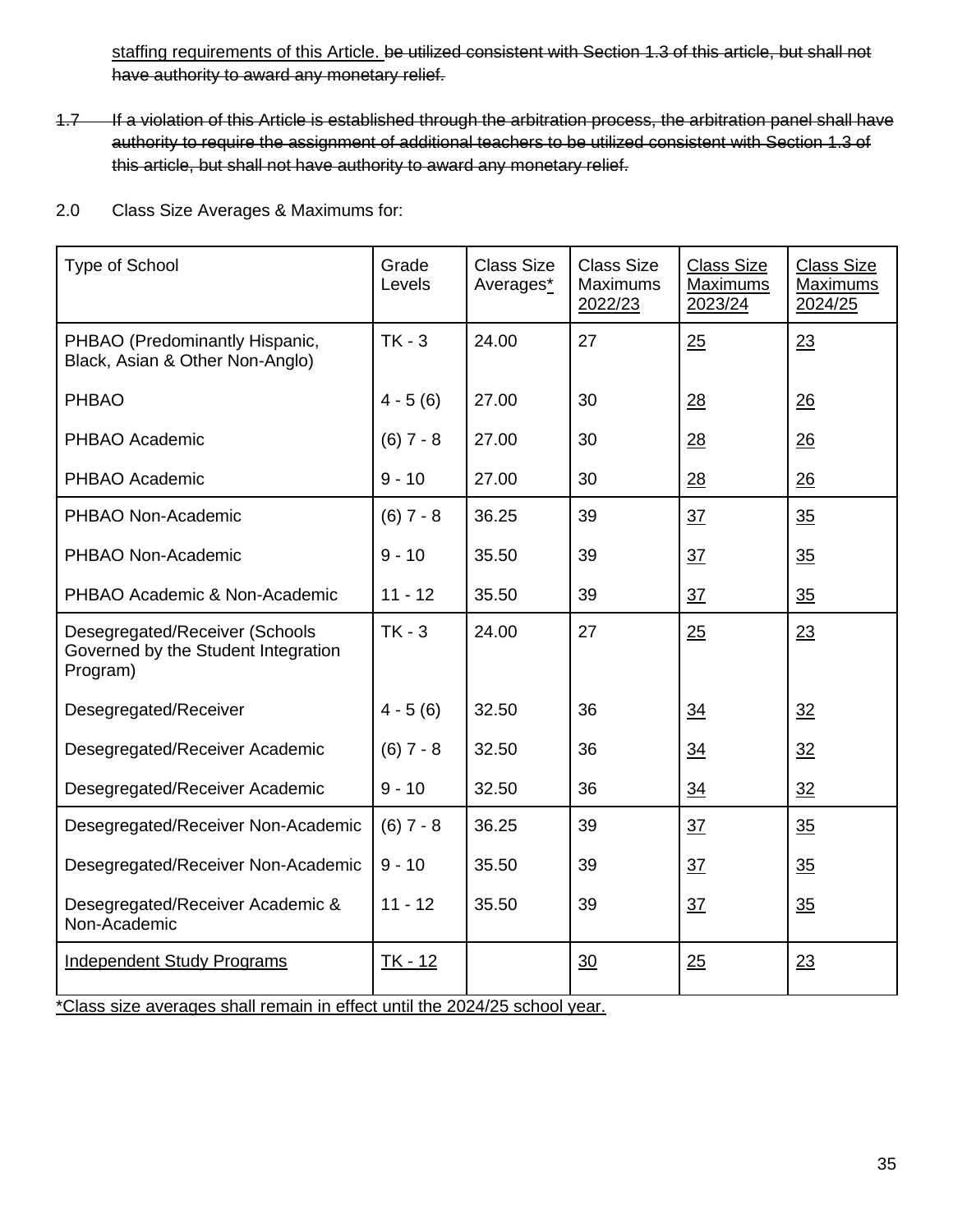| Type of School*  | Grade<br>Levels | <b>Class Size</b><br>Averages** | <b>Class Size</b><br>Maximums<br>2022/23 | <b>Class Size</b><br><b>Maximums</b><br>2023/24 | <b>Class Size</b><br>Maximums<br>2024/25 |
|------------------|-----------------|---------------------------------|------------------------------------------|-------------------------------------------------|------------------------------------------|
| PHBAO Magnet     | $TK - 3$        | 24.00                           | 27                                       | 25                                              | 23                                       |
| PHBAO Magnet     | $4 - 5(6)$      | 27.00                           | 30                                       | 28                                              | $\frac{26}{5}$                           |
| PHBAO Magnet     | $(6) 7 - 8$     | 27.00                           | 30                                       | 28                                              | $\frac{26}{5}$                           |
| PHBAO Magnet     | $9 - 12$        | 27.00                           | 30                                       | $\underline{28}$                                | 26                                       |
| All Other Magnet | $TK - 3$        | 24.00                           | 27                                       | 25                                              | 23                                       |
| All Other Magnet | $4 - 5(6)$      | 29.5                            | 33                                       | 31                                              | 29                                       |
| All Other Magnet | $(6) 7 - 8$     | 29.5                            | 33                                       | 31                                              | 29                                       |
| All Other Magnet | $9 - 12$        | 29.5                            | 33                                       | 31                                              | 29                                       |

\* In order to be considered magnet class in a magnet center, a class must contain more than 75% magnet students.

\*\*Class size averages shall remain in effect until the 2024/25 school year.

…

2.3 Other Regular Program Class Size Averages & Maximums:

- a. Elementary schools: Taken together, all classes at a school in grades K-3 are to average 24 students, and in grades 4-6 are to average 35.5 students.
- b. Middle Schools (including 6th grade middle school students): all classes at a school are to average 36.25 students.
- c. Senior high schools (including grade 9 senior high school students): all classes at a school are to average 35.5 students.

…

# 4.0 Problem Solving Process: Class Size Averages & Maximums

- a. If the class size averages and/or maximums in this Article are exceeded beyond fifteen (15) instructional day of each semester work days after the norm day, upon request of an affected teacher(s), the site administrator shall conduct a review of the circumstances causing the violation. If the class size maximums in this Article are exceeded beyond the 10th day of the instructional year, the affected teacher may initiate a grievance in accordance with Article V of this Agreement.
- b. The administrator shall then meet within five (5) work days with the affected teacher(s), grade level or department chair (add SLC lead teacher if applicable), and chapter chair to discuss the review, and provide a written explanation for the violation of class size averages and/or maximums and the efforts made to balance classes in order to meet the averages and/or maximums. If the class size maximums in this Article are exceeded beyond the 15th day of the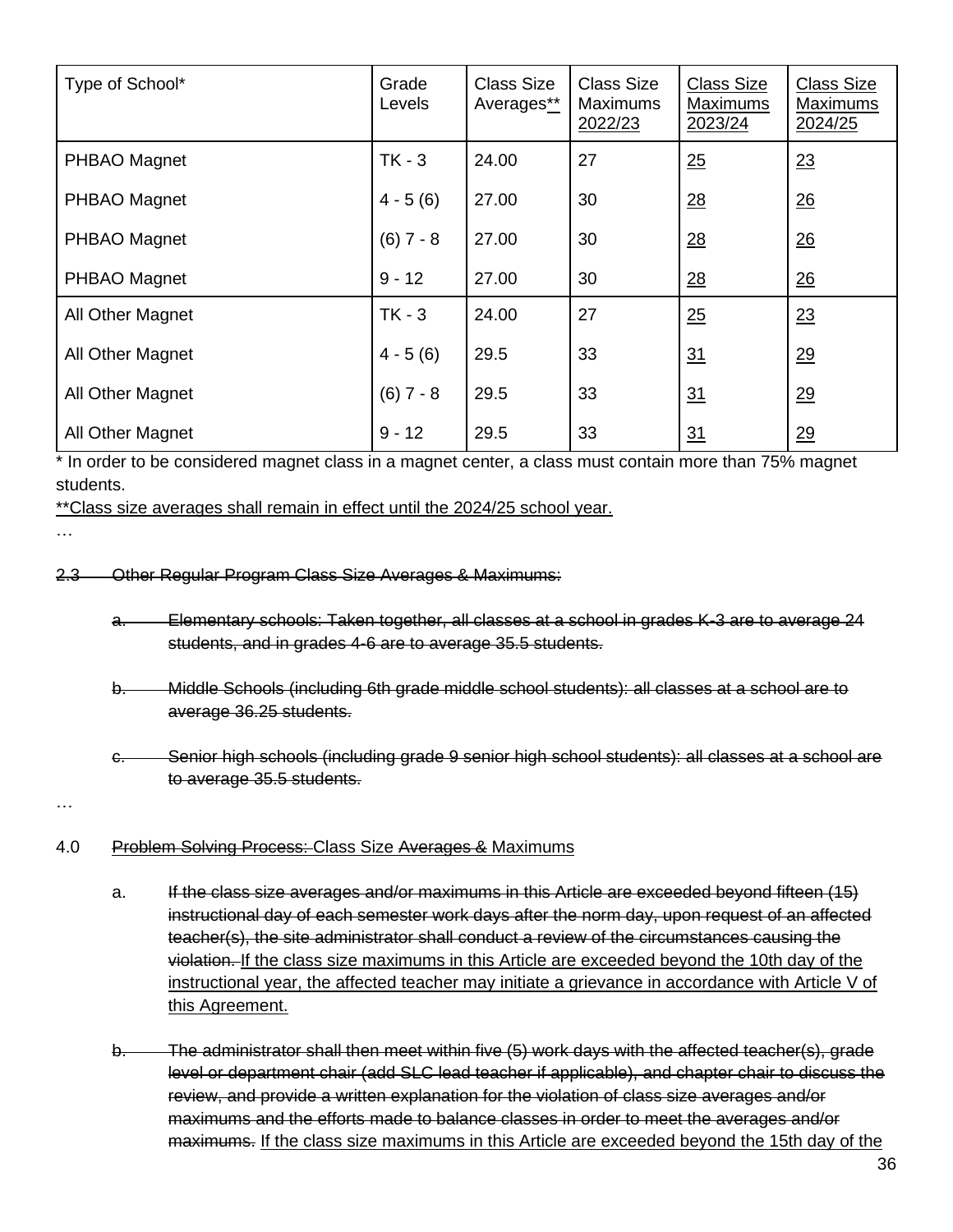instructional year, the District shall provide daily compensation to the affected teacher for each day in which their class size maximums are violated after the 15th day of the instructional year.

- c. The parties will discuss options for meeting the required averages and maximums without limiting student access to a full range of course options in a manner which does not disrupt the instructional program or exceed the school's allocated resources. Such options may include a class size waiver for the school site in accordance with the waiver procedures described in LAUSD Policy Bulletin 6029.2 (January 15, 2014) Teachers with class sizes in violation of the maximums in this Article shall be compensated at their daily per pupil hourly rate (hourly rate of pay divided by the class size maximum) for each hour in which the maximum is violated times the number of students beyond the class maximum.
- d. If an agreement is not reached on a solution following a-c above, the affected teacher(s) or UTLA may initiate a grievance in accordance with Article V of this Agreement. The timeline for initiating a grievance shall start upon completion of a-c above.

5.0 Counseling Services: For the 2023-2024 school year, The District shall maintain a secondary school counseling services ratio of 350:1 per secondary school. Once a school has exceeded 10% of the ratio, an additional secondary counselor shall be provided to the school by the District (example: a middle school or high school with 1250 735 students would have 2 secondary counselors, while a middle school or high school with  $1251 - 736$  students would have 3 secondary counselors). For the 2024-2025 school year and beyond, the District shall maintain a secondary school counseling service ratio of 300:1 per secondary school. Once a school has exceeded 10% of the ratio, an additional secondary counselor shall be provided to the school by the District (example: a middle school or high school with 630 students would have 2 secondary counselors, while a middle school or high school with 631 students would have 3 secondary counselors).

5.1 Teacher Librarian Services: The District shall provide one (1) full-time Secondary Teacher Librarian, five (5) days per week, for every library facility located on a secondary school campus and one (1) full-time Elementary Teacher Librarian, five (5) days per week for every elementary school campus with more than 250 students. Elementary School Campuses with under 250 students shall receive one (1) half-time Elementary Teacher Librarian for an equivalent of 2.5 days. Span schools shall continue to receive library services from the Secondary Teacher Librarian. Under no circumstances shall this provision result in a reduction in the number of Library Aides at elementary campuses at the time of this Agreement.

- 5.2 School Nurse Services: The District shall provide one (1) full-time School Nurse, five (5) days per week, to every school.
- 5.3 In the event that the District is not able to meet the obligations of Sections 5.0-5.2 of this Article by October 1st of each school year, if UTLA files a grievance for alleged violations of those Sections, the grievance will be immediately placed into abeyance for a period of thirty (30) days in order to allow the parties to explore options to resolved the alleged violation. Those options include, but are not limited to, recruitment and retention incentives, career ladder programs, developing internal credentialing programs, etc.
	- The parties may mutually agree to extend the 30-day abeyance window.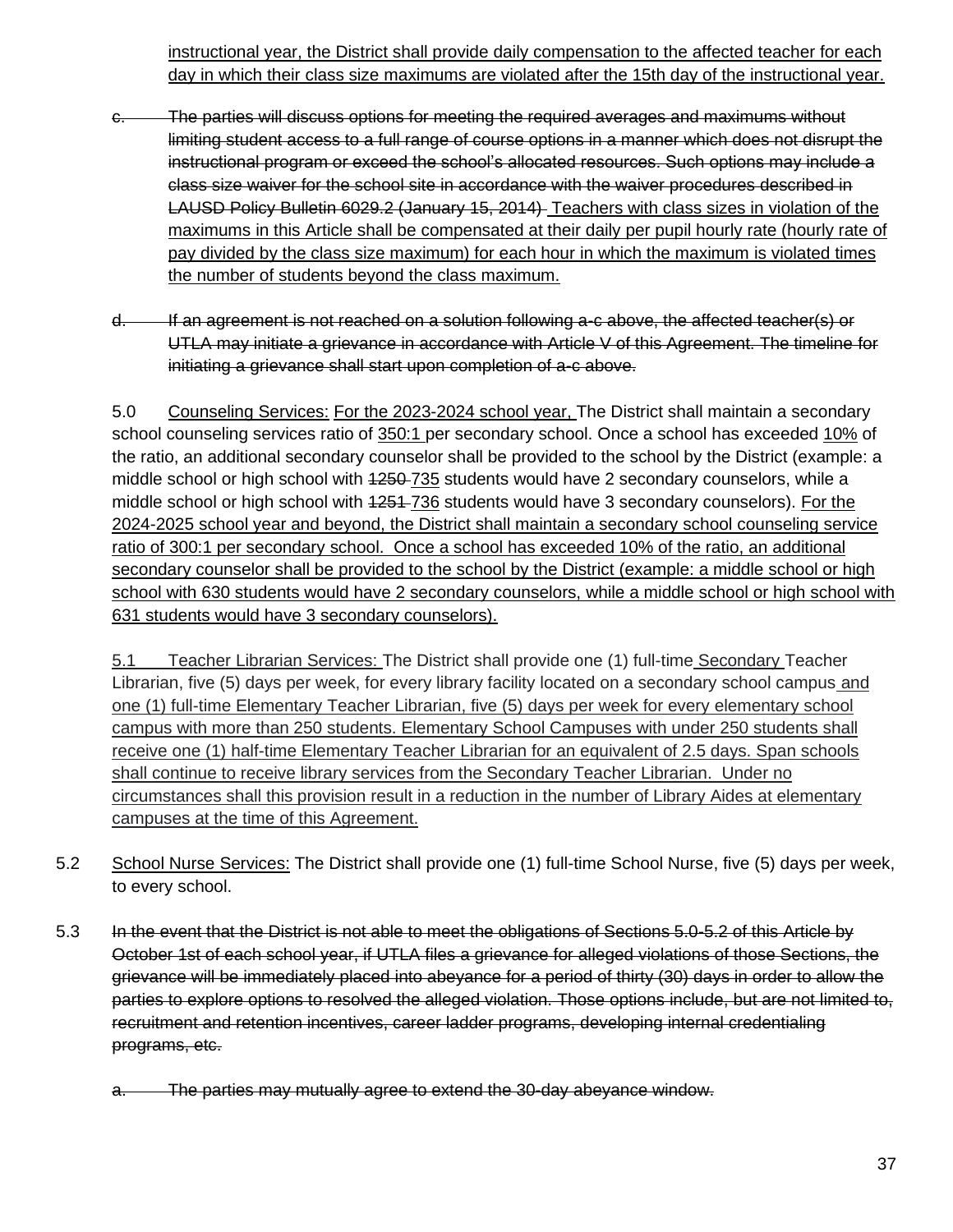- b. If the parties are unable to resolve the dispute informally during the abeyance period, UTLA shall be allowed to resume the grievance process.
- 5.3 PSW Services: For the 2023-2024 school year, the District shall maintain a PSW to student ratio of 400:1 per school. Once a school has exceeded 30% of the ratio, an additional PSW shall be provided to the school by the District (example: a school with 920 students would have 2 PSWs, while a school with 921 students would have 3 PSWs). For the 2024-2025 school year and beyond, the District shall maintain a PSW to student ratio of 350:1 per school. Once a school has exceeded 30% of the ratio, an additional PSW shall be provided to the school by the District (example: a school with 805 students would have 2 PSWs, while a school with 806 students would have 3 PSWs).
- 5.4 PSA Services: For the 2023-2024 school year, the District shall maintain a PSA to student ratio of 400:1 per school. Once a school has exceeded 30% of the ratio, an additional PSA shall be provided to the school by the District (example: a school with 920 students would have 2 PSAs, while a school with 921 students would have 3 PSAs). For the 2024-2025 school year and beyond, the District shall maintain a PSA to student ratio of 350:1 per school. Once a school has exceeded 30% of the ratio, an additional PSA shall be provided to the school by the District (example: a school with 805 students would have 2 PSAs, while a school with 806 students would have 3 PSAs).
- 5.5 Psychologists Services: For the 2023-2024 school year, the District shall maintain a District-wide aggregate Psychologist to student ratio of 400:1. For the 2024-2025 school year and beyond, the District shall maintain a District-wide aggregate Psychologist to student ratio of 350:1.
- 5.6 College Counseling Services: District shall provide a college counselor to every high school with at least 350 students.
- 5.7 The District shall provide one (1) new off-norm elective teacher for every secondary school for the 2023-2024 and 2024-2025 school years.

…

- 11.0 Secondary Counselor Reassignment [to Teaching Position]: Counselors who are reassigned [to a classroom teaching position] shall receive written reason for this action upon request. Only a failure or refusal to provide the reasons upon request or a failure to adhere to the seniority provision outlined below 11.1 shall be grievable.
- 11.1 Counselor Displacement from School Sites: Displacement from school sites or reassignment [to a classroom teaching position] of Secondary Counselors shall be in order of district seniority. Possession of a teaching credential shall not be a factor for consideration in this scenario.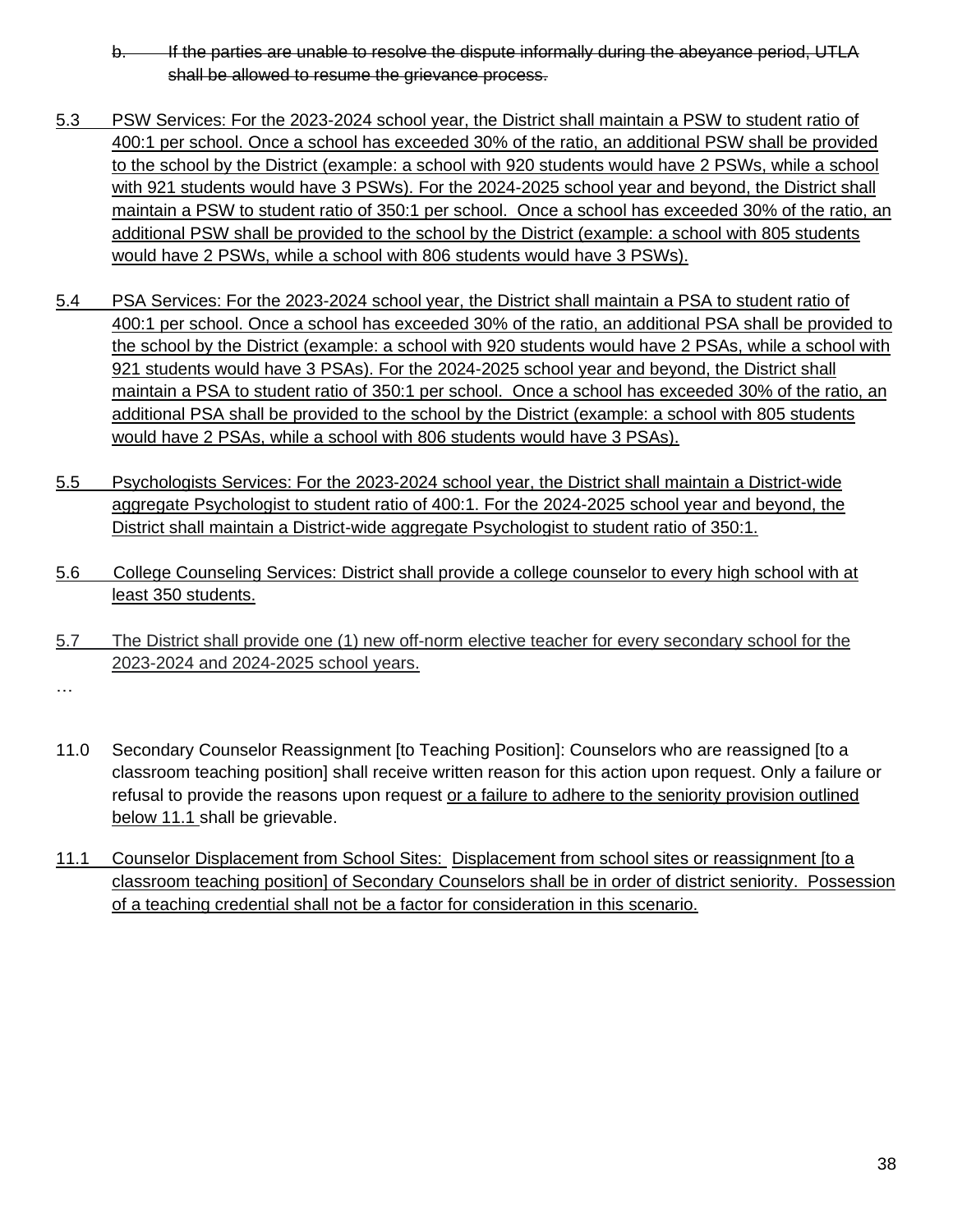### ARTICLE XIX

## SUBSTITUTE EMPLOYEES

1.0 Salary and Benefit Provisions: For salary and benefit provisions, including Base Rate, Incentive Rate, Extended Rate and Inter-session/Summer/Winter Session Rate,refer to Appendix E. The following substitute salary and benefit provisions are in effect for the 2004-05 school year only; salaries for 2005-06 are subject to reopener negotiations pursuant to Article XXXII.

- a. The rates for substitutes who serve in place of employees paid on the Preparation Salary Table reflect a fold-in of the previous 11364 accrual rate factor for paid non-working days described in Section 2.0 and the 3% longer days factor.
- b. Base Rate: The base pay rate for substitutes who serve in place of employees in the K-12 program allocated to the Preparation Salary Table shall be \$159.26 per day effective July 1, 2004, and if the substitute serves in an extended status under Section 4.0, the daily rate shall be \$214.93 per day effective July 1, 2004. The rates set forth in the previous sentence shall also be the sole rates available to contract teachers serving as substitutes during unassigned periods.
- c. Incentive Plan Rate: Substitutes who are accepted for and continue to meet the requirements for the Incentive Plan (see Section 3.0.) shall be \$214.93 per day effective July 1, 2004.
- d. Continuity Rate Increase: Substitutes who serve in place of employees paid on the preparation Salary Table shall have their rates of pay increased by one hour of pro-rated pay per day effective the first day following the completion of service equivalent to 130 days during the school year.
- e. Inter-session/Summer/Winter Session Rate: Substitutes serving in summer school (see Section 5.4 below) shall be paid \$115.96 effective July 1, 2004, for a normal summer school day of four hours, their regular substitute pay rates notwithstanding. If in extended status pursuant to Section 4.0, the extended rate shall be \$156.51 per day for a normal summer school day. NOTE: Employees may have assignments of varying hours per day. Daily rates may be derived by dividing the rates above by four and multiplying by the assigned hours per day.
- f.a. Non-Preparation Table Substitutes (Excluding Adult Education): Substitutes serving in place of employees who are not paid on the Preparation Salary table shall be allocated to the first step of the minimum schedule for the class. Such employees shall be entitled to step advancement on that schedule if qualified. but substitutes serving in place of employees paid on the Children's Center/Development Center Salary Table shall be paid not more than \$139.37 per day effective July 1, 2004, except as provided in Section 2.0b.
- g.b. As of July 1, 2001, Adult Education employees serving as substitutes will be paid at their hourly rate. the rate (Step 1) of the Adult Hourly Rate Schedule. Employees hired on or after July 1, 2001 serving as substitutes will be paid at the flat rate (Step A) of the Adult Hourly Rate Schedule. The accrual rate previously paid is eliminated effective June 30, 2001.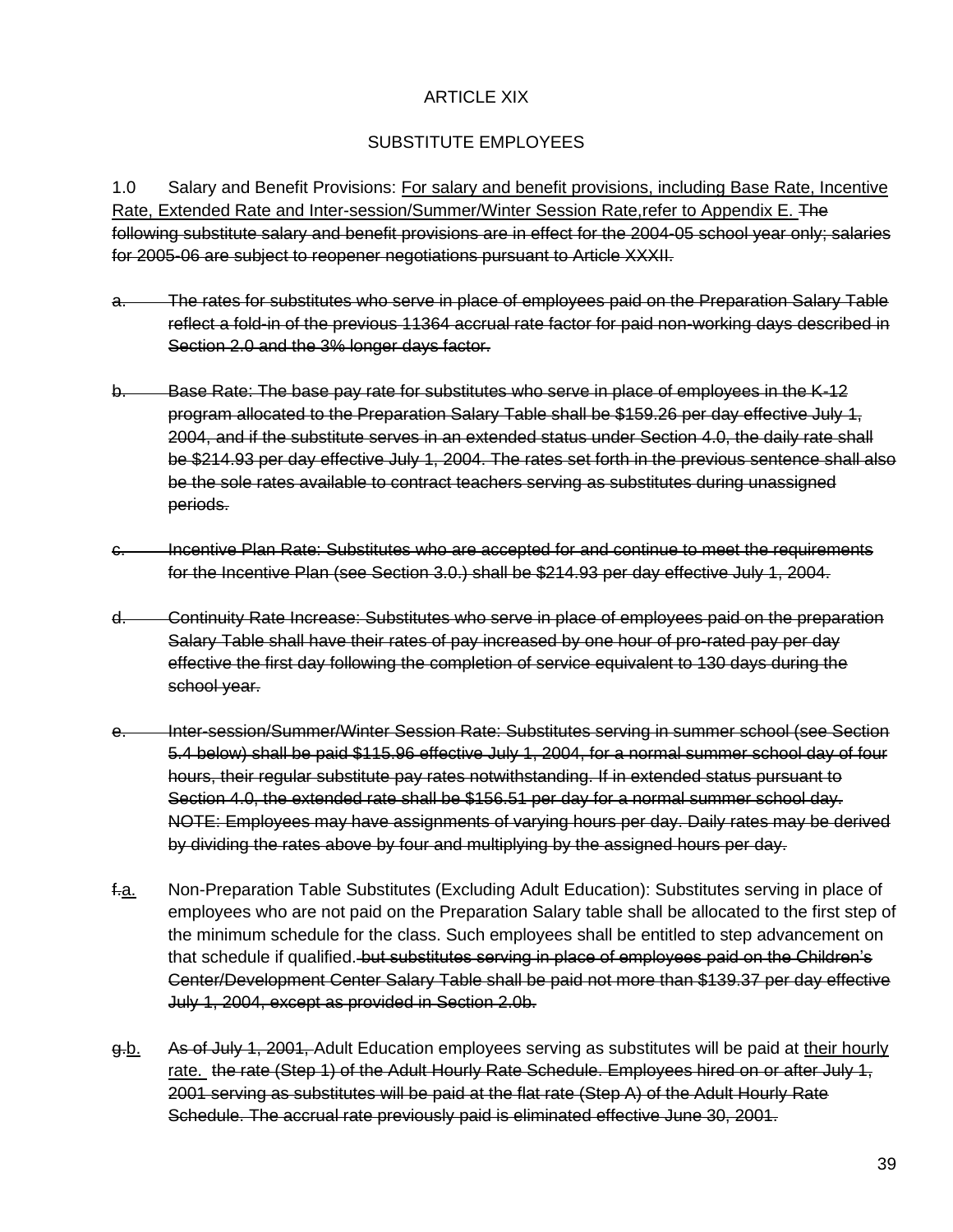h.c. Upon request, a Substitute working in a long-term assignment and/or a Substitute who has worked at least 100 days in each of the two preceding years shall be allowed to participate in District Professional Development Training on a space-available basis where funding is available or not required.

#### 2.0 Paid Nonworking Days:

a. The parties have agreed to a system of payment in lieu of the previous payments for illness, holidays, and vacation (Winter/Spring Recess). The system includes a "continuity rate increase," as described in Section 1.0d above, and also the "paid nonworking days" system described below. Payment for holidays pursuant to the previous Agreement was discontinued, effective November 4, 1983. Payment for Winter or Spring Recess was discontinued effective July 1, 1983.

Accumulation of paid illness allowance was discontinued effective November 4, 1983. However, any illness balance credited to a substitute employee may continue to be used pursuant to the provisions for its use in the 1980-82 Agreement.

- b. Accrual rate for paid nonworking days:
	- (1) In lieu of the previous lump sum payments for paid nonworking days, substitutes who serve in place of employees paid on the Preparation Salary Table have had the accrual rate factor folded into their rate of pay as described in Sections 1.0 and 4.0.
	- (2) All other substitutes shall have the accrual rate factor folded-in to their rate of pay retroactively, after they have been in paid status as a substitute for the equivalent of 35 full-time days from the beginning of the school year. (The accrual rate previously paid to Adult Education Substitutes is eliminated effective June 30, 2001.)
	- (3) The above paragraph b.(1) is not applicable to contract employees on leave to serve as a substitute in a higher class. Such employees shall receive the rate of pay for the higher class in accordance with Article XIV, Section 9.0. Holiday and illness benefits shall be received on the same basis as a contract employee.

3.0 Incentive Plan: Incentive Plan substitutes are substitute employees currently enrolled in credential programs and substitute employees called to middle schools (or called to substitute for grades 6-8 at a span school). serve in schools of particular need, as determined by the District, and thereby qualify for the daily incentive pay rate (Section 1.0e above). The District shall solicit substitutes to participate in the plan, but may reasonably limit the number so that participants can expect to be assigned each day of their availability except under unusual circumstances such as pupil-free days.

a. Substitutes (including School Nurses) on the active waiting list of applicants for the Incentive Plan, and who serve at schools of particular need as determined by the District, shall be paid at the Incentive Plan rate for that day. See also Section 3.3c below.

3.1 Eligibility: Eligible substitutes may apply to enter the plan at any time. School Nurses shall be included in the Incentive Plan. The Incentive Plan shall be applicable only to substitutes who are serving in place of regular K12 program employees paid on the Preparation Salary Table during the regular (September-June) academic year and who also meet the following qualifications: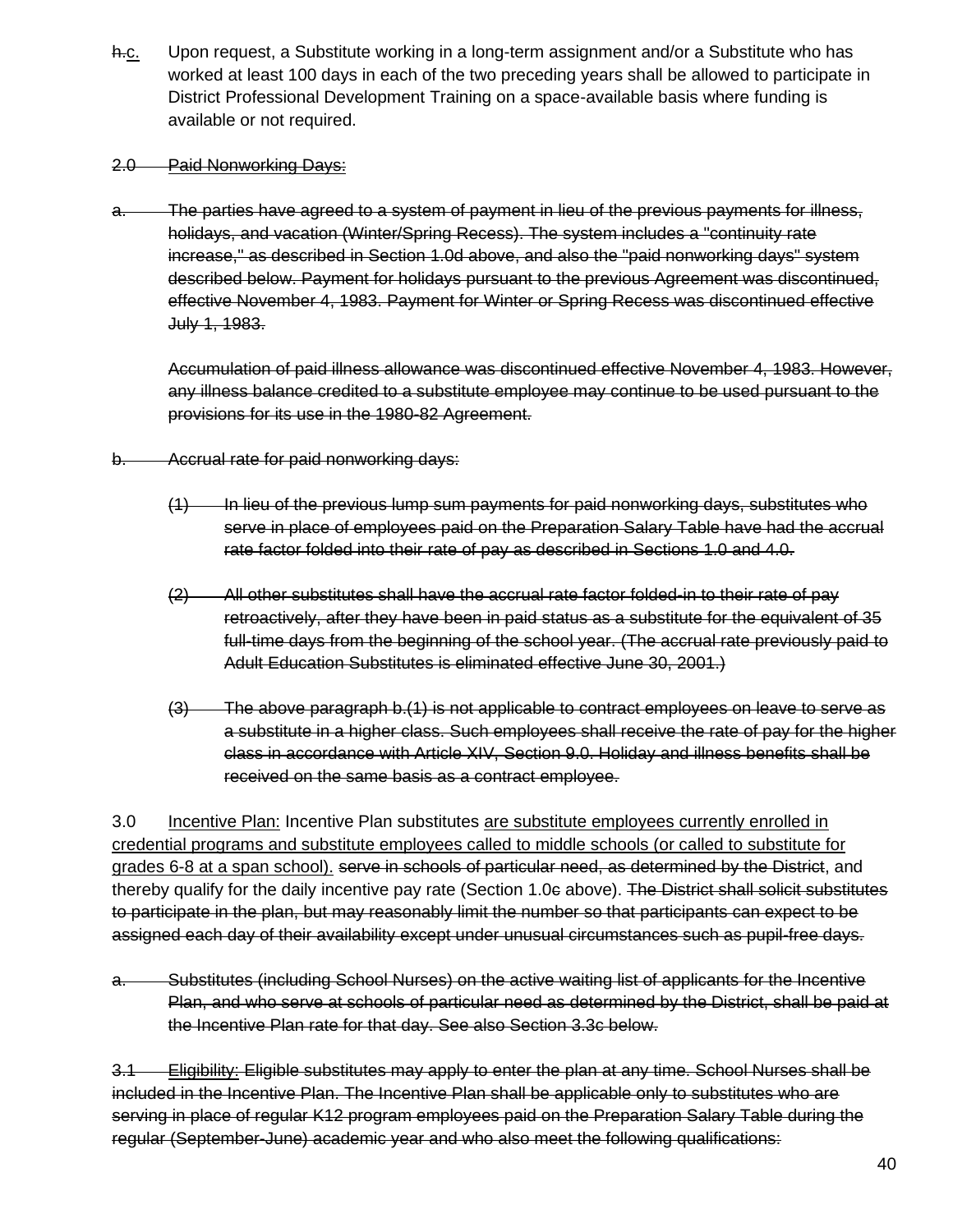- a. Agree to serve in any grade level and/or subject field as reasonably determined by the District and at any school/center location according to District need.
- b. Are available a minimum number of days of availability per week as specified by the District; the District retains discretion to establish the requisite days of the week and/or number of days per week of availability for any calling area.
- c. Agree to serve as an incentive substitute for at least one semester.

Participants who do not continue to meet the obligations of a., b., and c. above, or who refuse an assignment, or who acquire more than five (5) unavailables during a semester may be dropped from the plan and may be ineligible for restoration to the plan for a minimum of one year.

4.0 Day-to-Day Substitutes, Extended: Any day-to-day substitute who serves for more than 20 consecutive working days in the same general education assignment or sixteen (16) consecutive working days in a special education assignment in place of the same absent employee or in the same unfilled position, in regular K-12, shall be classified as a Day-to-day Substitute, Extended employee and shall be paid the Incentive Plan substitute daily rate as provided in Section 1.0b and c above retroactive to the beginning date of the assignment. Substitute teachers in extended assignments are entitled to any and all preparation time afforded to the classroom teacher for whom they are substituting. If directed to provide class coverage during the teacher's conference period, the substitute employee in an extended assignment will be compensated at their hourly rate. Days used by the substitute for illness, personal necessity or bereavement shall not count toward, but shall not constitute a break in, the consecutive working days requirement. Upon the termination of the extended assignment, the substitute shall return to, and be paid as, a day-to-day substitute. Should that same substitute within five (5) working days of the termination date be returned to the previous extended assignment, and continue in that same assignment for a minimum of ten (10) additional working days, the substitute shall again be classified as an extended substitute and shall be paid the Incentive Plan substitute rate retroactive to the beginning date of the return to the position.

…

15.0 Illness Days for Substitute Employees: Substitute employees are entitled to up to six (6) paid illness days or 36 hours in a 12-month period beginning on the 91st working day of employment. Paid illness days may only be used on days the employee is scheduled to work or offered an assignment. Unused illness days may be accrued for up to three (3) years, upon which the unused illness days shall be paid out to the employee at the daily base rate of pay.

16.0 Substitute employees may apply for unemployment benefits (EDD) during all school breaks lasting five (5) days or more, without the District filing objection. The District will follow the California Unemployment Insurance Code 1253.3(i) when using Reasonable Assurance Letters to non-contracted employees, so as to include those letters in the info required by that statute.

17.0 Substitute employees who were in paid status one-half the number of regular school days in the academic year (or at least 540 hours) shall qualify for healthcare benefits in the following school year. Substitute employees who satisfy the aforementioned requirement shall maintain their healthcare benefits through August/September of the following school year without the requirement of working one (1) day during the prior month.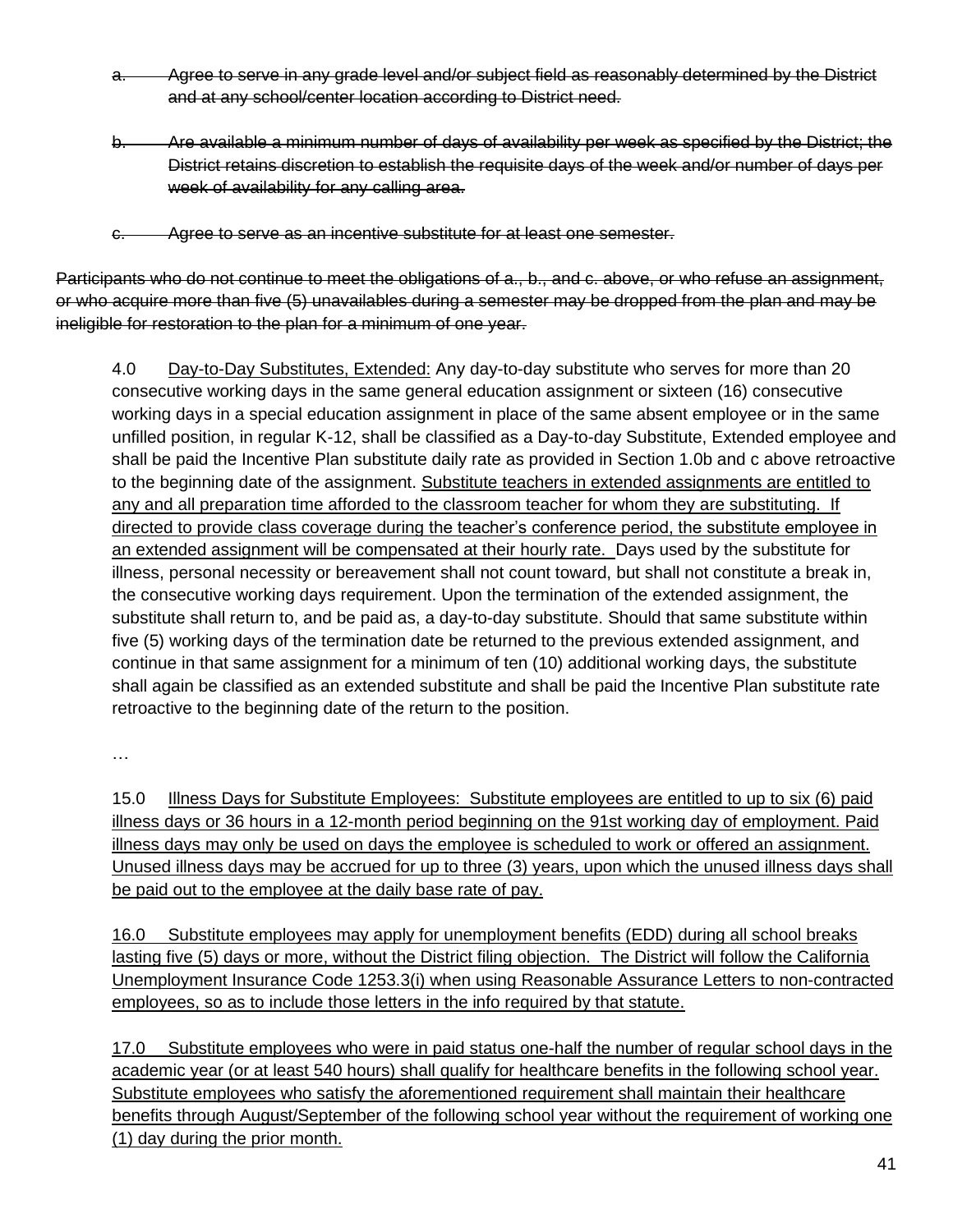18.0 The Substitute Unit shall create and maintain separate lists of substitute employees with specific credentials (including but not limited to BCLAD, CTE, etc.). These substitute employees shall be prioritized for specialized assignments.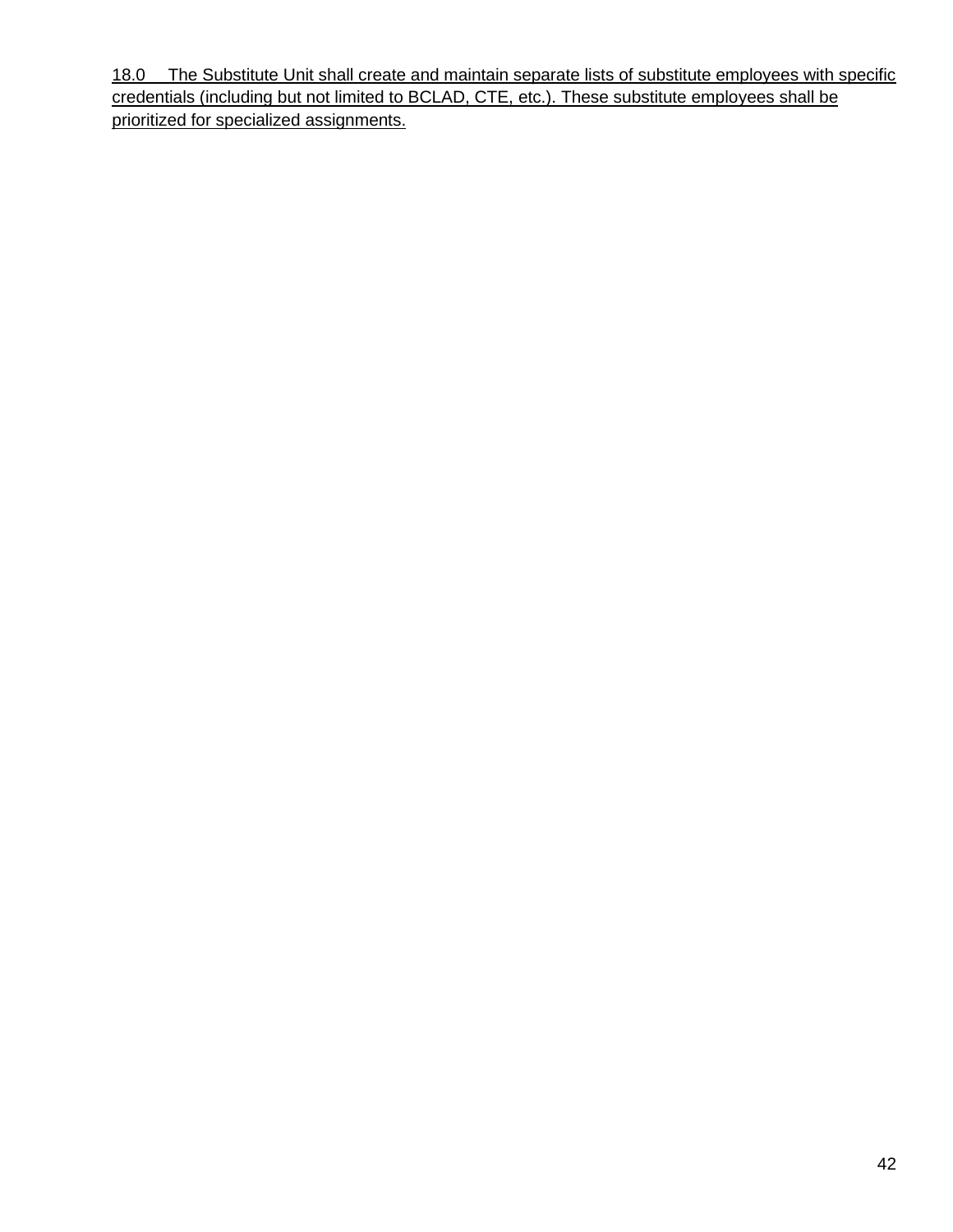### ARTICLE XXI

### ADULT AND CAREER EDUCATION

1.2 The District shall furnish UTLA annually, upon request, with a list of Adult Education assignments (class title, days and hours), listed by name, employee number, work location, and classification codes (including funding source and employment status of each unit member).

…

…

2.2 All "M" Basis contracts of employment shall be terminable at any time prior to expiration, but only for lack of funds, elimination or reduction of the educational offering, insufficient enrollment or attendance, or other good cause.

2.3 Adult Education teachers shall be paid an additional \$10 per hour for every hour worked in the evening during a split shift, where the second shift is two hours or more after the end of the previous shift.

2.4 DACE teachers in out-of-classroom positions are subject to the 5-year limit described in Article IX-A, Section 9.0.

2.5 All paid assignments to special projects during school recesses shall be approved by the Local School Leadership Council.

4.0 Staffing Procedures: for Part-time and Other Untenured Positions: For initial staffing purposes all part-time (18 hours or less per week) and other untenured full-time positions or courses are to be filled as set forth below. Refer to Article IX-A, Section 2.3 for DACE matrix procedure.

4.1 For any given academic term, the site administrator shall first develop a plan covering the courses to be offered and determine which of the current personnel are to be utilized. (See Section 4.7 and 4.8 below) These assignments need not be posted.

4.2 All remaining new or vacant part-time positions or courses shall be posted at the applicable time-reporting site. The posting shall identify the subject(s), number of hours per week, class schedule and time(s), certification required, any special skills and qualifications, and the deadline for applications.

4.3 The site administrator shall first consider those qualified applicants currently assigned to the site whose assigned schedule would not conflict with the additional work and who if selected, would remain in current status with the Division. "Qualified", as used in this subsection, means that the applicant: Has taught the same course or closely related (e.g. English 1,2,3,4) course in the same subject (either in Adult Education funded programs or "M" Basis categorically funded programs) during the most recent six semesters, possesses the requisite credential, possesses appropriate training and/or experience needed for the position, and possesses the needed instructional skills or qualifications as stated on the job postings.

4.4 Remaining unfilled positions shall be posted at the Division Central Office and at the time reporting sites and major branches and a copy faxed to UTLA. To apply for such positions a person must be either qualified as provided above or possess other appropriate training and/or experience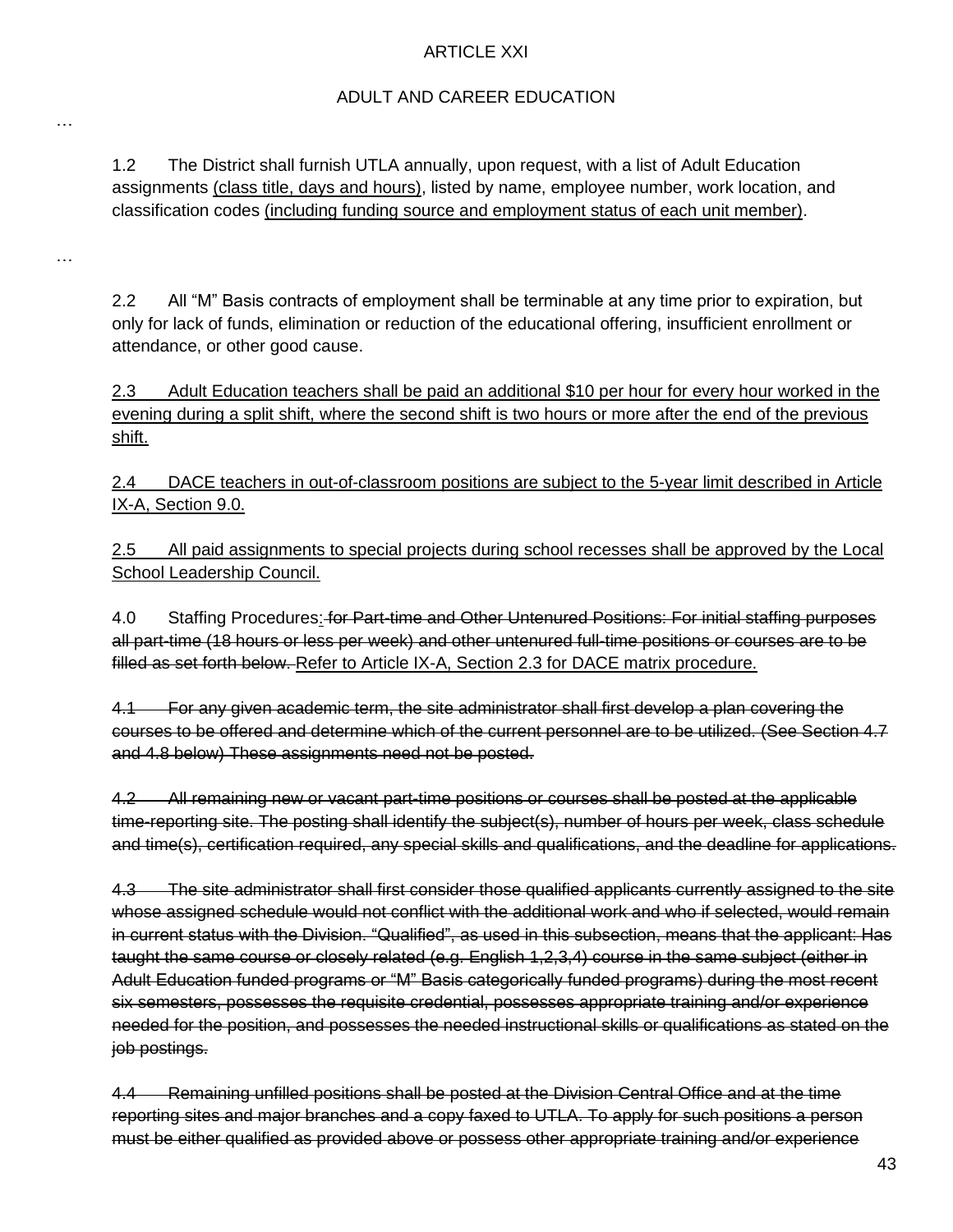needed for the position, possess the requisite credential, and possess the instructional skills or qualifications as stated in the job posting. Positions shall be posted as soon as they are known to be available. The site Administrator shall select from among the applicants.

4.5 The site administrator shall select from among the qualified applicants at the site to fill each position before looking to other sources, provided that the site administrator shall not be so restricted when selecting for grant programs, partnership programs, community based programs, government/industry sponsored and/or other special contracts which involve other special selection arrangements. This special program/contract exemption shall be applicable only to bona fide programs, and shall not be used as an artifice to avoid the general requirements of this section.

4.7 In the case of current personnel who are not to be renewed due to elimination or reduction of educational offerings, lack of work or lack of funds (an "over-teachered" condition) during the initial staffing period prior to commencement of instruction, the following procedures shall apply:

- a. The site administrator shall first identify the affected course(s), including closely related courses in the same subject (e.g. English 1, 2, 3, 4);
- b. The longevity of all non-tenured personnel teaching the course(s) and assigned to the timereporting site shall be reviewed.
	- 1. Longevity is measured by the number of consecutive uninterrupted years of satisfactory service in the subject field in the Division. Time spent on approved unpaid leaves of absence does not count as time served but does not constitute an interruption of the "consecutive" service requirement. Time spent as a continuing employee in DACE that does not meet the requirements for an additional year of longevity shall not result in the loss of the cumulative longevity requirement so long as such time does not exceed two school years.
	- 2. To qualify for a year of longevity service, the individual must have served at least 380 hours during that school year excluding summer school. Prior to July 1, 2001 156 hours were required to qualify for a year of longevity.
	- 3. Service in any Adult Education Division program shall apply. However, until such time as the District has the computer capacity to track service on a District-wide basis, the District will look solely to the service at the current time reporting site, unless the individual requests consideration of prior service from another site. Such a request must be made prior to May 1, to be effective for the next school year.
- c. The person with the least longevity shall be released unless the site administrator reasonably determines that the person has needed instructional skills or qualifications not possessed by an employee with greater longevity.
- d. The above release procedures shall be in effect throughout the initial staffing period and shall cease to be in effect when instruction commences. (See Section 7.0 for later releases resulting from falling attendance).
- e. The above release procedures are not applicable to the special contract arrangements referenced in Section 4.5 above.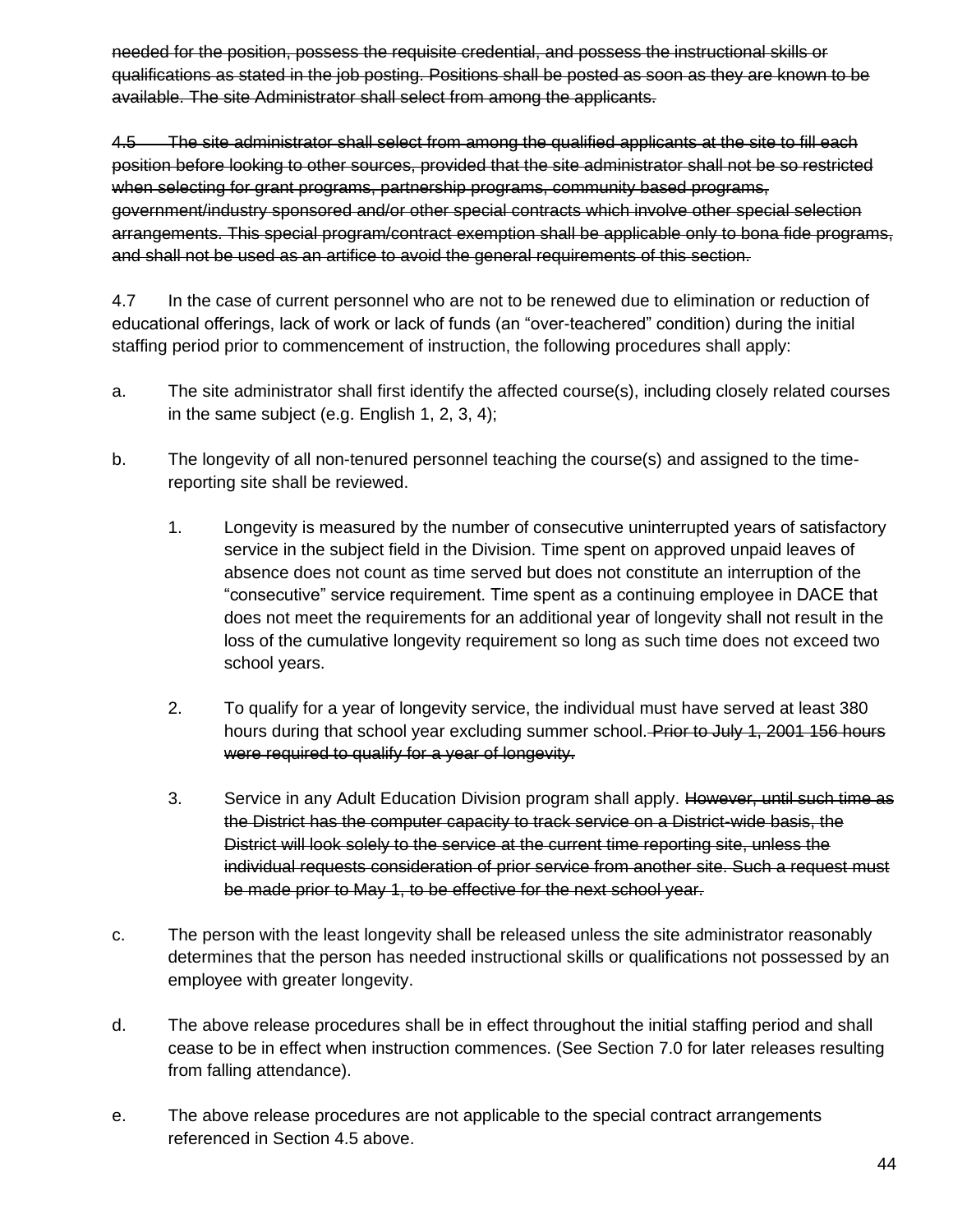5.0 Staffing Procedures for Tenured Positions: All new or vacant positions of more than 18 hours per week identified as tenured positions shall be posted by June 1 for the fall semester and January 5 for the spring semester and filled at the discretion of the site administrator.

- a. Thirty hours per week (120 hours per pay period) is recognized as the full time equivalency (FTE) for all Adult Education funded classifications in which tenure is earned (currently ESL, Academic, Parenting, Programs for Older Adults, Adults with Disabilities and Teacher Counselors).
- b. Tenure shall be earned at any number of hours greater than sixty percent of the FTE or more than eighteen hours per week (more than 72 hours per pay period). The Division acknowledges that once tenure is acquired, it shall have an on-going obligation to offer assignments at the number of hours held by the employee when tenured. After completing the probationary period, employees may increase the number of hours for which they are tenured, not to exceed thirty hours per week (120 hours per pay period). A reasonable effort shall be made to offer assignments to interested and qualified employees who are tenured at less than thirty hours with additional hours that become available over their tenured hours, up to the thirty hours of FTE.
- c. The 2000-01 school year shall be counted toward tenure for eligible current probationary employees. In addition, employees who are tenured at 20 hours per week but who have been working for up to 30 hours per week in the same classification for the 1999-2000 and 2000-01 school years, shall be tenured at the hours worked effective July 1, 2001.

### d. See Article IX-A, Section 2.3 for specific directions regarding the DACE matrix process.

10.1 The Memorandum of Understanding dated December 5, 2002 shall be deemed incorporated herein, and the parties shall meet and discuss implementation thereof.

10.3 Part-Time Leave:

#### a. HOLD

- b. A Part-Time leave may shall be granted on a year-by-year or term basis subject to school schedules, availability of classes, and approval by the principal and the Division of Adult and Career Education (DACE).
- c. An application must be on file in the DACE Personnel Office by March 15 for the upcoming school year.
- d. Eligibility for health and welfare benefits for employees who work less than half-time will be determined pursuant to Article XVI, Section 3.0.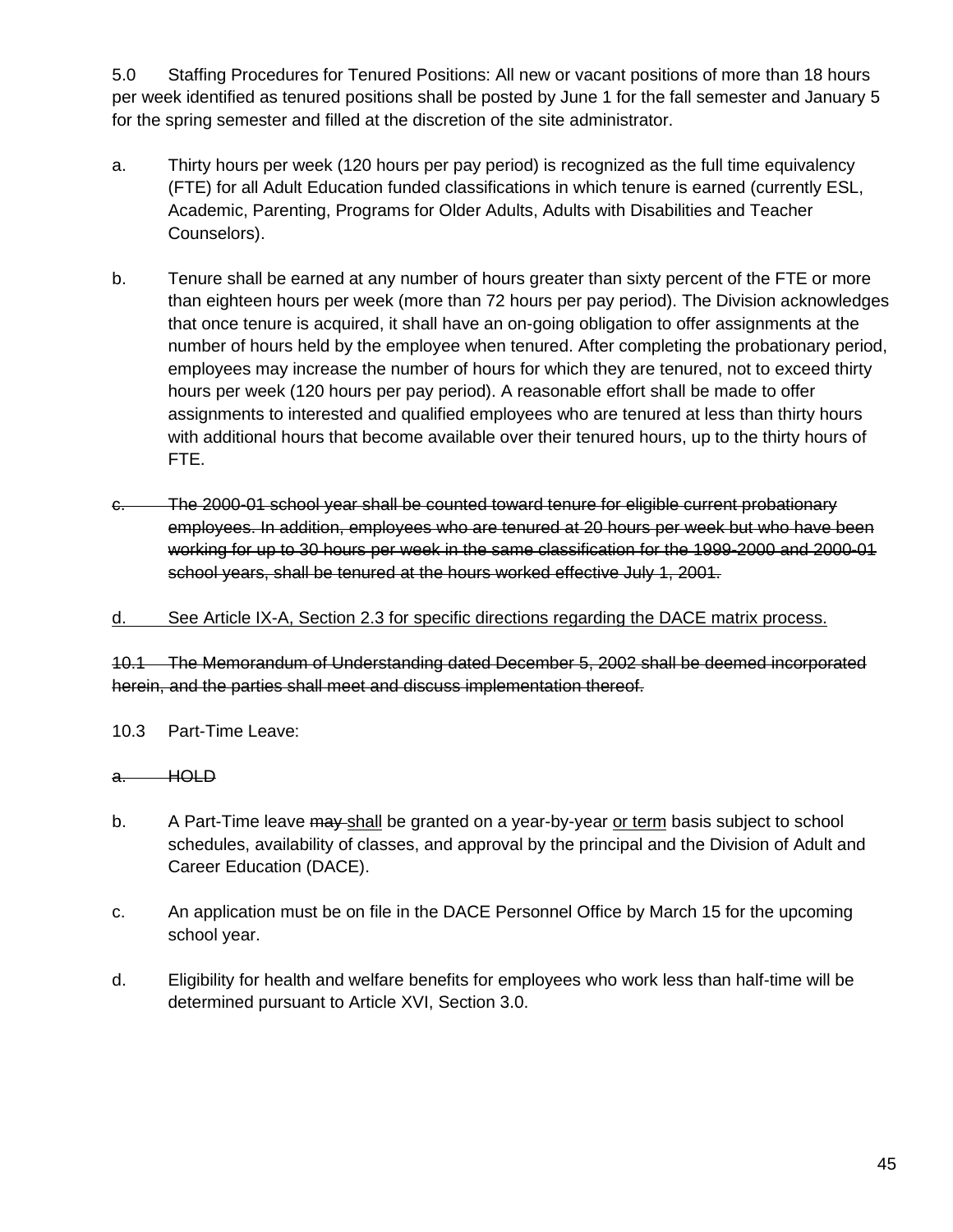## ARTICLE XXII

# SPECIAL EDUCATION

- 1.0 The District shall make a reasonable effort to maintain Special Education class size indicated in this article. In schools having two more classes of the same category, class sizes will be based on the average of those classes in the school, rather than by individual classes. The District shall adhere to the Special Education class size caps in section 15.0 of this article.
- 2.0 When a Special Education class has exceeded the cap by two or more students, the teacher may notify the Special Education Administrator. Within five (5) workdays of the notification, the District shall immediately remedy the situation, after consultation with the affected teacher, by taking one of the following actions:
	- a. Transfer of excess student(s) to another class.
	- b. The opening of an additional class if sufficient students are available.
	- c. The assignment of additional aide(s) to the class.

d. Compensation for teachers at their daily per pupil hourly rate (hourly rate of pay divided by the class size maximum) for each hour in which the maximum is violated multiplied the number of students beyond the class maximum.

2.1 All Special Day Classes shall be limited to no more than 2 consecutive grade levels.

…

- 4.0 IEP Meetings: Except in unusual circumstances, IEP meetings shall be held at the student's local school of attendance.
- 4.1 IEP Rights: Substitute Coverage for both general education and special education teacher, inclusive of RST, for the entirety of the IEP.
- 4.2 IEP Rights: Educators shall be paid at their hourly rate up to three hours per IEP on their caseload.

…

- 7.0 In the event that the administrator deems it necessary to temporarily reassign a paraprofessional from an assigned classroom, the administrator will advise the affected teacher prior to pulling the paraprofessional of an unforeseen emergency impacting another special education instructional program, the administrator will consult the affected teacher at least forty-eight hours (48) prior to pulling the paraprofessional and before temporarily reassigning a paraprofessional from an assigned classroom. Pulling paraprofessionals from a classroom/program shall be non-recurring in nature and spread evenly among the department or programs.
- 7.1 Special Day Programs shall have a minimum of one (1) baseline paraprofessional at all times during the instructional day without encroachment, with the exception of programs who primarily service students with autism and emotional disturbance who shall have two (2) baseline paraprofessionals at all times.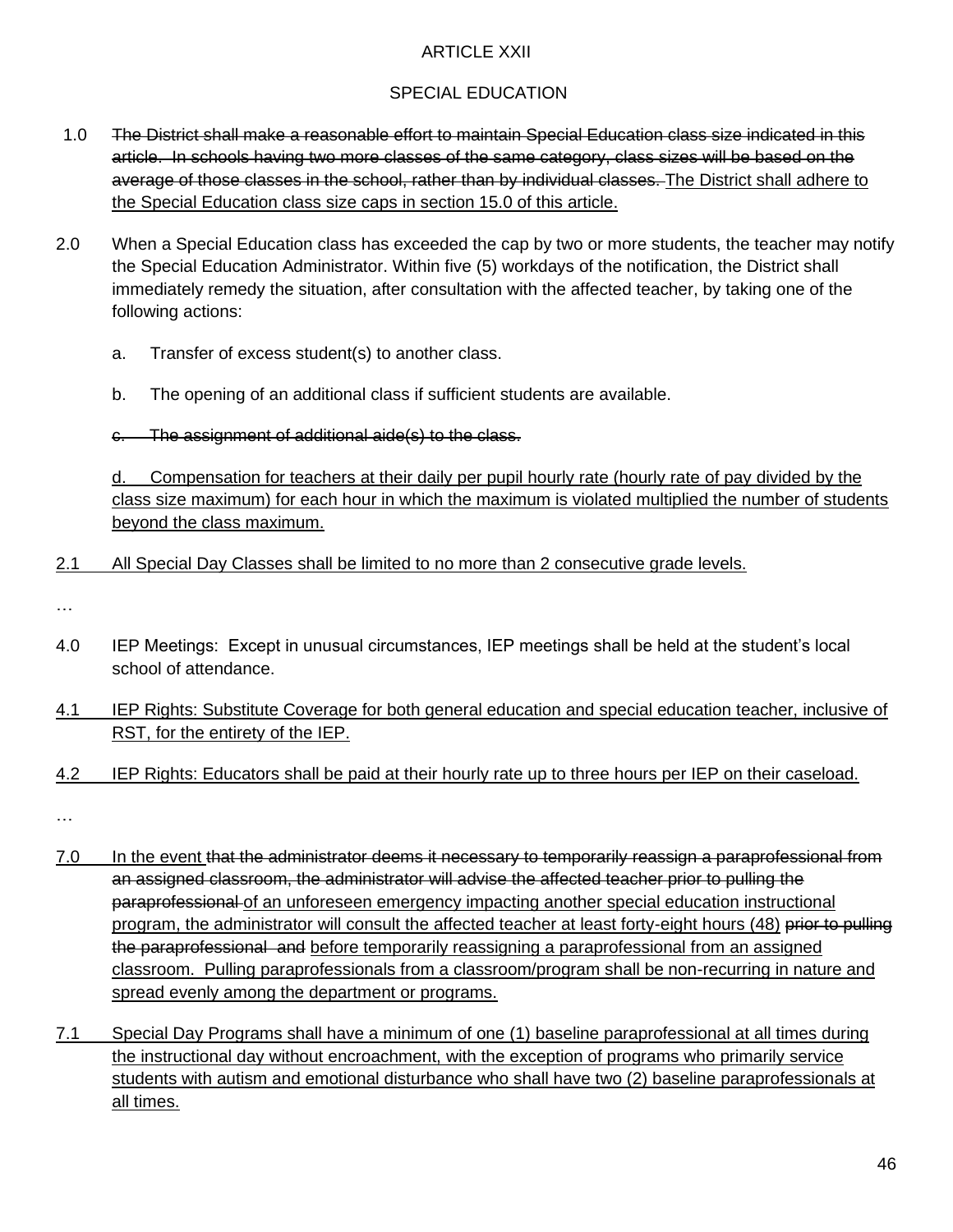7.2 Baseline paraprofessionals shall not concurrently serve as Behavior Intervention Implementation assistants.

…

- 14.0 Assessment: Upon request, special education teachers shall be given up to three (3) full release days per semester, at no loss of pay, to complete a federally mandated assessments required by a student's IEP for students in on their class/caseload. Such assessments may include, but are not limited to FBA's, DRDP, WCJ or the Brigance.
- 14.1 Resource Specialist Teachers with a caseload above twenty-three (23) and Designated Instruction and Service Providers with a caseload within five (5) of their respective caseload maximum as provided in Section 15, shall be compensated up to two (2) hours of pay at their regular hourly rate for any initial assessments beyond five (5) per year.
- 14.3 The District shall provide special education teachers up-to-date norm-assessment protocols and student record books.
- 15.0 Special Day Classes Cap Sizes

Type of Special Day Class Class Size

Autism – General Education Curriculum (AUT C) 10 8

Autism – Alternate Curriculum (AUT A) 8 6

Deaf and Hard of Hearing (DHH) 6 (thru 8 years) 8 (9 years and up)

Visually Impaired (VI) 6 (thru 8 years) 8 (9 years and up)

Preschool for All Learners (PALs) 10

Preschool Collaborative Classroom (PCC)

Early Education Centers 10

Preschool Collaborative Class with Expanded Universal Transitional Kindergarten (EUTK/PCC) 10

Preschool Comprehensive Program (PSC) 8

Emotional Disturbance (ED) 8

Intellectual Disability Moderate (IDM) 12

Intellectual Disability Severe (IDS) 10

Multiple Disabilities (MD) 8

Specific Learning Disability (SLD) 12

Designated Instruction and Services Caseload

Adapted PE 70 40 students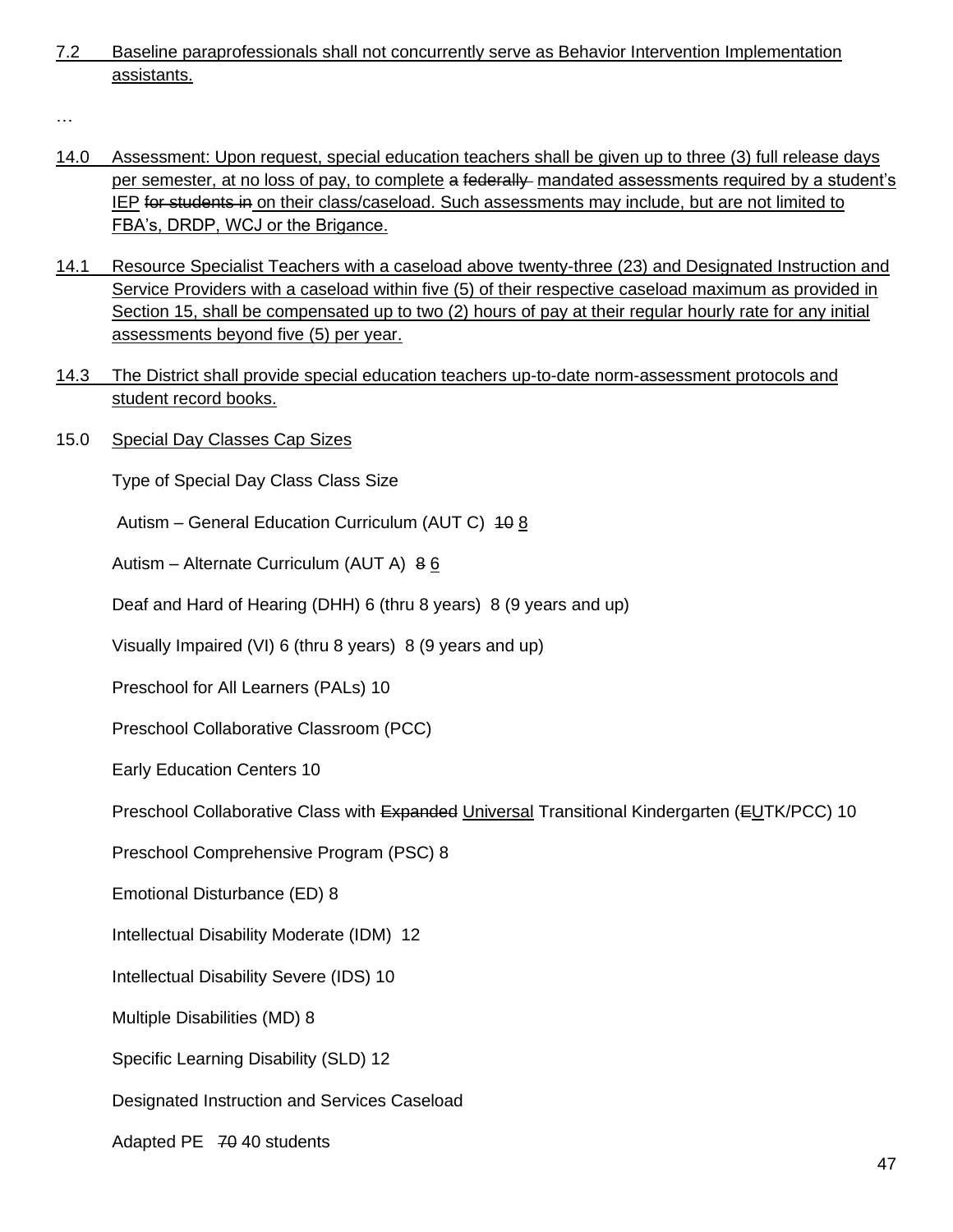Audiology 80 students

Deaf/Hard of Hearing 35 students

Language/Speech 55 students

Orientation and Mobility 15 students

Visually Impaired 30 students

- 16.0 Schools with Increased Inclusive Opportunities
	- a. Materials and resources provided by the District to schools implementing the initiative shall be based on research, pedagogical theories and best practices for inclusion.
	- b. Teachers required by the District to attend professional development related to an expanded inclusion program outside of the contractual workday shall be compensated at their hourly rate.
	- c. Release time shall be provided for both general education and special education teachers for IEP team meetings not held during the teacher's conference period during the regular school day.
	- d. Class size maximums for general education classrooms participating in Expanded Inclusive Practices shall be consistent with the provisions of the 2022-2025 LAUSD-UTLA Collective Bargaining Agreement, with students with disabilities enrolled in general education classes counted as part of the contractual class size maximum.
	- e. The number of Students with IEPs shall not be greater than 25% of the class size maximum.
	- f. Classes participating in Expanded Inclusive Practices shall be clearly identified in the matrix prior to a teacher selecting their matrix line.
	- g. Special Education Teachers at secondary schools participating in inclusion shall have two preparation periods.
	- h. Recognition of new job title, Resource Specialist Teacher-Inclusion (RST-I) for teachers participating in inclusion.
	- i. The caseload cap of RST-I shall be 15:1.
- 16.1 School Site Inclusion Plan
	- a. Site-Based Steering Committee Schools participating in the initiative shall constitute a Site-Based Steering Committee comprised of the school's stakeholders (e.g. general and special education teachers, administrators, parents, etc.). The Steering Committee shall meet monthly to discuss matters related to the implementation of inclusion and professional development in accordance with the School Site Inclusion Plan (SPSA). The initial Steering Committee meeting shall occur at a mutually agreeable time. All efforts will be made to have the meeting no later than two (2) weeks after submission of the School Site Inclusion Plan (or SPSA).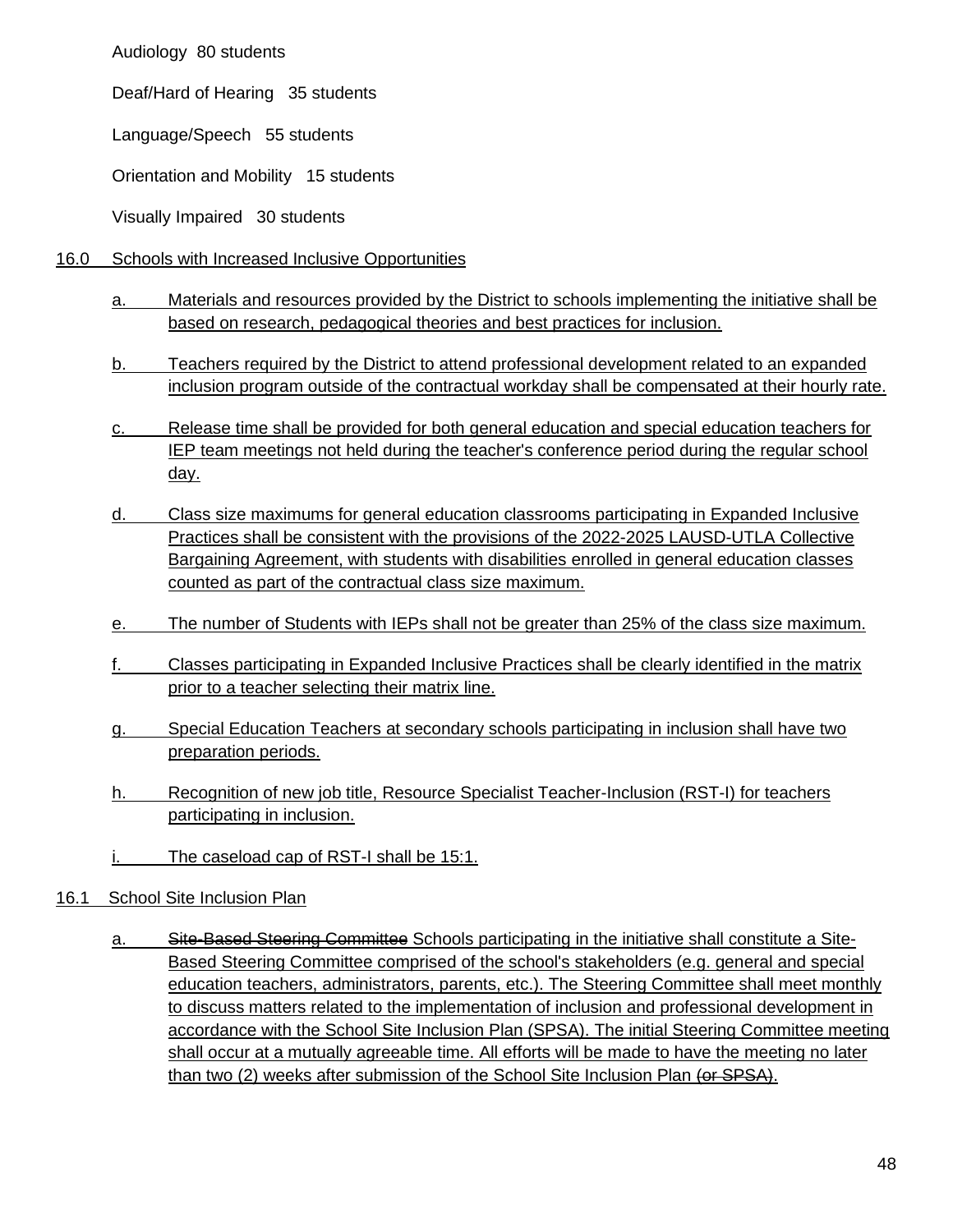- b. Schools participating wishing to participate in the initiative for the 2019-2020 school year-shall submit a plan to the LAUSD Division of Special Education no later than December 6, 2019. XX/XX of every year. The plan shall include the following:
	- (1) A vision statement
	- (2) A plan for stakeholder meetings for all staff and parents
	- (3) A description of the instructional program options for inclusion

(4) A plan for structural collaboration and planning within the contractual workday for each special education teacher and general education teacher with whom they co-teach

- (5) The make-up of the site-based steering committee
- (6) The plan must be shared with the staff
- c. If the above information is already included in a Single Plan for Student Achievement (SPSA), there will be no need to submit an additional plan.
- d. The Site Based Steering Committee has the right to amend the SPSA at any time throughout the year to reflect needed adjustments and necessary steps to implement the plan accordingly. The Site Based Steering Committee shall notify the Division of Special Education of such changes.
- 16.3 Planning: For special education teachers implementing the initiative, the District shall provide up to one (1) hour per week to each special education teacher and their general education partner with whom they co-teach for planning and collaboration time with each general education teacher with whom the special education teacher co- teaches. The weekly total provided by the District to each special education teacher shall not exceed three (3) hours per week and one (1) per week per general education teacher. Options for implementation may include: time embedded in the contractual work day, time paid for at the employee's hourly rate outside of the contractual work day, or substitute coverage.
- 16.4 Each school implementing the initiative shall have a teacher assigned duties for the initiative and will be provided a differential of \$848 per semester.
- 16.5 For special education teachers at schools implementing the initiative, the date and time of the formal observation shall be collaboratively set by the special education teacher and the administrator when practical.
- 16.6 LAUSD Expanded Inclusive Opportunities Task Force

The A standing LAUSD Expanded Inclusive Opportunities Task Force shall be created-reinstated, The taskforce shall be comprised of five members appointed by UTLA members and five members appointed by the District. The Task Force shall meet twice per semester during the 2019 -2020 school year to discuss issues rising from the implementation of the expanded inclusive opportunities for students with disabilities. Topics of discussion shall include: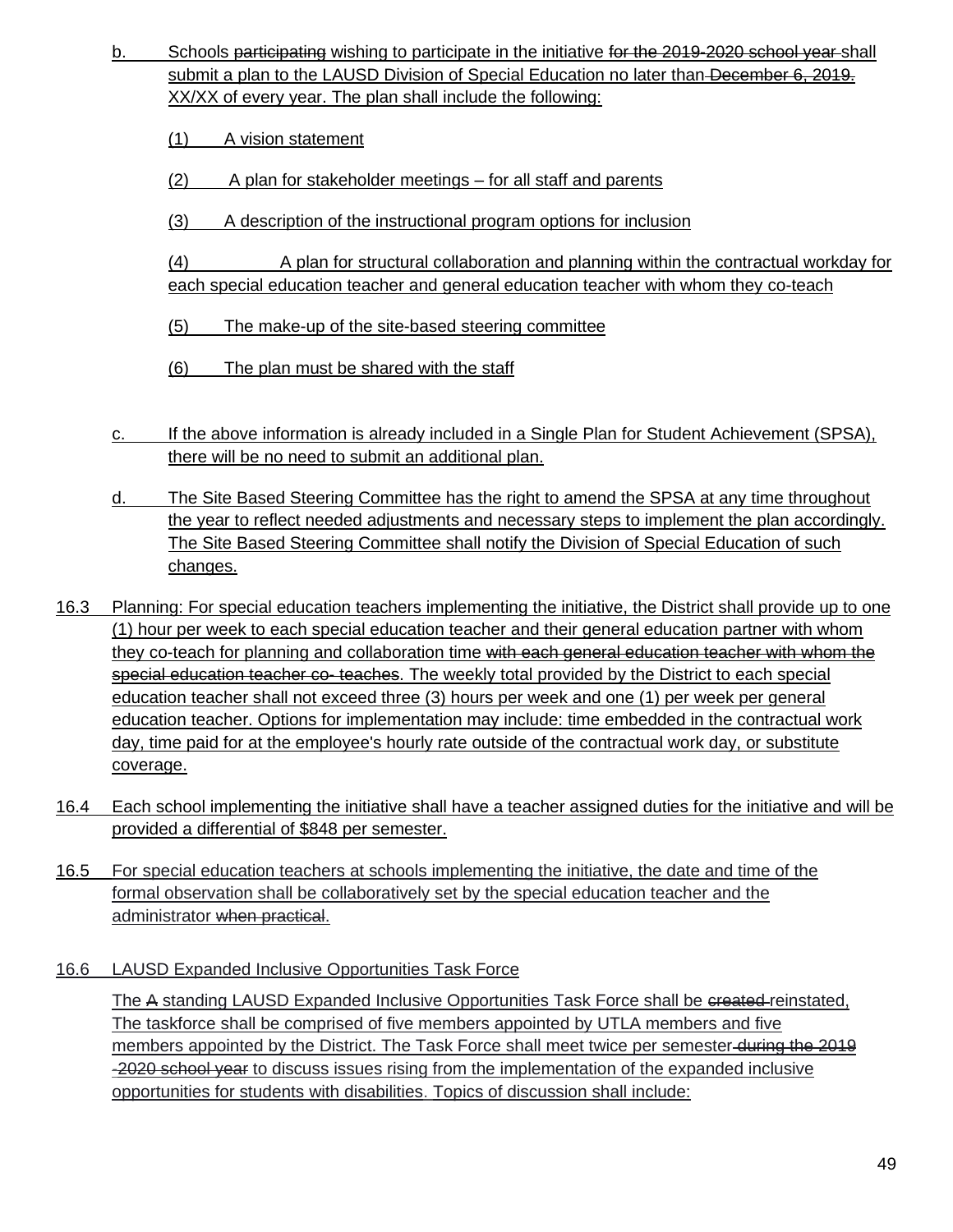- a. Alignment of Welligent with the inclusion service model
- b. Professional development for special education and general education teachers
- c. Strategies to facilitate collaboration between special education and general education teachers

The Task Force shall not have the authority to engage in bargaining, create agreements or make joint reports/ recommendations. The party representatives shall report back their own recommendations to their respective bargaining team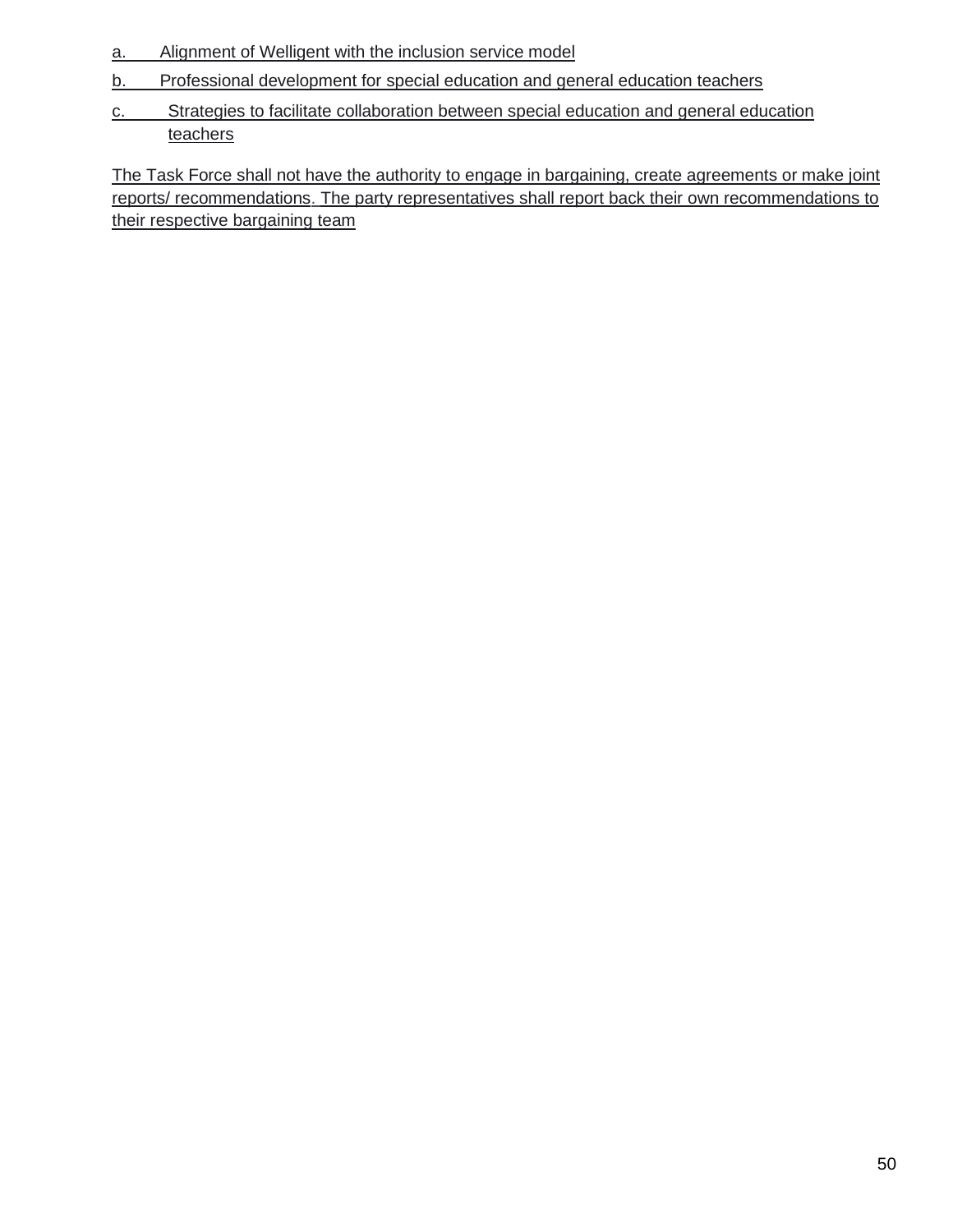# ARTICLE XXIII

# EARLY EDUCATION CENTERS

## 7.1 Winter break shall be paid at no loss of teacher's accrued vacation time.

…

11.0 Chapter Chair Meetings: If necessary in order to accommodate the UTLA Chapter Chair's attendance at the regularly scheduled monthly meeting of UTLA chapter chairs, the District shall permit the UTLA chapter chair to trade shifts with another willing Early Education Center teacher for that day. Chapter chairs at each EEC will be assigned a shift other than the closing shift.

…

- 14.0 Professional Development: The district shall develop and provide Professional Development suited for Early Educators. Participants shall be compensated at their hourly rate or PD Rate whichever is higher.
- 14.1 All trainings and PD outside of the regular work hours shall be voluntary and compensated at the teacher's hourly rate or PD rate, whichever is higher.
- 15.0 All current and future Early Education teachers with a BA and a teaching credential shall be placed on the T Salary Table, effective July 1, 2022.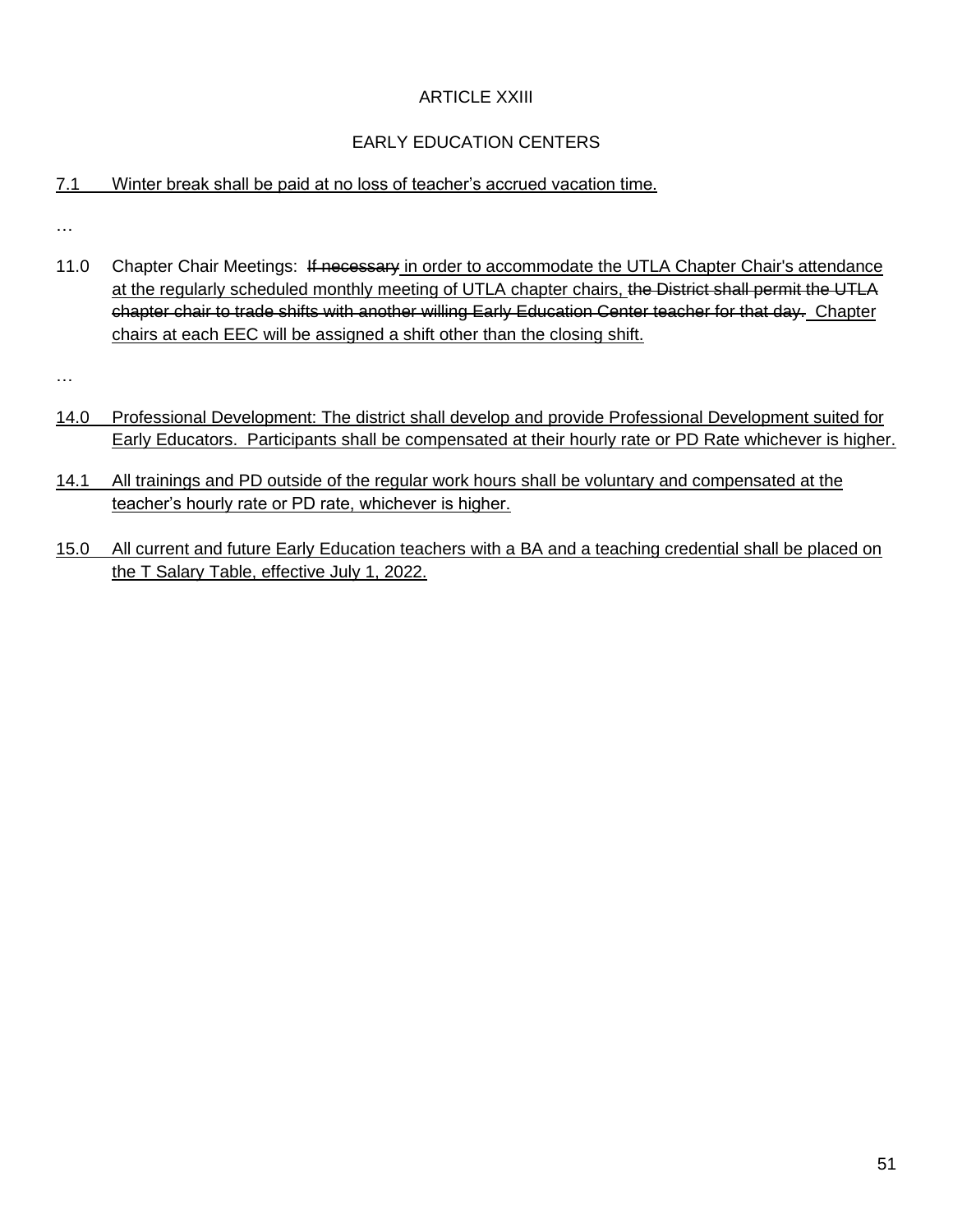#### ARTICLE XXIV

### STUDENT DISCIPLINE POSITIVE STUDENT BEHAVIOR, LEGAL SUPPORT AND PROPERTY LOSS

- 1.0 Codes of Student Conduct: It is the intention of the parties that teachers and administrators work in a mutually supportive manner to develop and maintain proper student discipline school wide policies encouraging appropriate and positive student behavior. There are three levels or sources of student disciplinary rules:
	- a. In order to improve consistency and accountability in student discipline, the District shall develop and issue (and may revise from time to time) a District-wide Code of Student Conduct. UTLA shall be one of the principal participating stakeholders in that process;
	- b. Local School Leadership Councils shall, pursuant to Article XXVII, Section 2.4, issue local rules of student conduct, supplemental to and consistent with the District-wide Code of Student Conduct; and
	- c. A teacher shall also have the right to issue and enforce reasonable rules of classroom conduct behavior and expectations applicable to students in the teacher's classes, supplemental to and consistent with the District-wide and local school rules.
- 1.1 Schools shall annually, at or soon after the start of the school year, post and distribute the District and local school rules of student conduct behavior and expectations to students, parents, teachers and staff. Any later changes to such rules shall also be posted and distributed.
- 1.2 Before a student is transferred by the school from a teacher's class for disciplinary reasons or due to a parental request, the site administrator or designee shall give to the teacher an explanation for the transfer. The teacher may attach a written reply for the record.
- 1.3 LAUSD shall immediately dispose of all weapons and ammunition at LASPD and eliminate any budget lines to pay for any types of weapons or ammunition.
- 1.4 LAUSD shall end all requirements for the engagement of police except where mandated by federal, state or local law requiring the involvement of police. Funding allocated for vacant positions at LASPD will be reallocated toward the initiatives in section 1.5 below:
- 1.5 LAUSD shall allocate at least \$77 million in new funding annually for the creation of positive safety initiatives as an alternative to the over-policing of students. These initiatives shall prioritize students, schools and communities most impacted by over-policing and criminalization. They shall include, but not be limited to, safe passage programs, community-based peace building programs, violence prevention programs,mental health and suicide prevention services, and school climate reform initiatives.
- 2.0 Student Suspensions: In addition to the normal disciplinary measures offering student supports such as counseling, positive behavior modification techniques, parent conferences, conflict mediation support and/or office referrals for school wide positive behavior supports,the teacher may suspend from the teacher's class for that day and the following day for any of the causes set forth below in accordance with California Education Code 48900. However, this is not to suggest that teacherimposed referrals suspensions from class are to be the sole primary, or even typical remedy for such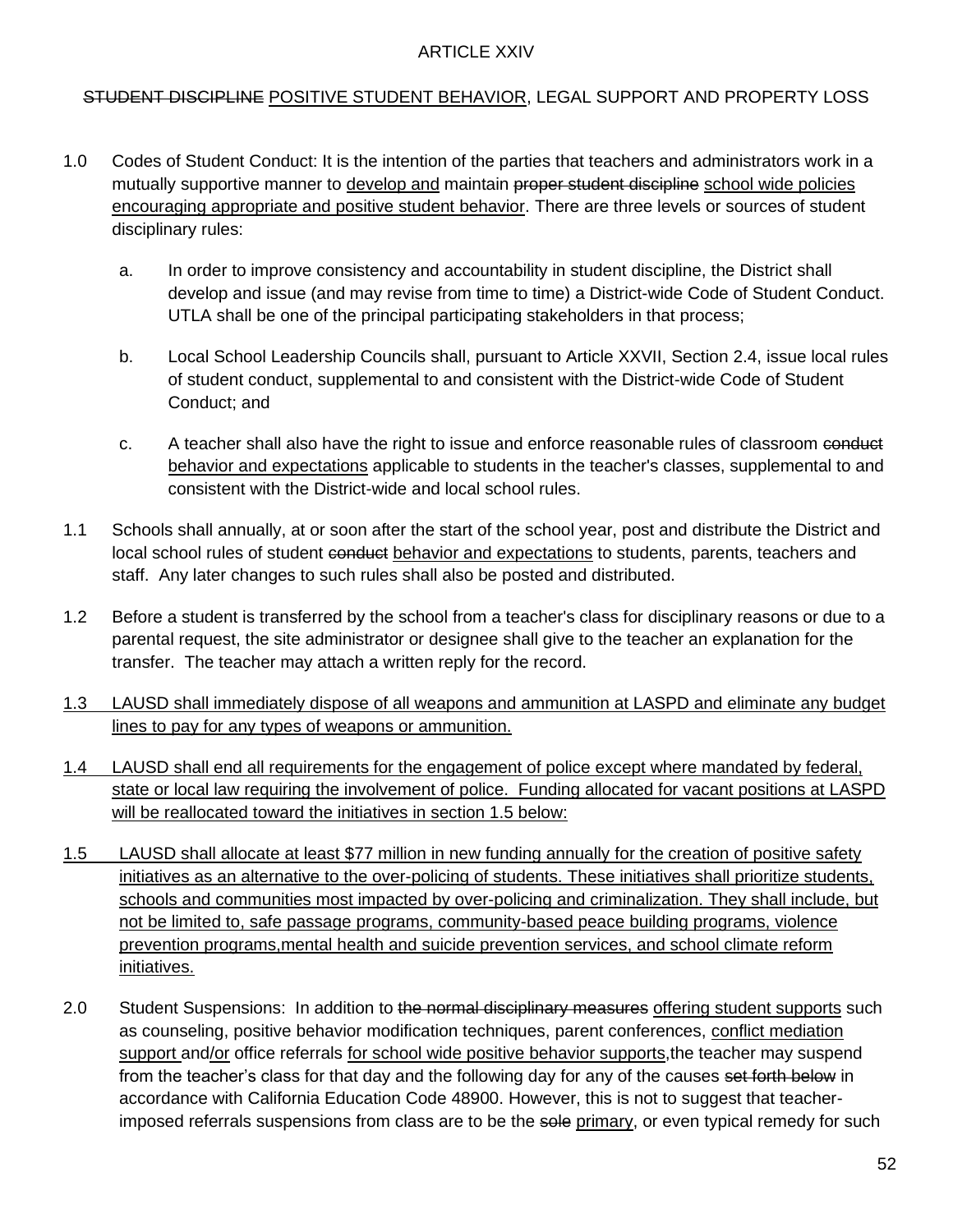offenses. Many of these offenses are likely to result in imposition of more extended administrativelyimposed suspensions, criminal proceedings and/or expulsions.

### California Educational Code 48900

- a. Disruptive behavior
- b. Obscenity, habitual vulgarity, profanity or hate language (e.g., slurs based on race, ethnicity, sexual orientation, gender, religion, etc.);
- c. Causing, attempting or threatening violence or physical injury;
- d. Theft or damage to school property or personal property;
- e. Extortion or robbery;
- f. Possessing, using, offering for sale, furnishing or being under the influence of any controlled substance, alcoholic beverage or intoxicant of any kind;
- g. Possessing, using, offering for sale or furnishing any drug paraphernalia;
- h. Offering for sale or furnishing any substitute substance represented as a controlled substance, alcoholic beverage or intoxicant;
- i. Possessing, using, offering for sale, or furnishing any firearm, or imitation firearm, explosive, knife or other dangerous object;
- j. Falsely reporting a fire or bomb.
- k. Possessing, or using tobacco, or any products containing tobacco or nicotine products, including, but not limited to, cigarettes, cigars, miniature cigars, clove cigarettes, smokeless tobacco, snuff, chew packets, and betel. However, this section does not prohibit use or possession by a pupil of his or her own prescription products.
- l. Knowingly receiving stolen school property or private property.
- m. Committing or attempting to commit a sexual assault as defined in Section 261, 266c, 286, 288, 288a or 289 of the Penal Code or committing a sexual battery as defined in Section 243.4 of the Penal Code; or
- n. Harassing, threatening, or intimidating a pupil who is a complaining witness or witness in a school disciplinary proceeding for the purpose of either preventing that pupil from being a witness or retaliating against that pupil for being a witness, or both.

In addition, if the Student Support and Progress Team (SSPT) has been initiated for the student, the SSPT shall be involved in the intervention and positive behavior support plan based on student need. Such interventions shall be rooted in Tier II and Tier III Intervention Supports and Alternatives to Suspension outlined in LAUSD Bulletin 6231. Interventions may include, but are not limited to:

a. Highly specialized and individualized alternatives to suspension for students who have been documented as unresponsive to Tier I and/or Tier II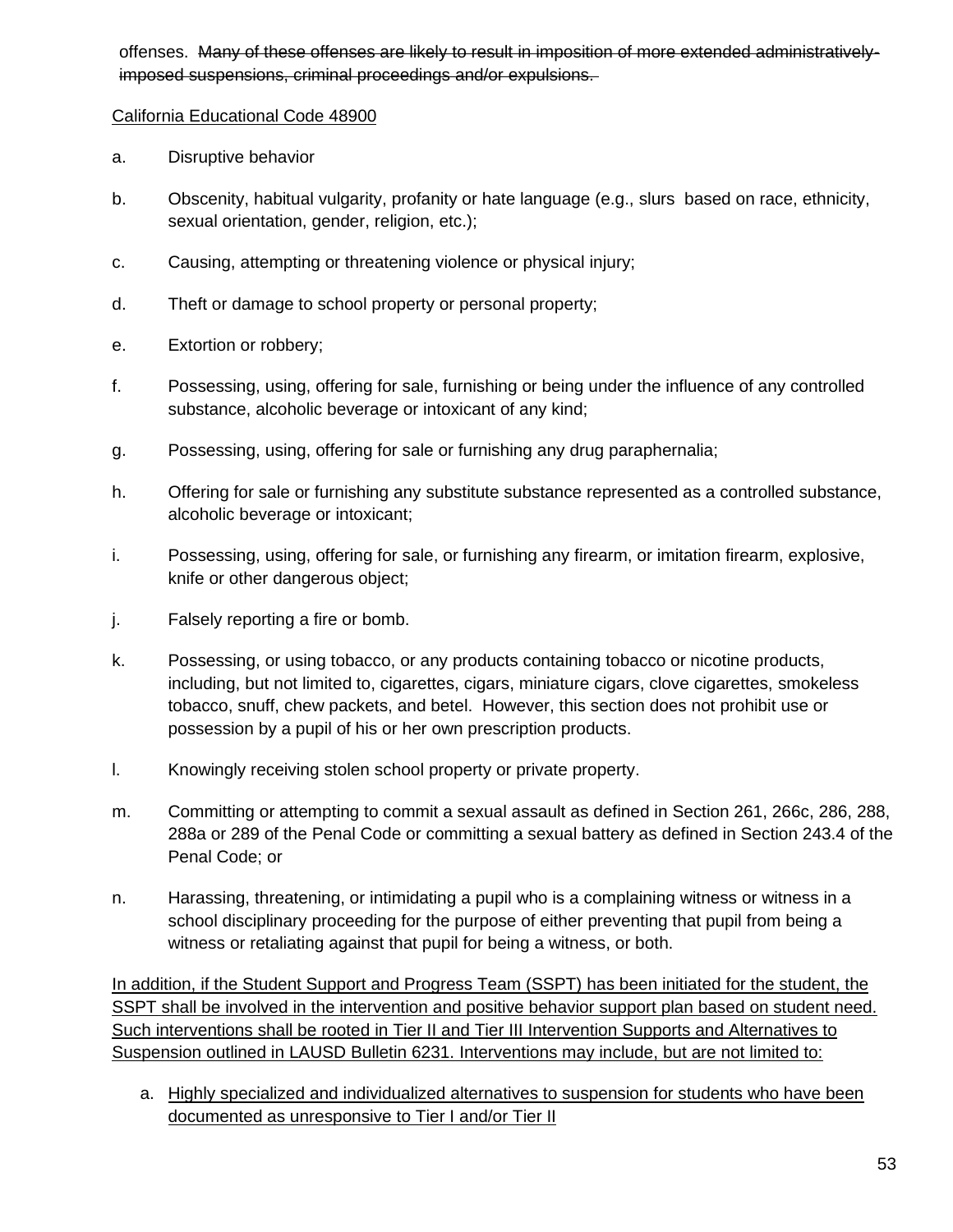- b. Target social skills instruction
- c. Behavior plans
- d. Alternatives to suspension
- e. Increased academic support
- f. School-based mentors
- g. Classroom management support
- h. Intensive academic support based on the student's level of need
- i. Intensive social skills counseling
- j. Individual behavioral student contract
- k. Develop intensive COST/SSTP goals to address the continued misconduct
- l. Multi-agency collaboration
- m. Community and service learning

Therefore, in criminal or other severe situations where the student should not be released from direct supervision, teachers shall contact the site administrator for assistance before taking action. Subject to the foregoing, the offenses which may warrant a teacher-imposed suspension are as follows:

The district will provide support personnel to elementary and middle school campuses who need additional personnel and resources to implement the interventions and supports necessary.

2.3 Prior to the student's return to the school campus from a suspension or previously incarcerated, a reentry meeting shall be held. All stakeholders shall be notified of the meeting which include student, guardian or parent, school counselors (academic and BSAP if applicable), student 's teachers and all other support staff who participate in supporting the student. The goal of the meeting shall be to review corrective action taken, develop an intervention plan that includes self behavior modification techniques, identify appropriate classroom management and self-management strategies focusing on positive and healthy behaviors that promote wellness for the whole child as we as possible resources for families.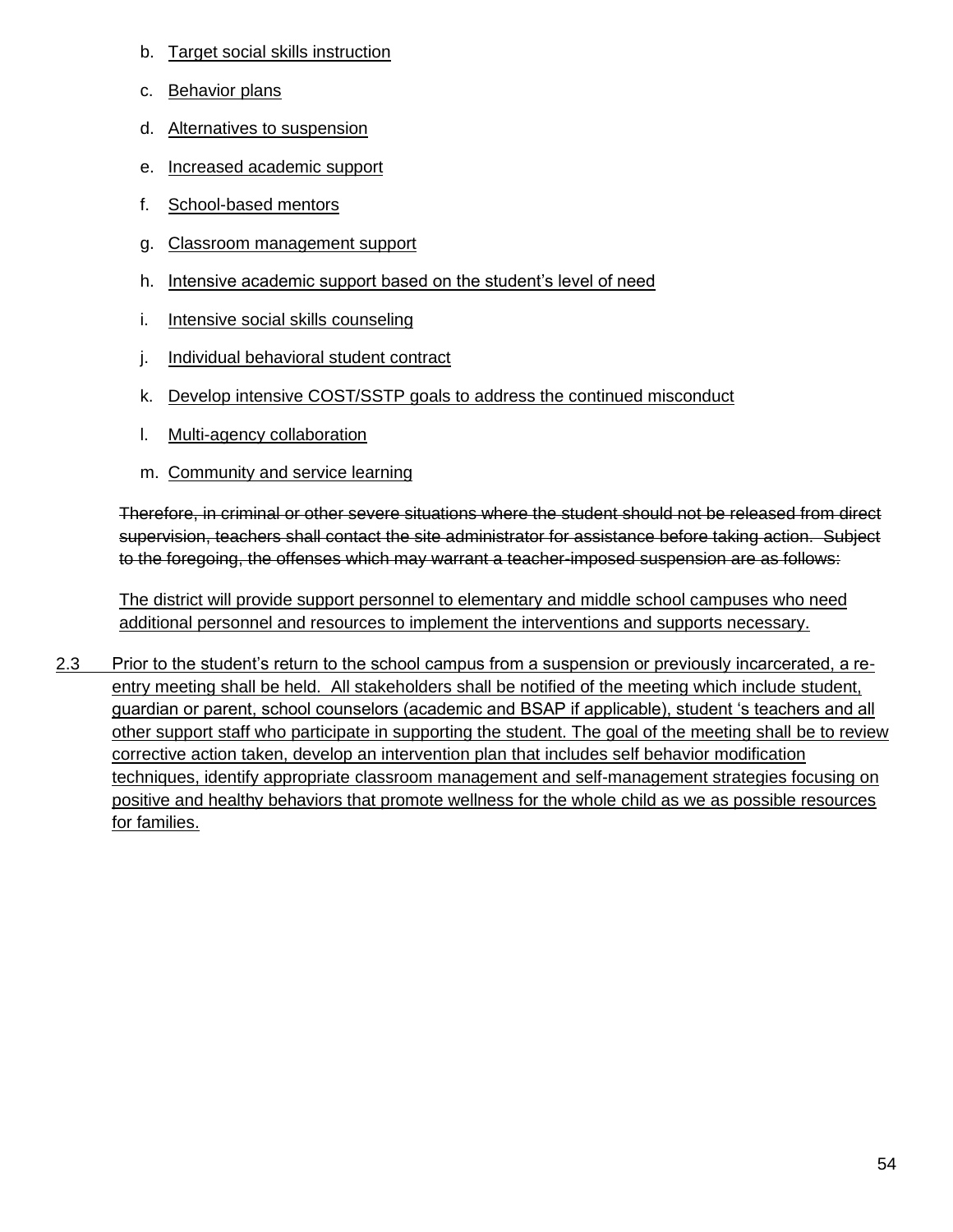# ARTICLE XXV

# ACADEMIC FREEDOM AND RESPONSIBILITY

# 2.0 Curricula: Teachers shall have the opportunity to approve and give input into the curriculum and pedagogy including the incorporation of SEL.

…

# 4.0 Standardized assessments that are not state or federally mandated shall not be required and shall only be utilized at the discretion of each teacher.

- 4.1 LAUSD/UTLA District Assessment Committee: A joint District-UTLA committee shall meet at least five (5) times per year for the 2022-2025 school years. The committee shall be comprised of four (4) members from the District, four (4) members from UTLA, and four (4) parents (two (2) appointed by the District and two (2) appointed by UTLA. These positions should include representatives of elementary, secondary and special student populations. The committee shall be charged with the following:a. Compile a list of all state and federally mandated assessments including the purpose,efficacy, length of time to administer and review, and cost. b. Make recommendations to Reduce the number of and the amount of time necessary to administer and grade District assessments by at least 50% at each grade level to preserve instructional time.
- 5.0 Academic Freedom and Ethnic Studies: Teachers shall be supported and provided with ongoing resources, support and curriculum in order to successfully implement Ethnic Studies and culturally and linguistically responsive pedagogy. Teachers shall be supported and provided with ongoing resources, support-professional development opportunities, and curriculum developed and/or reviewed by the LAUSD-UTLA Ethnic Studies Committee to successfully implement Ethnic Studies.

# 5.1 LAUSD-UTLA Ethnic Studies Committee:

- a. The LAUSD-UTLA Ethnic Studies Committee: The LAUSD-UTLA Ethnic Studies Committee shall be comprised of members of the Division of Instruction, UTLA members, school site and District administrators, community members and Ethnic Studies faculty. Four (4) Five (5) members of the committee shall be appointed by UTLA. The committee shall function under the direction of the Administrator of High School InstructionDivision of Instruction. and The district's committee members will include the Coordinator, Ethnic Studies, Humanities, and related Social Studies (not to exceed the number of UTLA teacher appointees) and will meet a minimum of six (6) two (2) times per year. The Ethnic Studies Committee shall have the following responsibilities:
	- 1. Review data on school's course offerings and course selections in the field of Ethnic Studies. Develop a plan of action for the implementation of the mandated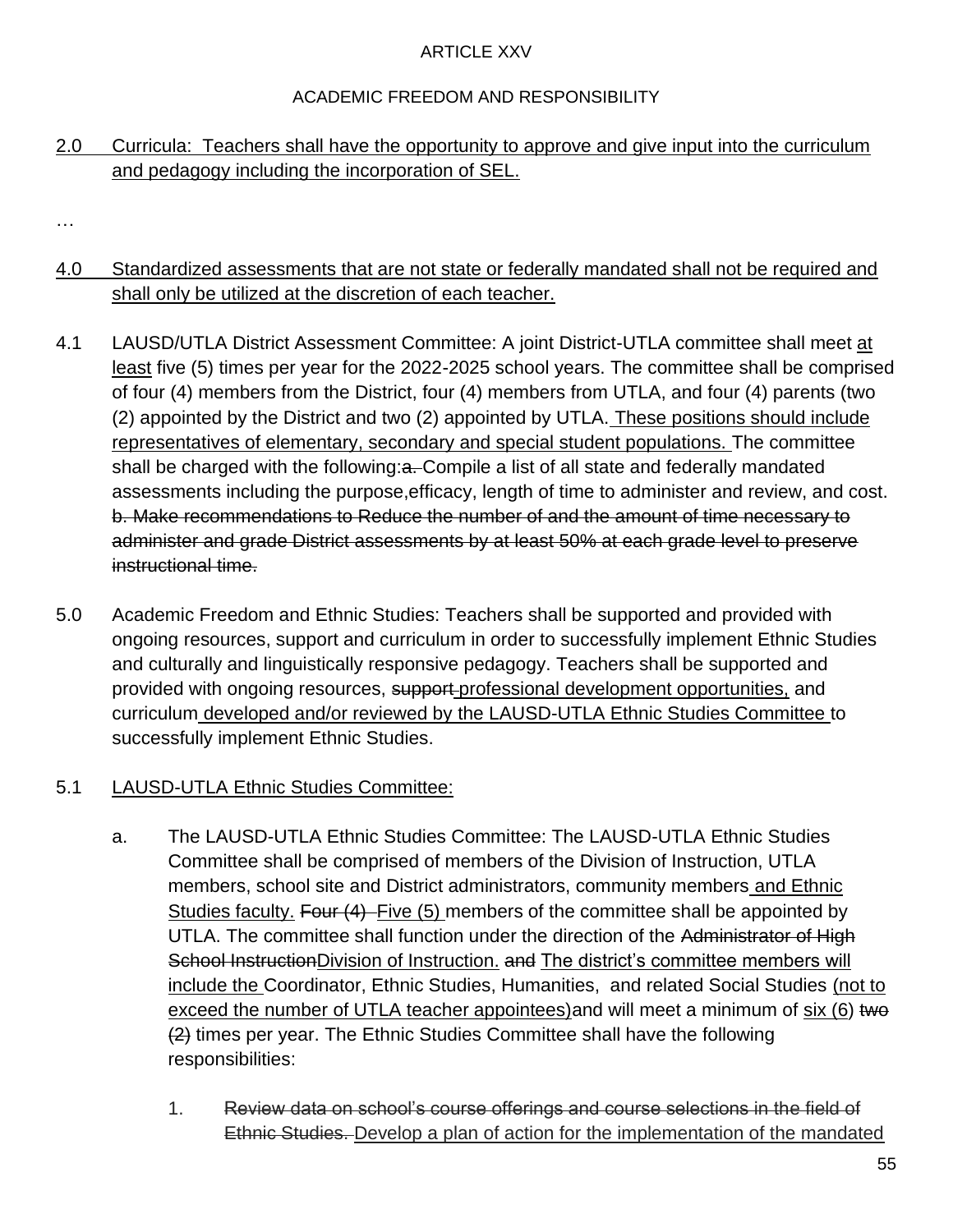course requirement of Ethnic Studies, including the definition of Ethnic Studies, Student learning outcomes, and a model course syllabi for courses in the fields of Ethnic Studies.

- 2. Review and suggest professional development, curriculum and teaching materials purchased by and developed by LAUSD for Ethnic Studies, Multicultural LIterature and Cultural Proficiency. Collaborate on the selection or design models or providers of professional development for new for new and current teachers of all disciplines Ethnic Studies. The professional development shall focus on pedagogical practices, content knowledge and shall be community responsive.
- 3. Review any new and existing resources that are provided in support of Ethnic Studies. Collaborate on the development or selection of curriculum and teaching materials to be purchased for Ethnic Studies including ethnic studies/multicultural literature, and culturally and community responsive pedagogy, and on-line programs or supplementary material.
- 4. Investigate methods for expanding Ethnic Studies course offerings that may include gender specific courses and sexual identity.
- 5. Provide regular updates on the progress of Ethnic Studies in LAUSD. Collaborate on the development and design of a joint university/district certificate and UTLA/LAUSD salary point credits for teachers of Ethnic Studies.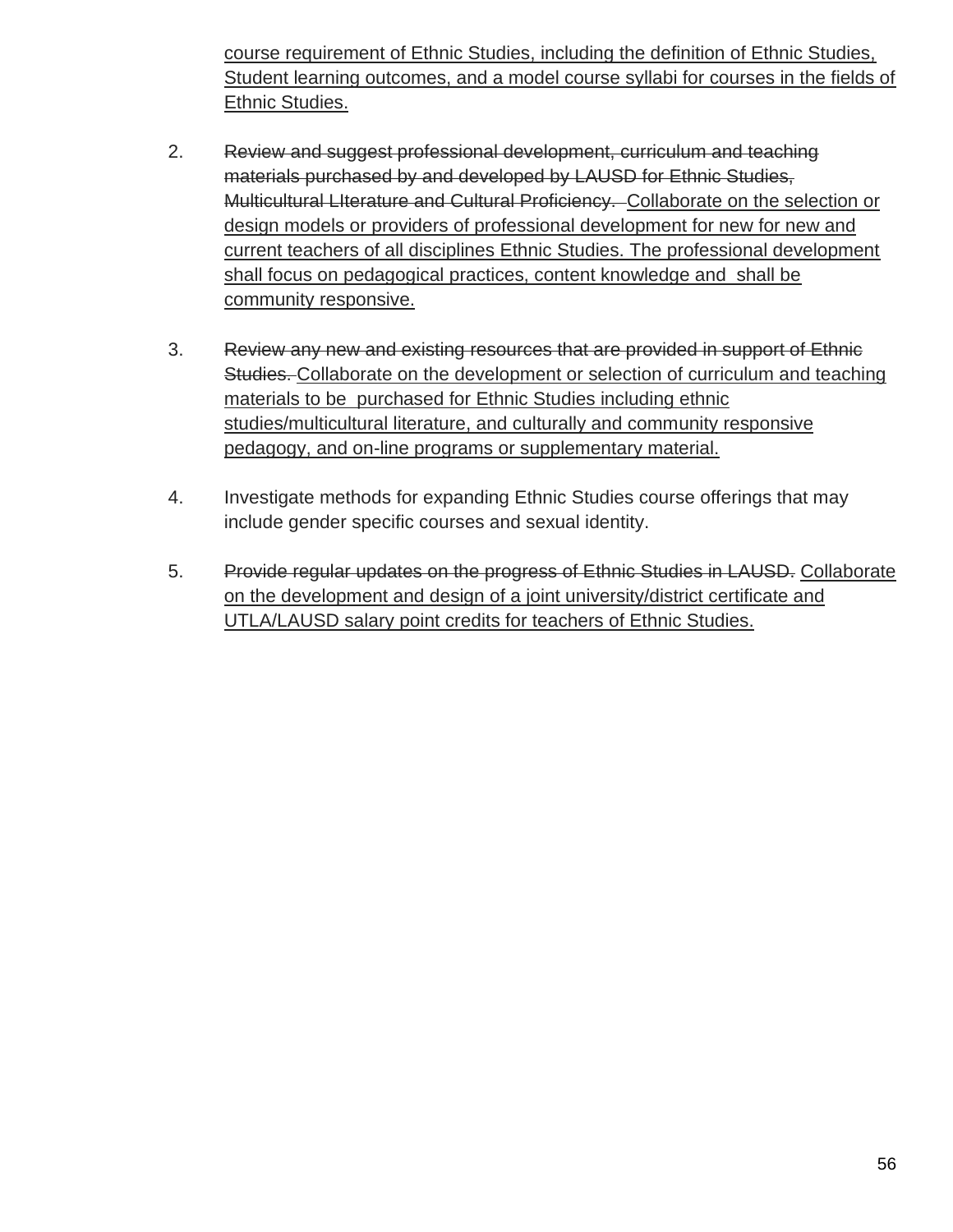#### ARTICLE XXVII

### SHARED DECISION MAKING AND SCHOOL-BASED MANAGEMENT

…

2.2 Itinerant Personnel in Health and Human Services, Arts Education and Special Education Local District Advisory Committee: The District agrees that the Each Local District Superintendent or designee shall establish a meeting schedule with representatives of itinerant personnel selected by UTLA in Health and Human Services, Arts Education Branch and Special Education in each local district in order to participate in and make recommendations regarding local district issues and concerns including but not limited to professional development and budgetary items affecting itinerant personnel. Meetings should be held a minimum of once every two months.

…

2.4 Functions And Responsibilities: The local school leadership councils shall consider all points of view and shall solicit the advice and counsel of parent organizations, other employee groups and all other interested parties. The local councils shall have the following functions and responsibilities:

- a. Participation in shared decision making training. It is recommended that they participate in training prior to beginning their decision-making.
- b. Determination of the following matters:
	- (1) Staff development program, including approval of any professional development plans made by the Instructional Leadership Team, Professional Development Committee, or equivalent
	- (2) Student discipline guidelines and code of student conduct
	- (3) Schedule of school activities and events, and special schedules (e.g., final exam schedules and schedules designed to accommodate additional preparation time for elementary teachers). For purposes of this paragraph, "schedule" shall include, but not be limited to, a determination by the Council of what activities shall take place. The Council shall not have authority over the scheduling of school activities and events mandated by the Board of Education.
	- (4) Guidelines for use of school equipment, including the copy machine
	- (5) All budgetary matters except for any categorical funds and Title I funding which fall under the purview of School Site Council The following local budgetary matters:
		- (a) Instructional Material Account, Object Code 4310 of Program Code 3027(previously carried under Account 4170); (Object Code 4310 accounts used within Program Code other than 3027 are not included; also, in the event that a Principal transfer funds into account 4310/3027 from a Program Code or Object code outside of the scope of the previous account 4170 per such transferred funds are not included)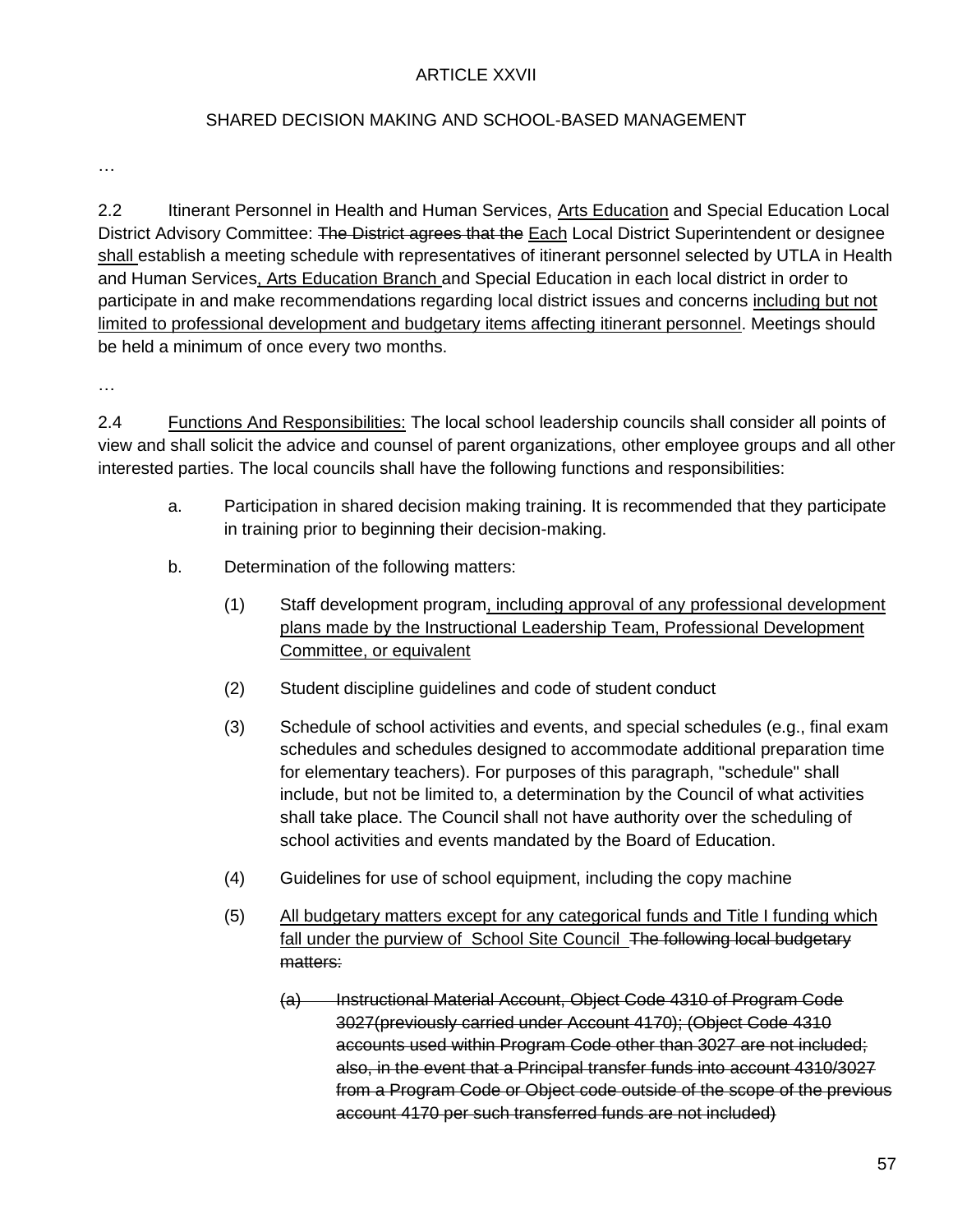- **Lottery Funds, account 5381**
- (c) School-Determined Needs, account 3986
- (d) State Textbook and Related Material, accounts 4111, 4152 and 4267
- (e) Year-Round School Incentive Discretionary Funds
- (f) Student Integration Program Discretionary Funds
- (g) Instructional Material - Special Education Schools Account 2544 (for Special Education School Councils only)
- (6) Process for modifying daily schedule or bell schedule (including obtaining approval of a majority of the staff, per Article IX.9.0)

In making determinations in the matters listed above, the local school leadership council operates within the same set of powers and constraints as previously applied to the principal. However, future additional District restrictions upon local discretion in the above areas may be imposed only by action of the Board of Education. In addition, all determinations shall be consistent with applicable laws, regulations, and collective bargaining agreements. Councils in Alternative Schools shall have the scope of their decision-making determined by the Board policy applicable to their special programs rather than being limited to the above five subject matters. The focus of local council activity shall be upon establishment of local policy and planning direction rather than day-to-day administration or execution of policy and plans. The local council shall not be obliged to act in the designated areas, and may delegate its authority to existing school committees if it believes they are functioning satisfactorily.

- c. These local school leadership councils are expected (but not required--see above) to supplant the previous local school planning committees dealing with lottery funds, student discipline, staff development or any other matters listed in b. above; however, the new council shall not supplant other existing councils and committees which operate in subject matters beyond those listed in b. above (e.g. School Advisory Councils) or which have an independent statutory basis (e.g., Chapter I Councils, Bilingual Advisory Councils, or S.I.P. Councils).
- d. The site administrator shall maintain an up-to-date file containing all District memoranda, directives and bulletins governing Local School Leadership Council activities and make it available to the Chapter Chair upon request.

…

a. At the secondary level, the local school shall, insofar as practical, schedule teacher members of the local Council so as to provide a common preparation period. Alternate meetings shall be scheduled during such period. Paid class coverage, if available, will be provided on meeting days for any teacher members having teaching duties during such period.

<sup>2.7</sup> Meetings: Members of the local councils could expect to attend the equivalent of two one-hour meetings per month. Alternate meetings will be scheduled for the convenience of the parent and community representatives.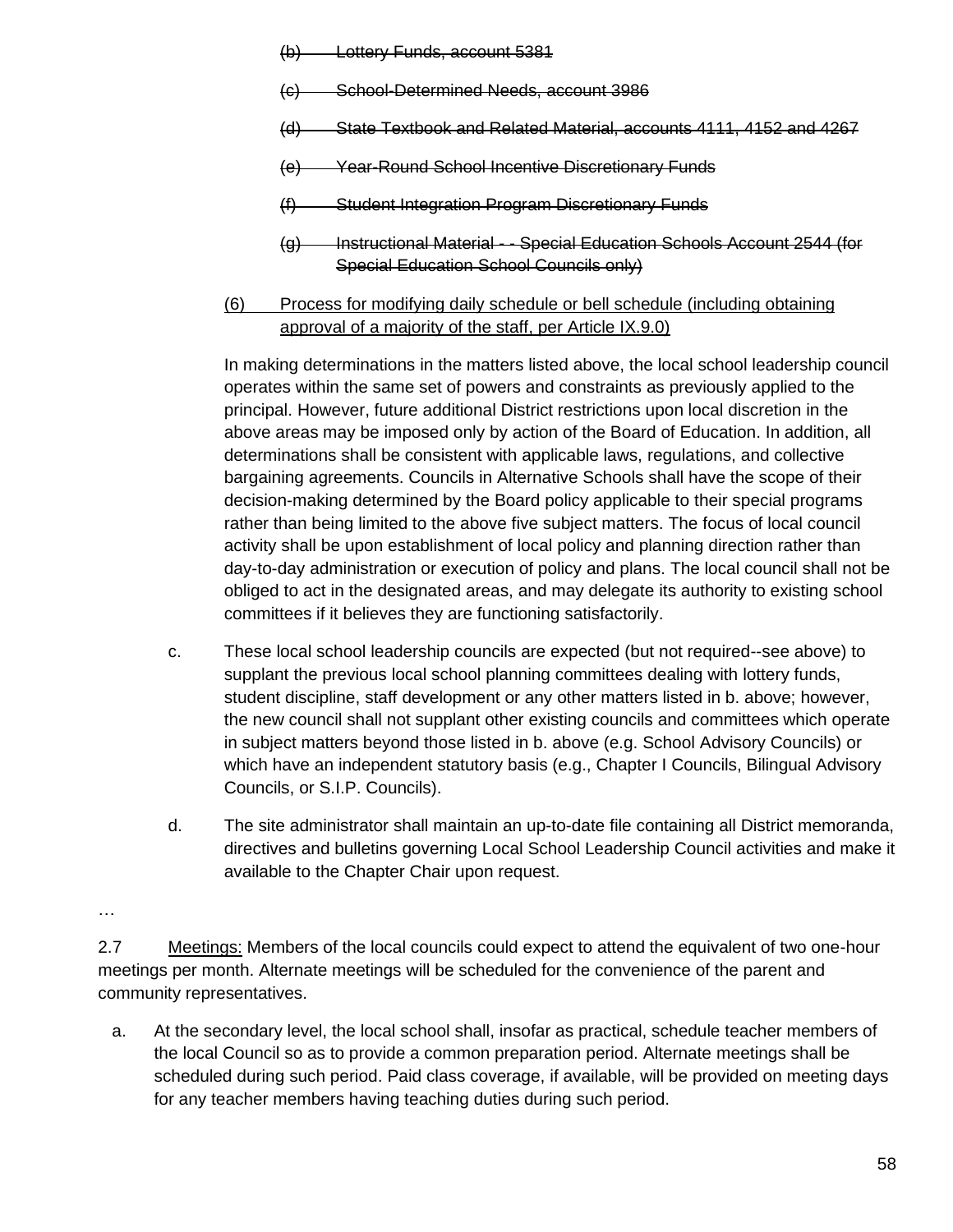- b. At the elementary level, at least one of the monthly meetings may be scheduled during the 30 minute duty-free period.
- c. Meetings of Leadership Councils in Adult Education and Children Centers shall be scheduled at a mutually convenient time, and if there is no time mutually convenient to the Council members then the meetings shall be held at alternating times to meet the convenience of the teacher and community representatives.
- d. All meetings of the local councils shall be exempt from the faculty meeting limitations of Article IX, Section 4.2
- e. In order to call for an emergency LSLC meeting, the Principal and UTLA Chapter Chair, as cochairs of the Council, must agree to call the meeting and must post the agenda as soon as possible, preferably 24 hours in advance.

…

…

### 3.0 School-Based Management

3.1 UTLA and the District shall each designate one person toThe Director of Pilot School Support and the Autonomous Schools Coach shall work collaboratively to oversee the implementation of the functions described below.

- a. Study of shared decision making (SDM) and site based management (SBM), and other reform programs
- b. Development of SDM and SBM training programs and other mutually agreed upon programs.
- c. Development of SBM program guidelines, recognizing the need to reconcile the concepts of local autonomy, self-determination and local diversity with the potentially conflicting concepts of accountability, standards and coordination.
- d. Information sharing.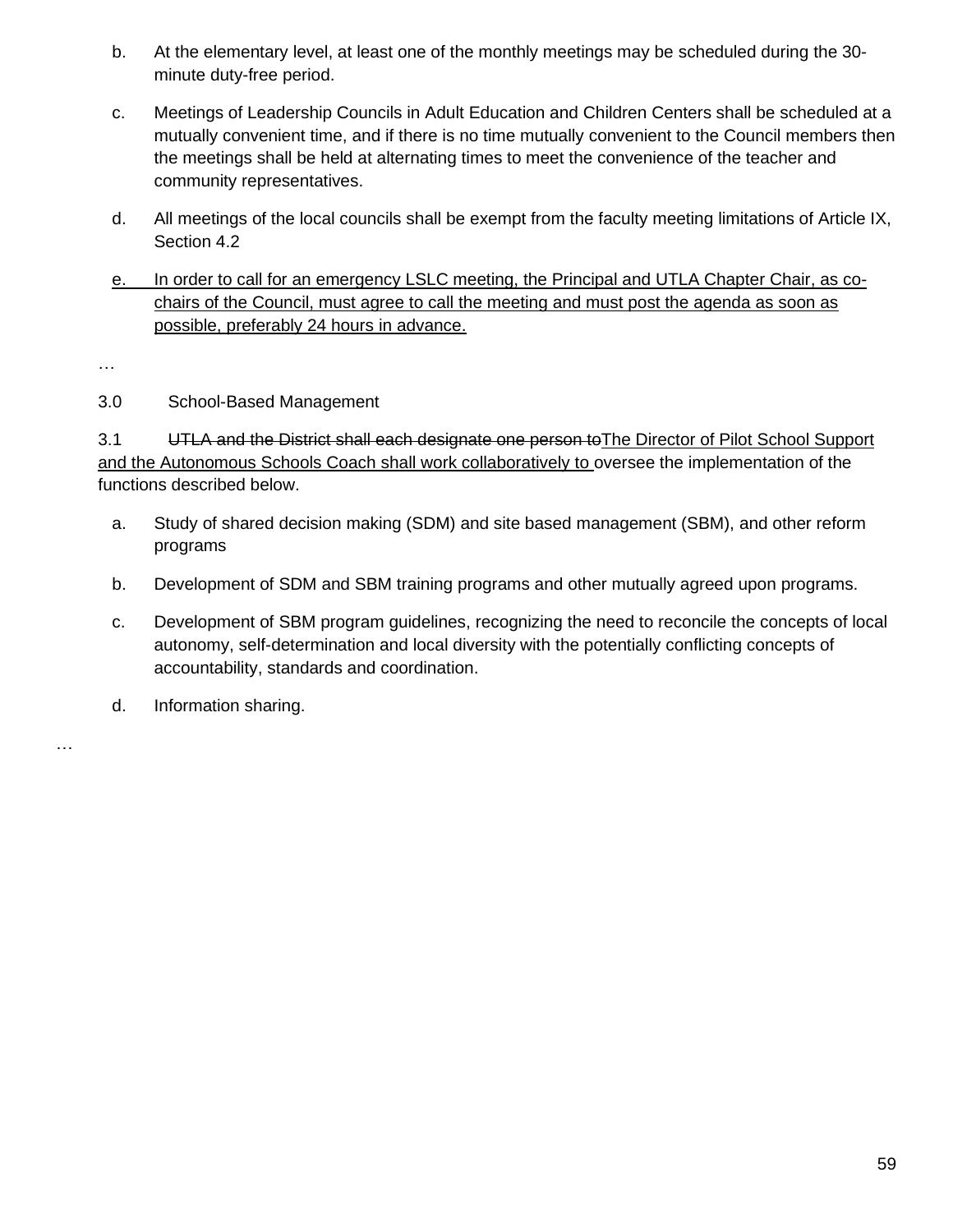## ARTICLE XXVII-A

# AUTONOMOUS SCHOOLS (NEW ARTICLE)

This Agreement replaces the LSSEI Agreement of 2011, and supersedes all other agreements pertaining to Expanded School-Based Management Model (ESBMM), Pilot, and Local Initiative School (LIS) school models.

1.0 DEFINITION OF AUTONOMOUS SCHOOLS: Autonomous Schools are LAUSD Schools that waive certain elements of District policy. Some Autonomous Schools may elect to waive certain elements of the UTLA/LAUSD Collective Bargaining Agreement (CBA), but in the absence of such waivers, all Autonomous Schools maintain the full CBA. Schools with current ESBMM, Pilot and LIS plans will have the ability to convert their School Plans to Autonomous School Plans, ensuring that they are able to retain the waivers that they wish to keep. Any LAUSD school may opt to become an Autonomous School. The UTLA-represented staff at Autonomous Schools may vote to exit Autonomous School Status and become traditional LAUSD schools if they no longer wish to have Autonomous School status.

# 2.0 PROCEDURE TO STREAMLINE ESBMM/LIS/PILOT MODEL TO AUTONOMOUS SCHOOL MODEL

- a. STREAMLINING PROCEDURE: All existing ESBMM/LIS/Pilot schools shall update their Autonomous School Plans during the 2022/2023 academic year. School staff will vote to approve the Plans as updated. The vote shall be conducted via secret ballot and require a 60% approval of all UTLA members working 50% or more of their contractual hours at the site. The Director of Pilot School Support and the Autonomous Schools Coach shall work with schools to assist with the streamlining process and to establish a timeline for a revision process, if needed. All updated Autonomous School Plans shall be in effect for 3 to 5 academic years (on a rolling schedule based on time since previous review). Schools opting instead to return to traditional school status (exiting Autonomous School Status) shall go through the procedure outlined in Section 4.0 for exiting Autonomous School status. Schools with existing Election to Work Agreements (EWAs) will continue to have an EWA during the transitional school year of 2022/2023. The revision and renewal process and timeline will remain the same. Schools with EWAs will adhere to the guidelines outlined in Section 7.0: Election to Work Agreement.
- b. UPDATING SCHOOL PLANS:
	- 1. REGULARLY SCHEDULED PLAN UPDATE: Each school plan shall be updated in three-year intervals.\* The Director of Pilot School Support and the Autonomous Schools Coach shall work with each Autonomous School to guide them through the update process. At this time, the school is encouraged to review their school plan and amend/revise if necessary. Any revisions must be approved by the school staff and checked for compliance by the Director of Pilot School Support and the Autonomous Schools Coach. The plan approval vote shall be conducted via secret ballot and require the approval of 60% of all UTLA members working 50% or more of their contractual hours at the site.

*\*All schools transitioning from ESBMM/LIS/Pilot to Autonomous School Plans shall maintain their initial Plan Update for 3 to 5 academic years (on a rolling schedule based on time since previous review).*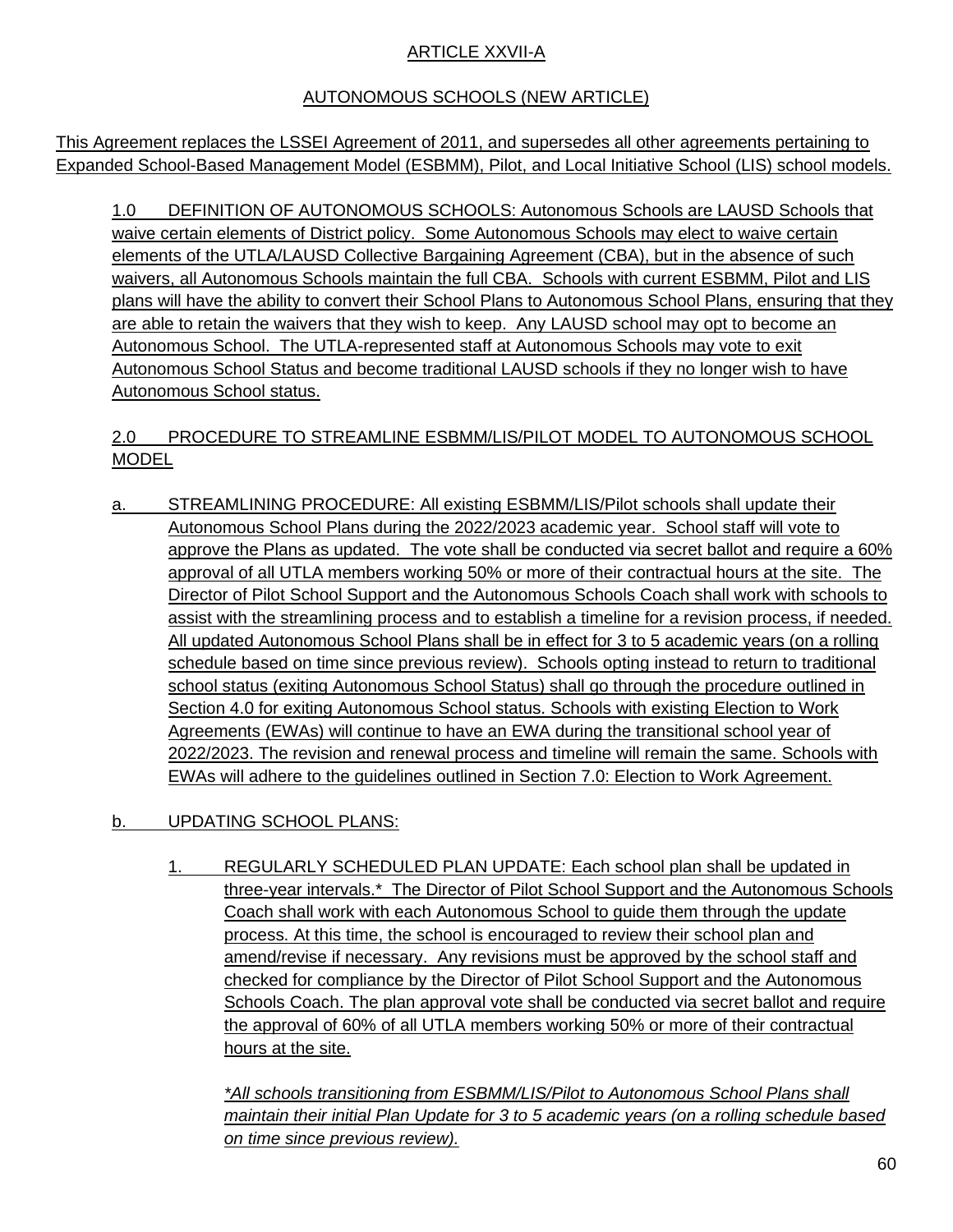2. UPDATING THE PLAN BETWEEN REVIEW PERIODS: If a school wishes to amend/revise their school plan, or add/remove additional autonomies, the school shall work with the Director of Pilot School Support and the Autonomous Schools Coach to revise the plan. The school may choose to amend/revise their plan at any time, as long as the impact of these revisions would not be felt beyond the school itself (e.g., a school must abide by the January 15 deadline to amend the bell schedule so that busing schedules will not be impacted). As with any plan revision, the staff must vote to approve the revised plan. The plan approval vote shall be conducted via secret ballot and require the approval of 60% of all UTLA members working 50% or more of their contractual hours at the site.

### 3.0 PROCEDURE FOR TRADITIONAL LAUSD SCHOOLS BECOMING AUTONOMOUS SCHOOLS

#### a. APPLICATION FOR AUTONOMOUS SCHOOL STATUS

1. REQUEST FOR PROPOSAL: Each year, up to 10 traditional schools shall be granted Autonomous School status. The Director of Pilot School Support and the Autonomous Schools Coach shall lead the plan-writing process for schools that are interested in adopting an alternative school model. All non-autonomous schools interested in becoming autonomous must attend two mandatory workshops offered by the Director of Pilot School Support and the Autonomous Schools Coach at various dates and locations throughout the district. The dates and locations of the workshops will be published on the LAUSD School Design Options website. Participants in these workshops will explore the menu of autonomies offered (see Attachment A) and learn about the plan-writing process. Administrators, teachers, school staff, students, parents, and community members are welcome to attend the workshops, and UTLA members who attend can receive salary point credit hours for their participation. The Director of Pilot School Support and the Autonomous Schools Coach shall review all plans submitted, provide feedback to schools that submit plans, and determine whether Autonomous School status will be granted.

### 2. VOTING PROCEDURE

- Because Autonomous Schools select autonomies from a list (see Attachment A: Autonomy Options), a petition process must precede the vote. The petition will list each autonomy (with a brief description) that the plan-writing team has chosen. The staff shall review and circulate the petition during Faculty Meeting time. The petition must be signed by at least 50% +1 of the UTLA-represented staff working 50% or more of their contractual time at the school site. This petition process will ensure that the majority of the faculty approves of the autonomies that the plan-writing team selects before the team writes the plan.
- ii. UTLA members at the school site shall vote to approve the Autonomous School Plan written by the plan-writing team. Before voting, the staff shall have time to read the final school plan, and have time during a faculty meeting to discuss the school plan. The vote shall be conducted via secret ballot and requires 60% of members working 50% or more of their contractual hours at the site to approve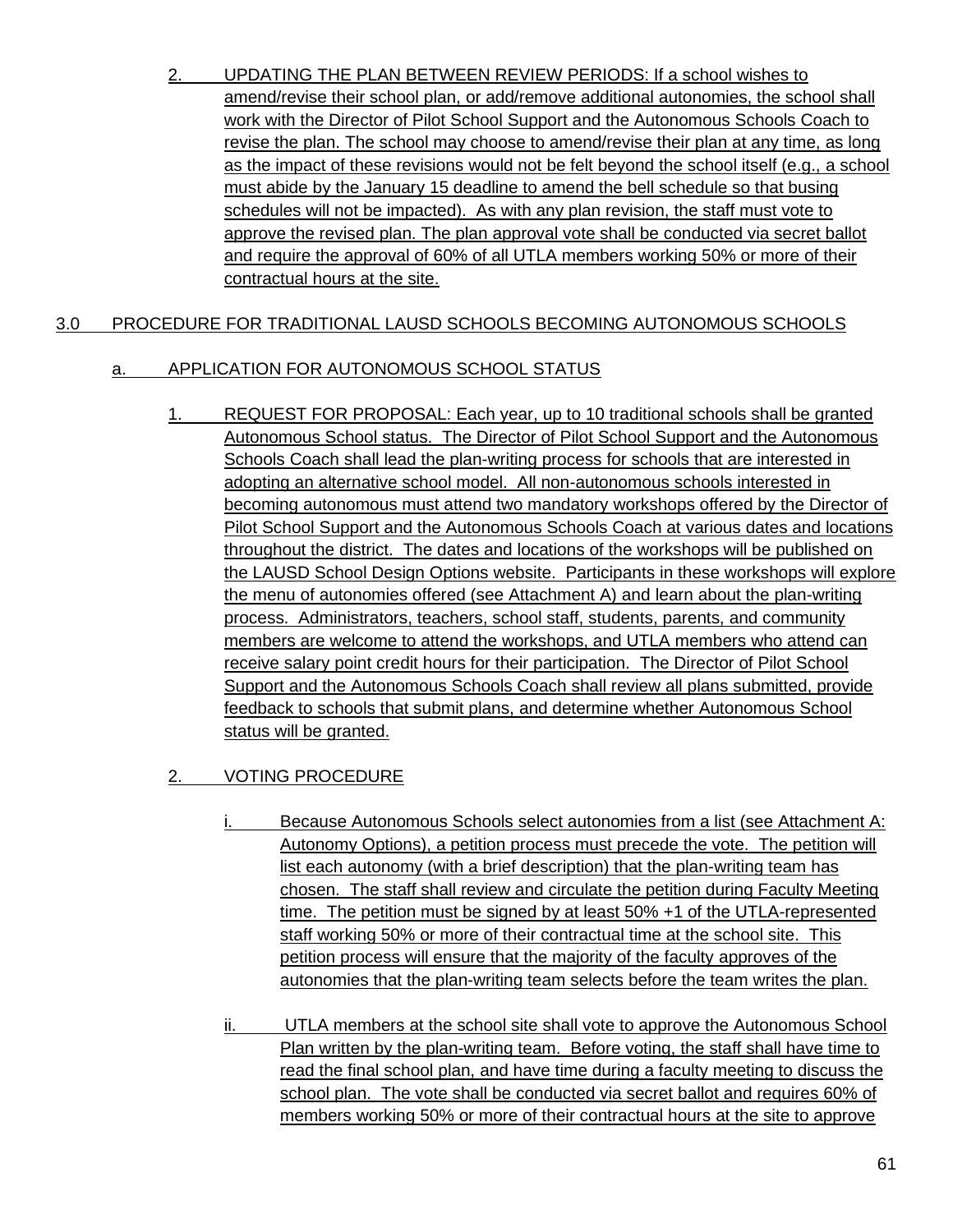transitioning to "Autonomous School" status. Voting shall be supervised by the UTLA Chapter Chair and the Principal (or designees thereof).

- iii. The election determines whether the school is to become an Autonomous School. All autonomies selected shall be retained indefinitely, but at a minimum should be retained for 3 years in order to permit adequate time for experience and evaluation.
- iv. If the faculty and principal jointly find that the autonomous model, or major elements of it, is counter-productive and clearly not performing as expected, the model or major elements of it may be rescinded earlier. All changes must be approved by the LSLC (or equivalent) and a staff vote. All amendments to the plan must be sent to the Director of Pilot School Support and the Autonomous Schools Coach on appropriate forms. However, Disagreement between staff and administration shall be mediated by the Director of Pilot School Support and the Autonomous Schools Coach.
- b. STAFF SELECTION AT AUTONOMOUS SCHOOLS (applicable to new Autonomous Schools and schools that have transitioned from ESBMM/LIS/Pilot Status): Autonomous Schools, as well as schools that have Staff Selection/Mutual Consent SBM waivers, may select certificated staff working 50% or more of their contractual time by committee. Out-of-district applicants may be interviewed if the District is accepting applications for credential type needed. If a hiring freeze in the area of need is in effect, the school must select from the District pool. Schools must indicate the composition of their Staff Selection Committees in their School Plan. The Staff Selection Committee will be determined by the LSLC (or equivalent). An example of possible composition guidelines is as follows:

# SELECTION OF UTLA-REPRESENTED STAFF:

- 4 UTLA-represented staff (2 selected for that purpose, plus the Chapter Chair and the appropriate department or grade level chair for the opening being filled);
- The Principal or designated administrator;
- 1 classified employee selected by the school's classified staff;
- 2 parents selected by the LSLC; and
- 1 student (usually the Student Body President, for Secondary Schools only)

# SELECTION OF AALA-REPRESENTED STAFF:

- 4 UTLA-represented staff (including UTLA Chapter Chair or designee);
- The Local District Director overseeing the school;
- 1 classified employee selected by the school's classified staff;
- 2 parents selected by the LSLC; and
- 1 student (usually the Student Body President, for Secondary Schools only)

Schools that have no composition in place in their school plan must use the above composition. Decisions of the Staff Selection Committee, to become final, are subject to the approval of the Local District Superintendent; however, if the Local District Superintendent does not approve the decision of the Staff Selection Committee, they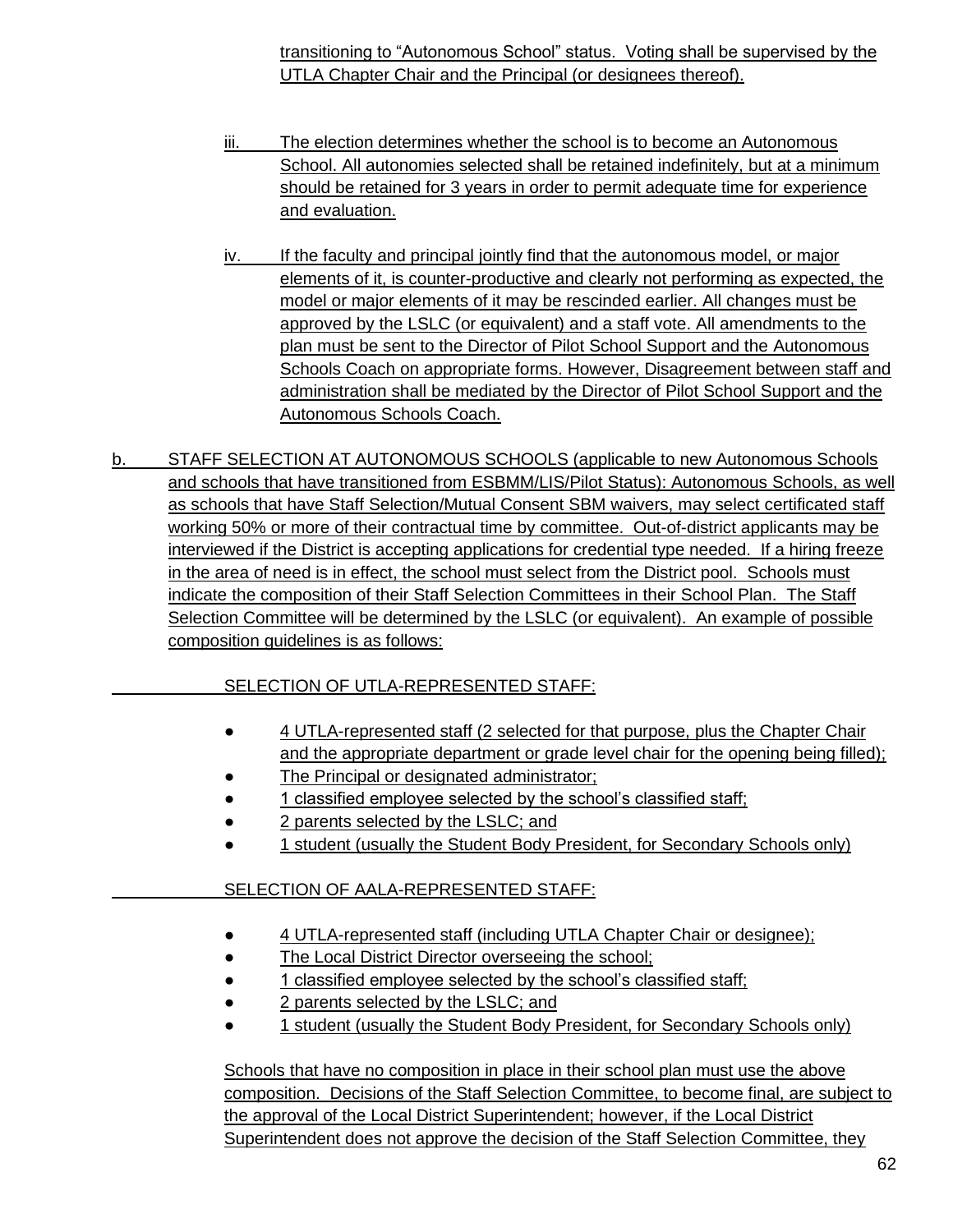must provide a written rationale to the Committee. Administrator removals or reassignments remain within the authority of the Superintendent and District.

c. RETENTION OF EXISTING STAFF: Traditional LAUSD schools that vote to become Autonomous Schools shall retain existing staff and may not, under any circumstances, reinterview existing employees. Employees who do not wish to continue to work at the school may submit transfer paperwork, consistent with CBA procedure.

4.0. EXITING AUTONOMOUS SCHOOL STATUS: During the regularly scheduled plan update year, a school may decide to exit from Autonomous School Status completely. To begin this process, the UTLA Chapter Chair (or designee) shall contact the Director of Pilot School Support and/or the Autonomous Schools Coach. The Director of Pilot School Support and the Autonomous Schools Coach will meet with the school staff during faculty meeting time and explain the process for exiting. This process shall include engagement of all stakeholder groups and Local District personnel. The final step in the exit process is a vote, which requires a 50% + 1 vote of members working 50% or more of their contractual hours at the site to approve exiting Autonomous School status.

5.0. OVERSIGHT OF AUTONOMOUS SCHOOLS: The Director of Pilot School Support and the Autonomous Schools Coach shall work with Local District personnel to oversee Autonomous Schools. The Director of Pilot School Support is an administrator appointed by the District. The Autonomous Schools Coach is a UTLA member who is selected by a joint committee comprised of LAUSD- and UTLA-appointed members. The Director of Pilot School Support is the direct supervisor of the Autonomous Schools Coach. Both positions are funded by the District and are E-Basis.

- a. SUPPORT: The Director of Pilot School Support and the Autonomous Schools Coach shall facilitate and oversee the transition of all current and future Autonomous Schools, the exiting of Autonomous Schools, the update/revision processes of Autonomous School Plans, and the application for Autonomous School status. The Director of Pilot School Support and the Autonomous Schools Coach shall provide support to all Autonomous Schools. They are responsible for communicating with respective stakeholders at school sites and providing individual support as needed, as well as communicating regularly with Local District directors and COSAs who oversee Autonomous Schools and establish systems for progress monitoring.
- b. EXISTING RESPONSIBILITIES REGARDING AUTONOMOUS SCHOOLS: The Director of Pilot School Support and the Autonomous Schools Coach are recognized as the successors to the Local Options Oversight Committee (LOOC) referenced in the LSSEI Agreement of 2011 and the Community Schools Strike Settlement Agreement of 1/22/2019, and shall exercise all responsibilities named therein.
- c. SCHOOL LEADERSHIP STRUCTURE SUPPORT: The Director of Pilot School Support and the Autonomous Schools Coach shall support all autonomous schools in forming and maintaining a LSLC (or equivalent). The Director of Pilot School Support and the Autonomous Schools Coach may assist all District schools in forming and maintaining their Councils. The Director of Pilot School Support and the Autonomous Schools Coach may recruit and train teams in different regions of the District to support schools, should demand exceed the capacity of the two individuals in these roles.
- d. SBM WAIVERS: Schools that are not autonomous may submit waivers, per LAUSD Memorandum 6680.5 (or equivalent memorandum, pending annual update). The Director of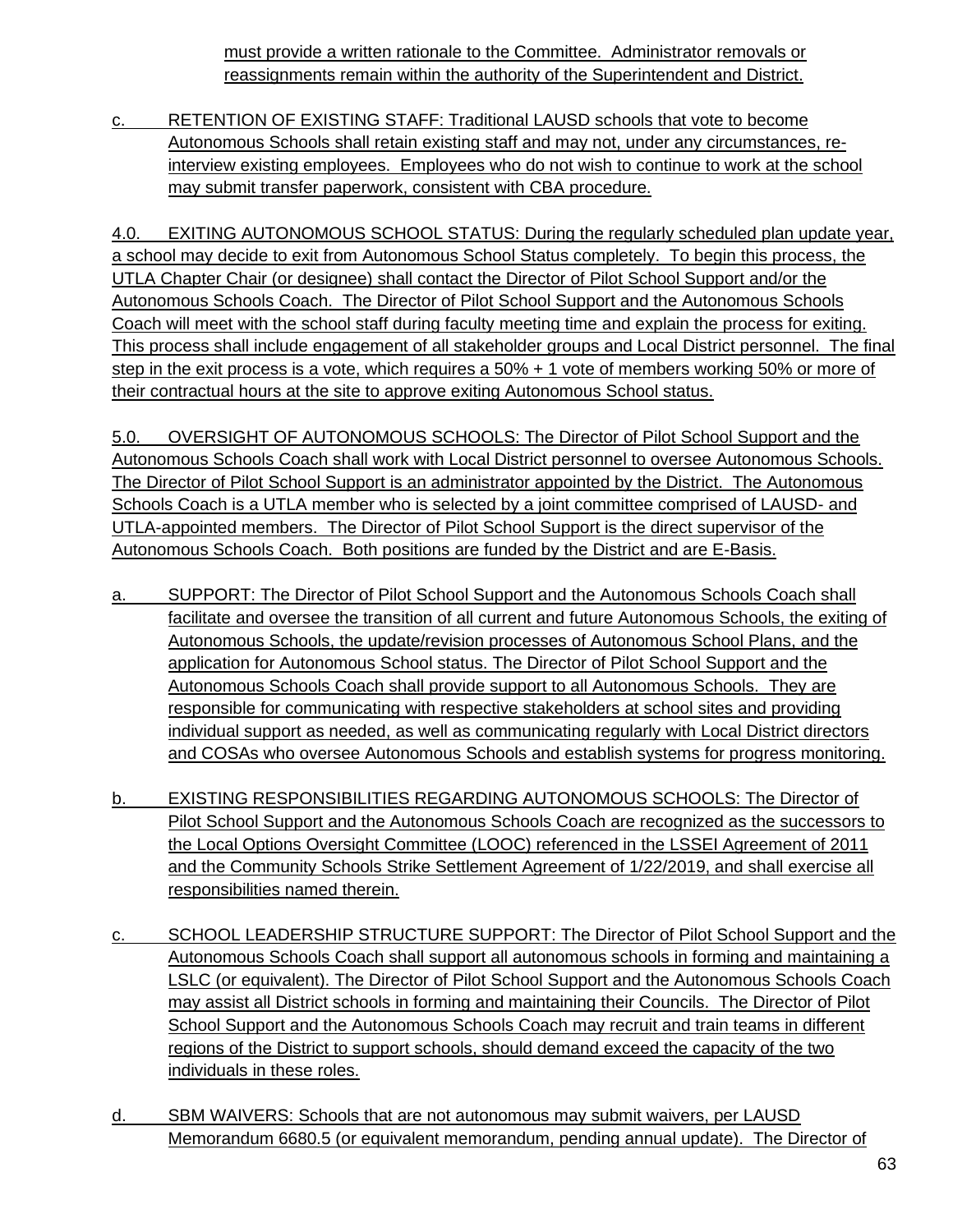Pilot School Support and the Autonomous Schools Coach shall keep records of all approved waivers.

- e. SCHOOL SITE AUTONOMIES: The Director of Pilot School Support and the Autonomous Schools Coach shall have the authority to mediate any dispute over the implementation of school autonomies.
- f. MAINTENANCE OF RECORDS: The Director of Pilot School Support and the Autonomous Schools Coach will maintain Autonomous School Plans and Election to Work Agreements. The Director of Pilot School Support and the Autonomous Schools Coach shall also keep records of all displacements of employees at Autonomous Schools due to non-issuance of the EWA (see Section 7.0).
- 6.0. GOVERNANCE OF AND ADDITIONAL SUPPORT FOR AUTONOMOUS SCHOOLS
- a. The governing council of Autonomous Schools shall be the LSLC (or equivalent) as defined in Article XXVII, with the following modifications (to replace Article XXVII, Sections 2.4-2.5):
	- 1. FUNCTIONS AND RESPONSIBILITIES: The LSLC (or equivalent) shall consider all points of view and shall solicit the advice and counsel of parent organizations, other employee groups and all other interested parties. The LSLC (or equivalent) shall have the following functions and responsibilities:
		- i. Participation in shared decision-making training collaboratively developed by Director of Pilot School Support and the Autonomous Schools Coach
		- ii. Determination, by majority vote, of the following matters:
			- (1) All site-based professional development for UTLA-represented employees;
			- (2) Annual development, approval and evaluation of a School Climate, Student Discipline and Positive Behavior Support Plan;
			- (3) Schedule of school activities and events, and special schedules (e.g., final exam schedules and schedules designated to accommodate additional preparation time for elementary teachers). For purposes of this paragraph, "schedule" shall include, but not be limited to, a determination by the LSLC (or equivalent) of what activities shall take place. The Council shall not have the authority over scheduling of school activities and events mandated by the Board of Education;
			- (4) Guidelines for use of school equipment, including the copy machine;
			- (5) Expenditure of all school-based discretionary funds, including but not limited to LCFF funds distributed by the District;
			- (6) School-based implementation of initiatives or programs mandated by the local, state, or federal government, including but not limited to Breakfast in the Classroom and periodic assessments;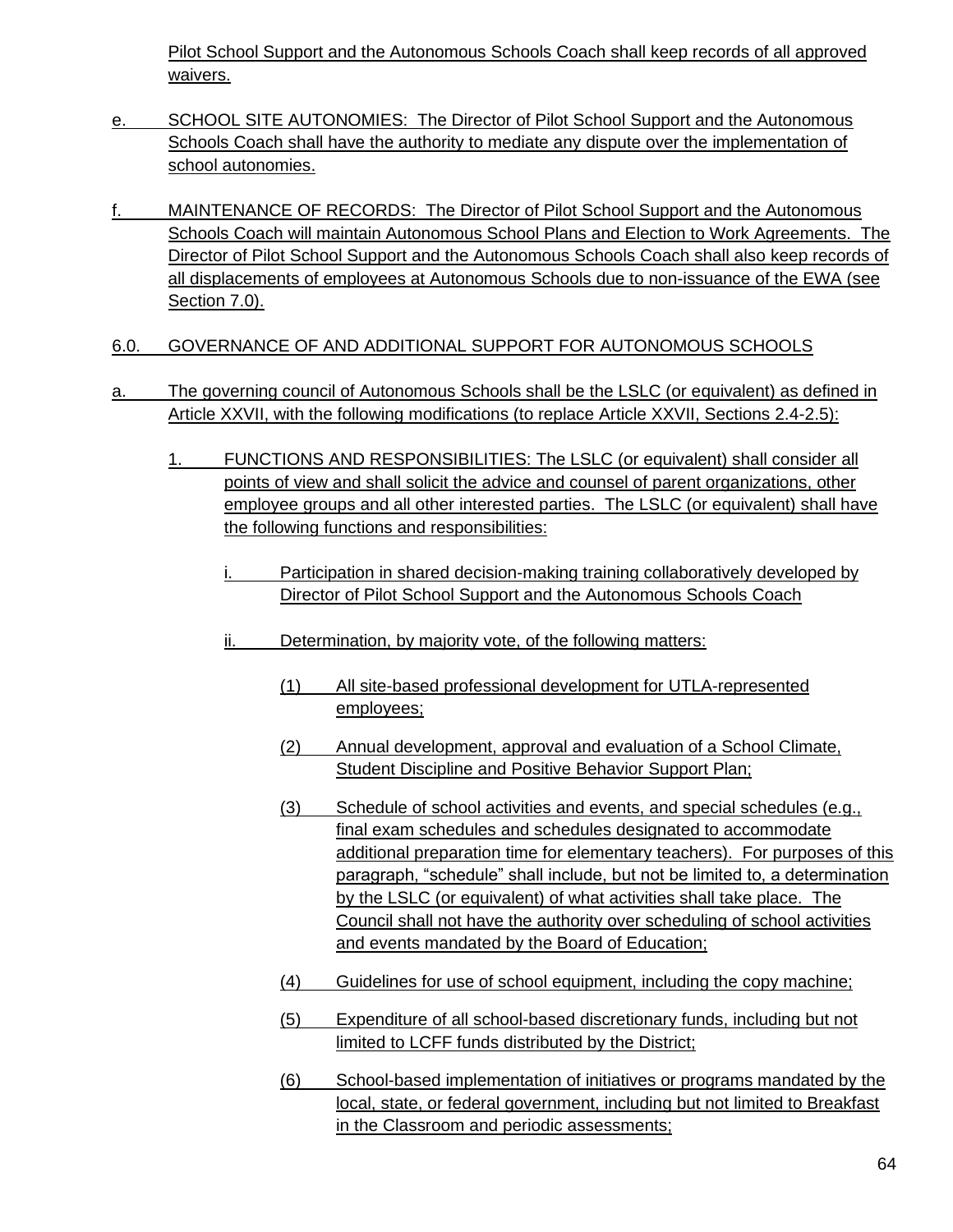- (7) Program options (e.g., Visual and Performing Arts, Ethnic Studies and double-periods for specific subjects).
- iii. In making determinations in the matters listed above, the LSLC (or equivalent) operates within the same set of powers and constraints as previously applied to the Principal. However, future additional District restrictions upon local discretion shall be consistent with applicable laws, regulations and CBAs. The focus of LSLC activity shall be upon establishment of local policy and planning rather than the day-to-day administration or execution of policy and plans. The LSLC shall not be obligated to act in the designated areas, and may delegate its authority to existing school committees if it believes they are functioning satisfactorily.
- iv. DECISIONS: The attainment of consensus whenever possible shall be the primary goal. Both parties recognize that decisions made by consensus are the most effective in promoting cooperation and commitment to the policies which are established by the LSLC. Only if consensus cannot be reached shall decisions on the matters set forth above be made by majority vote. In order to be resolved by vote at the meeting in the event of consensus fails, the meeting agenda (see Article XXVII, Section 2.6) must have identified the proposed action with sufficient particularity that the Council members could have, prior to the meeting, meaningfully consulted with all interested parties with respect to the specific action under consideration, as provided in Article XXVII, Section 2.4. The vote required shall be a majority of those committee members present at the meeting. With respect to procedures governing voting matters, Robert's Rules of Order shall be applicable to issues not addressed herein. The site administrator shall ensure that written minutes for all LSLC (or equivalent) meetings shall be made available to all staff and school community.
- b. All Autonomous Schools shall be protected from reconstitution, new charter co-location and renewed charter co-location, unless prohibited by law.
- c. All Autonomous Schools have the right to work with the Director of Pilot School Support and the Autonomous Schools Coach and their Local District COSA and/or Instructional Director to develop a process for an advisory Principal Evaluation.

7.0 ELECTION TO WORK AGREEMENT (EWA): This section pertains only to schools that have chosen Autonomy 11 from Attachment A: Autonomy Options.

- a. RENEWING THE EWA FOR THE FOLLOWING ACADEMIC YEAR: The finalized EWA for the following year must be approved by LSLC (or equivalent) and available for all staff to read by April 1. All UTLA-represented staff working 50% or more of their contractual time at an Autonomous school wishing to remain at their site for the next school year must sign the EWA by April 15.
- b. Each UTLA-represented employee who chooses not to sign the EWA must initiate a teacherinitiated transfer by April 15th.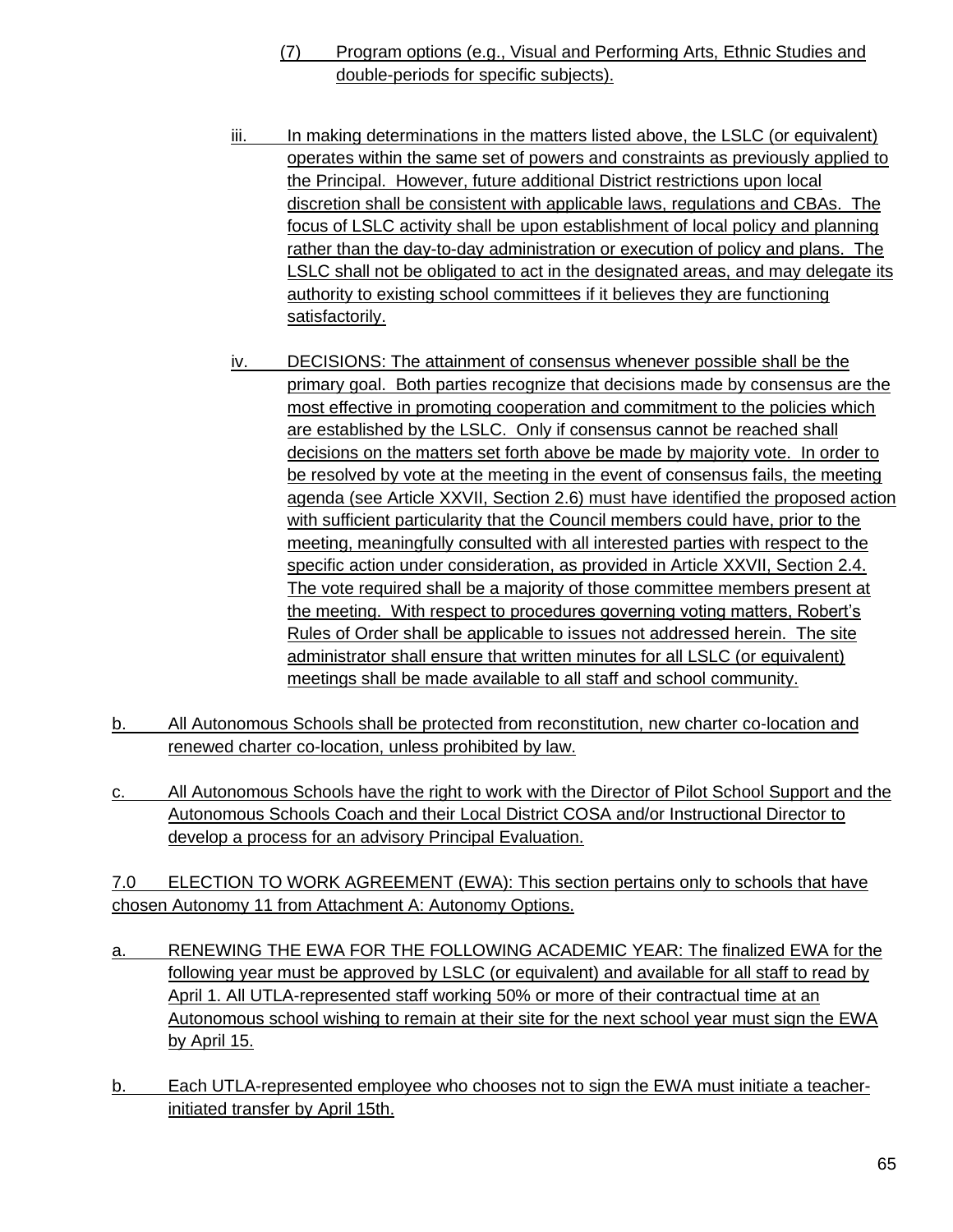#### c. PROCESS FOR EWA INTERVENTION AND SUPPORT

- 1. All faculty members and out of classroom personnel are expected to meet the responsibilities as indicated in the EWA.
- 2. If the principal is concerned that a faculty member is not fulfilling the roles and responsibilities outlined in the EWA, the principal will notify the employee of their concerns in writing by the end of the first semester. The scope of these concerns shall be limited to what is written in the EWA, and cannot reference any matter pertaining to the employee's Formal Evaluation. If the principal still feels that the employee continues to not meet the responsibilities as indicated in the EWA no later than February 1, the principal will offer the following support and guidance:
	- i. The principal will notify the employee with a written notification stating that the receipt of the EWA for the following school year is under review and the need to participate in an improvement plan. At this point, the issuance of the EWA will be contingent upon the employee making significant measurable progress in terms of fulfilling the responsibilities as indicated in the EWA. The latest date to issue a written notification will be February 1st.
	- ii. A meeting will be held within 10 school days of the written notification. The employee and principal will meet to develop a mutually agreed upon improvement plan. The employee may bring a UTLA representative or designee to the meeting. The improvement plan will include:
		- (1) Measurable goals
		- (2) A schedule and system for support by peers and principals
		- (3) A system for documentation between teacher and support members
	- iii. If an agreement cannot be reached between the principal and the employee, the LSLC (or equivalent) will develop the improvement plan.
	- iv. Before April 15th, a post-meeting will be held with the principal, employee, and UTLA representative (or designee). If the employee has met the mutually agreed upon goals supported by documentation and evidence the employee will receive an EWA by April 15th. However, if the employee fails to meet the goals, the principal may decide to deny issuance of the EWA to the employee; however, this decision must be confirmed by a majority vote of the LSLC (or equivalent). If the LSLC (or equivalent) votes to issue the employee an EWA, the employee shall remain at the school for the following academic year. If the LSLC (or equivalent) votes to deny issuance of the EWA, the employee shall be displaced from the school.
	- v. If at any time, in this process, there is a dispute that requires mediation, the Director of Pilot School Support and the Autonomous Schools Coach shall work with the school to resolve the issue.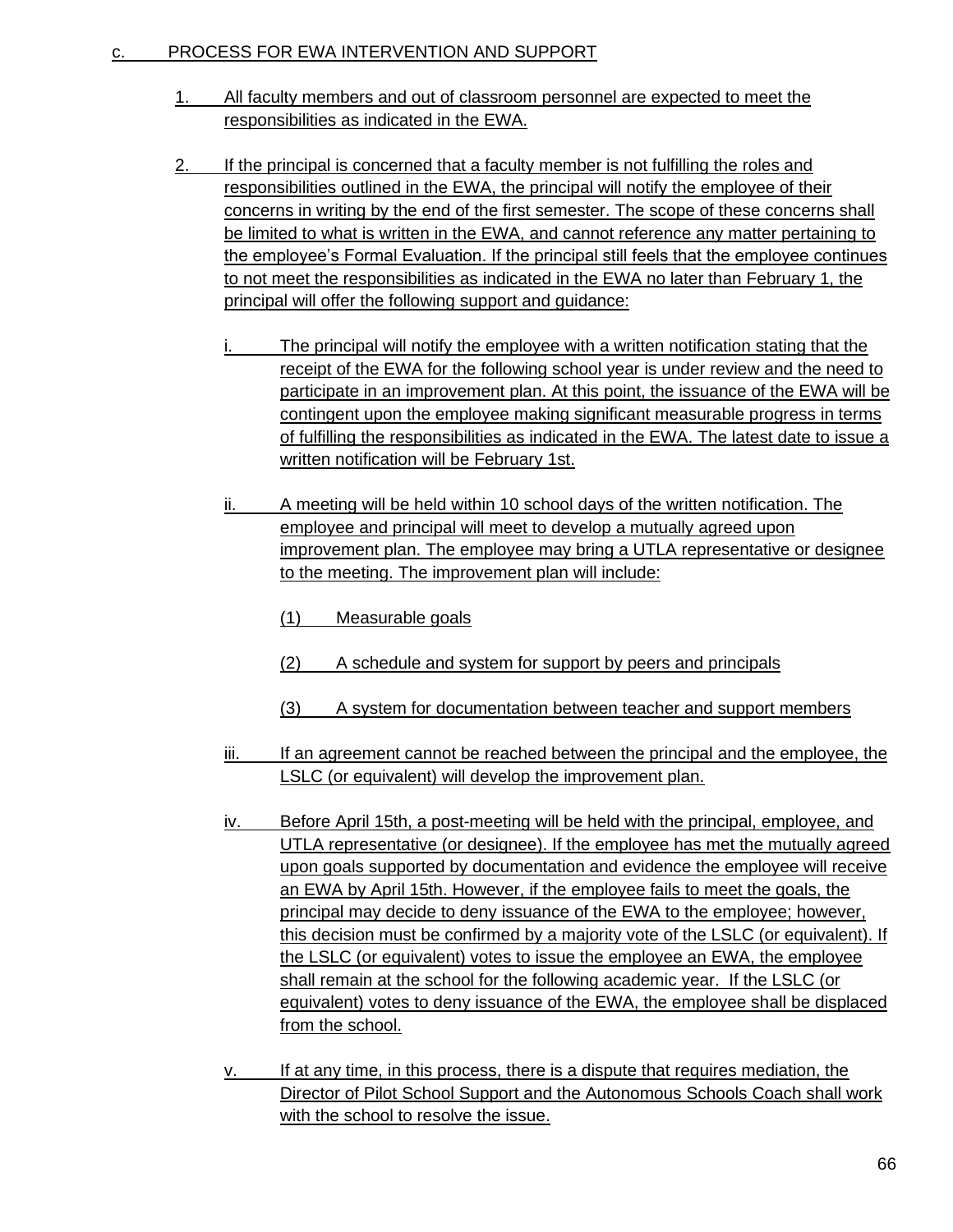d. ELIMINATION OF EWA: Over time, the UTLA-represented staff at a site with an EWA may wish to maintain Autonomous School status, but no longer use an EWA. In order to discontinue use of the EWA for future school years, the school must conduct a secret-ballot, majority vote of all UTLA-represented staff working 50% or more of their contractual hours at the site, overseen by the UTLA Chapter Chair and Principal, no later than December 1. The Principal and LSLC (or equivalent) may give an advisory recommendation on this matter to the UTLA-represented staff, but cannot prevent the staff from voting to discontinue the use of the EWA.

# ATTACHMENT A: AUTONOMY OPTIONS

Autonomous Schools shall have the authority and option to determine local policy with respect to any or all of the matters listed below, without the need for waivers of policy or contract from the District or UTLA:

1. School-determined methods to improve pedagogy and student achievement, such as articulation between grade levels and departments, intervention strategies and intervention/special support programs (such as parent contracts, homework clinics, directed focus of services to assist struggling students and after-school reading rooms or math coaching on a rotating basis)

CBA LANGUAGE WAIVED: none

2. Locally determined curriculum (subject to State and Federal minimum curriculum standards); local instructional standards, objectives, and special emphases (supplementing District standards) with the understanding that the District will fund the chosen curriculum during adoption years

CBA LANGUAGE WAIVED: none

3. Local interim benchmark assessments, tests and pacing plans, aligned with and equivalent to District requirements (e.g., GATE, Algebra Placement), and complying with any State and Federal requirements

CBA LANGUAGE WAIVED: none

4. Local instructional schedules and strategies, including modified daily instructional days/minutes, the school's schedule of activities and events, and special schedules such as those designed to accommodate additional prep time for elementary teachers (all of the above being subject to State-mandated annual number of school days and minimum annual minutes of instruction and calendar requirements, and contractual pay in the case of additional required hours of regular daily instruction. The rationale behind this autonomy is that middle schools have common planning time, which allows for increased teacher collaboration and shortens the number of required minutes. All schools - not just middle schools - should be allowed to have this option). Schools may also use this autonomy to change the calendar for the instructional year, with approval from the Local District.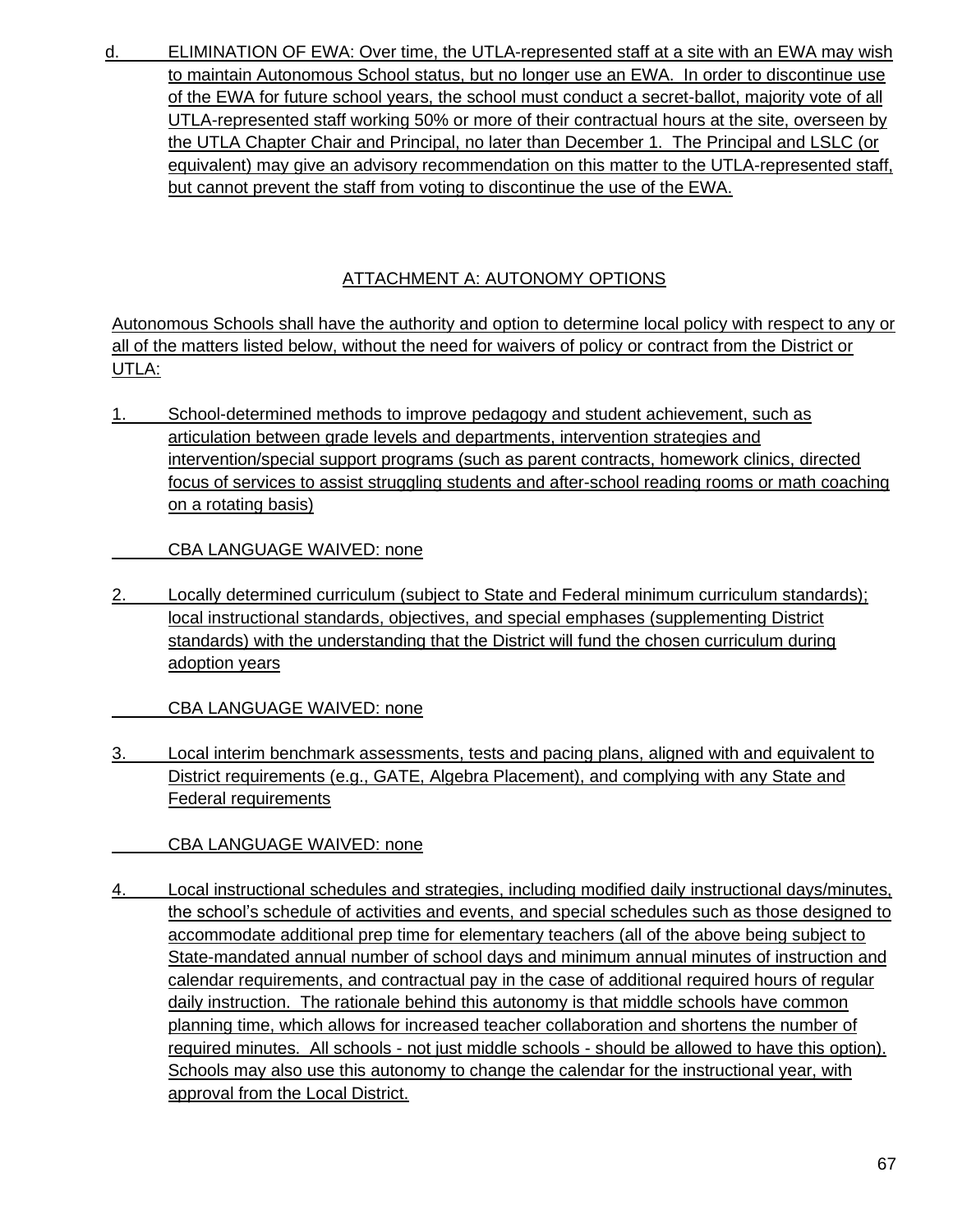CBA LANGUAGE WAIVED: The school's method for implementation of this waiver may contradict the CBA procedure outlined in Article IX: HOURS, DUTIES AND WORK YEAR. In this case, the language written in the Autonomous School Plan supersedes CBA language.

- 5. School's internal organization plan, such as division into academies, small learning communities, houses, etc. within the assigned student population.
	- CBA LANGUAGE WAIVED: The school's method for implementation of this waiver may contradict language in Article VIII: SMALL LEARNING COMMUNITIES. In this case, the language written in the Autonomous School Plan supersedes CBA language.
- 6. Local professional development plans aligned with the school's Single Plan for Student Achievement, except as training relating to legal/compliance mandates

CBA LANGUAGE WAIVED: Schools selecting this waiver shall task the LSLC (or equivalent) with determining all banked professional development time, not one-half, as outlined in Article IX-B, 2.0(h).

7. A requirement for Staff Selection with respect to the filling of certificated positions (UTLArepresented and administrative, working 50% or more of their contractual hours at the site), meaning no District-mandated priority placements, but school must still comply with return rights or other placement rights to the school that are created by legal mandates or by the District-UTLA agreement

CBA LANGUAGE WAIVED: none

- 8. Local process/methods for determining assignment of teachers to grade levels, departments, subjects and classes (e.g., looping, team-teaching, ungraded instruction, multi-age classrooms, etc.), with the expectation that the school establish an appeals process and include it in their plan
- CBA LANGUAGE WAIVED: The school's method for implementation of this waiver may contradict the CBA staffing procedure outlined in Article IX-A: ASSIGNMENTS, Section 2.0(c) and 2.0(d). In this case, the language written in the Autonomous School Plan supersedes CBA language.
- 9. Local process/methods for selecting teachers as grade level or department chairs, coordinators, deans, instructional coaches, etc.

CBA LANGUAGE WAIVED: The school's method for implementation of this waiver may contradict the CBA procedure outlined in Article IX-A: ASSIGNMENTS, Sections 3.0 - 7.0. In this case, the language written in the Autonomous School Plan supersedes CBA language.

10. School's positive behavior support/socio-emotional services plan, aligned with District-wide standards and rules governing student conduct, suspensions, expulsions, and transfers

CBA LANGUAGE WAIVED: none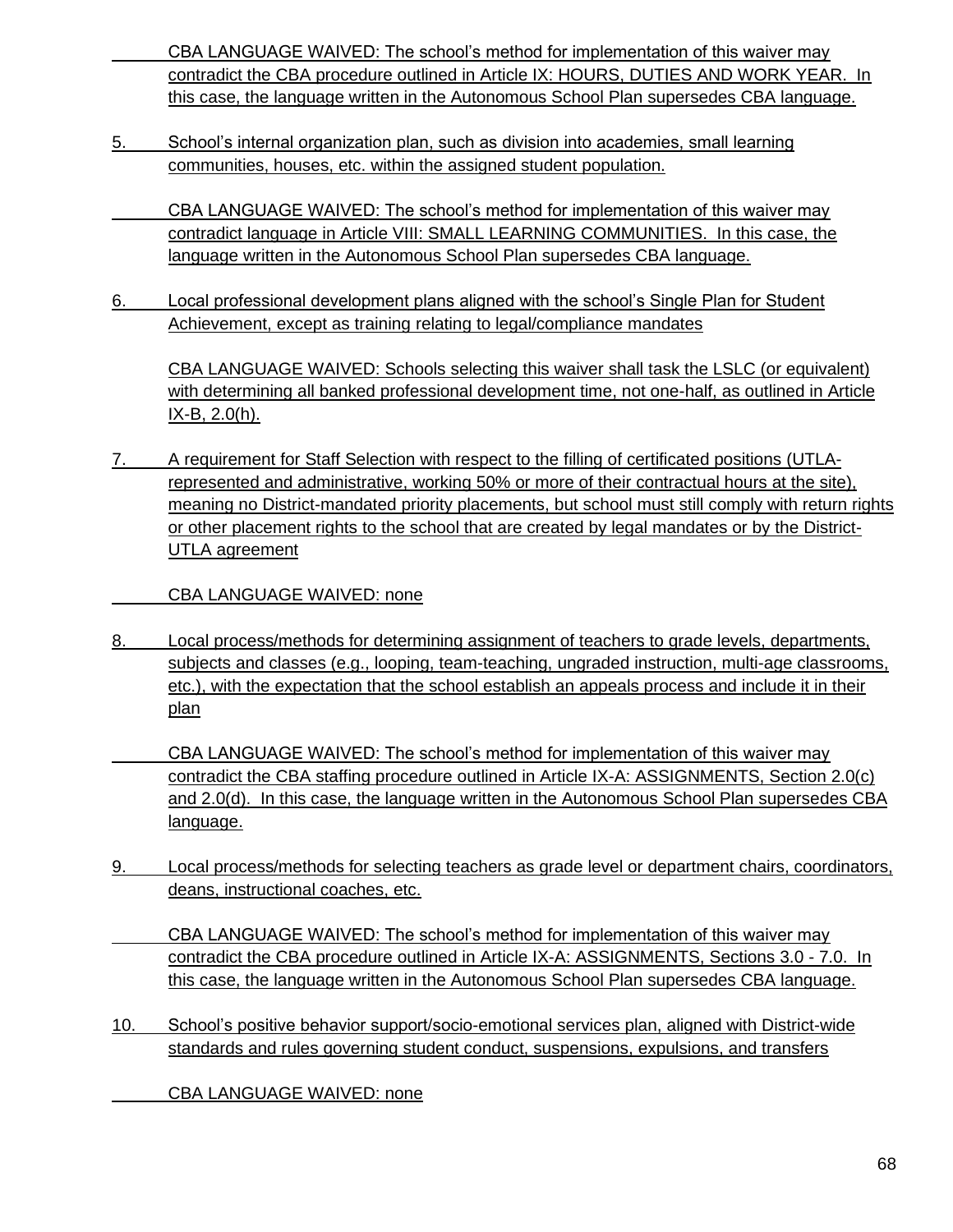- 11. Election to Work Agreement (EWA): Schools choosing to use an EWA shall provide an EWA to each UTLA-represented certificated employee at the inception of his/her employment at the school and no later than April 15 annually thereafter. All employees are required to sign such document as a condition of working or continuing to work at the school. This document shall include the following information:
	- The length of the instructional day, school day and workday
	- B. The length of the instructional year, work year and school calendars
	- C. The amount of time an employee is required to render service beyond the instructional/school/work year or day set forth in the CBA
	- D. Any additional required duty time, such as during summer, school breaks, etc.

The EWA shall be created by the LSLC (or equivalent) and shall be given to all UTLArepresented certificated staff no later than April 1 of the previous school year. By a 50% + 1 vote, affected staff may vote to override the EWA, sending it back to the LSLC (or equivalent) for re-working. If the EWA for an upcoming school year has not been approved by March 15 the previous year's EWA shall remain in place.

CBA LANGUAGE WAIVED: The school's method for implementation of this waiver may contradict the CBA procedure outlined in the following articles:

- **.** IX: HOURS, DUTIES AND WORK YEAR
- XI: TRANSFERS

In this case, the language written in the EWA supersedes CBA language.

12. Additional waivers: A school, pursuant to the procedures outlined below, may request local authority waivers in addition to those described above, such additional waivers would, however, require separate consideration and approval from both the District and UTLA before becoming effective. Furthermore, once approval is granted and incorporated into the school's plan, no annual waiver is needed.

In order to become an Autonomous School, members of the school community must attend 2 mandatory workshops outlined in Section3.0(a)(1). After attending these workshops, the plan-writing team must choose the above-listed waivers that they will include in their plan. Before writing the plan, the majority (50% + 1) of UTLA-represented staff must sign a petition agreeing to the plan-writing team's selection of waivers. Before the plan writing team begins the process of writing the plan, they must ensure that the majority of the staff is in agreement with the waivers they have selected.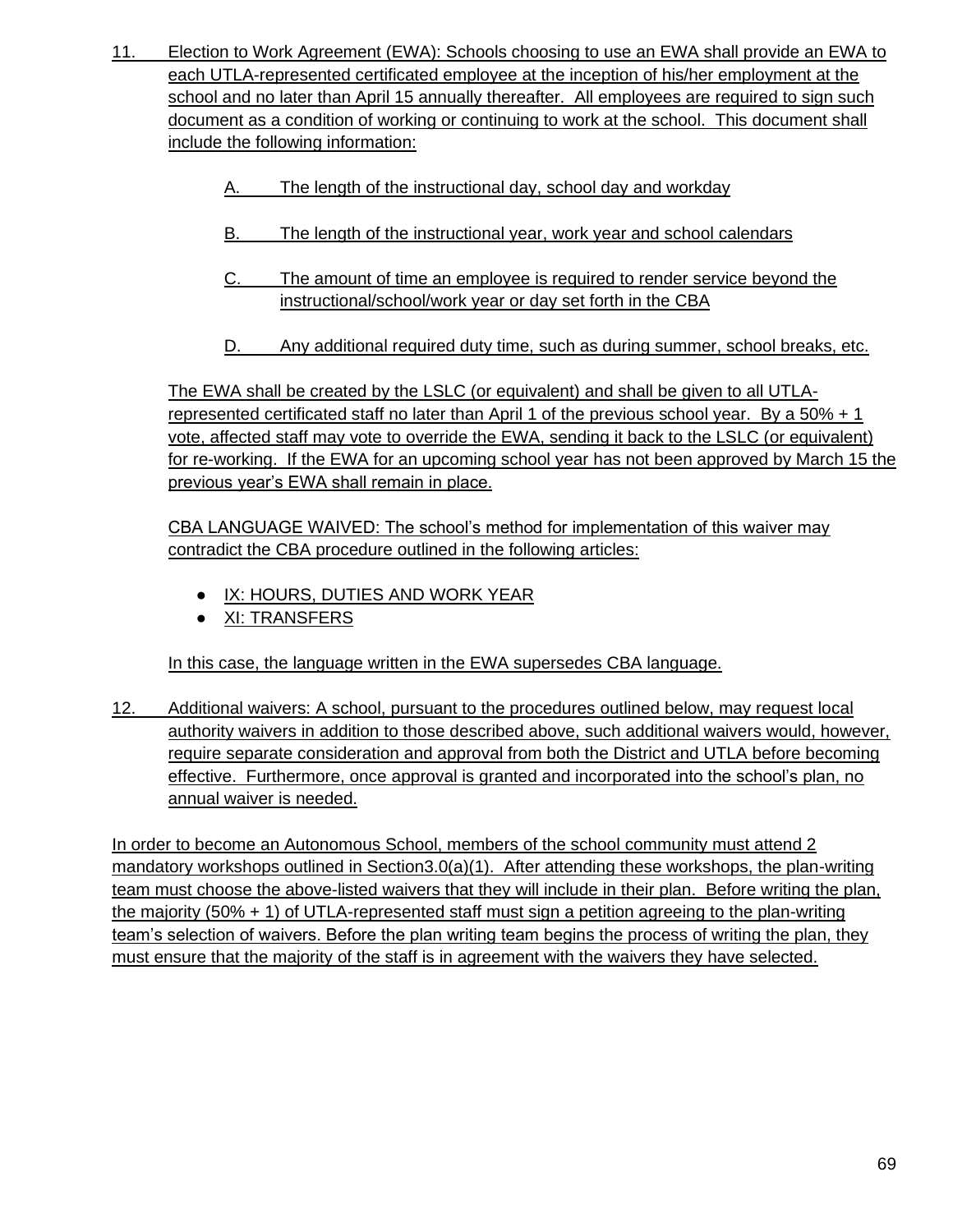## ARTICLE XXIX

# CHARTER CO-LOCATION

In addition to creating a working group led by the chapter chair or designee, LAUSD and UTLA agree to the following new Article relating to co-location issues:

1.0 When any charter school visit is conducted at a school for the purpose of examining the campus configuration for co-location, sometimes referred to as a "walk through," the site administrator will shall invite the UTLA chapter chair to participate.

…

6.0 OVER-ALLOCATION: At all co-located sites, rooms and space not utilized by the charter school for core subject classrooms shall be returned to the home school by LAUSD Norm Day. Space returned to the District school will not be accessible to the charter school. Additionally, the percentage of usage will be adjusted accordingly.

7.0 ALTERNATE AGREEMENTS: The District shall provide monthly reports of all alternate agreements. All alternate agreements must be approved by the Board of Education.

8.0 COMMUNITY SCHOOLS: Any school applying for community school designation shall be protected from co-location. Additionally, the District shall re-locate any co-located charter on a school campus granted community school status through the District's Community School Initiative.

9.0 RENEWALS: All charter co-location leases shall be on a year-to-year basis and shall be based on meeting the established vision and needs of the community being served.

10.0 OUTREACH TEAM: The District shall establish a team to promote neighborhood schools, especially those threatened by co-location. These teams shall include UTLA-appointed members. Prior to any co-location offer, this team shall engage the school community through meetings, town halls and printed materials to encourage community members to send their children to their local school.

11.0 In order to ensure that every incoming student has the opportunity to attend their public school of residence, charter schools must annually cede classrooms as needed to accommodate the additional students and staff at the District school.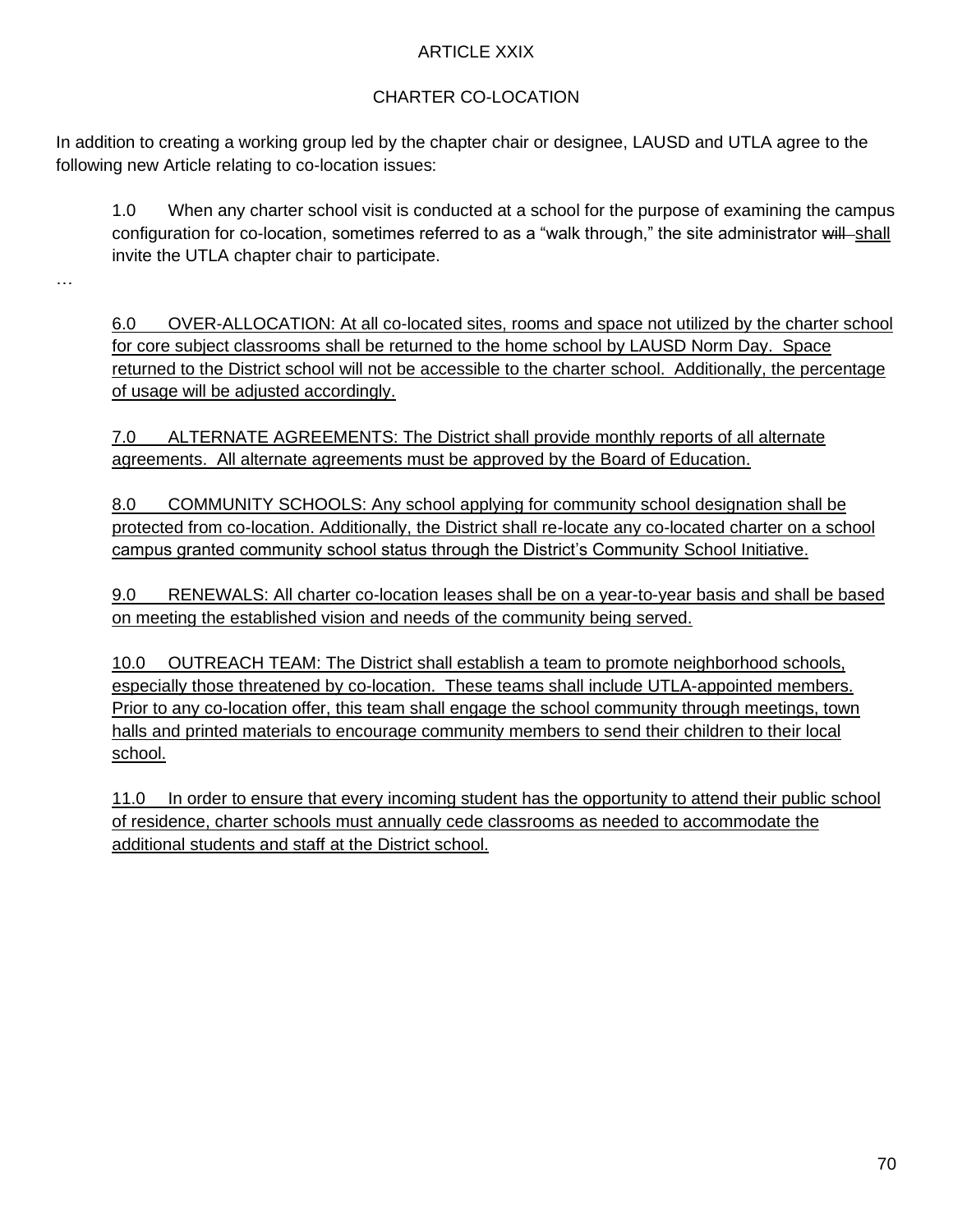## ARTICLE XXX

# SPECIAL COMMITTEES

Three member subcommittees as designated by UTLA shall meet periodically with the District administration responsible for the following areas to discuss matters of concern. In addition, these groups are to function as subcommittees of the negotiating teams during contract renewal negotiations, with the understanding that they may draft preliminary recommendations for consideration by the parties' full negotiations teams. UTLA and the District may designate one or two members of their respective negotiations teams to participate in any such meetings. The designated subject areas for these special committee meetings are:

- 1. Adult Education
- 2. Bilingual
- 3. Early Education Centers
- 4. Counselors
- 5. Traveling Music Teachers Arts Education Itinerant Teachers
- 6. Librarians
- 7. Mentor Teachers
- 8. Psychologists
- 9. Special Education
- 10. Substitutes
- 11. Multitrack Schools
- 11. California State Preschool Program (CSPP)
- 12. Charter Colocation Schools
- 13. Others may be added by mutual agreement as special needs arise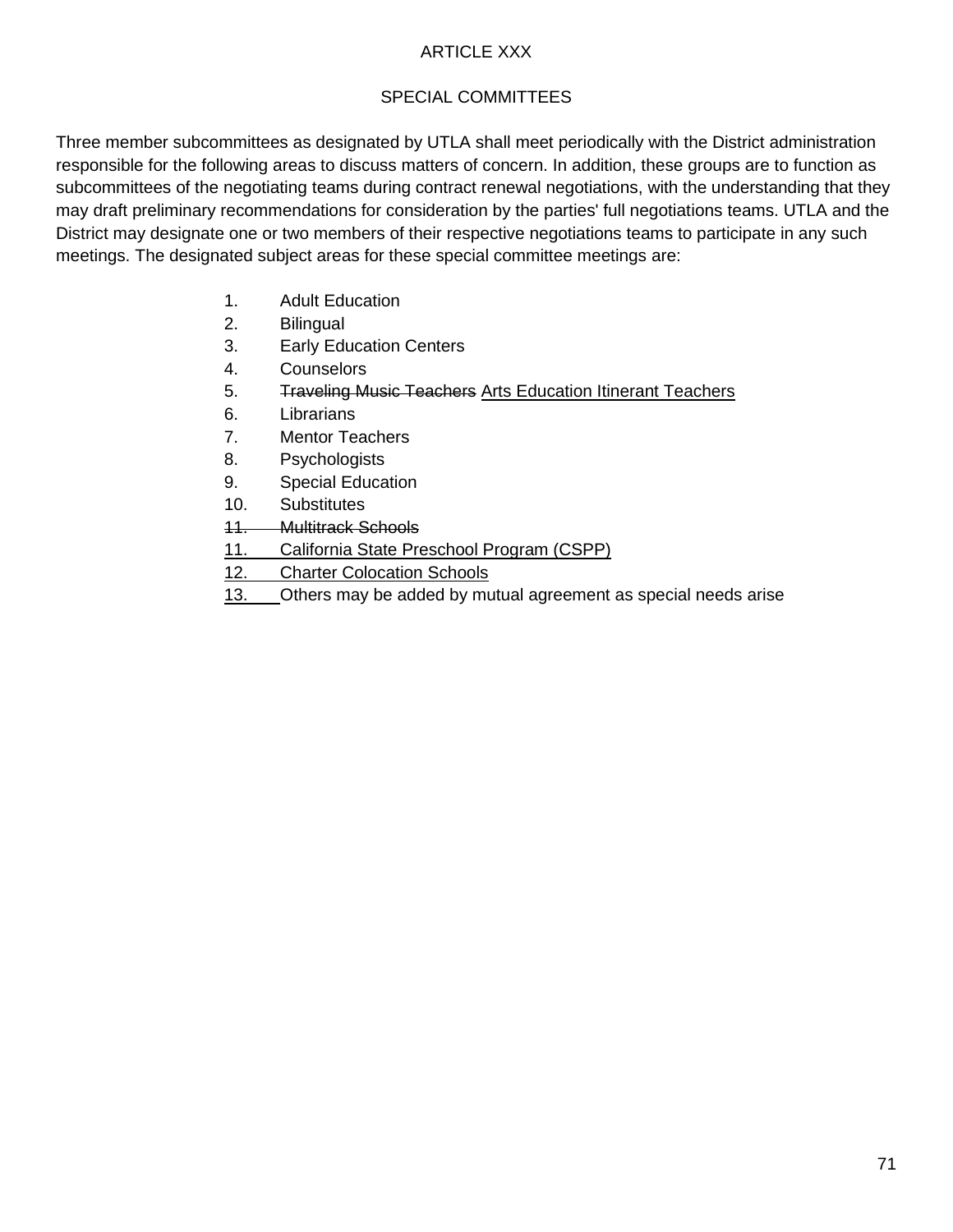### ARTICLE XXXI

# WORKING AND LEARNING CONDITIONS

Items relating to Special Education have been moved to Article XXII Special Education. Please see below for specific corresponding Sections.

- 2.0 Workspace: Each itinerant bargaining unit member shall be assigned an appropriate and confidential and private workspace at school sites to meet the requirements of the assignment, including but not limited to room and restroom keys, a workstation, access to copiers,updated computers or a laptop along with internet access, secure storage space and necessary assessment materials. If a concern arises over itinerant assigned space, the Chapter Chair, impacted itinerant bargaining unit member, and Principal shall meet to determine a recommendation to be brought to the LSLC for adoption. Additionally the district will provide a spreadsheet from the local district for Administrators to assign itinerant workspace at every school site. The District shall also provide an appeal process at the local district level to resolve any on-going disputes.
- 3.0 [Reserved]
- 4.0 Special Education Facilities: Moved to Article XXII, Section 5.0
- 5.0 Special Education Moving Assistance: Moved to Article XXII, Section 6.0
- 6.0 IEP Meetings: Moved to Article XXII, Section 4.0
- 6.1 Special Education Trainee/Assistant Interview Process: Moved to Article XXII, Section 9.0
- 7.0 Special Education Resources Notebook: Moved to Article XXII, Section 11.0
- 8.0 Continued Assignment of Aides and Teacher Assistants to a Teacher: Moved to Article XXII, Section 10.0
- 9.0 Access to School Facilities: Employees shall have equal access to all telephones, restrooms, lounges and lunch areas with the understanding that such access rights must be exercised in a reasonable manner. Employees shall also have equal access to on-site parking spaces, including access to any keys/keycards needed for parking, except that parking spaces are to be reserved as follows:
	- a. For identified handicapped staff members and for handicapped visitors as provided by law.
	- b. For the school nurse, near the school entrance.
	- c. No more than two spaces in elementary, three spaces in secondary, and three spaces in adult schools shall be reserved for staff having official school business requiring individuals to leave the school premises and return during school hours on a specific day.
- 9.1 Cleaning and Daily Disinfecting of School Facilities The District shall maintain necessary staffing to ensure all classrooms, restrooms, and workspaces are cleaned daily. Certificated bargaining unit members shall not be expected to provide these services. The District will provide for a safe, clean, and sanitary work and/learning spaces including but not limited to: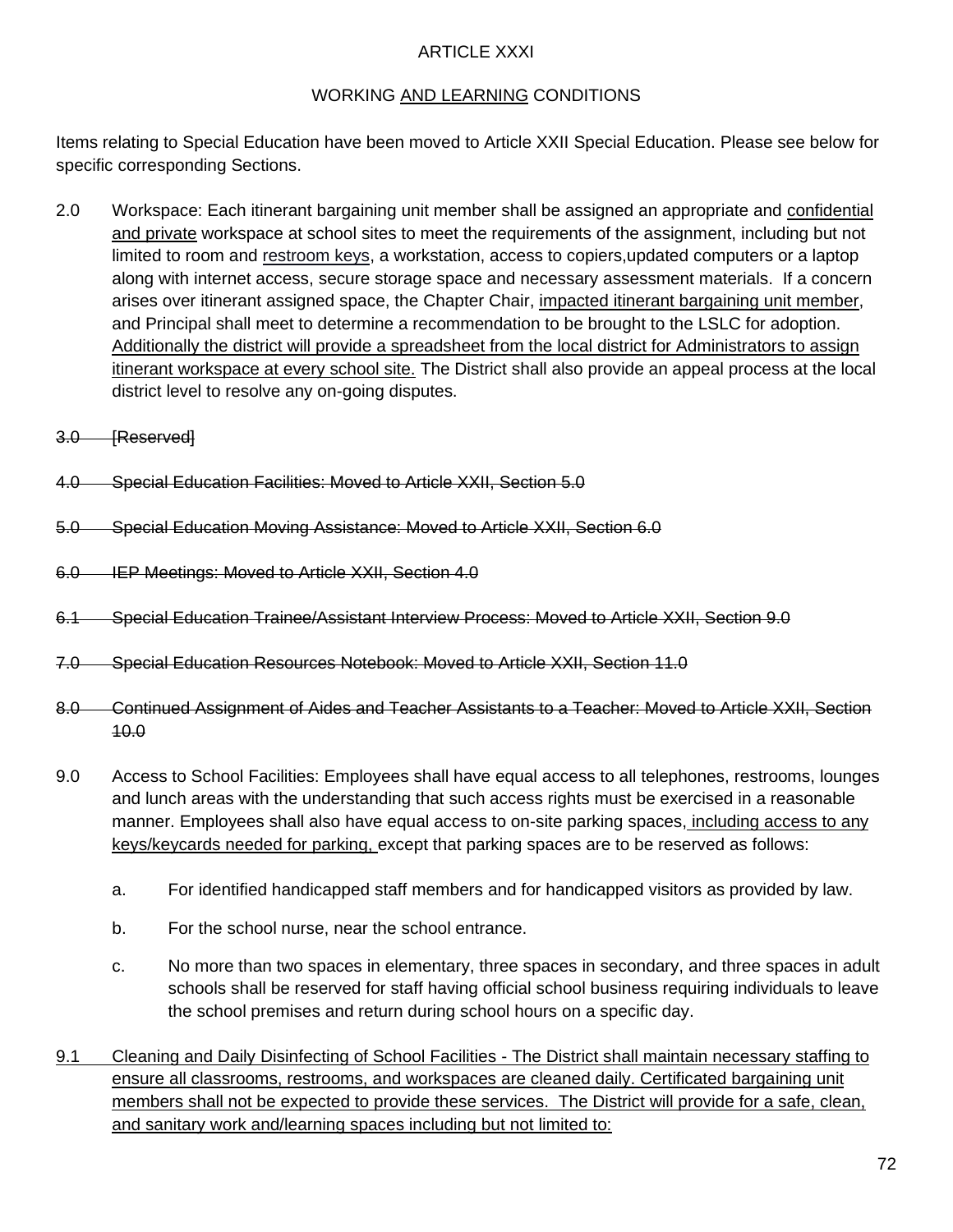- a. classrooms: daily throwing out of trash, sweeping, and vacuuming of rugs, and the monthly mopping of floors.
- b. Outdoor dining spaces: power-washed/hosed at least 2x a week.
- c. Indoor dining spaces: mopped weekly
- 10.0 The District shall invest in significant technology upgrades and improvements for teaching and learning, including but not limited to:
	- a. Updated technology for all students and staff
	- b. Increased access to reliable internet service and supports for all students
	- c. Upgraded District facilities to accommodate the increasing use of technology
	- d. Creation of a joint LAUSD/UTLA task force with four (4) UTLA appointees and three (3) District appointees to improve District IT systems. This task force shall meet no less than six (6) times per school year and shall address the following issues:
		- 1. Improving features in Schoology to more conveniently facilitate communication between families and educators
		- 2. Improving the interface between Schoology and MiSiS (or equivalent) to streamline grading, attendance and communication logs
		- 3. Creating/modifying Independent Study compliance documentation to be more userfriendly and efficient, particularly regarding Records of Assignments and monthly attendance certification
		- 4. Exploring online learning platforms, and interfacing these platforms with Schoology
		- 5. Potential technology needs and efficiencies for educators, students, and parents outside of TK-12
- 11.0 The District shall make a one-time investment in the Arts for the 2022-23 school year as follows:
	- a. \$300 per enrolled music student, to be used at the discretion of the credentialed music teacher(s) at each site, including itinerant music teachers, for any of the following: additional/replacement instruments, sheet music, music/instrument storage, music cases, and music/instrument accessories
	- b. \$5000 allotment to each visual arts, dance and theater teacher, including itinerant arts teachers, to be used at the teacher's discretion for class materials
- 12.0 The District shall commit to providing all students access to up-to-date, culturally relevant library collections. All school libraries shall receive an annual allotment of \$25 per student to be used at the Teacher Librarian's discretion for the purchase of new and replacement books, periodicals and technology.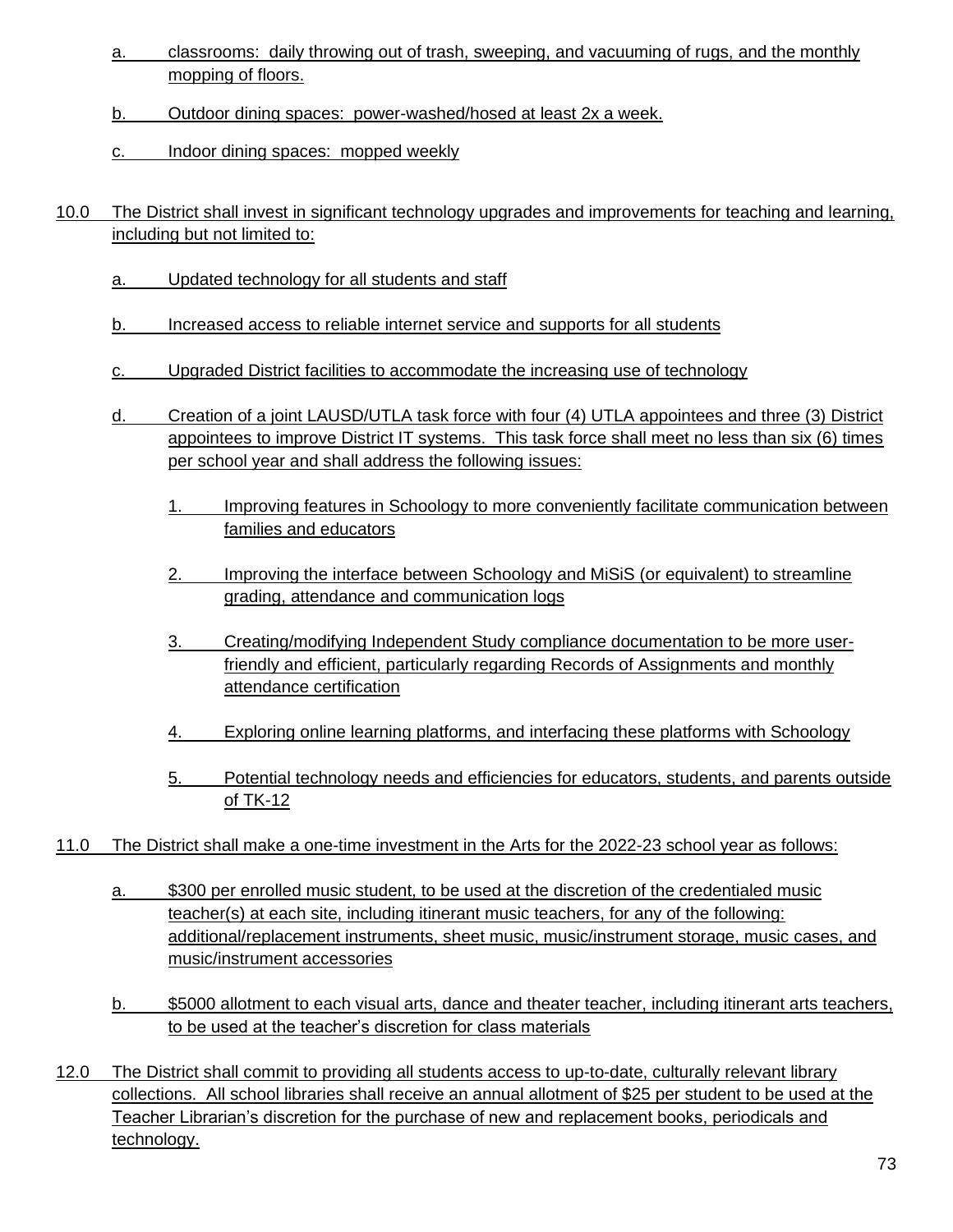- 13.0 The District shall advocate and support local, state and federal initiatives for free and low cost child care and caregiving programs for working families.
	- a. The District will advocate for paid parental leave and other policies that support working families.
	- b. The District will support Calif SB 976 that provides a free, inclusive Universal Preschool Program available to all 3-4 year olds.
- 14.0 The District shall increase healthy food options for students and families that address food insecurity, nutrition, culture and sustainable food sources.
- 15.0 The District shall expand green spaces and shaded play areas at schools by following through on prior commitments, including the following:
	- a. Recommit to the goals of the [2019 "Green Spaces" Pilot Program](https://achieve.lausd.net/cms/lib/CA01000043/Centricity/domain/368/utla/utla%20contracts/2019%20-%202022%20UTLA%20Contract.pdf) MOU signed by UTLA and the District, the [2020 Green Spaces Task Force Report,](http://laschoolboard.org/sites/default/files/02-06-20COWGreenSpaceTaskForceLA.pdf) and the 2021 "Creating New School Gardens and Campus and Community-Shared Green Space To Provide Outdoor Learning Opportunities and Create Sustainable and Healthy Environments" [\(Res 042-19/20\)](http://laschoolboard.org/sites/default/files/02-09-21RegBdOBandMaterialsWithLinksPP.pdf) Resolution.
	- b. LAUSD shall establish an Implementation Taskforce comprised of an equal number of district and UTLA appointees to ensure that schools with the greatest need are provided green space alternatives.
		- 1. LAUSD shall reduce pavement at 10 additional schools per year (beyond current already existing district commitments and using an equity index) each year through 2040.
		- 2. LAUSD shall install retrofits for stormwater capture and reuse for landscape watering at 10 additional schools per year (beyond current already existing district commitments and using an equity index) each year through 2040.
	- c. Ensure the development of 30 Community School Parks by December 31, 2023, consistent with the Green Spaces Task Force Report (Feb. 2020) available to the surrounding community after school and on weekends.
	- d.. Adopt similar standards to those presented in the 2021 CA Collaborative for High Performance School guide for all schoolyards in the district. including that at least 50% of schoolyard hardsurfaces are green with new construction efforts and that at least 30% of existing schoolyard hard-surfaces are green with modernization efforts.
- 16.0 The District shall establish school-based supports for unhoused youth and student families facing eviction or other housing emergencies by providing access to restrooms, showers and laundry services after school hours. The District shall make school space available to non-profit organizations providing tenant rights clinics, counseling services and housing assistance, waiving any fee for use of school space after hours.
- 17.0 The District shall identify vacant and unused LAUSD land parcels that can be used for the development of affordable housing for low-income students and families. In order to empower impacted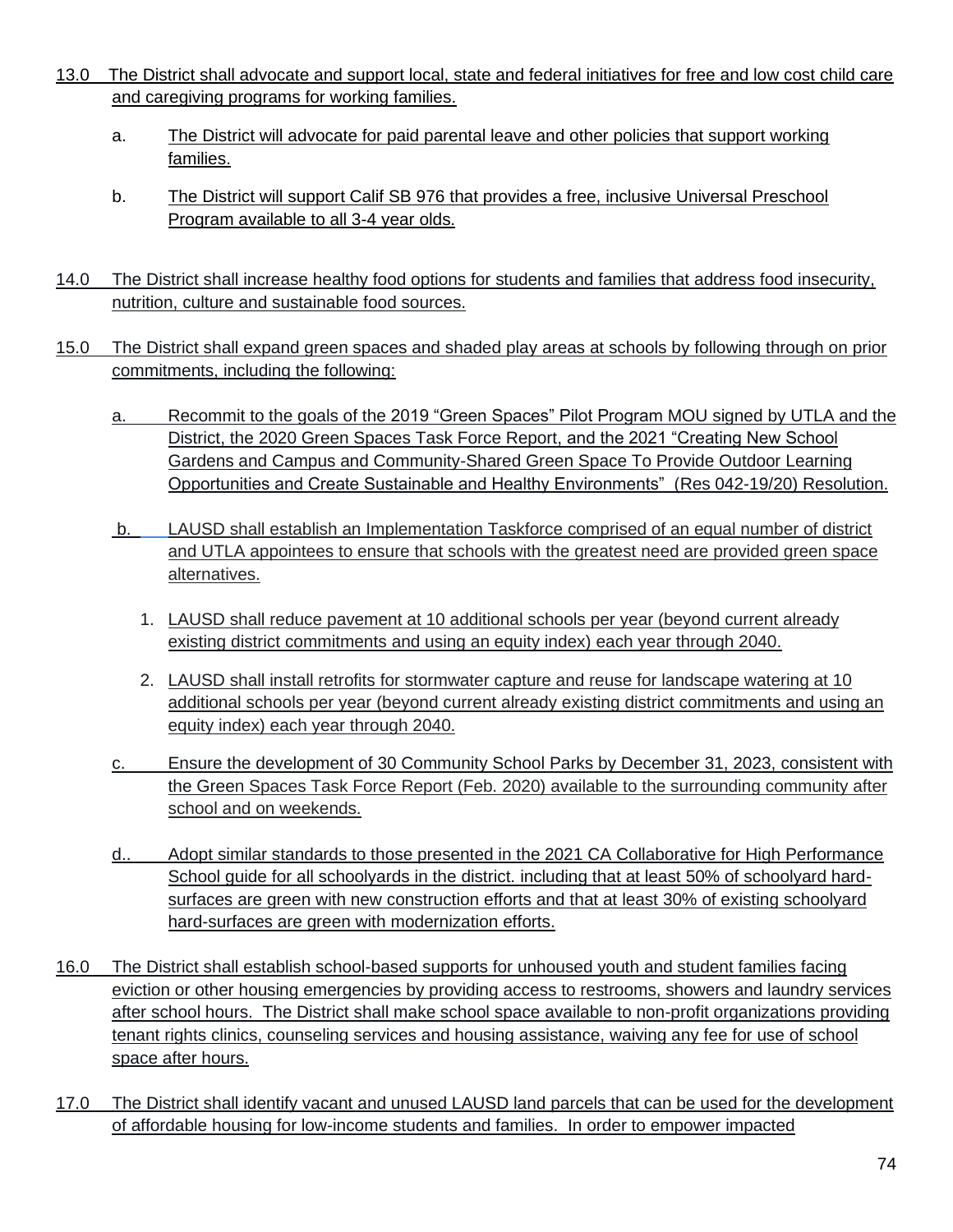communities, the District shall establish a Community Housing Task Force comprised of four (4) UTLA appointees four (4) LAUSD appointees, which shall be empowered to oversee all aspects of housing initiatives.

- a. Within 6 months of this agreement, LAUSD will identify and formally approve at least 10 vacant and unused LAUSD land parcels to convert to affordable housing and report to the Board of Education on implementation plans.
- b. The 10 vacant lots will include at least one per school board district, with additional parcels in the district identified based on where the greatest rates of unhoused students are.
- 17.1 The District shall actively advocate to secure enough Section 8 vouchers from LA County and the LA Housing Authority to meet the housing needs of the families of all 21,000 unhoused LAUSD students. A portion of these vouchers shall be designated for project-based Section 8 tied to the development of LAUSD properties.
- 17.2 The LAUSD Board of Education shall pass a resolution calling on other government entities to work with LAUSD on addressing important housing issues. This resolution shall:
	- a. Call on the state legislature to end discrimination against Section 8 voucher holders and to repel the state Costa Hawkins Rental Housing Act and the Ellis Act, both of which are limiting the effectiveness of any local rent control laws.
	- a. Call for the expansion of rent control to cities and unincorporated areas of Los Angeles County and the expansion of Just Cause Eviction beyond rent controlled units in LA and to more cities and the unincorporated areas throughout LA County.
	- b. Call for City and County Attorneys to effectively enforce the Tenant Protection and Anti-Harassment Ordinance and for the enactment of such an ordinance in other incorporated municipalities contained within LAUSD.
	- c. Commit that LAUSD actively lobby and advocate for these policies.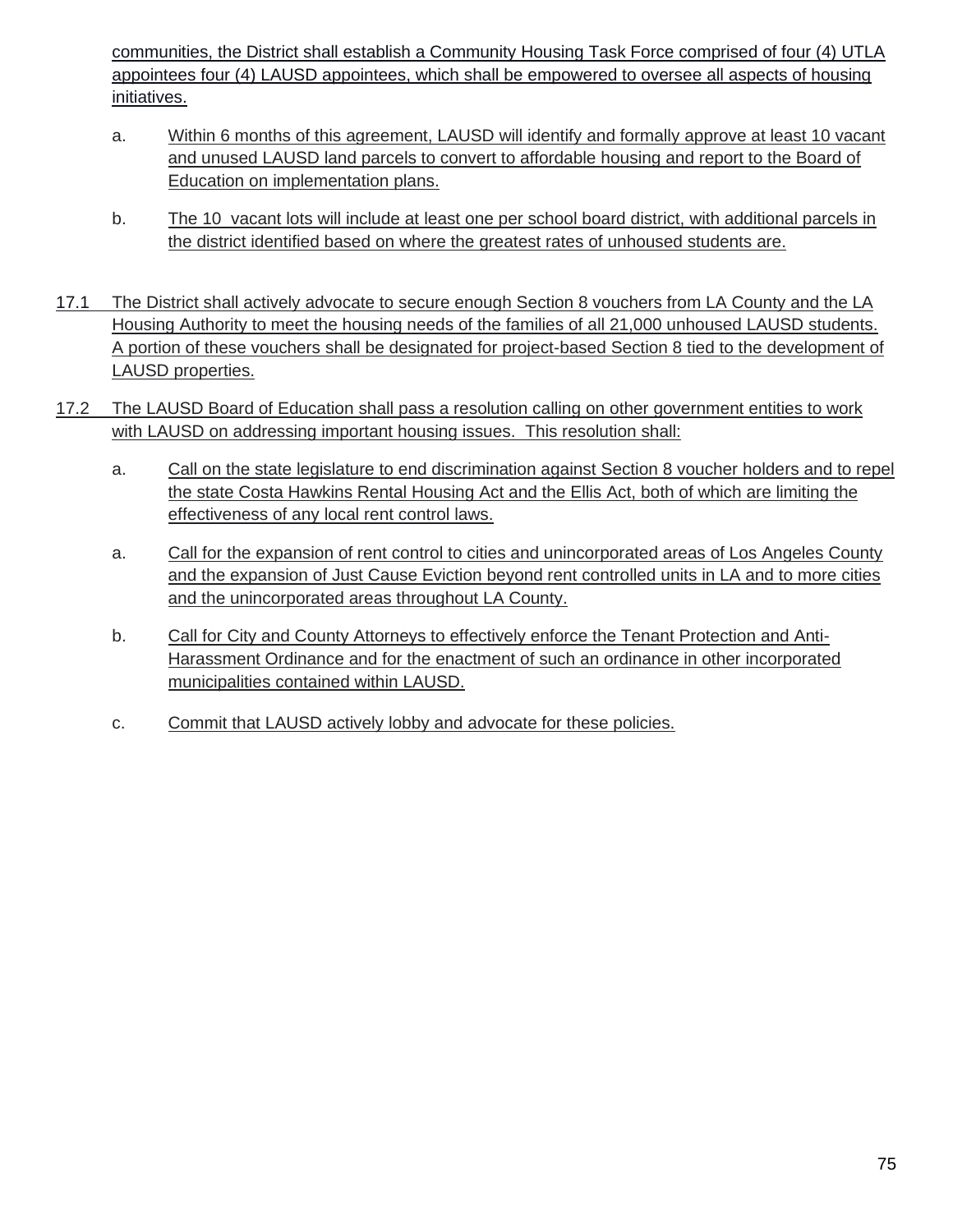#### COMMUNITY SCHOOLS AND BLACK STUDENT ACHIEVEMENT PLAN SCHOOLS

## (NEW ARTICLE)

The LAUSD Community Schools Initiative and Black Student Achievement Plan (BSAP) schools shall be the models for equitable school transformation in LAUSD, as they are proven models for racial justice and quality education.

## COMMUNITY SCHOOLS

- 1.0 LAUSD shall commit to becoming a district in which all schools are Community Schools, following pillars:
	- a. Integrated Student Supports, Including Restorative Practices
	- b. Expanded and enriched learning opportunities based in culturally response community connected curriculum
	- c. Active family, youth and community engagement
	- d. Collaborative leadership and practices based on shared decision making.
- 2.0 Decisions regarding the District-wide implementation, expansion and maintenance of the Community Schools program shall be made by the Community Schools Steering Committee (CSSC). The CSSC shall be composed of sixteen (16) members, with eight (8) appointed by UTLA and eight (8) appointed by the District, and shall be co-chaired by one appointee from each entity. Each entity may also appoint two (2) alternates to the CSSC. The CSSC will receive collaborative support from the Community Schools Initiative Director, the LAUSD and UTLA Lead Coaches, and from UNITE-LA.
- 3.0 Each Community School shall have a District-funded, site-based, full-time Community School Coordinator.
	- a. The Community School Coordinator position shall be recognized as part of the certificated bargaining unit represented by United Teachers Los Angeles.
	- b. The pay basis of school site-based Community School Coordinators shall be changed to B Basis, and allow more flexibility for Community School Coordinators to work off-campus for meeting with families, community partners, etc., as well as more flexibility to work at different times of the day. For the additional work days brought on by the change in basis, there should be a mutual agreement between the Principal and the Community Schools Coordinator as to what additional days will be worked, to accommodate community work, which often requires flexibility.
	- c. Community School Coordinators shall have their own regularly assigned work space to do their jobs, which may often require meetings with parents, students, educators, community partners, planning groups, counseling groups, etc.
	- d. Community School Coordinators shall have return rights to their previous campus in the event they left that school to accept the Coordinator position at another school.

4.0 The District shall establish and maintain a central Community Schools Coach position. The Community Schools Coach is a UTLA member who is selected by a joint committee equally comprised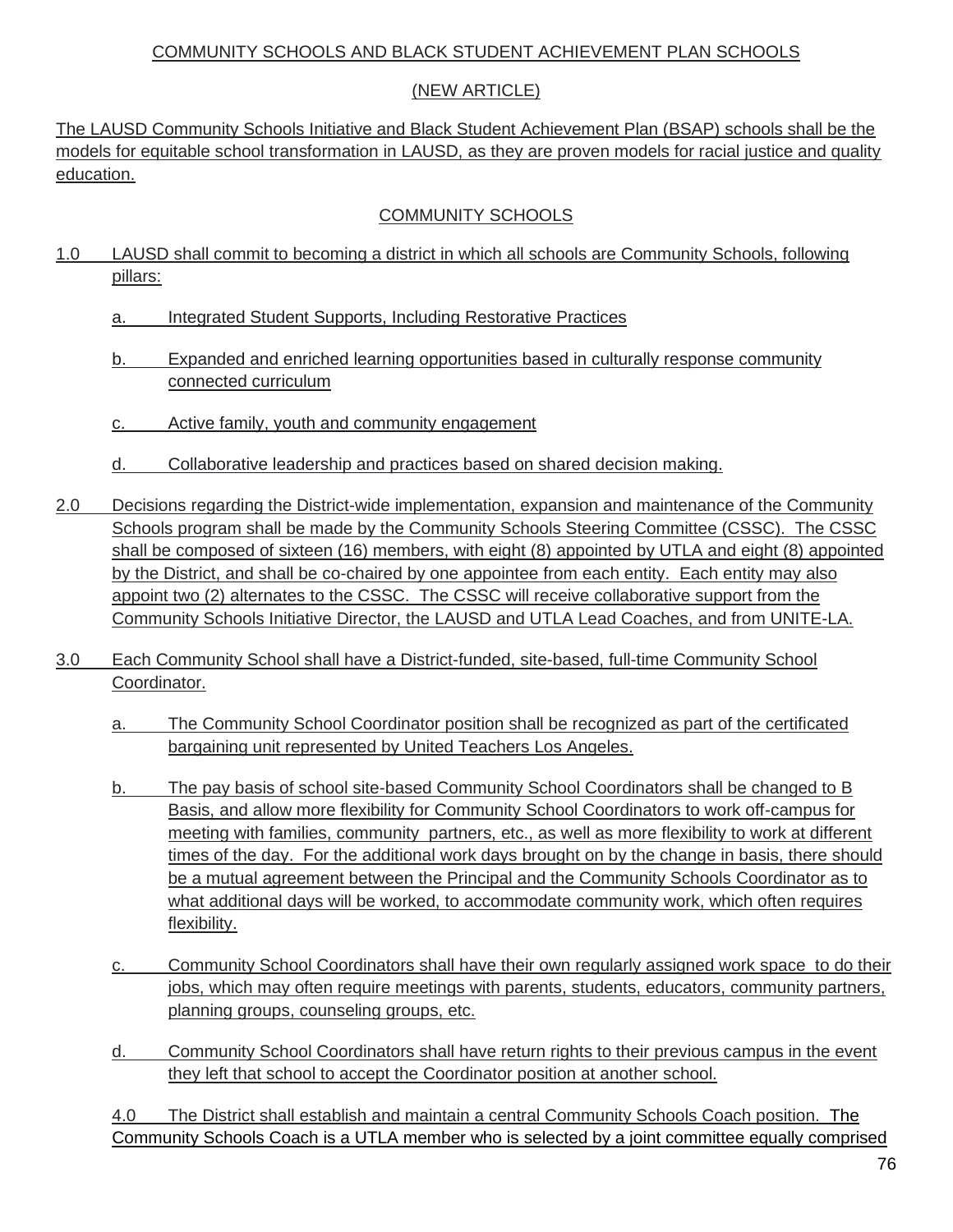of LAUSD and UTLA appointed members. The Community Schools Coach position shall be funded by the District and is on A-Basis. The Community Schools Coach shall provide coaching to Community School Coordinators and site-based leadership teams for at least four (4) years after becoming a Community School. As the number of Community Schools in LAUSD increases, additional Community Schools Coaches shall be hired, with the goal of having one Community Schools Coach for every five Community Schools in the LAUSD Community Schools Initiative.

- 5.0 SEIU Local 99-represented Community Representatives shall work in collaboration with the leadership of their schools to assist the Community Schools work.
- 6.0 The Local School Leadership Council (LSLC) is the governing body at the school site with autonomies governing operational flexibility, budgeting and scheduling to implement a comprehensive Community Schools Framework. In addition to the functions and responsibilities listed in Article XXVII, Section 2.4, the LSLC at each Community School shall have purview over the following matters:
	- a. All site-based professional development
	- b. School-based implementation of initiatives or programs mandated by the local, state, or federal government, including but not limited to Breakfast in the Classroom and periodic assessments.
	- c. Course electives and program options (e.g. Visual and Performing Arts, Ethnic Studies and double periods for specific subjects)

In making determinations in the matters listed in Article XXVII, Section 2.4 and above, the LSLC shall operate with the same self powers and constraints as previously applied to the principal. However, future additional District restrictions upon local discretion shall be consistent with applicable laws, regulations and collective bargaining agreements. The focus of LSLC activity shall be upon establishment of local policy and planning direction rather than day-to-day administration or execution of policy and plans. The LSLC shall not be obliged to act in the designated areas, and may delegate its authority to existing school committees if it believes they are functioning satisfactorily.

- 7.0 Community Schools are encouraged, but not required, to consider becoming Autonomous Schools in order to further expand the purview of LSLC and to have increased autonomy over issues such as staffing, scheduling and curriculum. Information on Autonomous Schools can be found in Article XXVII-A.
- 8.0 All Community Schools must train the entire staff on Community Schools. The Principal and Community Schools Coordinator shall develop the training collaboratively. The training may include the MyPLN training video, "Intro to Community Schools."
- 9.0 The Community Schools model will be expanded in accordance with the following:
	- a. The Community Schools Steering Committee (CSSC) shall determine a process by which schools in high need areas apply to begin the Community Schools Transformational Process.
	- b. All schools selected to participate in the Community Schools Transformational Process shall receive a \$150,000 allocation from LAUSD for their first year of implementation.
	- c. Effective July 1, 2022, LAUSD shall Increase the second year allocation for Community Schools from \$250,000 to \$300,000. The \$300,000 allocation shall be provided annually to every Community School after their implementation year (see 9.0.B above).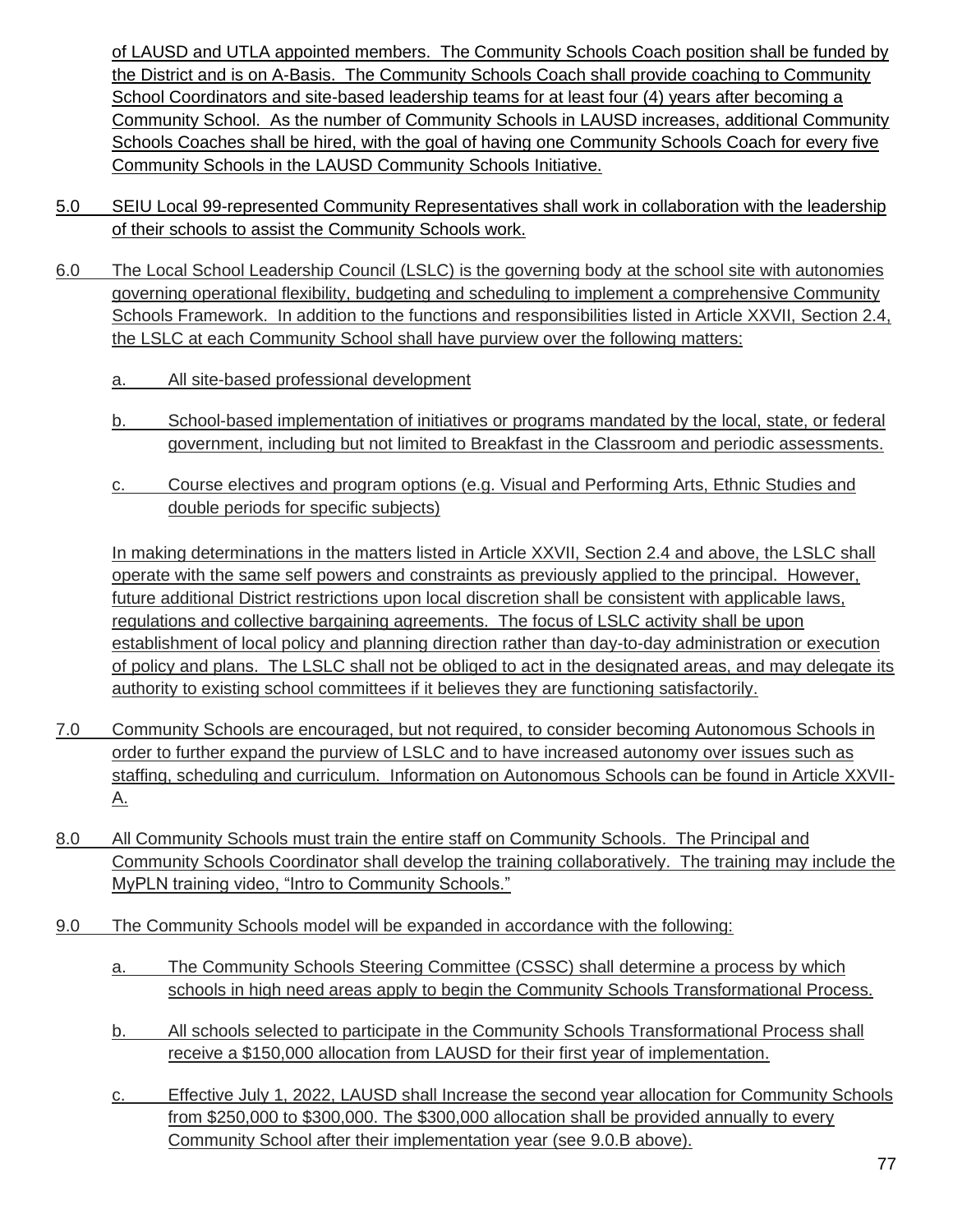- d. LAUSD shall apply for State Community Schools implementation funding in two rounds:
	- 1. The first round, applied for immediately, will fund the 34 existing LAUSD Community Schools Initiative schools.
	- 2. The second round, applied for after a period of months of dialogue with potential new Community Schools, will fund at least 136 additional Community Schools that are, where possible and desirable, located within the feeder patterns of the initial 34 existing LAUSD Community Schools Initiative schools. This would not be exclusive of other schools in other feeder patterns if they show interest and readiness.
- 10.0 All Community Schools created by or supported by state, federal, or other outside funds shall be sustained permanently by LAUSD if those outside funds expire. LAUSD shall permanently fund the Community Schools Initiative with all resources necessary for staff leadership, project management, technical assistance, coaching, evaluation, staff support, partnerships, and more. This includes resources from the central office to Community schools with the specific purpose of supporting collaboration, professional development and curriculum planning at the schools.
- 11.0 No school designated a Community School shall be subjected to reconstitution, closure, new charter co-location, or renewal of a charter co-location.
- 12.0 LAUSD shall contract with a proven and successful partner, such as the NYU Metro Center for Research on Equity and the Transformation of Schools, to perform curriculum audits through a process of deep engagement with parents, students, educators, and community members, at all Community Schools to inform curriculum training and planning going forward.
- 13.0 A program will be created to recruit and retain educators of color that includes partnering with teacher education programs from at least three local universities and/or HBCUs. This shall include an induction/mentoring program to recruit, support and retain educators, counselors and social workers of color.

# BLACK STUDENT ACHIEVEMENT PLAN (BSAP)

- 14.0 Black Student Achievement Plan Schools: The Black Student Achievement Plan (BSAP) was approved by the LAUSD Board of Education in February of the 2020-21 school year. Funding allocations have been earmarked to address the longstanding systemic disparities and failures in educational opportunities and outcomes between Black students and their non-Black peers. The BSAP addresses the need for culturally responsive curriculum and instruction as the classroom norm, fosters partnerships with community based organizations with proven track records of success within the Black community and provides increased staffing support to address the academic and social-emotional needs of Black students.
- 15.0 LAUSD shall permanently fund the BSAP Program with all resources necessary for staffing, curriculum, collaboration and professional development from the district central offices.
- 16.0 Expansion of BSAP Programming within Tier 1 BSAP schools.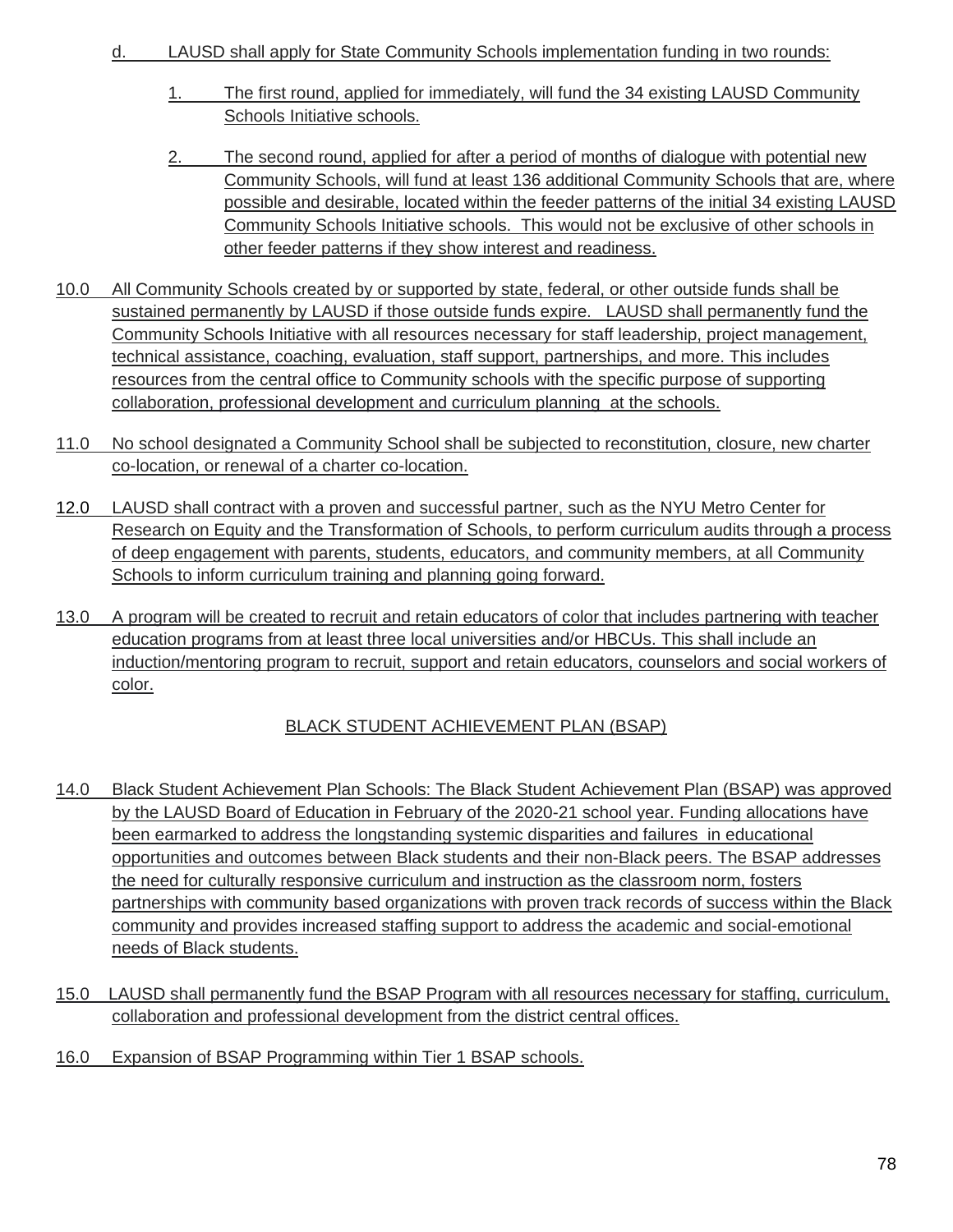- a. Beginning with the 2022-2023 school year, and sustained each year after, every Tier 1 BSAP school shall receive an additional annual allocation of \$250,000 to be invested in resources selected by the school from the following menu:
	- 1. College counselors- more than one per school.
	- 2. Career counselor to help students with alternative employment.
	- 3. Drug and alcohol counselors
	- 4. Peer counseling programs
	- 5. Safe passage programs that address street violence
	- 6. Funding for healthy food at BSAP gatherings
	- 7. BSAP field trips
	- 8. Full time qualified teachers for visual and performing arts.
	- 9. High-quality training for staff in restorative practices for schools, including additional training for restorative justice coaches and school climate coaches.
	- 10. Sports programs
	- 11. Mental Health and Wellness Programs
	- 12. Culturally Responsive Curriculum
	- 13. Materials or equipment that support any of the above-mentioned items

b. Beginning in the 2022-2023 school year, and sustained each year after, LAUSD shall allocate this same level of resources, along with the same menu of options, to all BSAP Tier 2 schools.

17.0 The BSAP Steering Committee will provide support and guidance to Local Districts, BSAP administrative teams and school sites. The Committee shall consist of community organizations, labor partners, parents and students, in accordance with Board Resolution. The BSAP Steering Committee will implement and monitor the district-wide BSAP plan.

18.0 Each BSAP school shall have a "BSAP Team," consisting of one (1) Pupil Services and Attendance Counselor (PSA), one (1) Psychiatric Social Worker (PSW), one (1) Academic Counselor and one (1) Restorative Justice Teacher. These positions are funded through centrally-allocated District BSAP funds and are provided to all BSAP schools in addition to the positions outlined in Article XVIII.

18.1 Members of the BSAP Team shall be on B-basis in order to receive and deliver training prior to the start of each instructional year.

18.2 BSAP Team members working for a minimum of three (3) years at a BSAP school shall receive a \$5,000 retention stipend. The \$5,000 stipend would be split into the following three payments: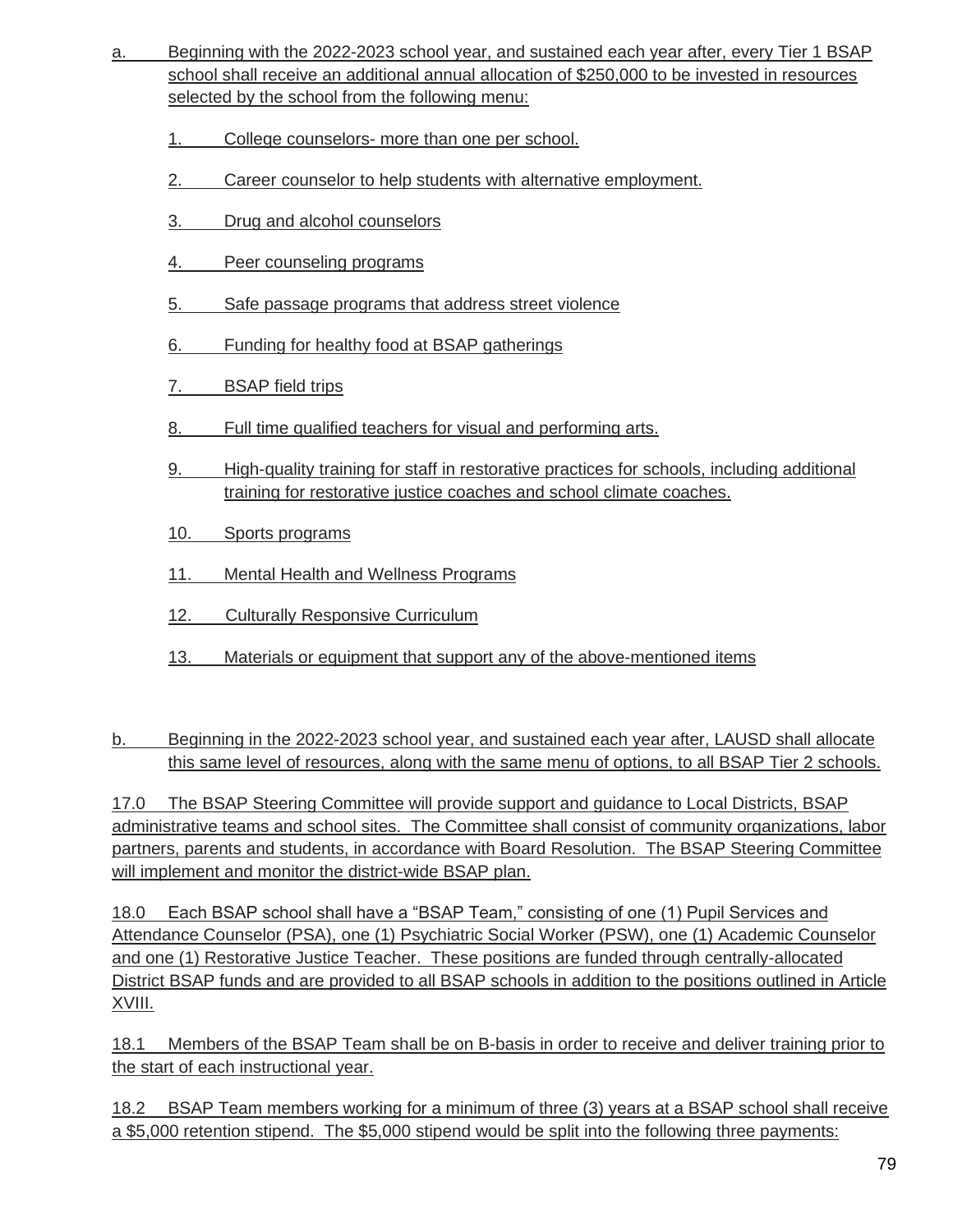- a. \$2,000 upon completion of the 2022-23 School Year.
- b. \$2,000 upon completion of the 2023-2024 School Year
- c. \$1,000 upon completion of the 2024-25 school year.
- 19.0 LAUSD and UTLA shall establish a joint task force for BSAP. This joint task force shall include the BSAP Steering Committee and at least one (1) BSAP Team member from each BSAP school selected by UTLA. This task force shall meet at least 6 times a year and be responsible for the following:
	- a. Determination and collection of appropriate data to be used for measuring outcomes of BSAP students and successful implementation of the District BSAP plan.
	- b. Development of plans for recruitment and retention of Black educators and counselors
	- c. Identification and selection of culturally relevant training and professional development for BSAP Team members and schools. All trainings shall be provided by qualified professionals with a background in the disciplines of the BSAP specific areas.
	- d. Creation and administration of an annual survey of all personnel at BSAP schools to analyze and address staff attrition levels and success of BSAP implementation
- 20.0 BSAP Schools shall be provided a School Climate Advocate who meet the district qualifications at every secondary school as an additional resource, a classified position centrally-funded through BSAP funds. LAUSD shall set a goal of at least 50% of School Climate Advocates being filled by residents of the local community. BSAP administrative teams shall report regularly to the BSAP Steering Committee regarding progress towards this goal.
- 21.0 Every effort shall be made to ensure that all new personnel hired to support the implementation of BSAP shall have a background in mental health, restorative practices, culturally-responsive curriculum, transformative change, and/or experience in transforming school environments for vulnerable populations.
	- a. For all new hiring, members of the BSAP Steering committee shall be included on the interview panel.
	- b. A program will be created to recruit and retain Black educators that includes partnering with teacher education programs from at least three local universities and/or HBCUs. This shall include an induction/mentoring program to recruit, support and retain Black educators, counselors and social workers.

Support for Immigrant Students and their Families

- 22.0 Every Community of Schools shall fund one immigrant clinic annually. The COS shall seek input from the schools and be accountable to meeting the COS needs via an annual review. The goal of the immigrant clinic is to provide immigration, housing, worker, and other legal support and workshops.
- 23.0 LAUSD shall fund and support indigenous language resources for immigrant students in the form of curriculum, translators, tutoring and other community engagement efforts.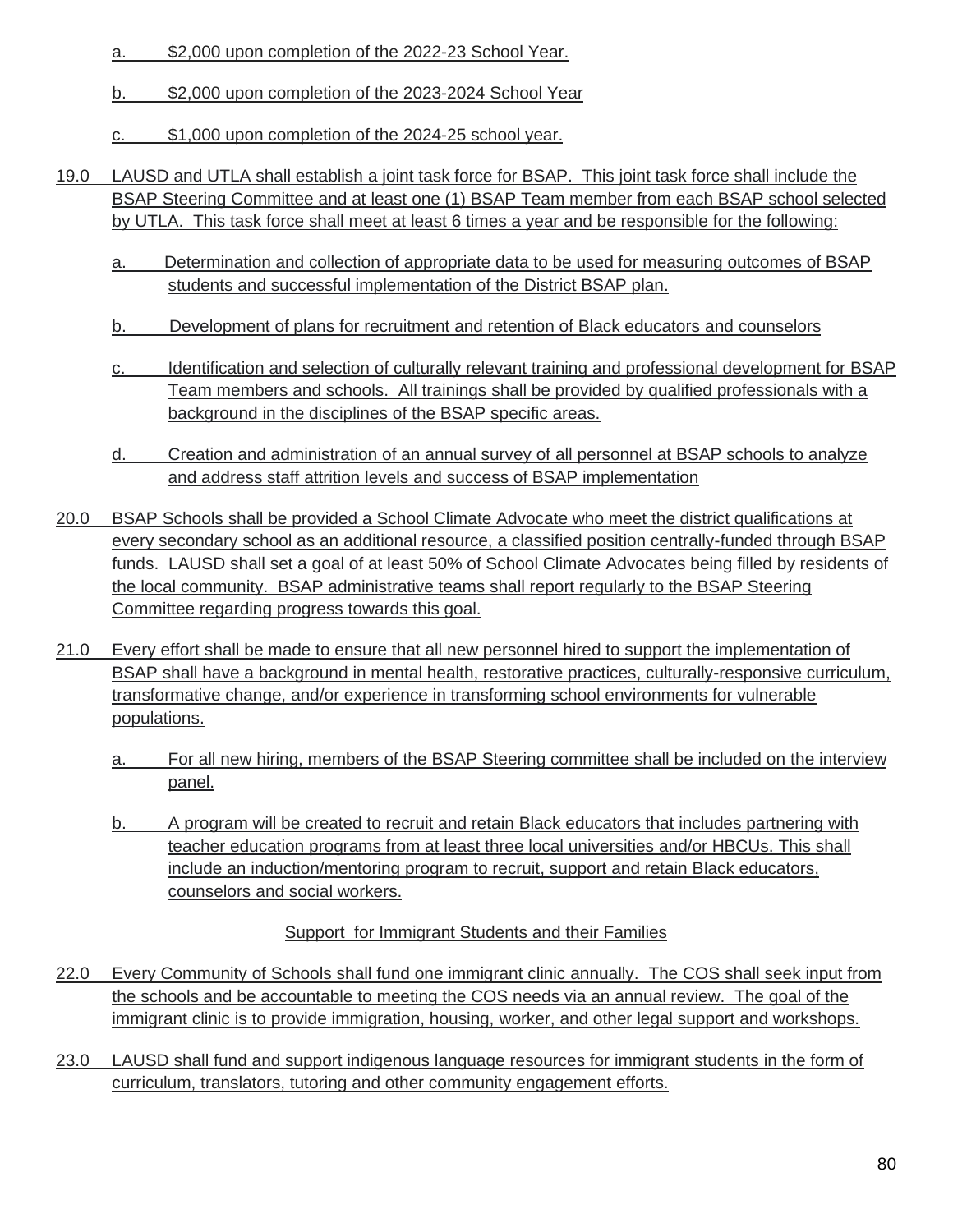- 24.0 LAUSD shall fully fund existing "Dream Center"/Newcomer Centers and allocate funding for additional Newcomer Centers in communities of high needs. These centers will administer an intake process that assessed needs, providing wrap around services as well as other services that are needed by the community i.e. nutrition information, assistance with enrollment forms.
- 25.0 LAUSD shall provide ongoing training for faculty and staff related to the needs of immigrant students and their families.
- 26.0 LAUSD shall create an emergency relief fund for newly arrived students or their family to alleviate costs associated with their migration journey, unexpected legal costs or any other hardship related to deportation.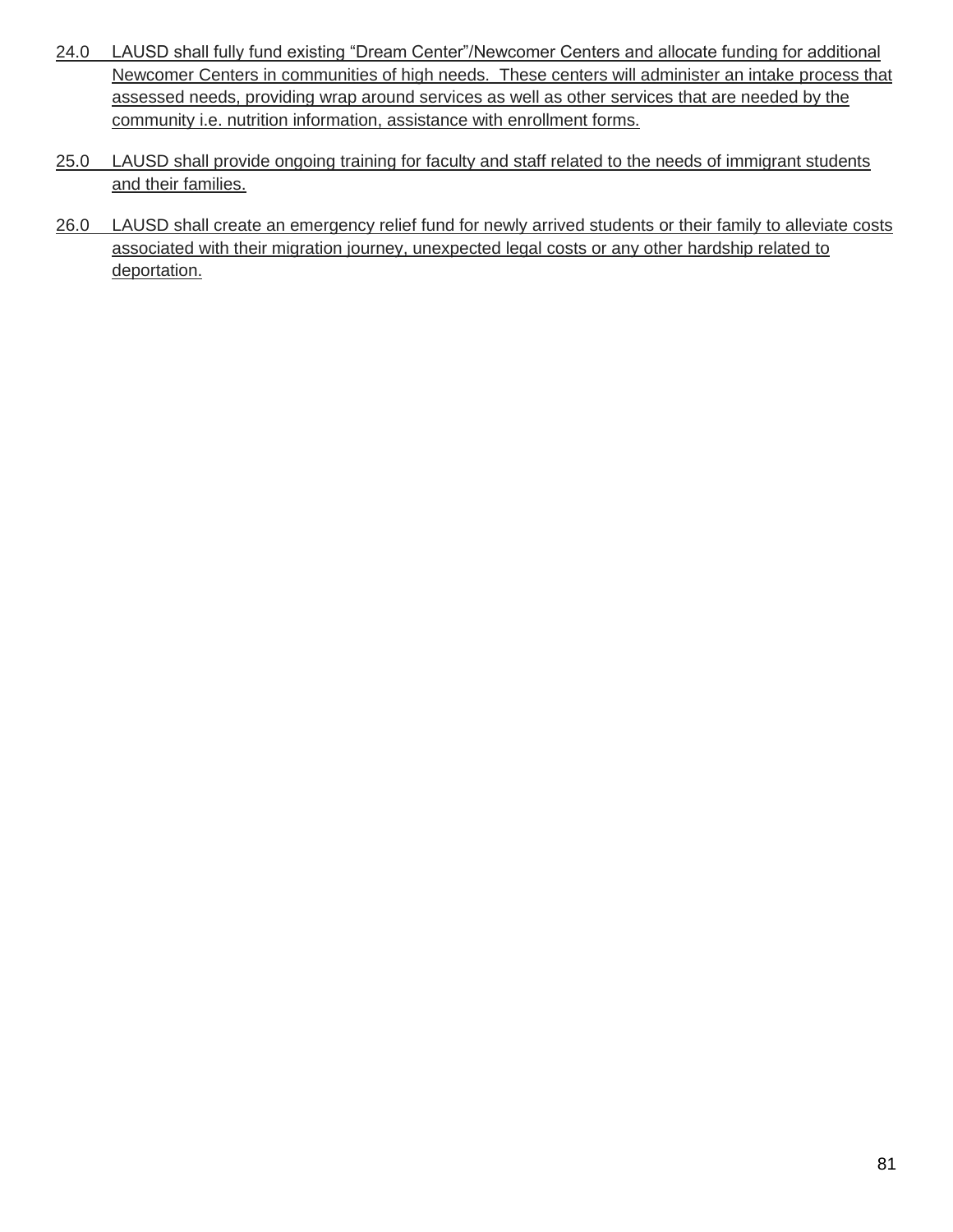#### EQUITY IN SCHOOLS

## (New Article)

Educational equity must center on embracing the full humanity of every student. Learning requires affirmation and acceptance of the learner. The failure of US school systems, including, LAUSD, to provide equal educational opportunities to students based upon race and other factors is intertwined with the normalization of the social, economic, and cultural capital of white, middle-and upper-class America in our schools.The impact is that our schools impart a tacit disdain for the culture of our students of color which has dilatory effects on students' emotional state and their willingness or readiness to learn in the school setting.

Every student has an equal right to an education. However, students' rights are not treated equally. Equity recognizes this inequality of treatment and provides redress by tailoring educational opportunities to meet the differing needs of students–needs that are often created by long-term educational and social neglect, not because of flaws in their humanity.

This longstanding inequality requires that LAUSD shall implement a system of educational equity to redress the inequality that has marginalized generations of students.

- 1.0 LAUSD shall create an Equity System that includes equitable funding, but more fundamentally ensures that quality educational opportunities reach every student. This Equity System shall be centered on the understanding that all human beings are equal and share common attributes that enable all humans to learn. These attributes are universal; however, they may be expressed differently based on cultural, linguistic, and historical influences. The Equity System shall be designed to support the humanity of every student and their families and communities.
	- a. An Equity Steering Committee with equal numbers of representatives appointed by LAUSD and UTLA to oversee implementation.
		- 1. The committee shall be comprised four (4) members from the District, four (4) members from UTLA, and four (4) parents (two (2) appointed by the District and two (2) appointed by UTLA. These positions should include representatives of elementary, secondary and special student populations and represent the diversity and geography of LAUSD.
		- 2. The committee will have monthly meetings.
	- b. The Equity Steering Committee shall identify a Fundamental Conditions of Learning Baseline of Educational Resources that will be the basis for creating learning conditions common to all students' needs based upon 4 areas: 1) physical; 2)social; 3)cultural; and 4) emotional. This is to be completed within 6 months.
	- c. The Equity Steering Committee shall conduct a Resource Equity Audit of schools to evaluate the status of providing the Fundamental Conditions of Learning Baseline of Educational Resources in every school, with the following expectations:
		- 1. A consultant will be identified to design and implement the audit
		- 2. Resources and staff expertise to develop an RFP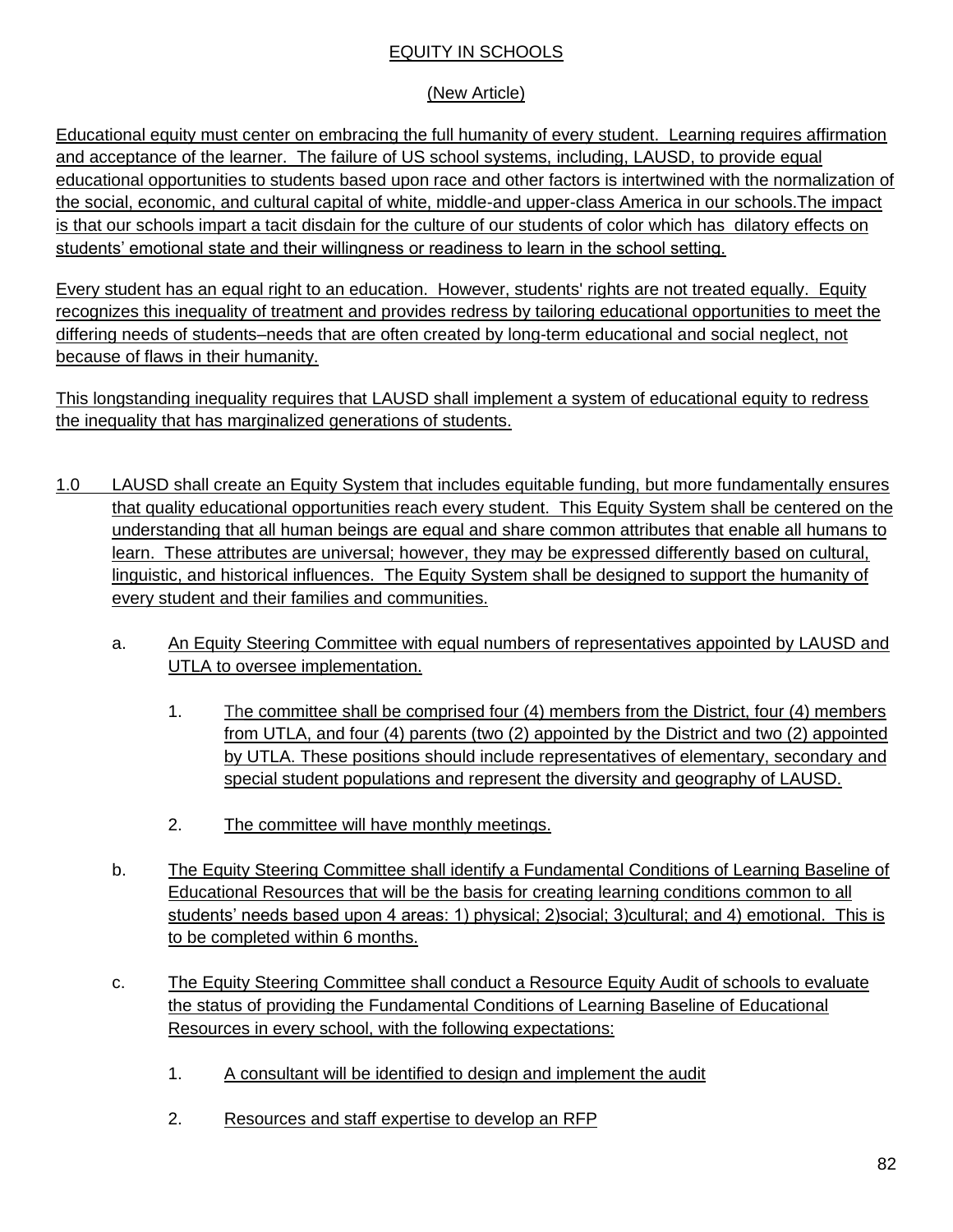- 3. Audit shall be completed by the end of the school year.
- 4. Based on audit results, a comprehensive plan including budgetary needs for access to the Fundamental Conditions of Learning will be adopted by the school board and implemented in the following school year.
- 5. The Equity Steering Committee shall identify learning resources and funding needed in addition to the Fundamental Conditions of Learning.
- 2.0 The learning resources shall be targeted based upon the principles of equity which prioritize educational and financial resources provided to schools based on student and community needs.
	- a. Additional learning opportunities shall be targeted first to those students, families, schools and communities where LAUSD has failed to adequately provide these conditions.
	- b. These learning opportunities shall account for the unique needs and assets students bring to the school and shall be respectful of the humanity of students, their families, and their communities.
	- c. These additional equitable resources shall support, and work in conjunction with, existing equity initiatives including: BSAP, Community Schools Initiative, and SENI, as well as any other existing equity initiatives identified by the Equity steering Committee.
	- d. The Educational Resources shall include:
		- 1. Support for Equitable Access to Quality Teaching and Learning Opportunities
		- 2. Equitable Funding Streams
		- 3. Support for Schools as Core Neighborhood Institutions
		- 4. Support for Well-Being of Neighborhoods and Stability of Schools
- 3.0. The District shall not proceed with Student Centered Funding or similar proposals which create a marketplace of students for whom schools would compete.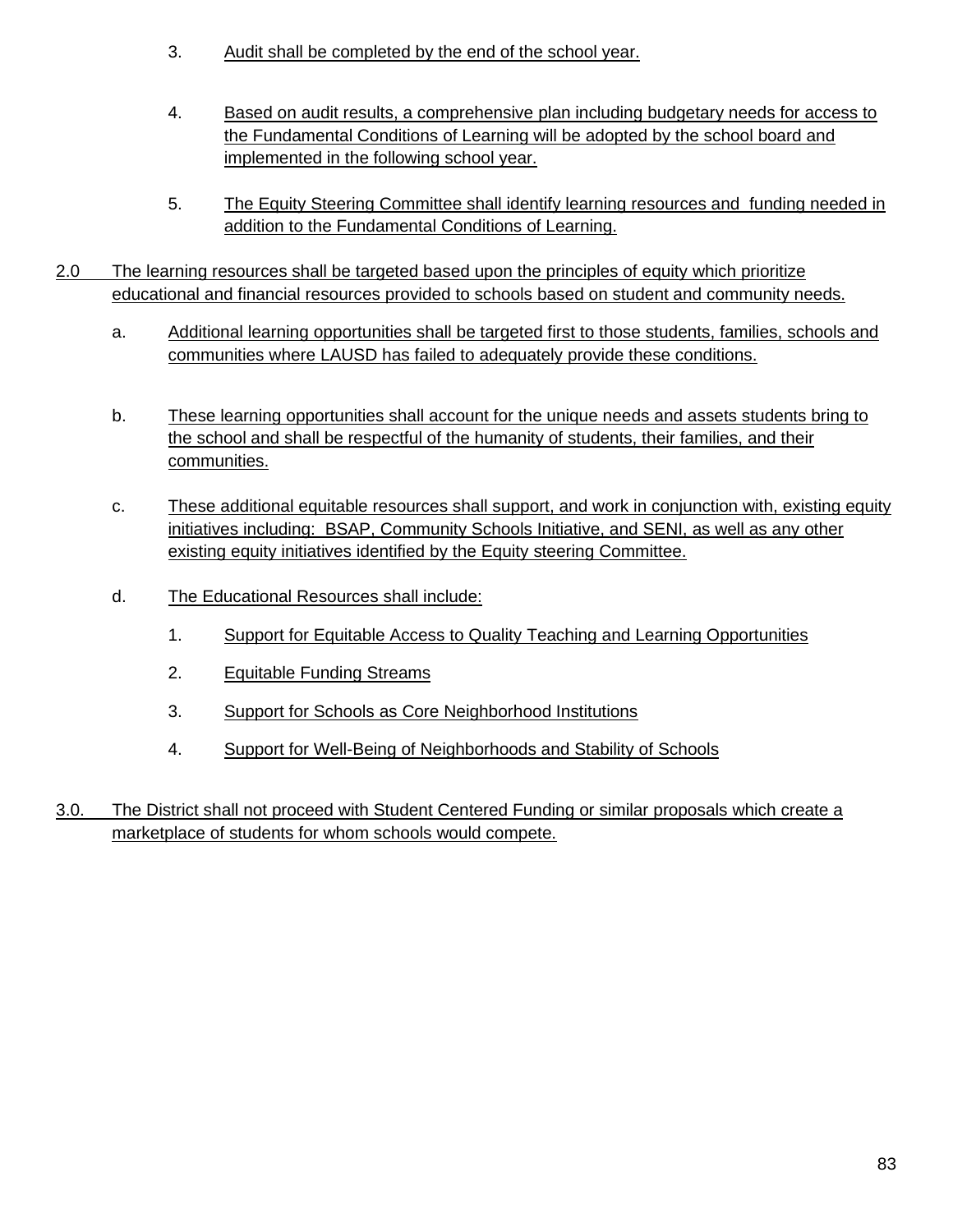#### HEALTHY GREEN PUBLIC SCHOOLS

## (New Article)

#### 1.0 Climate Literacy Curricula

- a. LAUSD shall commit to fully implement and fund the Climate Literacy resolution (Res-016- 21/22) passed in February of 2022.
- b. Expedite and expand the creation and maintenance of outdoor education space and programs. Programs like the Nature Explore Classrooms (NEC) should be replicated and expanded each year to include an additional 3 EECS, elementary, middle and high schools.
- c. Develop a Climate Curriculum Implementation Task Force to include educators and other impacted stakeholders, such as youth, parents, and community, to infuse climate literacy with a racial justice lens and address the historical environmental racism experienced by frontline communities.
- d. Establish Climate Advisors/Educator Coordinators and other Local District Coordinators (LDC) per school, which will oversee the implementation of climate literacy programs on campus and throughout the local District.
	- 1. For secondary school educators, the Climate Advisors/Educator Coordinators will be given one conference period to plan and prepare materials related to the curricula and other implementation of climate literacy education.
	- 2. Elementary school educators will receive a stipend to plan and prepare materials related to the curricula.
	- 3. Use faculty meetings to discuss implementation of climate literacy education.
	- 4. This will be a fully funded and identified by the end of the first year of implementation.
- 2.0. The district will commission a report on the impact of Green Jobs and Youth that explores how to LAUSD youth to work and internships, scholarships and higher education programs relating to solar, electric, greening, stormwater, and other climate justice infrastructure.
	- a. This report will identify job typology, necessary training, partnerships and opportunities needed to prepare LAUSD youth for green jobs as the District moves towards clean and renewable energy sources for its buildings and transportation fleet.
	- b. Convene labor unions and other stakeholders to identify programs, Internships, and apprenticeships.
	- c. LAUSD shall Increase investment in Career Technical Education (CTE) programs such as th[e](https://achieve.lausd.net/site/handlers/filedownload.ashx?moduleinstanceid=20298&dataid=82093&FileName=LAUSD%20CTE%20COURSE%20LIST%202021-22%2012.21%20SP%20JD.pdf) [Energy, Environment, and Utilities, Industry program](https://achieve.lausd.net/site/handlers/filedownload.ashx?moduleinstanceid=20298&dataid=82093&FileName=LAUSD%20CTE%20COURSE%20LIST%202021-22%2012.21%20SP%20JD.pdf)
- 3.0 The District shall create a plan for a Green, Clean, Free and Healthy LAUSD, including conversion to electric buses and installation of solar panels, working exclusively with unionized contractors.